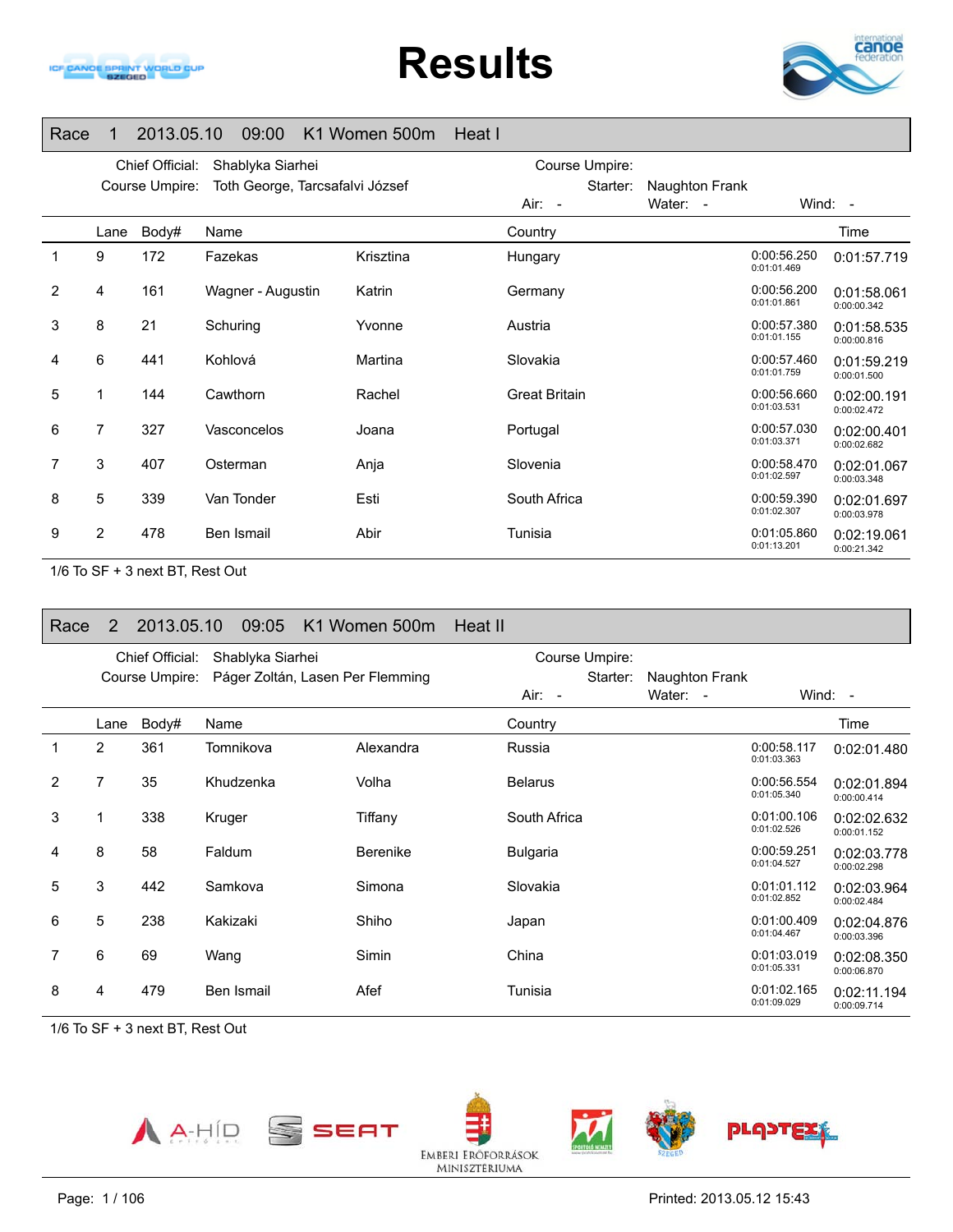#### Race 3 2013.05.10 09:10 K1 Women 500m Heat III

|                |                | Chief Official: | Shablyka Siarhei                    |            | Course Umpire: |                |                            |                            |
|----------------|----------------|-----------------|-------------------------------------|------------|----------------|----------------|----------------------------|----------------------------|
|                |                | Course Umpire:  | Naughton Connie, Lasen Per Flemming |            | Starter:       | Naughton Frank |                            |                            |
|                |                |                 |                                     |            | Air: -         | Water: -       |                            | Wind: -                    |
|                | Lane           | Body#           | Name                                |            | Country        |                |                            | Time                       |
|                | 3              | 358             | Sergeeva                            | Anastasiya | Russia         |                | 0:00:56.509<br>0:01:02.739 | 0:01:59.248                |
| $\overline{2}$ | 8              | 160             | Dietze                              | Tina       | Germany        |                | 0:00:55.747<br>0:01:04.419 | 0:02:00.166<br>0:00:00.918 |
| 3              | 5              | 250             | Sergeeva                            | Natalia    | Kazakhstan     |                | 0:00:57.404<br>0:01:02.786 | 0:02:00.190<br>0:00:00.942 |
| 4              | 6              | 415             | Starovic                            | Milica     | Serbia         |                | 0:00:56.952<br>0:01:04.930 | 0:02:01.882<br>0:00:02.634 |
| 5              | 7              | 37              | Papok                               | Nadzeya    | <b>Belarus</b> |                | 0:00:57.582<br>0:01:05.986 | 0:02:03.568<br>0:00:04.320 |
| 6              | 4              | 293             | Kowalczyk                           | Agnieszka  | Poland         |                | 0:00:58.106<br>0:01:05.762 | 0:02:03.868<br>0:00:04.620 |
| 7              | $\overline{2}$ | 486             | Wikberg                             | Moa        | Sweden         |                | 0:00:59.687<br>0:01:05.651 | 0:02:05.338<br>0:00:06.090 |
| 8              |                | 234             | Egan                                | Jenny      | Ireland        |                | 0:00:59.064<br>0:01:08.692 | 0:02:07.756<br>0:00:08.508 |

1/6 To SF + 3 next BT, Rest Out

#### Race 4 2013.05.10 09:15 K1 Women 500m Heat IV

|                |                | Chief Official: | Shablyka Siarhei                |                 | Course Umpire:       |                |                            |                            |
|----------------|----------------|-----------------|---------------------------------|-----------------|----------------------|----------------|----------------------------|----------------------------|
|                |                | Course Umpire:  | Toth George, Tarcsafalvi József |                 | Starter:             | Naughton Frank |                            |                            |
|                |                |                 |                                 |                 | Air: -               | Water: -       |                            | Wind: $-$                  |
|                | Lane           | Body#           | Name                            |                 | Country              |                |                            | Time                       |
|                |                | 414             | Ruzicic-benedek                 | Dalma           | Serbia               |                | 0:00:56.484<br>0:01:00.974 | 0:01:57.458                |
| $\overline{2}$ | 6              | 177             | Kozák                           | Danuta          | Hungary              |                | 0:00:56.941<br>0:01:01.141 | 0:01:58.082<br>0:00:00.624 |
| 3              | 8              | 114             | Hansen                          | Henriette Engel | Denmark              |                | 0:00:55.475<br>0:01:02.619 | 0:01:58.094<br>0:00:00.636 |
| 4              | 4              | 326             | Portela                         | Teresa          | Portugal             |                | 0:00:57.297<br>0:01:01.289 | 0:01:58.586<br>0:00:01.128 |
| 5              | $\overline{2}$ | 283             | Carrington                      | Lisa            | New Zealand          |                | 0:00:57.784<br>0:01:01.636 | 0:01:59.420<br>0:00:01.962 |
| 6              | 7              | 300             | Wojnarowska                     | Ewelina         | Poland               |                | 0:00:57.505<br>0:01:02.335 | 0:01:59.840<br>0:00:02.382 |
| 7              | 5              | 148             | Walker                          | Jess            | <b>Great Britain</b> |                | 0:00:58.027<br>0:01:03.937 | 0:02:01.964<br>0:00:04.506 |
| 8              | 3              | 240             | Ohmura                          | Asumi           | Japan                |                | 0:00:59.873<br>0:01:03.231 | 0:02:03.104<br>0:00:05.646 |

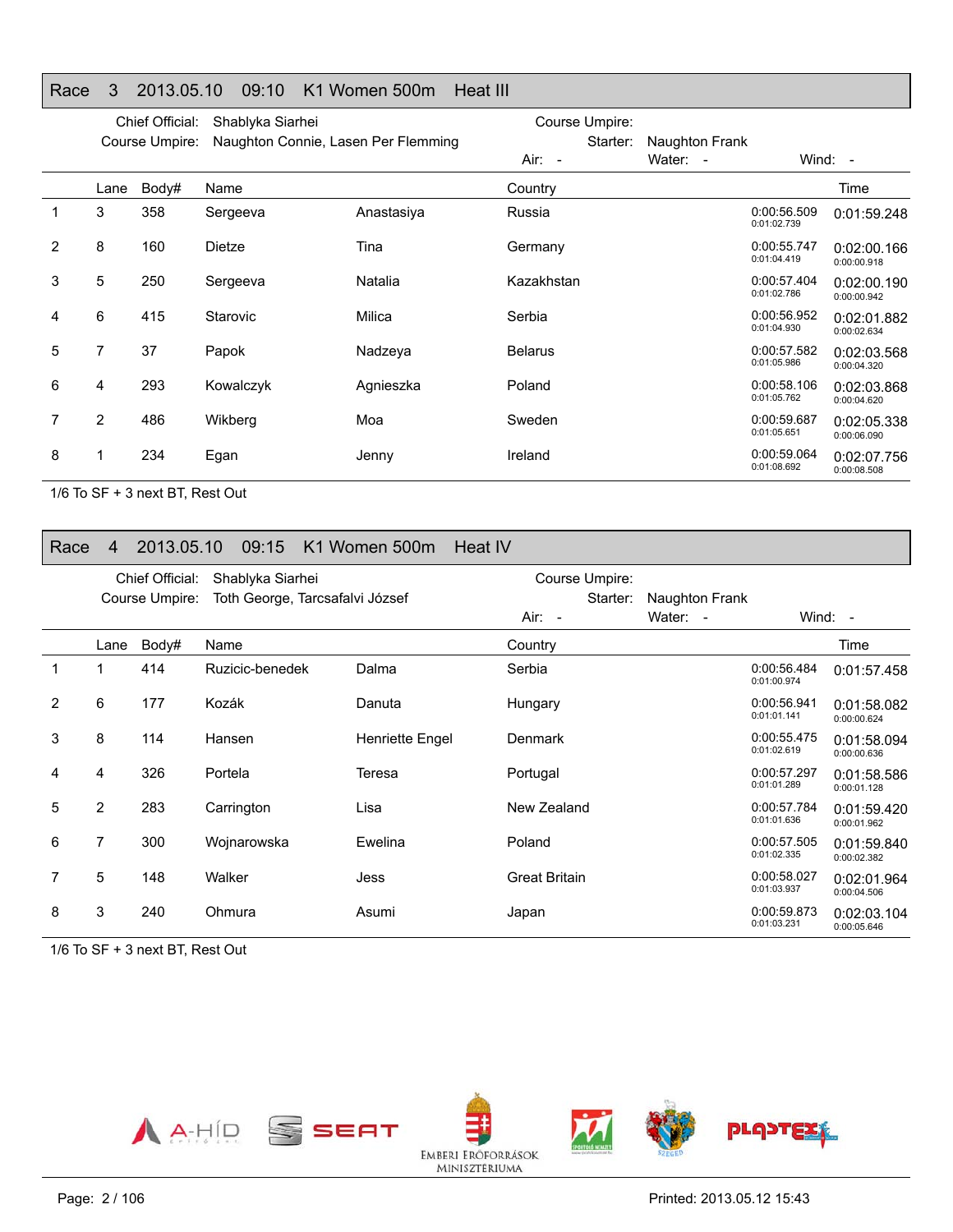#### Race 5 2013.05.10 09:20 K2 Women 500m Heat I

|   |      | Chief Official: | Shablyka Siarhei                 |            |                      | Course Umpire: |             |                            |             |
|---|------|-----------------|----------------------------------|------------|----------------------|----------------|-------------|----------------------------|-------------|
|   |      | Course Umpire:  | Lasen Per Flemming, Páger Zoltán |            |                      | Starter:       | Moule Peter |                            |             |
|   |      |                 |                                  |            | $Air: -$             |                | Water: -    |                            | Wind: -     |
|   | Lane | Body#           | Name                             |            | Country              |                |             |                            | Time        |
|   | 8    | 359             | Sobetova                         | Vera       | Russia               |                |             | 0:00:52.192                | 0:01:48.280 |
|   |      | 354             | Podolskaya                       | Natalia    | Russia               |                |             | 0:00:56.088                |             |
| 2 | 3    | 33              | Grishina                         | Aleksandra | <b>Belarus</b>       |                |             | 0:00:52.195                | 0:01:49.054 |
|   |      | 39              | Tsishkevich                      | Marharyta  | <b>Belarus</b>       |                |             | 0:00:56.859                | 0:00:00.774 |
| 3 | 7    | 411             | Moldovan                         | Nikolina   | Serbia               |                |             | 0:00:54.473<br>0:00:58.595 | 0:01:53.068 |
|   |      | 412             | Moldovan                         | Olivera    | Serbia               |                |             |                            | 0:00:04.788 |
| 4 | 2    | 466             | <b>Stensils</b>                  | Linnea     | Sweden               |                |             | 0:00:55.318<br>0:00:58.644 | 0:01:53.962 |
|   |      | 463             | Andersson                        | Klara      | Sweden               |                |             |                            | 0:00:05.682 |
| 5 | 4    | 20              | Lehaci                           | Ana Roxana | Austria              |                |             | 0:00:54.058<br>0:01:01.176 | 0:01:55.234 |
|   |      | 22              | Schwarz                          | Viktoria   | Austria              |                |             |                            | 0:00:06.954 |
| 6 | 5    | 142             | <b>Brown</b>                     | Hannah     | <b>Great Britain</b> |                |             | 0:00:55.927                | 0:01:57.004 |
|   |      | 143             | <b>Burkill</b>                   | Corrall    | <b>Great Britain</b> |                |             | 0:01:01.077                | 0:00:08.724 |
|   | 6    | 65              | Guo                              | Yaling     | China                |                |             | 0:00:59.729                | 0:02:04.330 |
|   |      | 66              | He                               | Zuxuan     | China                |                |             | 0:01:04.601                | 0:00:16.050 |

1st to Final 2/7 to SF, Rest Out

#### Race 6 2013.05.10 09:25 K2 Women 500m Heat II

|               |                | Chief Official: | Shablyka Siarhei            |                              |                            | Course Umpire: |                         |                            |                            |
|---------------|----------------|-----------------|-----------------------------|------------------------------|----------------------------|----------------|-------------------------|----------------------------|----------------------------|
|               |                | Course Umpire:  | Naughton Connie, Avar Tamás |                              | Air: -                     | Starter:       | Moule Peter<br>Water: - |                            | Wind: $-$                  |
|               | Lane           | Body#           | Name                        |                              | Country                    |                |                         |                            | Time                       |
|               | $\overline{2}$ | 295<br>292      | Mikolajczyk<br>Konieczna    | Beata<br>Aneta               | Poland<br>Poland           |                |                         | 0:00:53.314<br>0:00:55.219 | 0:01:48.533                |
| $\mathcal{P}$ | 6              | 175<br>187      | Kárász<br>Vad               | Anna<br>Ninetta              | Hungary<br>Hungary         |                |                         | 0:00:52.712<br>0:00:58.251 | 0:01:50.963<br>0:00:02.430 |
| 3             | 5              | 346<br>344      | Gurzhey<br>Chernigovskaya   | Inga<br>Svetlana             | Russia<br>Russia           |                |                         | 0:00:56.376<br>0:00:56.093 | 0:01:52.469<br>0:00:03.936 |
| 4             | 4              | 1<br>4          | Ameghino<br>Keresztesi      | Sabrina<br>Alexandra Borbala | Argentina<br>Argentina     |                |                         | 0:00:54.558<br>0:00:58.985 | 0:01:53.543<br>0:00:05.010 |
| 5             | 8              | 285<br>284      | Hatton<br>Dodwell           | Teneale<br>Rachael           | New Zealand<br>New Zealand |                |                         | 0:00:56.811<br>0:00:59.858 | 0:01:56.669<br>0:00:08.136 |
| 6             | 3              | 67<br>72        | Rong<br>Zeng                | Rong<br>Xiaoyun              | China<br>China             |                |                         | 0:01:00.548<br>0:01:02.595 | 0:02:03.143<br>0:00:14.610 |

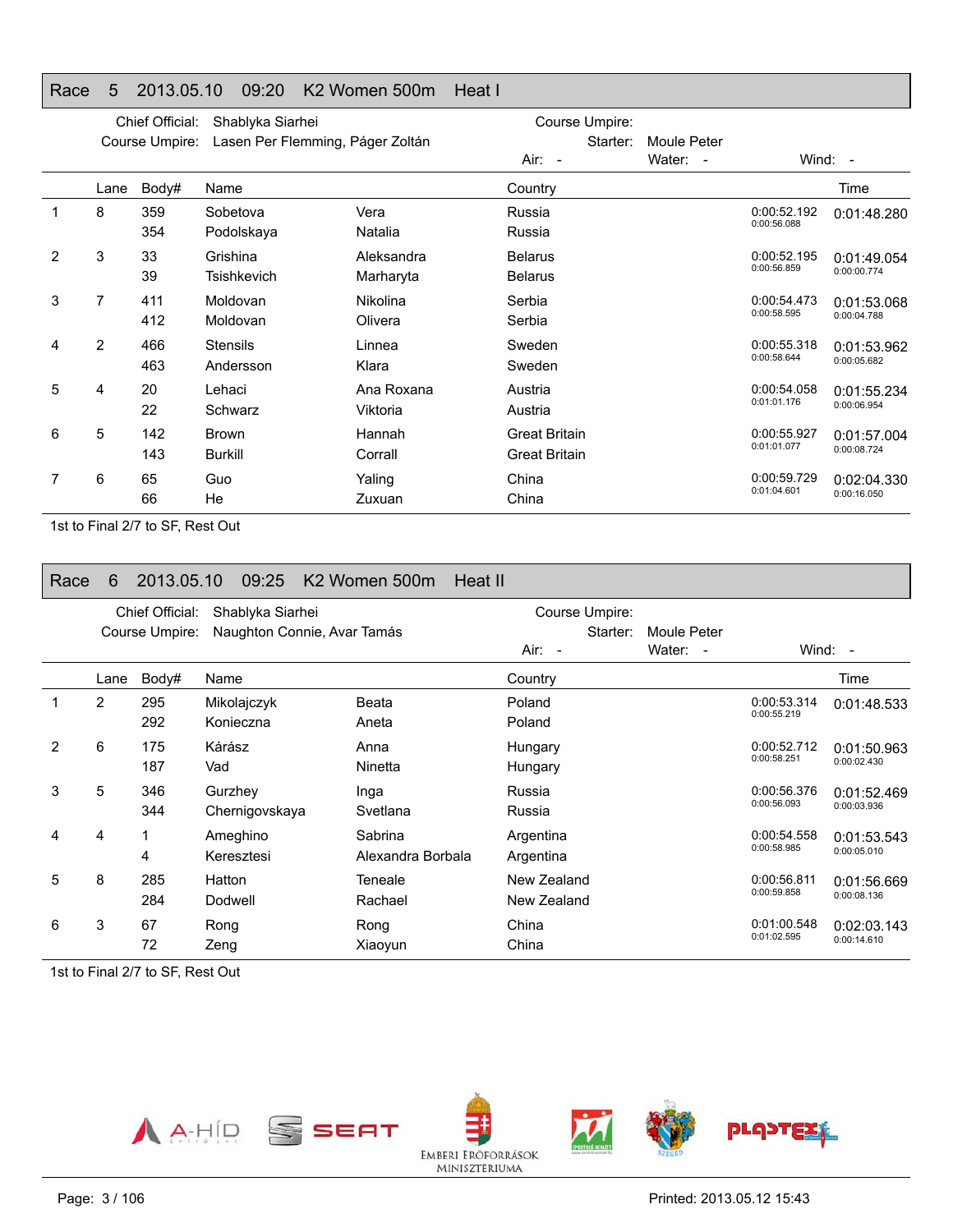#### Race 7 2013.05.10 09:30 K2 Women 500m Heat III

|   |      | Chief Official: | Shablyka Siarhei                |                             | Course Umpire:                                       |                                    |                            |                            |
|---|------|-----------------|---------------------------------|-----------------------------|------------------------------------------------------|------------------------------------|----------------------------|----------------------------|
|   |      | Course Umpire:  | Toth George, Tarcsafalvi József |                             | Starter:                                             | Moule Peter                        |                            |                            |
|   |      |                 |                                 |                             | $Air: -$                                             | Water:<br>$\overline{\phantom{a}}$ |                            | Wind: $-$                  |
|   | Lane | Body#           | Name                            |                             | Country                                              |                                    |                            | Time                       |
|   | 4    | 17<br>16        | Wallace<br>Flood                | <b>Bernadette</b><br>Naomi  | Australia<br>Australia                               |                                    | 0:00:54.165<br>0:00:56.596 | 0:01:50.761                |
| 2 | 6    | 275<br>274      | Moen<br>Brun-lie                | Louise Leren<br>Agnes       | Norway<br>Norway                                     |                                    | 0:00:55.260<br>0:00:59.011 | 0:01:54.271<br>0:00:03.510 |
| 3 | 8    | 482<br>483      | Hogan<br>Mcelroy                | Margaret<br>Kaitlin         | United States of America<br>United States of America |                                    | 0:00:55.003<br>0:00:59.754 | 0:01:54.757<br>0:00:03.996 |
| 4 | 3    | 179<br>181      | Lucz<br>Nagy                    | Dóra<br>Flóra               | Hungary<br>Hungary                                   |                                    | 0:00:54.729<br>0:01:01.888 | 0:01:56.617<br>0:00:05.856 |
| 5 | 5    | 3<br>5          | Garro<br>Lauro                  | Magdalena<br>María Fernanda | Argentina<br>Argentina                               |                                    | 0:00:56.563<br>0:01:02.442 | 0:01:59.005<br>0:00:08.244 |
| 6 | 7    | 479<br>478      | Ben Ismail<br>Ben Ismail        | Afef<br>Abir                | Tunisia<br>Tunisia                                   |                                    | 0:01:05.763<br>0:01:09.874 | 0:02:15.637<br>0:00:24.876 |

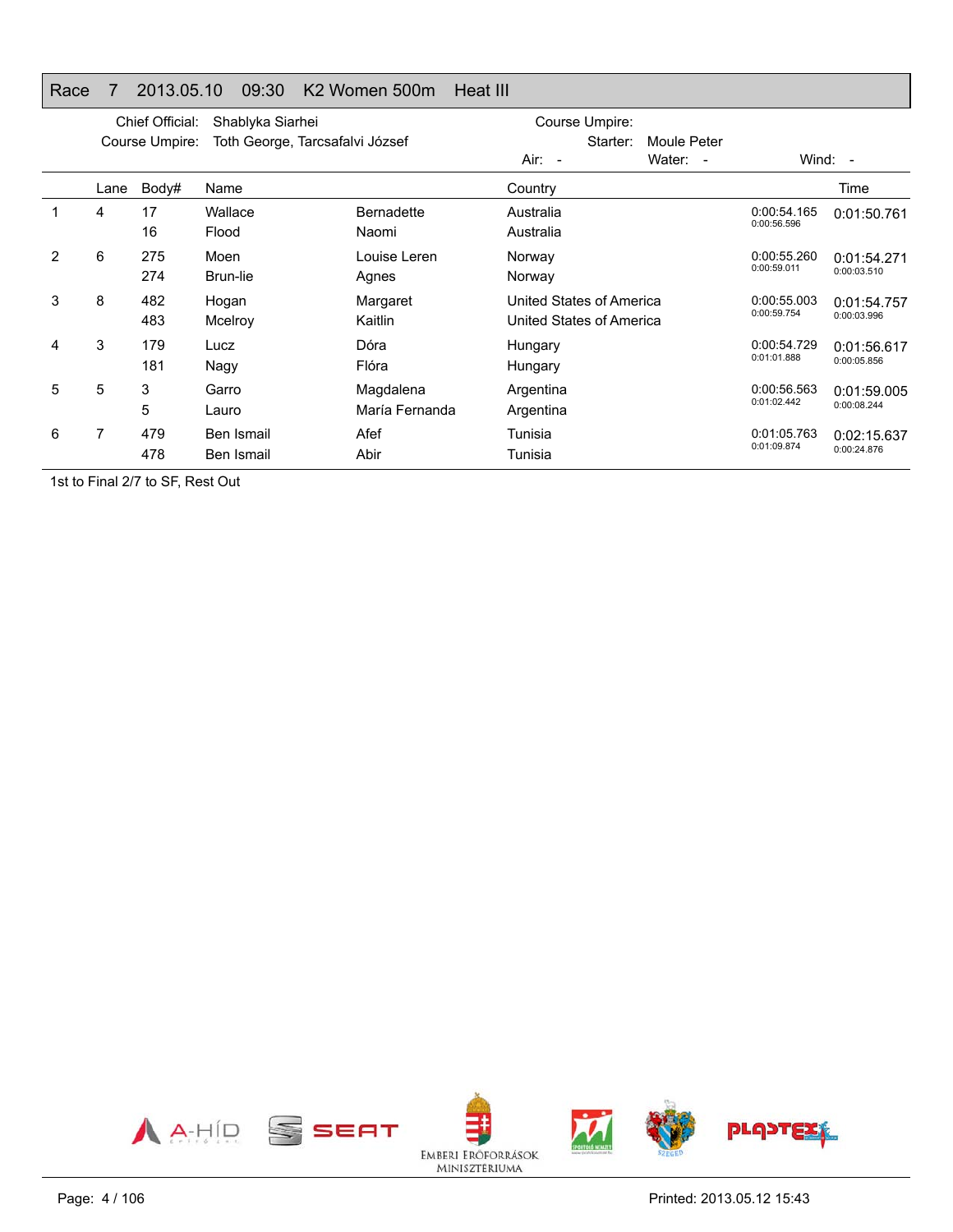#### Race 8 2013.05.10 09:45 K1 Men 1000m Heat IChief Official: Shablyka Siarhei Course Umpire: Lasen Per Flemming, Páger Zoltán Course Umpire: Starter: Moule Peter Air: -Water: - Wind: -Lane Body# Name**Country Country Country Country Country** Time 1 7 434 TomicevicMarko Serbia 30:00:56.893 0:00:57.5380:01:54.4310:00:57.223 0:02:51.6540:00:55.4740:03:47.128 2 5 107 Dostál Josef Czech Republic 0:00:54.827 0:00:59.646 0:01:54.473 0:00:57.026 0:02:51.499 0:00:56.6910:03:48.190 0:00:01.062 3 3 408 LebanLovro Slovenia 1986 - Slovenia 1996 - 1997 - 1998 - 1999 - 1998 - 1999 - 1999 - 1999 - 1999 - 1999 - 1999 - 19 0:00:58.113 0:01:52.674 0:00:59.1990:02:51.873 0:00:56.671 0:03:48.544 0:00:01.416 4 4 11 Dal BoDaniel **Argentina** COO:59.511 0:00:59.511 0:02:01.7560:00:54.346 0:02:56.102 0:00:54.230 0:03:50.3320:00:03.2045 1 149 BoytonJonathon Great Britain 0:00:55.439 0:01:00.8920:01:56.3310:00:57.233 0:02:53.5640:00:57.1100:03:50.674 0:00:03.546 6 8 289 FouhyBen New Zealand 0:00:55.850 0:00:59.480 0:01:55.330 0:00:58.5310:02:53.8610:00:57.641 0:03:51.502 0:00:04.374 7 2 438 DomeisenStefan Switzerland 0:00:57.089 0:01:05.272 0:02:02.3610:00:56.3620:02:58.723 0:00:56.5590:03:55.282 0:00:08.1548 6 23 SieglMario **Austria** Austria **COLO**:59.994 0:00:59.994 0:02:00.118 0:00:59.937 0:03:00.0550:00:56.3130:03:56.368 0:00:09.240

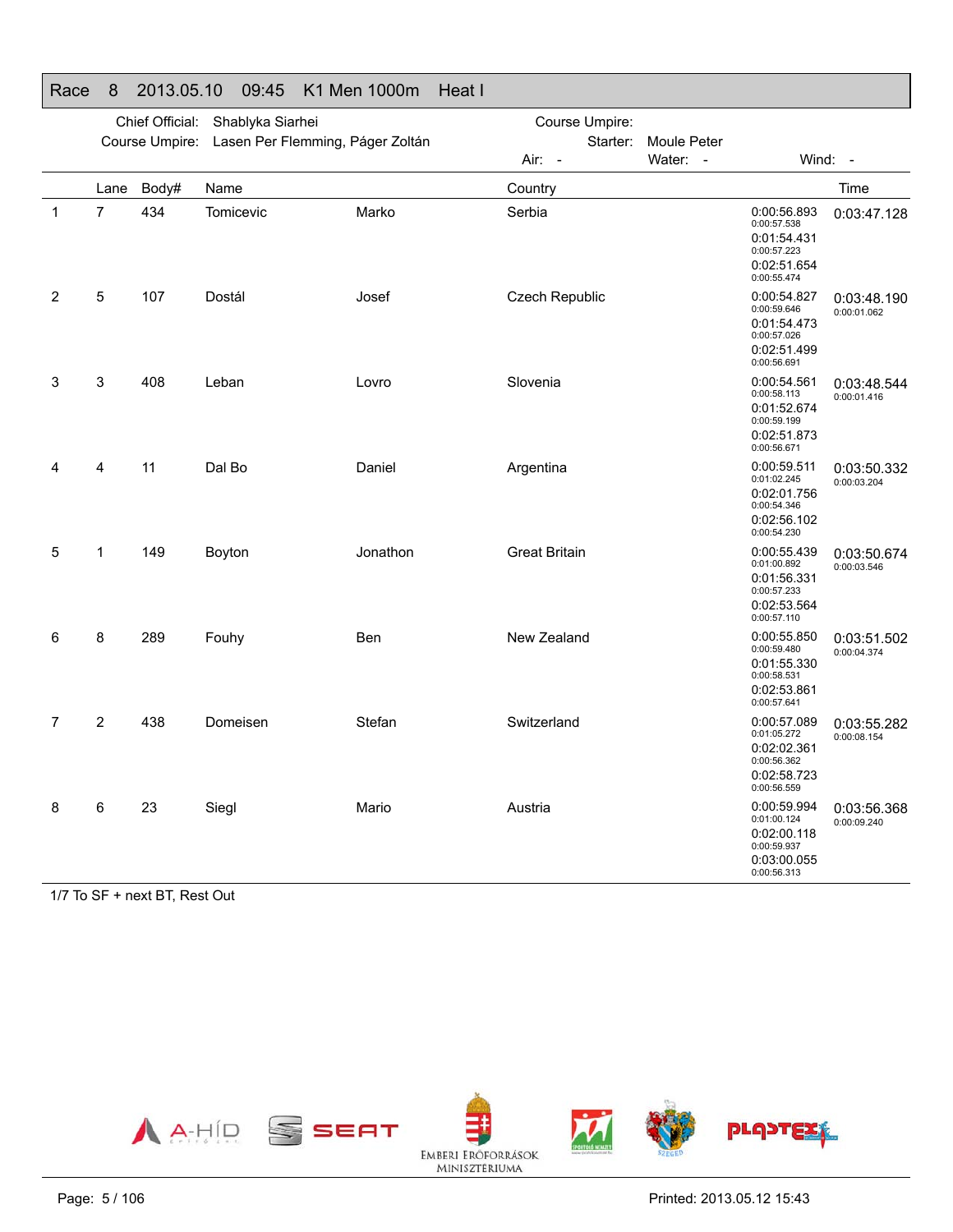| 1 vauu       |      | <b>LUIU.UU.IU</b> | 00.OL                                      | <b>INTIVIOLE LUUUILE</b> | 11 Juan 11     |             |                                                                                        |                            |
|--------------|------|-------------------|--------------------------------------------|--------------------------|----------------|-------------|----------------------------------------------------------------------------------------|----------------------------|
|              |      | Chief Official:   | Shablyka Siarhei                           |                          | Course Umpire: |             |                                                                                        |                            |
|              |      |                   | Course Umpire: Naughton Connie, Avar Tamás |                          | Starter:       | Moule Peter |                                                                                        |                            |
|              |      |                   |                                            |                          | Air: -         | Water: -    |                                                                                        | Wind: -                    |
|              | Lane | Body#             | Name                                       |                          | Country        |             |                                                                                        | Time                       |
| $\mathbf{1}$ | 2    | 55                | Yurenia                                    | Aleh                     | <b>Belarus</b> |             | 0:00:56.169<br>0:00:57.721<br>0:01:53.890<br>0:00:57.713<br>0:02:51.603<br>0:00:55.945 | 0:03:47.548                |
| 2            | 5    | 128               | Stær                                       | Emil                     | Denmark        |             | 0:00:55.573<br>0:00:57.561<br>0:01:53.134<br>0:00:59.331<br>0:02:52.465<br>0:00:56.463 | 0:03:48.928<br>0:00:01.380 |
| 3            | 6    | 409               | Zakrajšek                                  | Jošt                     | Slovenia       |             | 0:00:56.586<br>0:01:05.812<br>0:02:02.398<br>0:00:52.541<br>0:02:54.939<br>0:00:55.327 | 0:03:50.266<br>0:00:02.718 |
| 4            | 7    | 272               | Montalvo                                   | Carlos                   | Mexico         |             | 0:00:54.731<br>0:00:59.145<br>0:01:53.876<br>0:01:00.968<br>0:02:54.844<br>0:00:55.614 | 0:03:50.458<br>0:00:02.910 |
| 5            | 1    | 247               | Suzuki                                     | Yasuhiro                 | Japan          |             | 0:00:57.654<br>0:01:00.327<br>0:01:57.981<br>0:00:58.596<br>0:02:56.577<br>0:00:56.509 | 0:03:53.086<br>0:00:05.538 |
| 6            | 8    | 237               | Watkins                                    | Barry                    | Ireland        |             | 0:00:57.431<br>0:00:58.395<br>0:01:55.826<br>0:01:00.902<br>0:02:56.728<br>0:01:03.276 | 0:04:00.004<br>0:00:12.456 |
| 7            | 3    | 79                | Li                                         | <b>Bing</b>              | China          |             | 0:01:00.075<br>0:01:03.999<br>0:02:04.074<br>0:01:09.379<br>0:03:13.453<br>0:01:06.975 | 0:04:20.428<br>0:00:32.880 |
| 8            | 4    | 406               | Lee                                        | Wei Liang Bill           | Singapore      |             | 0:01:00.619<br>0:01:06.794<br>0:02:07.413<br>0:01:10.356<br>0:03:17.769<br>0:01:06.631 | 0:04:24.400<br>0:00:36.852 |

# Race 9 2013.05.10 09:52 K1 Men 1000m Heat II

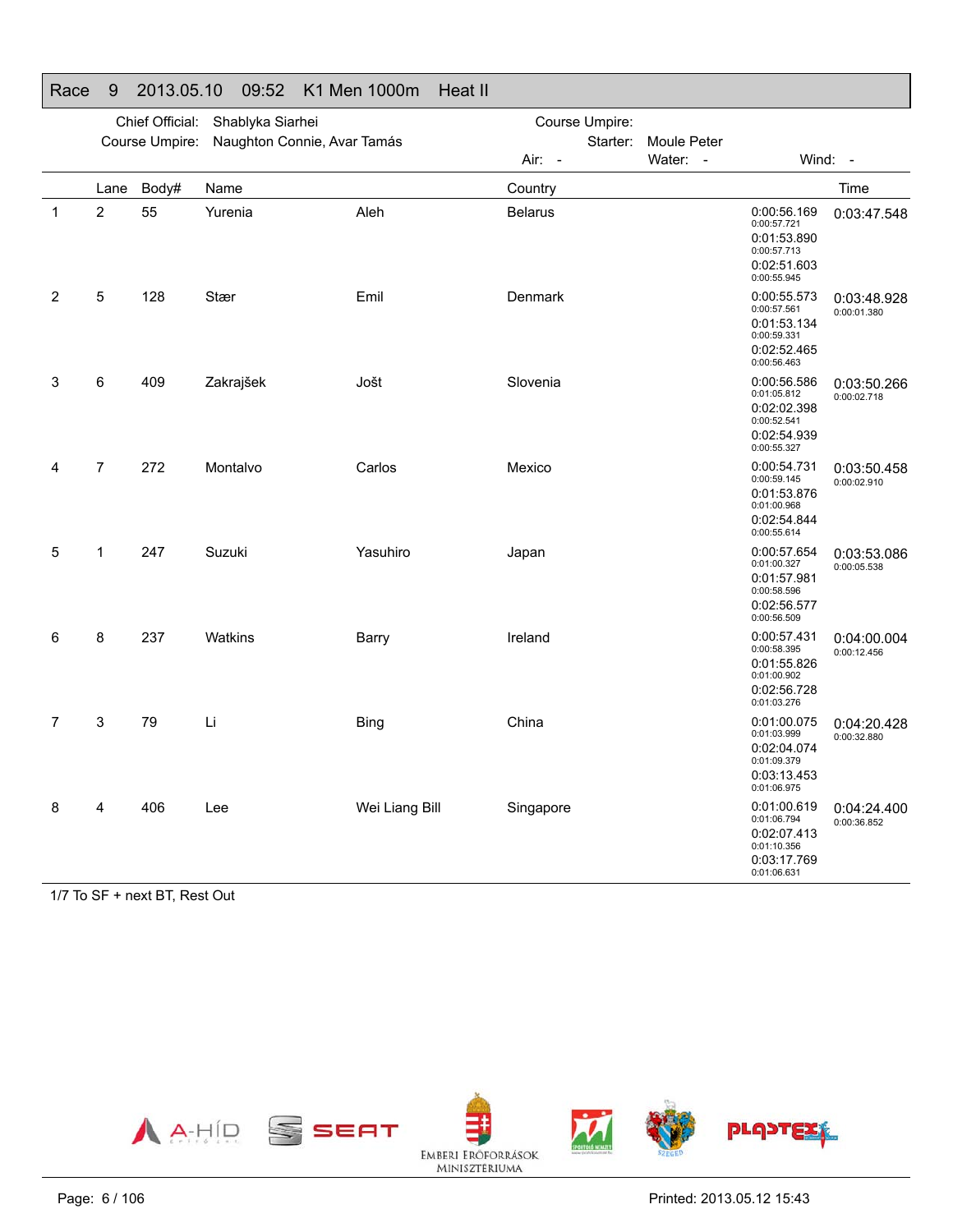|                | Chief Official:<br>Shablyka Siarhei |                                                        |                                 |               | Course Umpire:        |             |                                                                                        |                            |
|----------------|-------------------------------------|--------------------------------------------------------|---------------------------------|---------------|-----------------------|-------------|----------------------------------------------------------------------------------------|----------------------------|
|                |                                     | Course Umpire:                                         | Toth George, Tarcsafalvi József |               | Starter:              | Moule Peter |                                                                                        |                            |
|                |                                     |                                                        |                                 |               | $Air: -$              | Water: -    |                                                                                        | Wind: -                    |
|                | Lane                                | Body#                                                  | Name                            |               | Country               |             |                                                                                        | Time                       |
| $\mathbf{1}$   | 8                                   | 113                                                    | Trefil                          | Lukáš         | <b>Czech Republic</b> |             | 0:00:54.894<br>0:01:00.311<br>0:01:55.205<br>0:01:00.675<br>0:02:55.880<br>0:00:57.624 | 0:03:53.504                |
| $\overline{2}$ | 5                                   | 201                                                    | Gere                            | <b>Bálint</b> | Hungary               |             | 0:00:55.492<br>0:00:59.602<br>0:01:55.094<br>0:01:00.687<br>0:02:55.781<br>0:00:57.957 | 0:03:53.738<br>0:00:00.234 |
| 3              | 2                                   | 61                                                     | Kirchev                         | Miroslav      | <b>Bulgaria</b>       |             | 0:00:57.734<br>0:00:58.489<br>0:01:56.223<br>0:01:01.906<br>0:02:58.129<br>0:00:57.091 | 0:03:55.220<br>0:00:01.716 |
| 4              | 6                                   | 368                                                    | Chervov                         | Nikolay       | Russia                |             | 0:00:56.716<br>0:00:58.840<br>0:01:55.556<br>0:01:01.017<br>0:02:56.573<br>0:00:59.811 | 0:03:56.384<br>0:00:02.880 |
| 5              | $\overline{7}$                      | 137                                                    | Dietrich                        | Miika         | Finland               |             | 0:00:56.033<br>0:01:00.095<br>0:01:56.128<br>0:01:01.921<br>0:02:58.049<br>0:00:59.097 | 0:03:57.146<br>0:00:03.642 |
| 6              | 3                                   | 417                                                    | <b>Boltic</b>                   | Simo          | Serbia                |             | 0:00:56.591<br>0:01:01.447<br>0:01:58.038<br>0:01:05.030<br>0:03:03.068<br>0:01:06.918 | 0:04:09.986<br>0:00:16.482 |
| 7              | 4<br>$   -$                         | 27<br>$\sim$ $\sim$ $\sim$ $\sim$ $\sim$ $\sim$ $\sim$ | Hosseiniafshar                  | Mohammadtaher | Azerbaijan            |             | 0:00:59.831<br>0:01:02.825<br>0:02:02.656<br>0:01:03.158<br>0:03:05.814<br>0:01:05.780 | 0:04:11.594<br>0:00:18.090 |

#### Race 10 2013.05.10 09:59 K1 Men 1000m Heat III

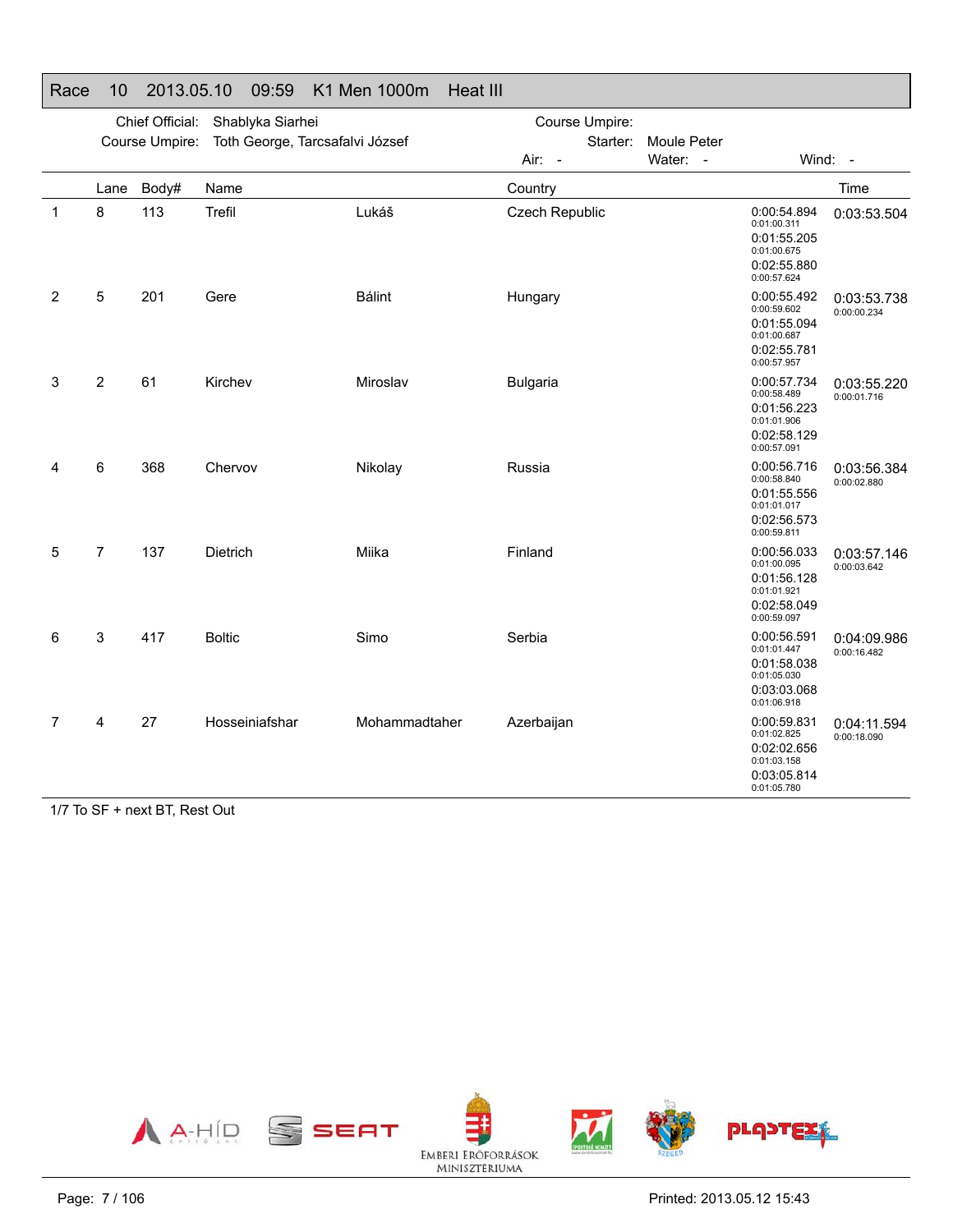|   |      | Chief Official: | Shablyka Siarhei                                |             |         | Course Umpire: |             |                                                                                        |                            |
|---|------|-----------------|-------------------------------------------------|-------------|---------|----------------|-------------|----------------------------------------------------------------------------------------|----------------------------|
|   |      |                 | Course Umpire: Lasen Per Flemming, Páger Zoltán |             |         | Starter:       | Moule Peter |                                                                                        |                            |
|   |      |                 |                                                 |             | Air: -  |                | Water: -    |                                                                                        | Wind: -                    |
|   | Lane | Body#           | Name                                            |             | Country |                |             |                                                                                        | Time                       |
| 1 | 3    | 164             | Hoff                                            | Max         | Germany |                |             | 0:00:55.119<br>0:00:58.260<br>0:01:53.379<br>0:00:58.511<br>0:02:51.890<br>0:00:57.012 | 0:03:48.902                |
| 2 | 5    | 127             | Poulsen                                         | René Holten | Denmark |                |             | 0:00:53.928<br>0:00:58.844<br>0:01:52.772<br>0:01:01.130<br>0:02:53.902<br>0:00:57.148 | 0:03:51.050<br>0:00:02.148 |
| 3 | 4    | 225             | Szalai                                          | Tamás       | Hungary |                |             | 0:00:54.918<br>0:00:59.243<br>0:01:54.161<br>0:01:01.757<br>0:02:55.918<br>0:00:55.264 | 0:03:51.182<br>0:00:02.280 |
| 4 | 7    | 487             | Nikolaev                                        | Pavel       | Russia  |                |             | 0:00:56.368<br>0:00:58.729<br>0:01:55.097<br>0:01:00.059<br>0:02:55.156<br>0:00:56.518 | 0:03:51.674<br>0:00:02.772 |
| 5 | 2    | 471             | Jaruta                                          | Rasmus      | Sweden  |                |             | 0:00:57.880<br>0:01:02.995<br>0:02:00.875<br>0:01:07.795<br>0:03:08.670<br>0:00:59.972 | 0:04:08.642<br>0:00:19.740 |
| 6 | 6    | 244             | Mizumoto                                        | Keiji       | Japan   |                |             | 0:00:57.670<br>0:01:03.853<br>0:02:01.523<br>0:01:09.805<br>0:03:11.328<br>0:01:00.362 | 0:04:11.690<br>0:00:22.788 |
| 7 | 8    | 100             | Marijić                                         | Luka        | Croatia |                |             | 0:01:00.679<br>0:01:08.460<br>0:02:09.139<br>0:01:14.469<br>0:03:23.608<br>0:01:08.170 | 0:04:31.778<br>0:00:42.876 |

#### Race 11 2013.05.10 10:06 K1 Men 1000m Heat IV

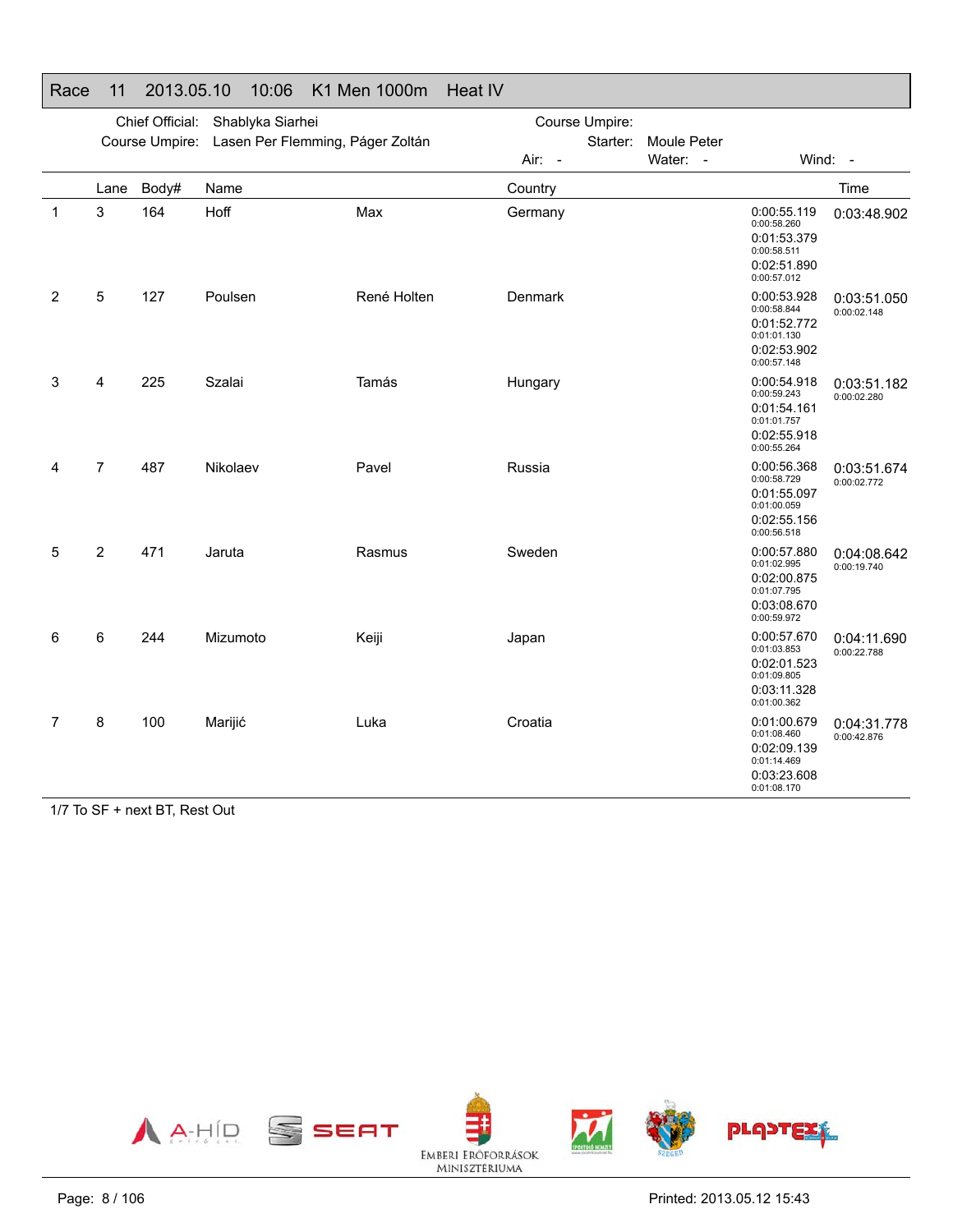|   |                | Chief Official: | Shablyka Siarhei            |                    | Course Umpire:  |                    |                                                                                         |                            |
|---|----------------|-----------------|-----------------------------|--------------------|-----------------|--------------------|-----------------------------------------------------------------------------------------|----------------------------|
|   |                | Course Umpire:  | Naughton Connie, Avar Tamás |                    | Starter:        | <b>Moule Peter</b> |                                                                                         |                            |
|   |                |                 |                             |                    | Air: -          | Water: -           |                                                                                         | Wind: -                    |
|   | Lane           | Body#           | Name                        |                    | Country         |                    |                                                                                         | Time                       |
| 1 | 4              | 19              | Wallace                     | Ken                | Australia       |                    | 0:00:56.733<br>0:01:01.270<br>0:01:58.003<br>0:01:01.684<br>0:02:59.687<br>0:00:57.949  | 0:03:57.636                |
| 2 | $\overline{7}$ | 439             | Wyss                        | Fabio              | Switzerland     |                    | 0:00:57.491<br>0:01:01.673<br>0:01:59.164<br>0:01:02.381<br>0:03:01.545<br>0:00:58.023  | 0:03:59.568<br>0:00:01.932 |
| 3 | $\overline{c}$ | 472             | Lindberg                    | Joakim             | Sweden          |                    | 0:00:58.225<br>0:01:00.881<br>0:01:59.106<br>0:01:03.736<br>0:03:02.842<br>0:01:02.342  | 0:04:05.184<br>0:00:07.548 |
| 4 | 8              | 318             | Rosolski                    | Rafal              | Poland          |                    | 0:00:58.267<br>0:03:43.562<br>0:04:41.829<br>23:58:23.730<br>0:03:05.559<br>0:01:01.089 | 0:04:06.648<br>0:00:09.012 |
| 5 | 6              | 481             | Mrabet                      | <b>Mohamed Ali</b> | Tunisia         |                    | 0:01:01.037<br>0:01:05.237<br>0:02:06.274<br>0:01:04.533<br>0:03:10.807<br>0:01:02.987  | 0:04:13.794<br>0:00:16.158 |
| 6 | 5              | 95              | Crneković                   | Marko              | Croatia         |                    | 0:01:02.128<br>0:01:06.174<br>0:02:08.302<br>0:01:11.433<br>0:03:19.735<br>0:01:05.435  | 0:04:25.170<br>0:00:27.534 |
| 7 | 3              | 257             | Moltaev                     | Ruslan             | Kyrgyz Republic |                    | 0:01:00.049<br>0:01:15.651<br>0:02:15.700<br>0:01:17.567<br>0:03:33.267<br>0:01:14.601  | 0:04:47.868<br>0:00:50.232 |

### Race 12 2013.05.10 10:13 K1 Men 1000m Heat V

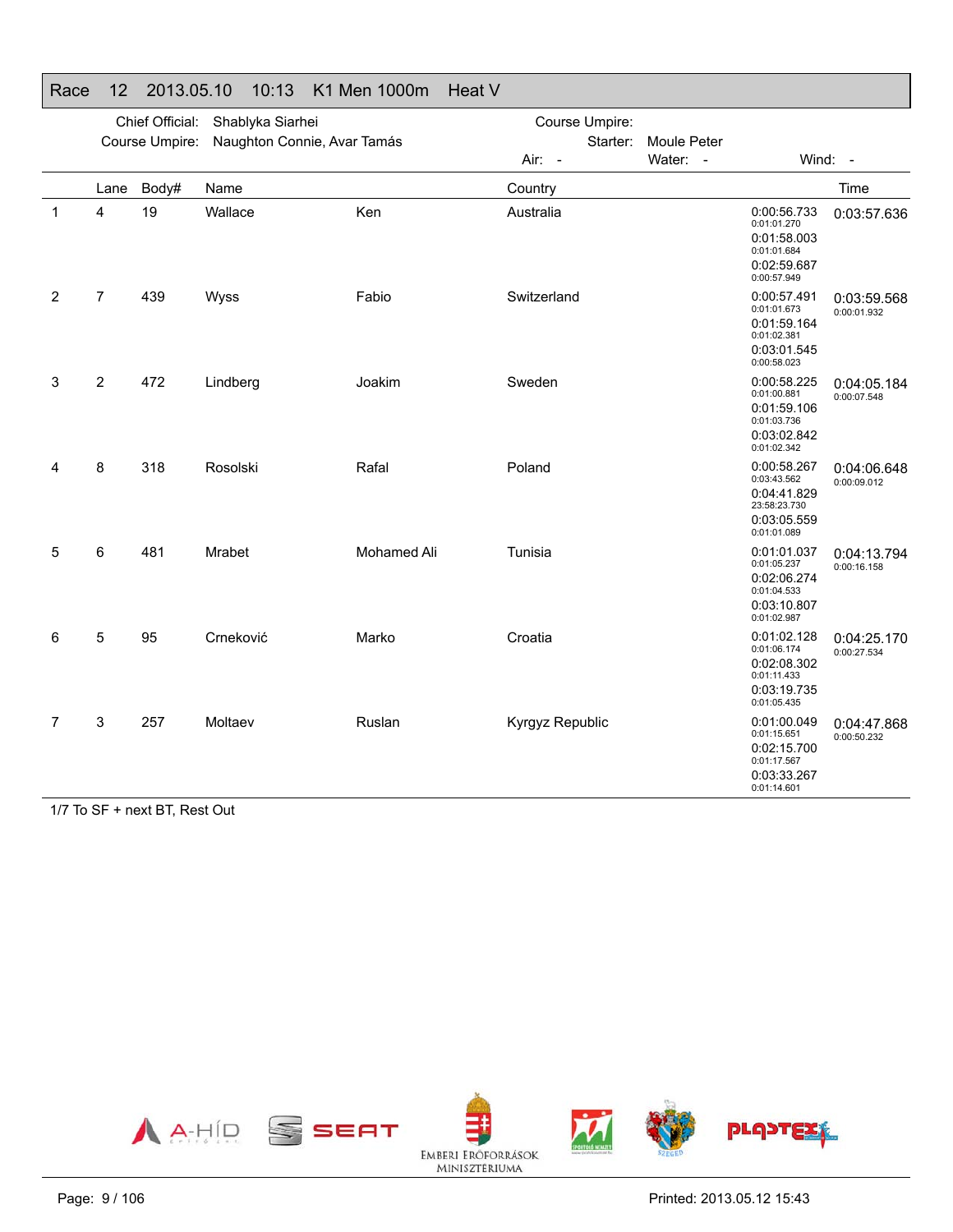| Race         | 13             | 2013.05.10      |                | 10:20            | C1 Men 1000m                    | Heat I     |                |                |                                                                                        |                            |
|--------------|----------------|-----------------|----------------|------------------|---------------------------------|------------|----------------|----------------|----------------------------------------------------------------------------------------|----------------------------|
|              |                | Chief Official: |                | Shablyka Siarhei |                                 |            | Course Umpire: |                |                                                                                        |                            |
|              |                | Course Umpire:  |                |                  | Toth George, Tarcsafalvi József |            | Starter:       | Naughton Frank |                                                                                        |                            |
|              |                |                 |                |                  |                                 | Air: -     |                | Water: -       |                                                                                        | Wind: -                    |
|              | Lane           | Body#           | Name           |                  |                                 | Country    |                |                |                                                                                        | Time                       |
| $\mathbf{1}$ | $\overline{2}$ | 163             | <b>Brendel</b> |                  | Sebastian                       | Germany    |                |                | 0:01:01.233<br>0:01:04.688<br>0:02:05.921<br>0:01:09.106<br>0:03:15.027<br>0:01:07.028 | 0:04:22.055                |
| 2            | $\mathbf{1}$   | 396             | Shtokalov      |                  | Ilya                            | Russia     |                |                | 0:01:02.342<br>0:01:05.795<br>0:02:08.137<br>0:01:08.959<br>0:03:17.096<br>0:01:06.327 | 0:04:23.423<br>0:00:01.368 |
| 3            | 3              | 454             | Ostrčil        |                  | Marián                          | Slovakia   |                |                | 0:01:05.581<br>0:01:07.497<br>0:02:13.078<br>0:01:08.177<br>0:03:21.255<br>0:01:02.318 | 0:04:23.573<br>0:00:01.518 |
| 4            | $\overline{7}$ | 84              | Wang           |                  | Riwei                           | China      |                |                | 0:01:03.340<br>0:01:06.908<br>0:02:10.248<br>0:01:07.923<br>0:03:18.171<br>0:01:05.636 | 0:04:23.807<br>0:00:01.752 |
| 5            | 5              | 265             | Rusu           |                  | Pavel                           | Moldova    |                |                | 0:01:02.872<br>0:01:06.668<br>0:02:09.540<br>0:01:10.043<br>0:03:19.583<br>0:01:06.438 | 0:04:26.021<br>0:00:03.966 |
| 6            | 4              | 251             | Petrov         |                  | Vladimir                        | Kazakhstan |                |                | 0:01:04.243<br>0:01:06.559<br>0:02:10.802<br>0:01:09.468<br>0:03:20.270<br>0:01:08.235 | 0:04:28.505<br>0:00:06.450 |
| 7            | 8              | 101             | Avila          |                  | <b>Reydel Ramos</b>             | Cuba       |                |                | 0:01:02.116<br>0:01:06.905<br>0:02:09.021<br>0:01:11.316<br>0:03:20.337<br>0:01:10.142 | 0:04:30.479<br>0:00:08.424 |

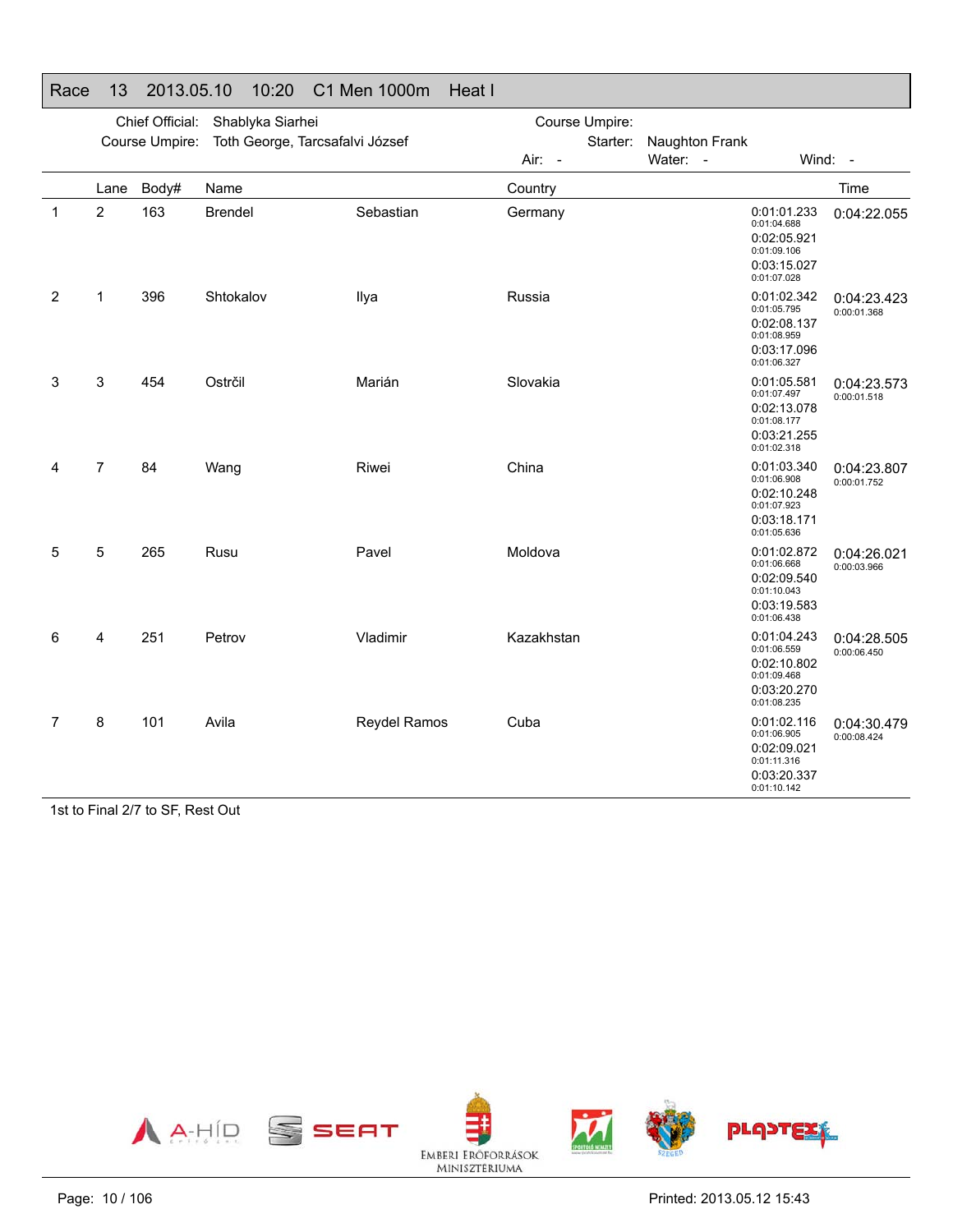| י זמטע |                | <b>LUIU.UU.IU</b> | 10.61                                           | U I IVIUII TUUUIII<br>11 JUCIL 11 |                      |                |                                                                                        |                            |
|--------|----------------|-------------------|-------------------------------------------------|-----------------------------------|----------------------|----------------|----------------------------------------------------------------------------------------|----------------------------|
|        |                | Chief Official:   | Shablyka Siarhei                                |                                   | Course Umpire:       |                |                                                                                        |                            |
|        |                |                   | Course Umpire: Lasen Per Flemming, Páger Zoltán |                                   | Starter:             | Naughton Frank |                                                                                        |                            |
|        |                |                   |                                                 |                                   | Air: -               | Water: -       |                                                                                        | Wind: -                    |
|        | Lane           | Body#             | Name                                            |                                   | Country              |                |                                                                                        | Time                       |
| 1      | 2              | 305               | Grzybowski                                      | Marcin                            | Poland               |                | 0:01:00.864<br>0:01:05.394<br>0:02:06.258<br>0:01:06.682<br>0:03:12.940<br>0:01:03.517 | 0:04:16.457                |
| 2      | 6              | 49                | Piatrou                                         | Maksim                            | <b>Belarus</b>       |                | 0:01:01.399<br>0:01:07.872<br>0:02:09.271<br>0:01:05.648<br>0:03:14.919<br>0:01:03.758 | 0:04:18.677<br>0:00:02.220 |
| 3      | 5              | 230               | Varga                                           | Dávid                             | Hungary              |                | 0:01:01.932<br>0:01:07.612<br>0:02:09.544<br>0:01:06.649<br>0:03:16.193<br>0:01:03.756 | 0:04:19.949<br>0:00:03.492 |
| 4      | 1              | 158               | Styan                                           | James                             | <b>Great Britain</b> |                | 0:01:04.508<br>0:01:06.795<br>0:02:11.303<br>0:01:09.147<br>0:03:20.450<br>0:01:08.001 | 0:04:28.451<br>0:00:11.994 |
| 5      | 3              | 77                | L1                                              | Qiang                             | China                |                | 0:01:05.801<br>0:01:07.402<br>0:02:13.203<br>0:01:11.247<br>0:03:24.450<br>0:01:05.813 | 0:04:30.263<br>0:00:13.806 |
| 6      | $\overline{7}$ | 63                | Oldershaw                                       | Mark                              | Canada               |                | 0:01:03.002<br>0:01:09.200<br>0:02:12.202<br>0:01:11.429<br>0:03:23.631<br>0:01:07.760 | 0:04:31.391<br>0:00:14.934 |
| 7      | 4              | 395               | Shelegov                                        | Oleg                              | Russia               |                | 0:01:02.306<br>0:01:06.027<br>0:02:08.333<br>0:01:12.622<br>0:03:20.955<br>0:01:16.958 | 0:04:37.913<br>0:00:21.456 |

## Race 14 2013.05.10 10:27 C1 Men 1000m Heat II

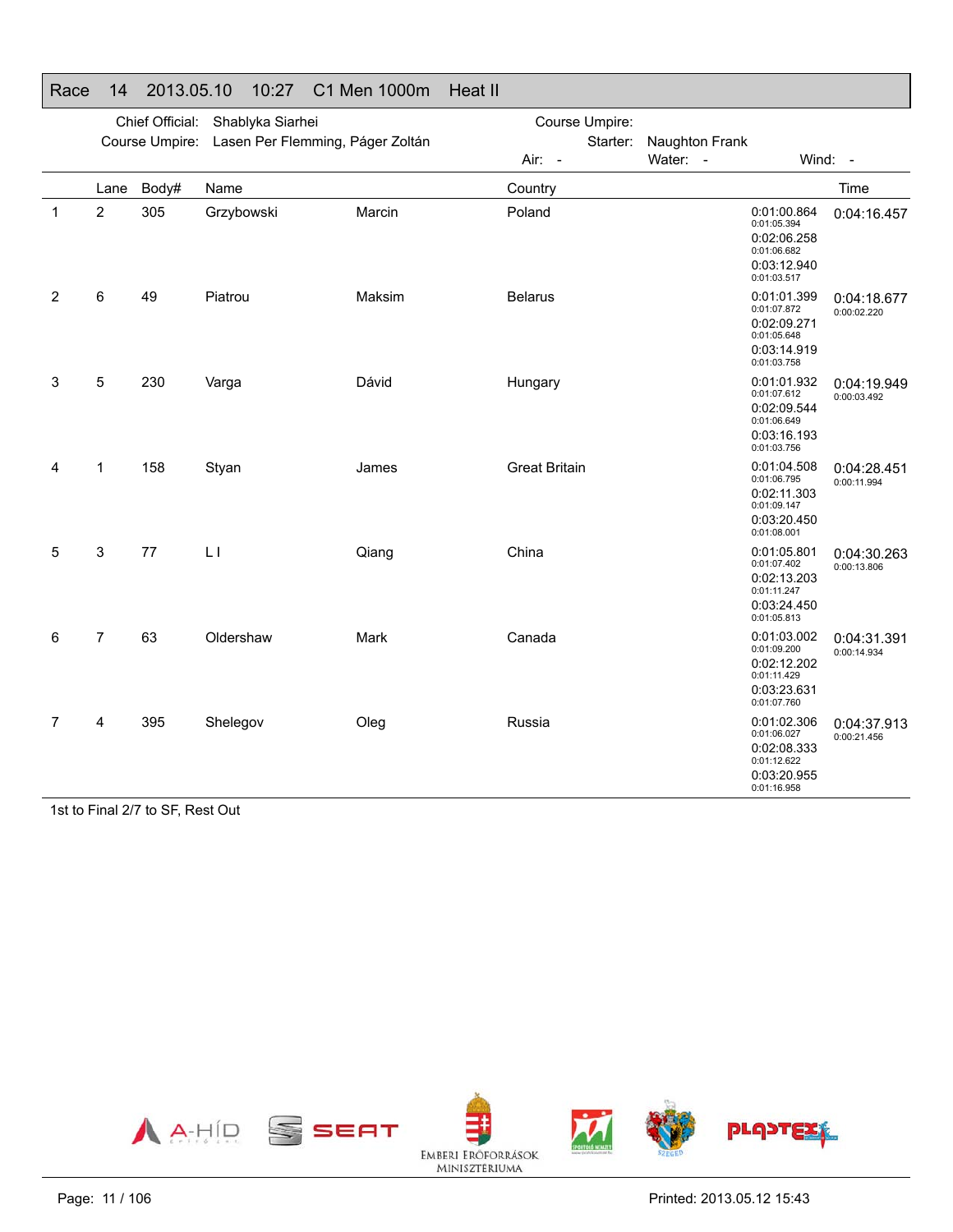|   |                | Chief Official: | Shablyka Siarhei            |           | Course Umpire: |                |                                                                                        |                            |
|---|----------------|-----------------|-----------------------------|-----------|----------------|----------------|----------------------------------------------------------------------------------------|----------------------------|
|   |                | Course Umpire:  | Naughton Connie, Avar Tamás |           | Starter:       | Naughton Frank |                                                                                        |                            |
|   |                |                 |                             |           | Air: -         | Water: -       |                                                                                        | Wind: -                    |
|   | Lane           | Body#           | Name                        |           | Country        |                |                                                                                        | Time                       |
| 1 | 3              | 229             | Vajda                       | Attila    | Hungary        |                | 0:01:02.349<br>0:01:04.497<br>0:02:06.846<br>0:01:06.438<br>0:03:13.284<br>0:01:03.677 | 0:04:16.961                |
| 2 | 6              | 455             | Rusnák                      | Matej     | Slovakia       |                | 0:01:02.706<br>0:01:06.772<br>0:02:09.478<br>0:01:08.584<br>0:03:18.062<br>0:01:08.037 | 0:04:26.099<br>0:00:09.138 |
| 3 | 5              | 310             | Kudla                       | Michal    | Poland         |                | 0:01:02.170<br>0:01:06.845<br>0:02:09.015<br>0:01:12.108<br>0:03:21.123<br>0:01:14.402 | 0:04:35.525<br>0:00:18.564 |
| 4 | $\overline{7}$ | 336             | Sousa                       | José      | Portugal       |                | 0:01:04.662<br>0:01:11.066<br>0:02:15.728<br>0:01:13.140<br>0:03:28.868<br>0:01:11.469 | 0:04:40.337<br>0:00:23.376 |
| 5 | 4              | 425             | Mladezic                    | Strahinja | Serbia         |                | 0:01:03.337<br>0:01:10.787<br>0:02:14.124<br>0:01:15.435<br>0:03:29.559<br>0:01:11.942 | 0:04:41.501<br>0:00:24.540 |
| 6 | $\overline{c}$ | 98              | Ljubek                      | Nikica    | Croatia        |                | 0:01:11.784<br>0:01:15.200<br>0:02:26.984<br>0:01:10.102<br>0:03:37.086<br>0:01:06.755 | 0:04:43.841<br>0:00:26.880 |
| 7 | 8              | 241             | Kokaji                      | Takayuki  | Japan          |                | 0:01:05.885<br>0:01:13.477<br>0:02:19.362<br>0:01:13.826<br>0:03:33.188<br>0:01:11.937 | 0:04:45.125<br>0:00:28.164 |

### Race 15 2013.05.10 10:34 C1 Men 1000m Heat III

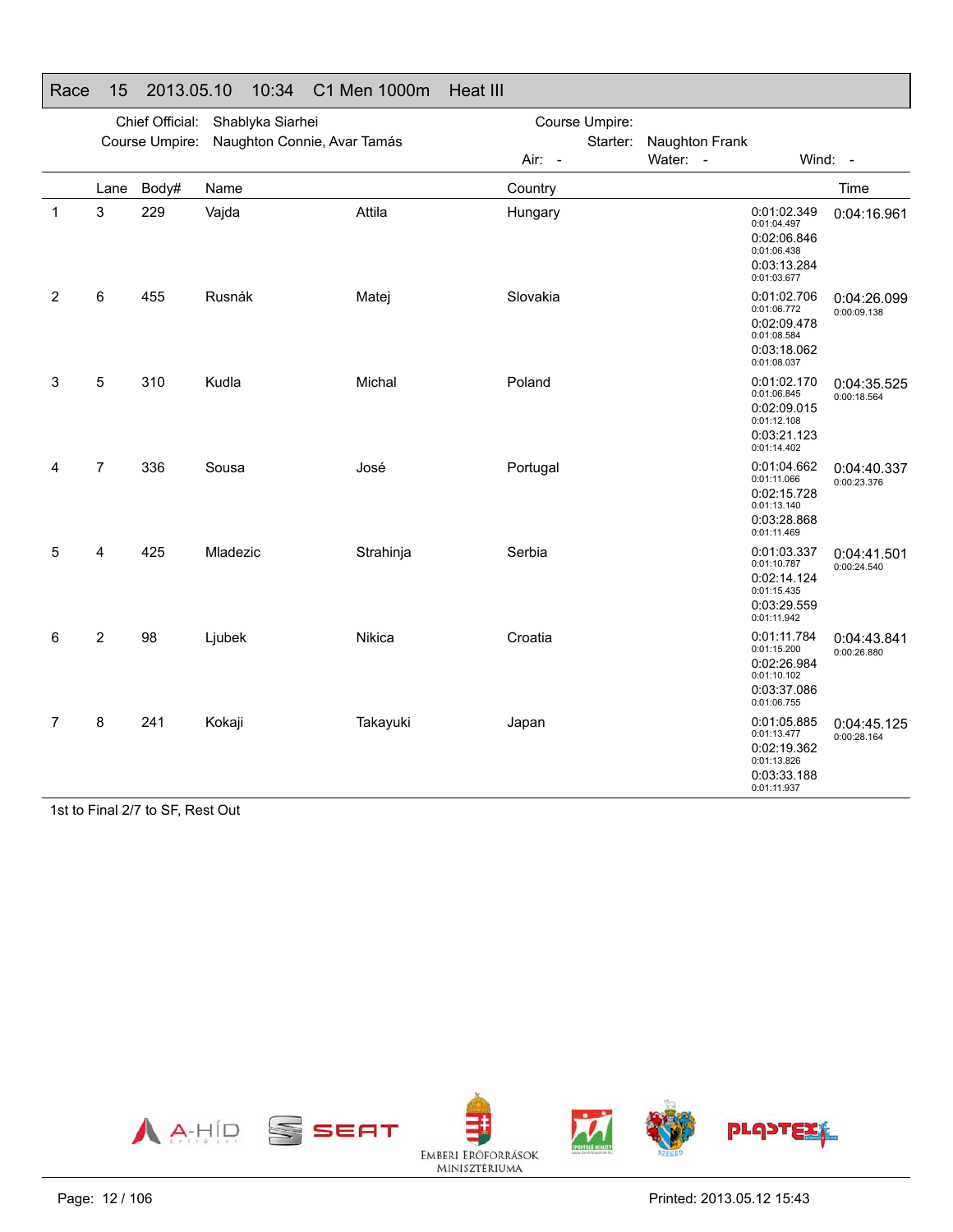|              |                | Chief Official: | Shablyka Siarhei                |            | Course Umpire:  |              |                                                                         |             |
|--------------|----------------|-----------------|---------------------------------|------------|-----------------|--------------|-------------------------------------------------------------------------|-------------|
|              |                | Course Umpire:  | Toth George, Tarcsafalvi József |            | Starter:        | Dénes György |                                                                         |             |
|              |                |                 |                                 |            | Air: -          | Water: -     | Wind: -                                                                 |             |
|              | Lane           | Body#           | Name                            |            | Country         |              |                                                                         | Time        |
| $\mathbf{1}$ | 7              | 197             | Dombi                           | Rudolf     | Hungary         |              | 0:00:48.751                                                             | 0:03:28.964 |
|              |                | 208             | Kökény                          | Roland     | Hungary         |              | 0:00:53.687<br>0:01:42.438<br>0:00:55.151<br>0:02:37.589<br>0:00:51.375 |             |
| 2            | 9              | 109             | Havel                           | Daniel     | Czech Republic  |              | 0:00:49.827                                                             | 0:03:29.012 |
|              |                | 112             | Štěrba                          | Jan        | Czech Republic  |              | 0:00:53.351<br>0:01:43.178<br>0:00:53.751<br>0:02:36.929<br>0:00:52.083 | 0:00:00.048 |
| 3            | 4              | 12              | De Gesus                        | Juan Pablo | Argentina       |              | 0:00:51.465                                                             | 0:03:37.574 |
|              |                | 9               | Carreras                        | Gonzalo    | Argentina       |              | 0:00:55.333<br>0:01:46.798<br>0:00:56.527<br>0:02:43.325<br>0:00:54.249 | 0:00:08.610 |
| 4            | $\overline{c}$ | 470             | Hemselius                       | Daniel     | Sweden          |              | 0:00:51.783                                                             | 0:03:38.018 |
|              |                | 468             | <b>Barsk</b>                    | Johannes   | Sweden          |              | 0:00:54.395<br>0:01:46.178<br>0:01:03.962<br>0:02:50.140                | 0:00:09.054 |
| 5            | 3              | 329             | Fernandes                       | David      | Portugal        |              | 0:00:47.878<br>0:00:49.639                                              | 0:03:38.546 |
|              |                | 332             | Ribeiro                         | João       | Portugal        |              | 0:00:56.049<br>0:01:45.688<br>0:00:59.087<br>0:02:44.775<br>0:00:53.771 | 0:00:09.582 |
| 6            | 6              | 123             | Larsen                          | Martin     | Denmark         |              | 0:00:54.888                                                             | 0:03:40.208 |
|              |                | 120             | Axelsen                         | William    | Denmark         |              | 0:00:52.853<br>0:01:47.741<br>0:00:57.401<br>0:02:45.142<br>0:00:55.066 | 0:00:11.244 |
| 7            | 8              | 138             | Hakala                          | Jeremy     | Finland         |              | 0:00:52.459                                                             | 0:03:45.974 |
|              |                | 139             | Nykänen                         | Miika      | Finland         |              | 0:00:53.491<br>0:01:45.950<br>0:00:58.108<br>0:02:44.058<br>0:01:01.916 | 0:00:17.010 |
| 8            | 1              | 255             | Bondar                          | Maksim     | Kyrgyz Republic |              | 0:00:51.313                                                             | 0:03:47.024 |
|              |                | 254             | Algin                           | llia       | Kyrgyz Republic |              | 0:00:58.140<br>0:01:49.453<br>0:00:54.884<br>0:02:44.337<br>0:01:02.687 | 0:00:18.060 |
| 9            | 5              | 80              | Li                              | Kai        | China           |              | 0:00:53.670                                                             | 0:04:09.854 |
|              |                | 81              | Liu                             | Lifan      | China           |              | 0:01:05.020<br>0:01:58.690<br>0:01:08.900<br>0:03:07.590<br>0:01:02.264 | 0:00:40.890 |

### Race 16 2013.05.10 10:41 K2 Men 1000m Heat I

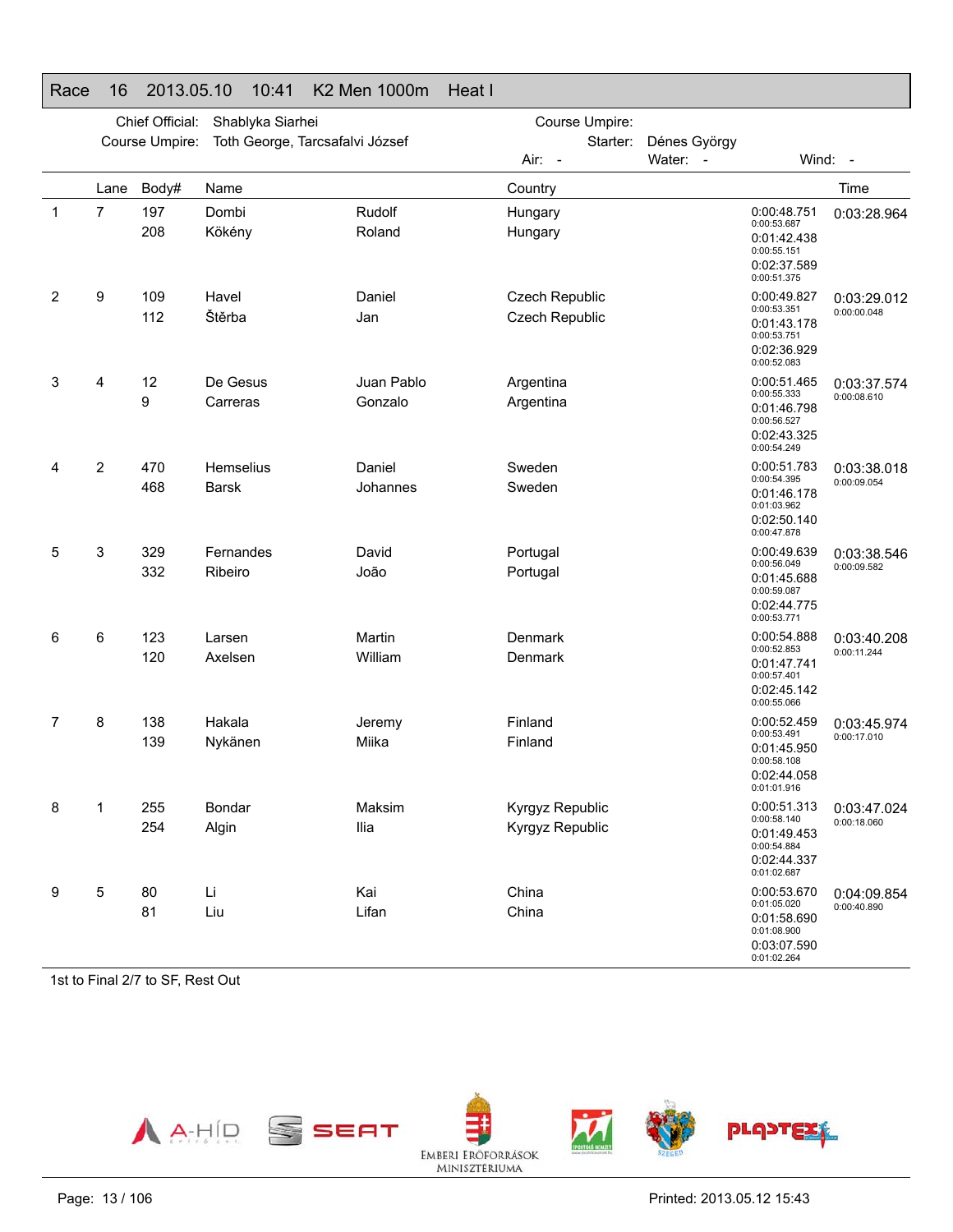#### Race 17 2013.05.10 10:48 K2 Men 1000m Heat IIChief Official: Shablyka Siarhei Course Umpire: Lasen Per Flemming, Páger Zoltán Course Umpire: Starter: Dénes György Air: -Water: - Wind: -Lane Body# Name**Country Country Country Country Country** Time 1 4 331 PimentaFernando Portugal 333 SilvaEmanuel Portugal 0:00:48.413 0:00:55.8590:01:44.272 0:00:57.314 0:02:41.586 0:00:56.3320:03:37.9182 1 156 Rutherford Edward Great Britain 151 Daniels Andrew Great Britain 0:00:50.5130:00:55.9090:01:46.422 0:00:58.9080:02:45.3300:00:54.3520:03:39.682 0:00:01.7643 8 429 PajicDejan Serbia 432 StanojevicDusko Serbia 0:00:50.5470:00:57.788 0:01:48.3350:00:57.9810:02:46.316 0:00:53.762 0:03:40.0780:00:02.1604 5 45 LiapioshkaAliaksandr **Belarus** 42 BialkoVitaliy **Belarus** 0:00:49.278 0:00:58.4600:01:47.7380:00:58.860 0:02:46.598 0:00:53.510 0:03:40.1080:00:02.1905 2 192 BozsikGábor Hungary 194 CsászárGergely **Hungary** 0:00:52.793 0:00:55.8920:01:48.685 0:00:58.2690:02:46.9540:00:53.9520:03:40.906 0:00:02.988 6 6 279 SalbuDaniel Norway 280 SolhaugJo Sondre Norway 0:00:52.793 0:00:57.161 0:01:49.9540:00:56.8730:02:46.8270:00:55.531 0:03:42.358 0:00:04.440 7 3 303 BrzezinskiMartin **Poland** 324 WarszawskiOskar Poland 0:00:53.905 0:00:55.260 0:01:49.1650:00:56.939 0:02:46.1040:00:56.518 0:03:42.622 0:00:04.7048 7 269 Lopez Quintero Javier Mexico 271 Medinilla Agustín Mexico 0:00:51.665 0:00:59.1120:01:50.7770:00:58.564 0:02:49.3410:00:58.3390:03:47.6800:00:09.762 9 9 88 Xue Yuan China 90 ZhaoYuefeng China 0:00:57.428 0:01:02.630 0:02:00.058 0:01:05.925 0:03:05.9830:04:07.4440:00:29.526

1st to Final 2/7 to SF, Rest Out



0:01:01.461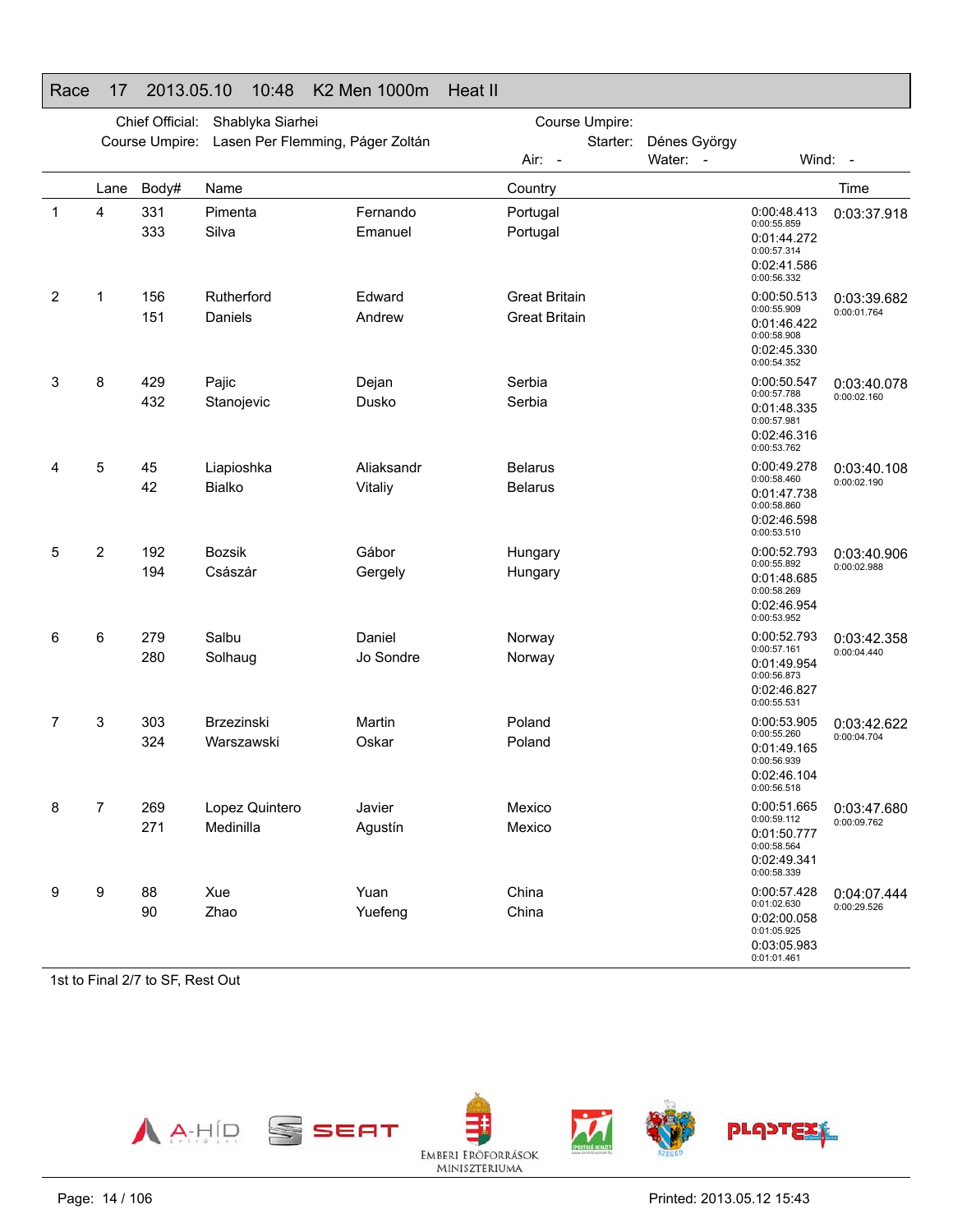|                |                | Chief Official: | Shablyka Siarhei             |                                | Course Umpire:                     |                  |                                                                                        |                            |
|----------------|----------------|-----------------|------------------------------|--------------------------------|------------------------------------|------------------|----------------------------------------------------------------------------------------|----------------------------|
|                |                | Course Umpire:  | Naughton Connie, Avar Tamás  |                                | Starter:                           | Dénes György     |                                                                                        |                            |
|                |                |                 |                              |                                | Air: -                             | Water:<br>$\sim$ | Wind:                                                                                  | $\sim$                     |
|                | Lane           | Body#           | Name                         |                                | Country                            |                  |                                                                                        | Time                       |
| $\mathbf 1$    | 1              | 383<br>392      | Medvedev<br>Ryakhov          | Ilya<br>Anton                  | Russia<br>Russia                   |                  | 0:00:49.114<br>0:00:55.138<br>0:01:44.252<br>0:00:55.193<br>0:02:39.445<br>0:00:53.570 | 0:03:33.015                |
| $\overline{2}$ | 5              | 322<br>311      | Szandrach<br>Kujawski        | Pawel<br>Mariusz               | Poland<br>Poland                   |                  | 0:00:50.466<br>0:00:54.526<br>0:01:44.992<br>0:00:57.454<br>0:02:42.446<br>0:00:54.655 | 0:03:37.101<br>0:00:04.086 |
| 3              | $\overline{2}$ | 57<br>46        | Zhyhadla<br>Litvinchuk       | Dzianis<br>Artur               | <b>Belarus</b><br><b>Belarus</b>   |                  | 0:00:51.925<br>0:00:57.020<br>0:01:48.945<br>0:00:55.993<br>0:02:44.938<br>0:00:52.943 | 0:03:37.881<br>0:00:04.866 |
| 4              | $\overline{7}$ | 105<br>103      | Zulueta Arencibia<br>Riveaux | Maikel<br><b>Reiner Torres</b> | Cuba<br>Cuba                       |                  | 0:00:49.717<br>0:00:57.649<br>0:01:47.366<br>0:00:58.511<br>0:02:45.877<br>0:00:55.232 | 0:03:41.109<br>0:00:08.094 |
| 5              | 6              | 25<br>24        | Wecht<br>Trummer             | Alexander<br>Erwin             | Austria<br>Austria                 |                  | 0:00:51.028<br>0:00:58.399<br>0:01:49.427<br>0:00:58.233<br>0:02:47.660<br>0:00:54.427 | 0:03:42.087<br>0:00:09.072 |
| 6              | 8              | 106<br>110      | Davídek<br>Kučera            | Pavel<br>Patrik                | Czech Republic<br>Czech Republic   |                  | 0:00:51.961<br>0:00:56.669<br>0:01:48.630<br>0:00:58.696<br>0:02:47.326<br>0:00:54.905 | 0:03:42.231<br>0:00:09.216 |
| 7              | 3              | 258<br>256      | Parol<br>Dorofeev            | Aleksandr<br>lgor              | Kyrgyz Republic<br>Kyrgyz Republic |                  | 0:00:54.340<br>0:00:59.566<br>0:01:53.906<br>0:01:05.342<br>0:02:59.248<br>0:01:01.427 | 0:04:00.675<br>0:00:27.660 |
| 8              | 4              | 167<br>168      | Fung<br>Ng                   | Wai Him<br>Ka Chun             | Hong Kong<br>Hong Kong             |                  | 0:00:57.605<br>0:01:05.654<br>0:02:03.259<br>0:01:10.287<br>0:03:13.546<br>0:01:06.839 | 0:04:20.385<br>0:00:47.370 |

#### Race 18 2013.05.10 10:55 K2 Men 1000m Heat III

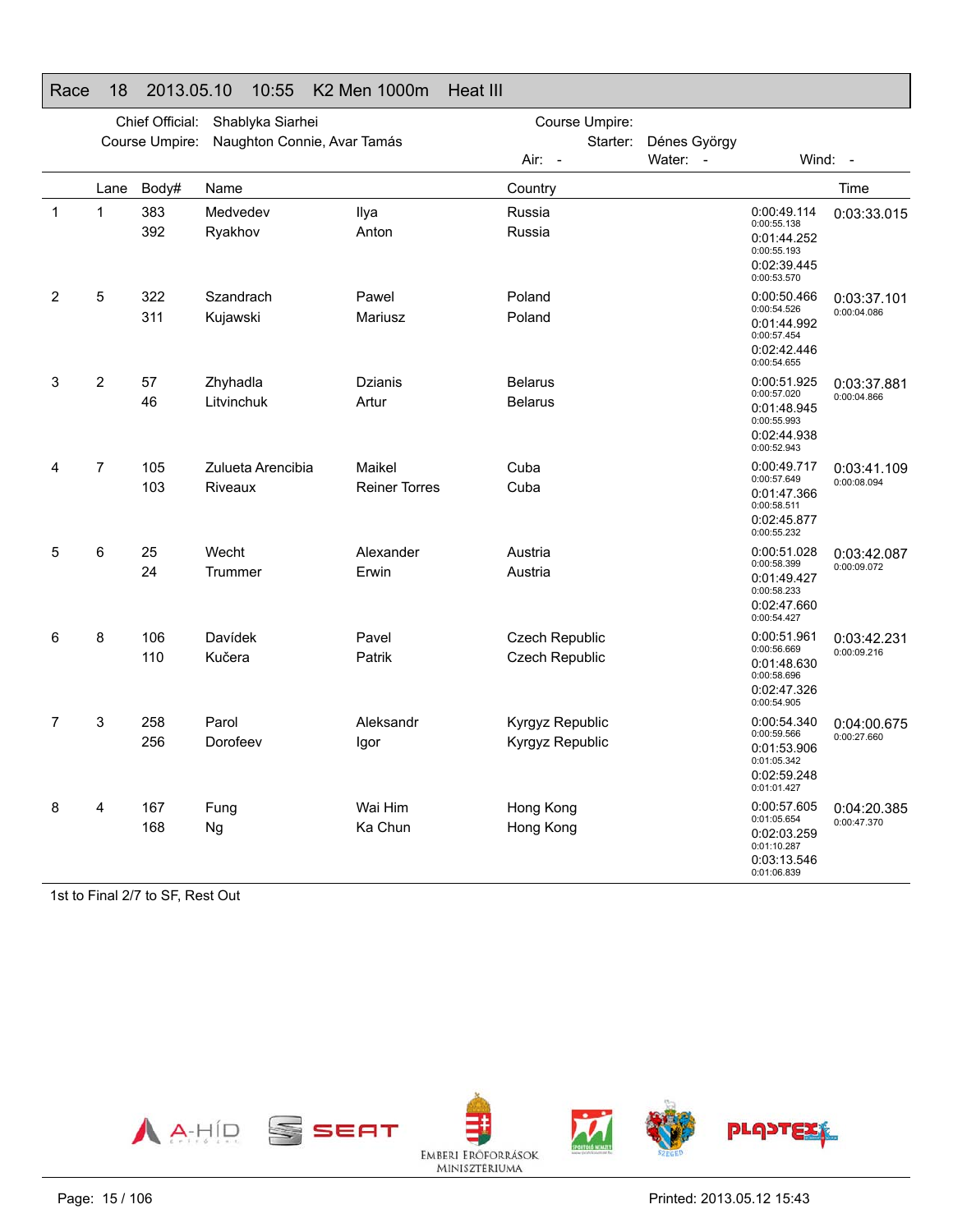#### Race 19 2013.05.10 11:02 C2 Men 1000m Heat IChief Official: Shablyka Siarhei Course Umpire: Toth George, Tarcsafalvi József Course Umpire: Starter: Dénes György Air: Water: - Wind: -Lane Body# Name**Country Country Country Country Country** Time 1 4 111 RadoňJaroslav Czech Republic 108 Dvořák Filip Czech Republic 0:00:58.665 0:01:02.4170:02:01.082 0:01:02.668 0:03:03.750 0:00:59.9450:04:03.6952 7 231 VasbányaiHenrik Hungary 215 MikeRóbert Hungary 0:00:59.8430:01:03.2640:02:03.1070:01:02.6590:03:05.7660:00:59.6750:04:05.4410:00:01.746 3 2 102 MadrigalSerguey Torres Cuba 104 RolexisBaez Avila **Cuba** 0:01:01.648 0:01:02.7570:02:04.4050:01:03.0020:03:07.4070:01:00.314 0:04:07.7210:00:04.0264 1 92 ZhengPengfei China 85 XieWeiyong China 0:00:59.602 0:01:03.3980:02:03.0000:01:04.784 0:03:07.7840:01:04.6650:04:12.4490:00:08.7545 5 307 KaminskiMateusz **Poland** 316 PospiechDaniel Poland 0:01:00.529 0:01:05.8270:02:06.356 0:01:05.473 0:03:11.8290:01:06.6380:04:18.4670:00:14.772 6 9 52 RabchankaDzmitry **Belarus** 54 VauchetskiAliaksandr **Belarus** 0:01:01.215 0:01:04.781 0:02:05.996 0:01:04.9950:03:10.9910:01:08.058 0:04:19.049 0:00:15.354 7 3 328 CruzBruno Portugal 335 SilvaNuno Portugal 0:01:01.8910:01:07.251 0:02:09.1420:01:08.622 0:03:17.7640:01:08.4070:04:26.1710:00:22.4768 6 457 Tóth Krištof Slovakia 444 Csenkey Adam Slovakia 0:01:04.402 0:01:05.4010:02:09.803 0:01:12.4280:03:22.2310:01:07.7020:04:29.933 0:00:26.238 9 8 400 Tovkan Anatolii Russia 399 TilshLeonid Russia 0:01:03.846 0:01:15.038 0:02:18.8840:01:30.982 0:03:49.8660:04:54.4490:00:50.754

1/3 Direct to Final 4/7 + next BT to SF, Rest Out



0:01:04.583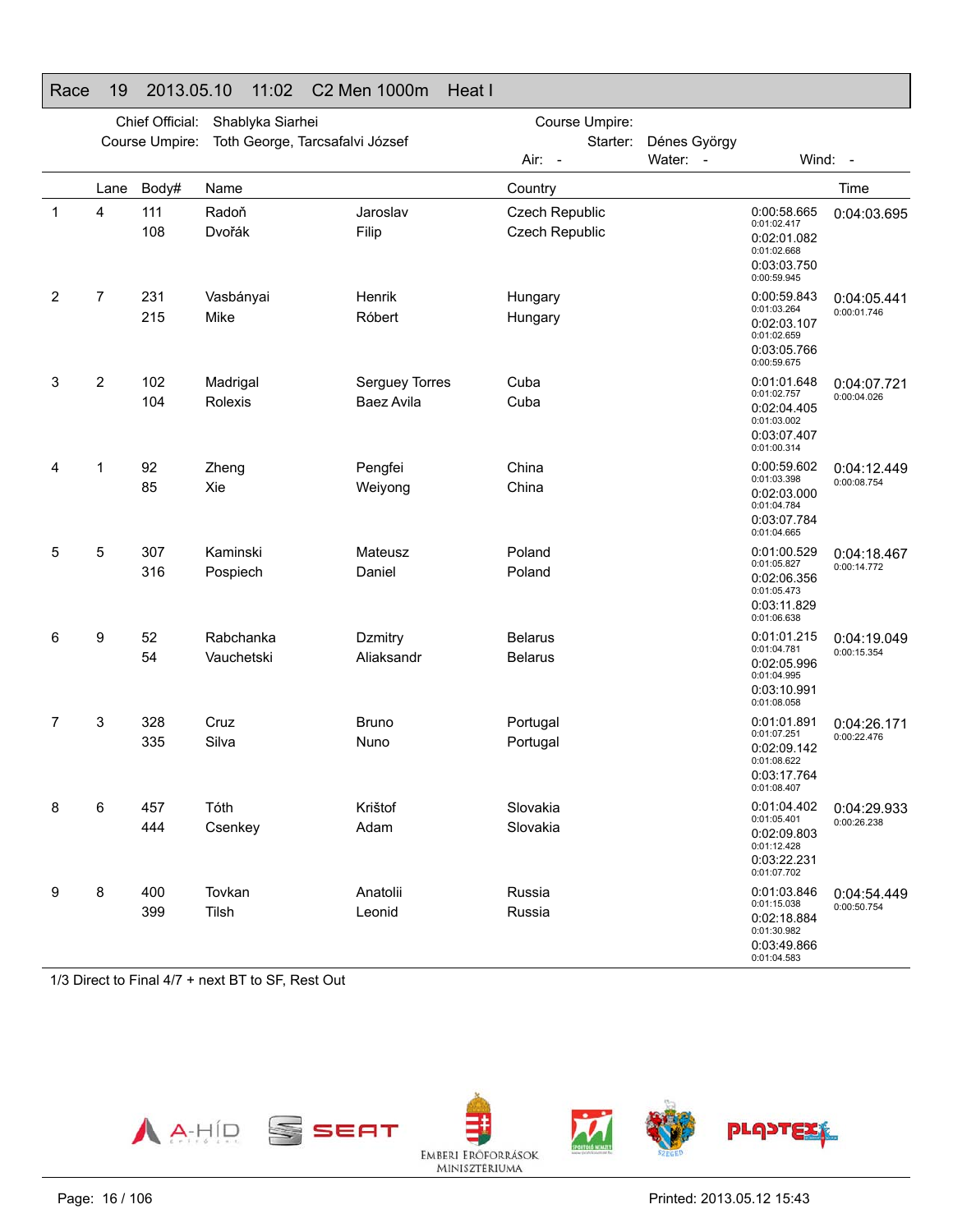#### Race 20 2013.05.10 11:09 C2 Men 1000m Heat II

|              |                | Chief Official: | Shablyka Siarhei                 |                      | Course Umpire:                   |                  |                                                                                        |                            |
|--------------|----------------|-----------------|----------------------------------|----------------------|----------------------------------|------------------|----------------------------------------------------------------------------------------|----------------------------|
|              |                | Course Umpire:  | Lasen Per Flemming, Páger Zoltán |                      | Starter:                         | Dénes György     |                                                                                        |                            |
|              |                |                 |                                  |                      | Air:<br>$\sim$                   | Water:<br>$\sim$ |                                                                                        | Wind: -                    |
|              | Lane           | Body#           | Name                             |                      | Country                          |                  |                                                                                        | Time                       |
| $\mathbf{1}$ | 7              | 76<br>77        | Huang<br>LΙ                      | Maoxing<br>Qiang     | China<br>China                   |                  | 0:00:56.997<br>0:01:05.003<br>0:02:02.000<br>0:01:03.346<br>0:03:05.346<br>0:01:02.343 | 0:04:07.689                |
| 2            | 3              | 369<br>366      | Dubovoy<br><b>Bovdurets</b>      | Ivan<br>Alexey       | Russia<br>Russia                 |                  | 0:00:58.547<br>0:01:03.127<br>0:02:01.674<br>0:01:04.716<br>0:03:06.390<br>0:01:02.037 | 0:04:08.427<br>0:00:00.738 |
| 3            | 5              | 306<br>321      | Kaczor<br>Slominski              | Tomasz<br>Vincent    | Poland<br>Poland                 |                  | 0:00:59.207<br>0:01:04.259<br>0:02:03.466<br>0:01:02.854<br>0:03:06.320<br>0:01:02.305 | 0:04:08.625<br>0:00:00.936 |
| 4            | 1              | 263<br>262      | Shuklin<br>Gadeikis              | Jevgenij<br>Tomas    | Lithuania<br>Lithuania           |                  | 0:00:58.787<br>0:01:03.371<br>0:02:02.158<br>0:01:06.021<br>0:03:08.179<br>0:01:00.710 | 0:04:08.889<br>0:00:01.200 |
| 5            | 6              | 253<br>252      | Sinyavskiy<br>Safronov           | Maxim<br>Yevgeniy    | Kazakhstan<br>Kazakhstan         |                  | 0:00:59.754<br>0:01:04.587<br>0:02:04.341<br>0:01:05.037<br>0:03:09.378<br>0:01:02.973 | 0:04:12.351<br>0:00:04.662 |
| 6            | $\overline{2}$ | 51<br>48        | Pivavar<br>Misachenka            | Dmitry<br>Andrei     | <b>Belarus</b><br><b>Belarus</b> |                  | 0:01:00.283<br>0:01:04.626<br>0:02:04.909<br>0:01:05.608<br>0:03:10.517<br>0:01:09.154 | 0:04:19.671<br>0:00:11.982 |
| 7            | 8              | 224<br>200      | Szabó<br>Forgó                   | Gábor<br>Christopher | Hungary<br>Hungary               |                  | 0:00:57.759<br>0:01:06.230<br>0:02:03.989<br>0:01:06.258<br>0:03:10.247<br>0:01:10.768 | 0:04:21.015<br>0:00:13.326 |
| 8            | 4              | 264<br>266      | Chirila<br>Turcan                | Vasile<br>Andrei     | Moldova<br>Moldova               |                  | 0:01:01.818<br>0:01:11.925<br>0:02:13.743<br>0:01:17.342<br>0:03:31.085<br>0:01:15.610 | 0:04:46.695<br>0:00:39.006 |

1/3 Direct to Final 4/7 + next BT to SF, Rest Out

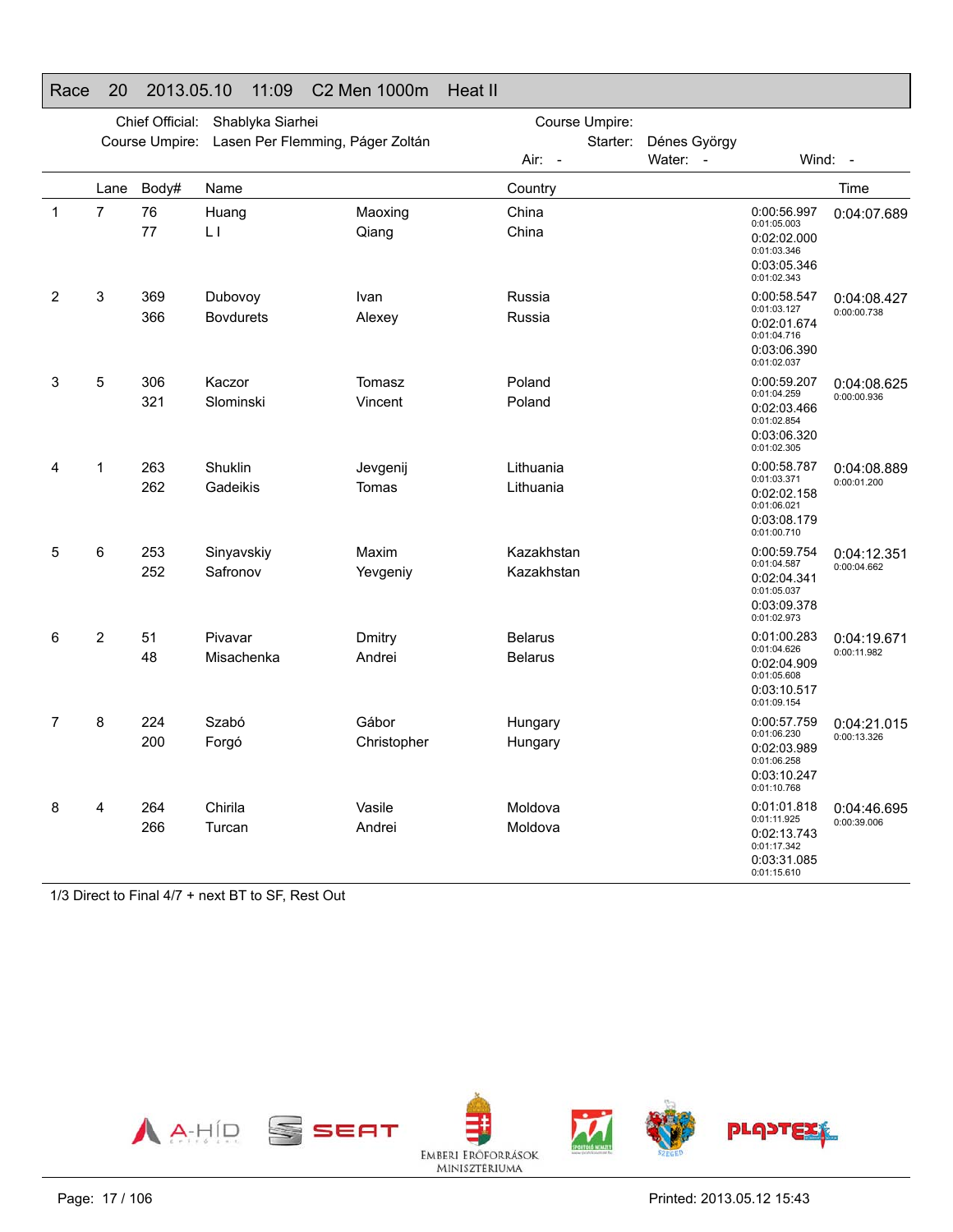|   |                | Chief Official: | Shablyka Siarhei            |                   | Course Umpire:  |                |                                                                                        |                            |
|---|----------------|-----------------|-----------------------------|-------------------|-----------------|----------------|----------------------------------------------------------------------------------------|----------------------------|
|   |                | Course Umpire:  | Naughton Connie, Avar Tamás |                   | Starter:        | Naughton Frank |                                                                                        |                            |
|   |                |                 |                             |                   | Air: -          | Water: -       |                                                                                        | Wind: -                    |
|   | Lane           | Body#           | Name                        |                   | Country         |                |                                                                                        | Time                       |
| 1 | $\overline{2}$ | 162             | Weber                       | Franziska         | Germany         |                | 0:01:00.536<br>0:01:07.701<br>0:02:08.237<br>0:01:11.926<br>0:03:20.163<br>0:01:12.533 | 0:04:32.696                |
| 2 | 1              | 291             | Dzieniszewska               | Edyta             | Poland          |                | 0:01:01.783<br>0:01:09.829<br>0:02:11.612<br>0:01:14.177<br>0:03:25.789<br>0:01:12.229 | 0:04:38.018<br>0:00:05.322 |
| 3 | 4              | 17              | Wallace                     | Bernadette        | Australia       |                | 0:01:05.484<br>0:01:11.395<br>0:02:16.879<br>0:01:11.528<br>0:03:28.407<br>0:01:10.961 | 0:04:39.368<br>0:00:06.672 |
| 4 | 3              | 240             | Ohmura                      | Asumi             | Japan           |                | 0:01:05.407<br>0:01:12.364<br>0:02:17.771<br>0:01:16.002<br>0:03:33.773<br>0:01:13.707 | 0:04:47.480<br>0:00:14.784 |
| 5 | $\overline{7}$ | 169             | Bara                        | Alexandra         | Hungary         |                | 0:01:06.231<br>0:01:13.558<br>0:02:19.789<br>0:01:18.108<br>0:03:37.897<br>0:01:16.387 | 0:04:54.284<br>0:00:21.588 |
| 6 | 8              | 4               | Keresztesi                  | Alexandra Borbala | Argentina       |                | 0:01:09.574<br>0:01:14.742<br>0:02:24.316<br>0:01:16.952<br>0:03:41.268<br>0:01:13.634 | 0:04:54.902<br>0:00:22.206 |
| 7 | 6              | 58              | Faldum                      | Berenike          | <b>Bulgaria</b> |                | 0:01:09.235<br>0:01:15.025<br>0:02:24.260<br>0:01:16.945<br>0:03:41.205<br>0:01:16.181 | 0:04:57.386<br>0:00:24.690 |
|   | 5              | 478             | Ben Ismail                  | Abir              | Tunisia         |                |                                                                                        | Did not start              |

#### Race 21 2013.05.10 11:16 K1 Women 1000m Heat I

1st to Final 2/7 to SF, Rest Out Lane No.5 Tunisia is disqualified

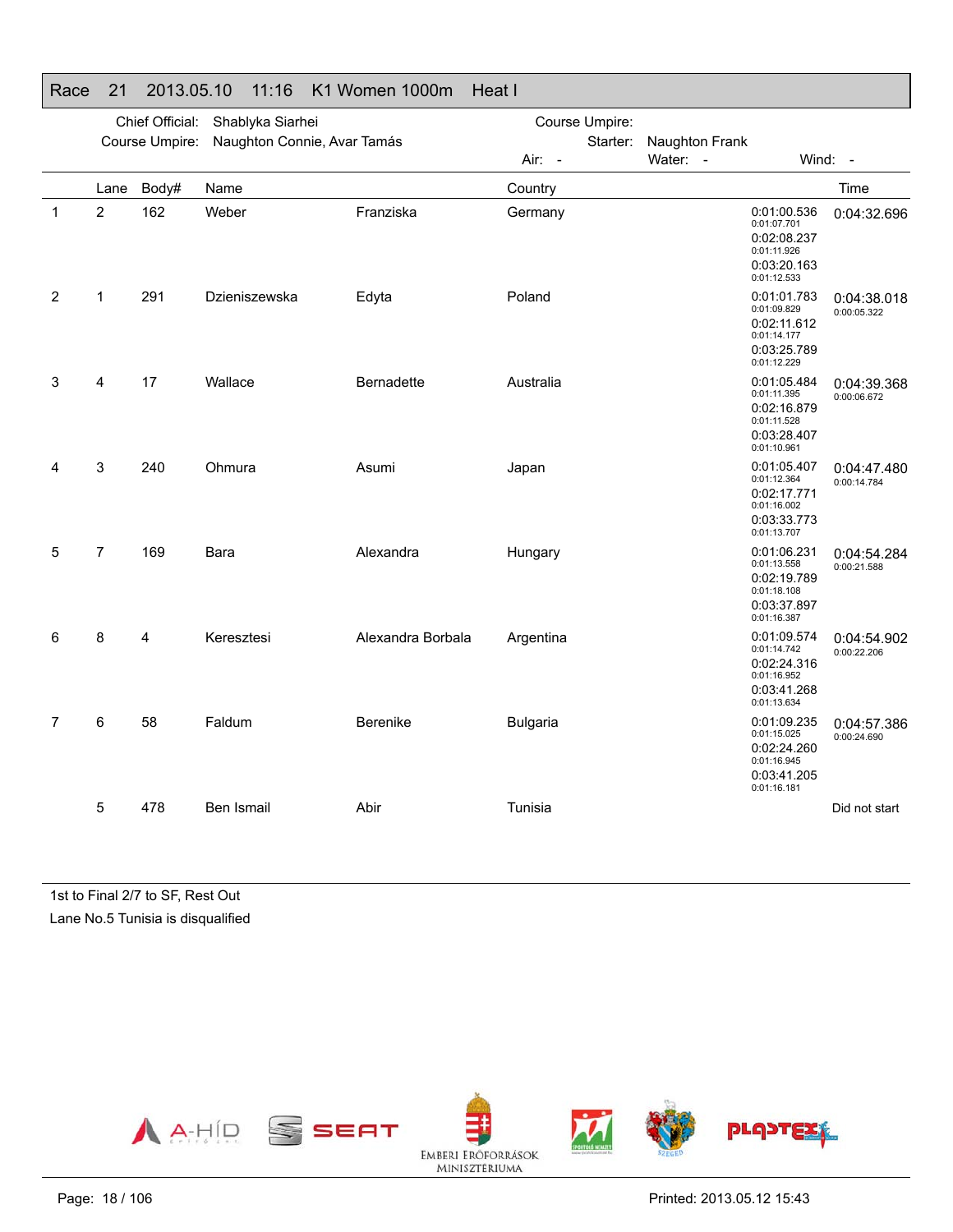|             |                | Chief Official: | Shablyka Siarhei                |         | Course Umpire:       |                                                                                        |                            |  |  |
|-------------|----------------|-----------------|---------------------------------|---------|----------------------|----------------------------------------------------------------------------------------|----------------------------|--|--|
|             |                | Course Umpire:  | Toth George, Tarcsafalvi József |         | Starter:             | Naughton Frank                                                                         |                            |  |  |
|             |                |                 |                                 |         | Air: -               | Water: -                                                                               | Wind: -                    |  |  |
|             | Lane           | Body#           | Name                            |         | Country              |                                                                                        | Time                       |  |  |
| $\mathbf 1$ | 1              | 161             | Wagner - Augustin               | Katrin  | Germany              | 0:01:03.089<br>0:01:08.164<br>0:02:11.253<br>0:01:12.005<br>0:03:23.258<br>0:01:11.224 | 0:04:34.482                |  |  |
| 2           | 2              | 250             | Sergeeva                        | Natalia | Kazakhstan           | 0:01:09.668<br>0:01:11.551<br>0:02:21.219<br>0:01:11.038<br>0:03:32.257<br>0:01:09.641 | 0:04:41.898<br>0:00:07.416 |  |  |
| 3           | 5              | 16              | Flood                           | Naomi   | Australia            | 0:01:08.010<br>0:01:10.548<br>0:02:18.558<br>0:01:13.802<br>0:03:32.360<br>0:01:10.798 | 0:04:43.158<br>0:00:08.676 |  |  |
| 4           | 4              | 360             | Stepanova                       | Kira    | Russia               | 0:01:07.333<br>0:01:12.476<br>0:02:19.809<br>0:01:15.164<br>0:03:34.973<br>0:01:09.937 | 0:04:44.910<br>0:00:10.428 |  |  |
| 5           | $\overline{7}$ | 144             | Cawthorn                        | Rachel  | <b>Great Britain</b> | 0:01:06.765<br>0:01:11.434<br>0:02:18.199<br>0:01:16.690<br>0:03:34.889<br>0:01:10.969 | 0:04:45.858<br>0:00:11.376 |  |  |
| 6           | 6              | 71              | Yu                              | Yaona   | China                | 0:01:10.721<br>0:01:14.574<br>0:02:25.295<br>0:01:15.210<br>0:03:40.505<br>0:01:10.243 | 0:04:50.748<br>0:00:16.266 |  |  |
| 7           | 8              | 239             | Matsumoto                       | Misaki  | Japan                | 0:01:13.316<br>0:01:18.853<br>0:02:32.169<br>0:01:23.610<br>0:03:55.779<br>0:01:17.631 | 0:05:13.410<br>0:00:38.928 |  |  |
| 8           | 3              | 414             | Ruzicic-benedek                 | Dalma   | Serbia               | 0:01:16.566<br>0:01:18.834<br>0:02:35.400<br>0:01:25.384<br>0:04:00.784<br>0:01:24.266 | 0:05:25.050<br>0:00:50.568 |  |  |

#### Race 22 2013.05.10 11:23 K1 Women 1000m Heat II

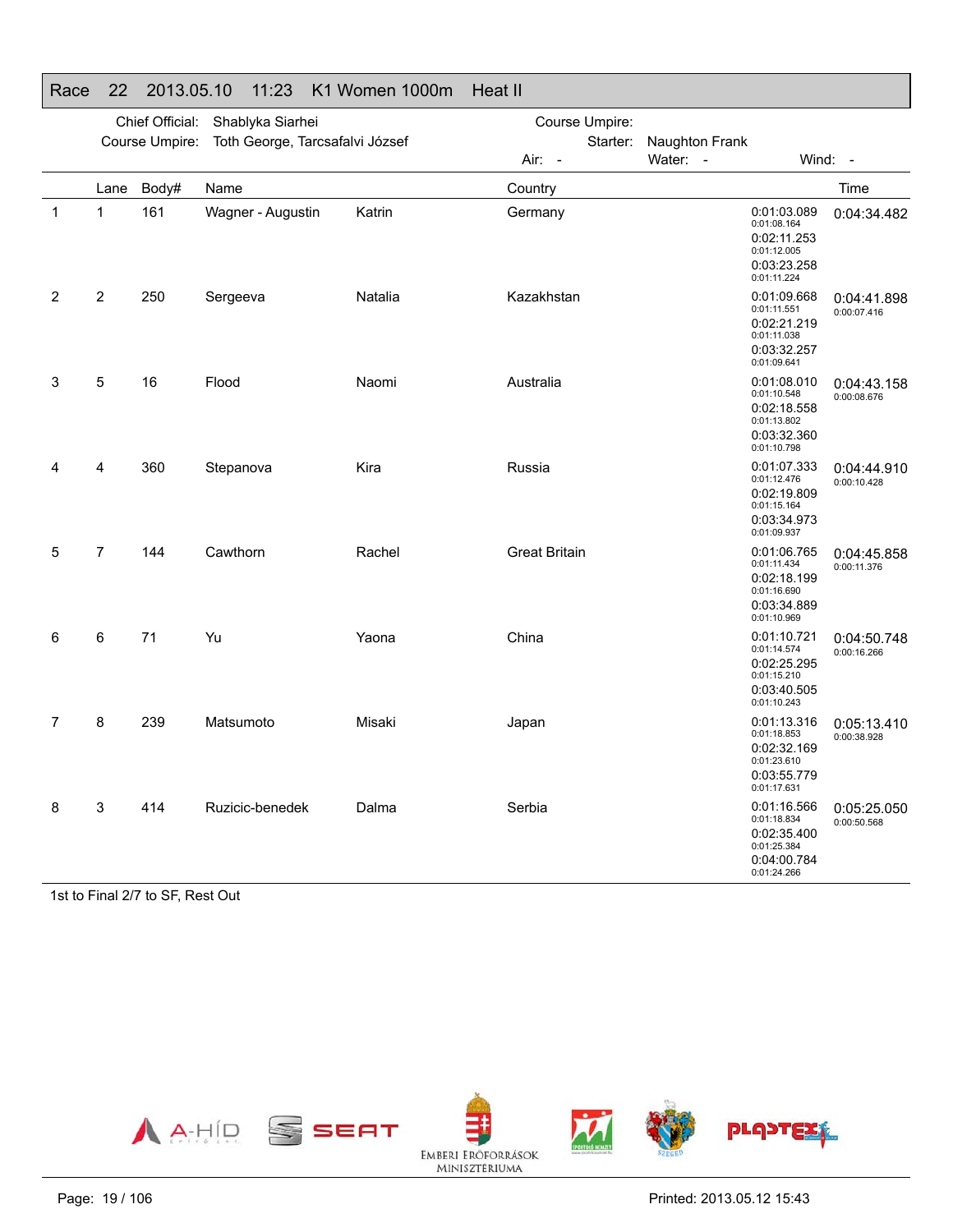|   |                | Chief Official: | Shablyka Siarhei                 |            | Course Umpire:       |                |                                                                                        |                            |  |
|---|----------------|-----------------|----------------------------------|------------|----------------------|----------------|----------------------------------------------------------------------------------------|----------------------------|--|
|   |                | Course Umpire:  | Lasen Per Flemming, Páger Zoltán |            | Starter:             | Naughton Frank |                                                                                        |                            |  |
|   |                |                 |                                  |            | Air: -               | Water: -       |                                                                                        | Wind: -                    |  |
|   | Lane           | Body#           | Name                             |            | Country              |                |                                                                                        | Time                       |  |
| 1 | 4              | 358             | Sergeeva                         | Anastasiya | Russia               |                | 0:01:03.134<br>0:01:10.574<br>0:02:13.708<br>0:01:13.060<br>0:03:26.768<br>0:01:10.865 | 0:04:37.633                |  |
| 2 | $\overline{c}$ | 180             | Medveczky                        | Erika      | Hungary              |                | 0:01:03.489<br>0:01:11.270<br>0:02:14.759<br>0:01:14.024<br>0:03:28.783<br>0:01:11.070 | 0:04:39.853<br>0:00:02.220 |  |
| 3 | 3              | 136             | Rikala                           | Anne       | Finland              |                | 0:01:04.414<br>0:01:09.982<br>0:02:14.396<br>0:01:15.445<br>0:03:29.841<br>0:01:14.668 | 0:04:44.509<br>0:00:06.876 |  |
| 4 | 5              | 441             | Kohlová                          | Martina    | Slovakia             |                | 0:01:06.264<br>0:01:12.474<br>0:02:18.738<br>0:01:14.854<br>0:03:33.592<br>0:01:12.291 | 0:04:45.883<br>0:00:08.250 |  |
| 5 | 8              | 143             | <b>Burkill</b>                   | Corrall    | <b>Great Britain</b> |                | 0:01:07.285<br>0:01:12.563<br>0:02:19.848<br>0:01:18.332<br>0:03:38.180<br>0:01:13.787 | 0:04:51.967<br>0:00:14.334 |  |
| 6 | 6              | 70              | Yu                               | Qingqing   | China                |                | 0:01:12.522<br>0:01:16.699<br>0:02:29.221<br>0:01:23.914<br>0:03:53.135<br>0:01:16.928 | 0:05:10.063<br>0:00:32.430 |  |
| 7 | $\overline{7}$ | 479             | Ben Ismail                       | Afef       | Tunisia              |                | 0:01:17.825<br>0:01:27.555<br>0:02:45.380<br>0:01:29.191<br>0:04:14.571<br>0:01:19.060 | 0:05:33.631<br>0:00:55.998 |  |

### Race 23 2013.05.10 11:30 K1 Women 1000m Heat III

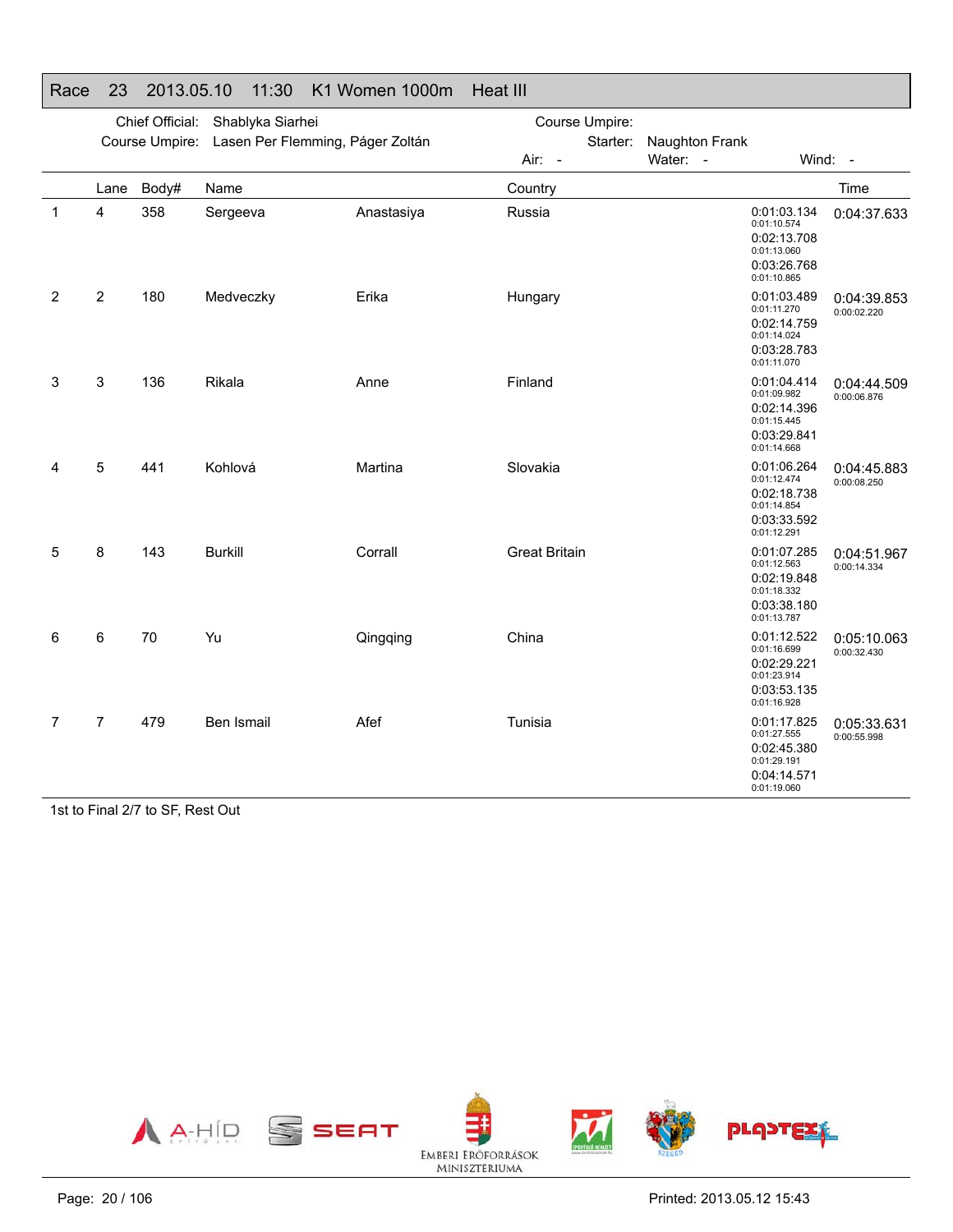### Race 26 2013.05.10 11:51 K4 Men 1000m Heat I

|              |                | Chief Official:          | Shablyka Siarhei                                           |                                                              |                                                               | Course Umpire: |              |                                                                                        |                            |
|--------------|----------------|--------------------------|------------------------------------------------------------|--------------------------------------------------------------|---------------------------------------------------------------|----------------|--------------|----------------------------------------------------------------------------------------|----------------------------|
|              |                | Course Umpire:           | Naughton Connie, Avar Tamás                                |                                                              |                                                               | Starter:       | Dénes György |                                                                                        |                            |
|              |                |                          |                                                            |                                                              | Air: -                                                        |                | Water: -     | Wind:                                                                                  | $\sim$                     |
|              | Lane           | Body#                    | Name                                                       |                                                              | Country                                                       |                |              |                                                                                        | Time                       |
| $\mathbf{1}$ | $\overline{c}$ | 451<br>452               | Krajčovič<br>Michálek                                      | Marek<br>Matej                                               | Slovakia<br>Slovakia                                          |                |              | 0:00:44.452<br>0:00:47.681<br>0:01:32.133                                              | 0:03:13.947                |
|              |                | 448<br>446               | Jakubik<br>Demin                                           | Gabor<br>Viktor                                              | Slovakia<br>Slovakia                                          |                |              | 0:00:50.562<br>0:02:22.695<br>0:00:51.252                                              |                            |
| 2            | 7              | 403<br>390<br>401<br>405 | Yurchenko<br>Pogreban<br>Vasilyev<br>Zhestkov              | Vitaly<br>Vasily<br>Anton<br>Oleg                            | Russia<br>Russia<br>Russia<br>Russia                          |                |              | 0:00:43.692<br>0:00:49.487<br>0:01:33.179<br>0:00:50.670<br>0:02:23.849<br>0:00:51.118 | 0:03:14.967<br>0:00:01.020 |
| 3            | 1              | 437<br>422<br>416<br>433 | Zoric<br>Holpert<br>Aleksic<br>Terzic                      | Milenko<br>Ervin<br>Aleksandar<br>Dejan                      | Serbia<br>Serbia<br>Serbia<br>Serbia                          |                |              | 0:00:44.965<br>0:00:48.327<br>0:01:33.292<br>0:00:51.116<br>0:02:24.408<br>0:00:51.081 | 0:03:15.489<br>0:00:01.542 |
| 4            | 8              | 50<br>42<br>46<br>47     | Piatrushenka<br><b>Bialko</b><br>Litvinchuk<br>Makhneu     | Raman<br>Vitaliy<br>Artur<br>Vadzim                          | Belarus<br><b>Belarus</b><br><b>Belarus</b><br><b>Belarus</b> |                |              | 0:00:44.160<br>0:00:50.384<br>0:01:34.544<br>0:00:51.953<br>0:02:26.497<br>0:00:50.846 | 0:03:17.343<br>0:00:03.396 |
| 5            | 3              | 8<br>7<br>13<br>14       | Cáceres<br>Bergero<br>De Torres<br><b>Geringer Sallete</b> | Juan Ignacio<br>Juan Pablo<br>Pablo Martin<br>Nelson Roberto | Argentina<br>Argentina<br>Argentina<br>Argentina              |                |              | 0:00:45.790<br>0:00:49.486<br>0:01:35.276<br>0:00:53.266<br>0:02:28.542<br>0:00:51.405 | 0:03:19.947<br>0:00:06.000 |
| 6            | 4              | 217<br>211<br>195<br>218 | Noé<br>Kovács<br>Csontos<br>Noé                            | <b>Bálint</b><br>Attila<br>Csaba<br>Milán Miklós             | Hungary<br>Hungary<br>Hungary<br>Hungary                      |                |              | 0:00:45.811<br>0:00:52.048<br>0:01:37.859<br>0:00:52.456<br>0:02:30.315<br>0:00:53.664 | 0:03:23.979<br>0:00:10.032 |
| 7            | 5              | 290<br>288<br>286<br>287 | Quickenden<br>Fitzgerald<br><b>Bats</b><br>Fitzgerald      | Zac<br>Jarrod<br>Jasper<br>Darryl                            | New Zealand<br>New Zealand<br>New Zealand<br>New Zealand      |                |              | 0:00:46.320<br>0:00:52.534<br>0:01:38.854<br>0:00:53.781<br>0:02:32.635<br>0:00:54.278 | 0:03:26.913<br>0:00:12.966 |
| 8            | 6              | 273<br>270<br>272<br>267 | Valdez<br>Marroquín Uribe<br>Montalvo<br><b>Fuentes</b>    | Jesús<br>Santos<br>Carlos<br>Osbaldo                         | Mexico<br>Mexico<br>Mexico<br>Mexico                          |                |              | 0:00:46.793<br>0:00:53.004<br>0:01:39.797<br>0:00:55.739<br>0:02:35.536<br>0:00:53.201 | 0:03:28.737<br>0:00:14.790 |

1/3 Direct to Final 4/7 + next BT to SF, Rest Out

On Lane No.7 Russia did a false start.

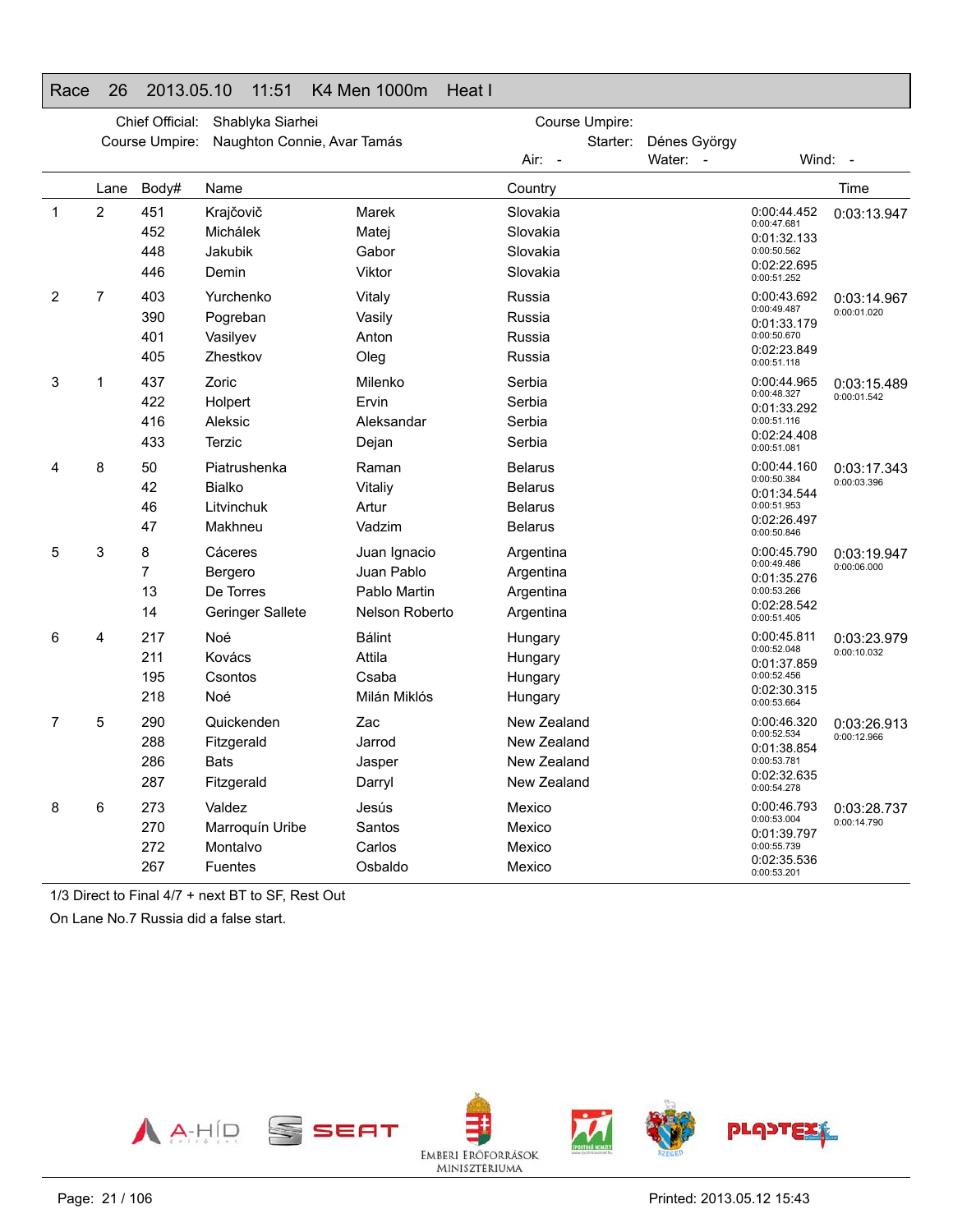### Race 27 2013.05.10 11:58 K4 Men 1000m Heat II

|              |                | Chief Official:          | Shablyka Siarhei                                    |                                                       | Course Umpire:                                       |          |                          |                                                                                        |                            |
|--------------|----------------|--------------------------|-----------------------------------------------------|-------------------------------------------------------|------------------------------------------------------|----------|--------------------------|----------------------------------------------------------------------------------------|----------------------------|
|              |                | Course Umpire:           | Toth George, Tarcsafalvi József                     |                                                       | Air: -                                               | Starter: | Dénes György<br>Water: - | Wind:                                                                                  | $\sim$                     |
|              | Lane           | Body#                    | Name                                                |                                                       | Country                                              |          |                          |                                                                                        | Time                       |
| $\mathbf{1}$ | 3              | 206<br>226<br>213<br>219 | Kammerer<br>Tóth<br>Kulifai<br>Pauman               | Zoltán<br>Dávid<br>Tamás<br>Dániel Máté               | Hungary<br>Hungary<br>Hungary<br>Hungary             |          |                          | 0:00:44.332<br>0:00:49.764<br>0:01:34.096<br>0:00:54.049<br>0:02:28.145<br>0:00:47.605 | 0:03:15.750                |
| 2            | 1              | 304<br>314<br>308<br>318 | Florczak<br>Maron<br>Krajewski<br>Rosolski          | Pawel<br>Rafal<br>Arkadiusz<br>Rafal                  | Poland<br>Poland<br>Poland<br>Poland                 |          |                          | 0:00:44.928<br>0:00:48.190<br>0:01:33.118<br>0:00:50.282<br>0:02:23.400<br>0:00:52.488 | 0:03:15.888<br>0:00:00.138 |
| 3            | $\overline{2}$ | 394<br>398<br>402<br>368 | Sergeev<br>Spesivtsev<br>Vostrikov<br>Chervov       | Aleksandr<br>Maxim<br>Alexey<br>Nikolay               | Russia<br>Russia<br>Russia<br>Russia                 |          |                          | 0:00:45.508<br>0:00:49.964<br>0:01:35.472<br>0:00:48.555<br>0:02:24.027<br>0:00:53.997 | 0:03:18.024<br>0:00:02.274 |
| 4            | 6              | 281<br>282<br>278<br>277 | Ullvang<br>Vold<br>Minde<br>Hjemdal                 | Lars Magne<br><b>Eivind Andreas</b><br>Morten<br>Lars | Norway<br>Norway<br>Norway<br>Norway                 |          |                          | 0:00:44.941<br>0:00:51.720<br>0:01:36.661<br>0:00:53.454<br>0:02:30.115<br>0:00:54.833 | 0:03:24.948<br>0:00:09.198 |
| 5            | $\overline{7}$ | 447<br>449<br>459<br>456 | Gelle<br>Jankovec<br>Vlček<br>Tarr                  | Peter<br>Martin<br>Erik<br>Juraj                      | Slovakia<br>Slovakia<br>Slovakia<br>Slovakia         |          |                          | 0:00:45.586<br>0:00:50.692<br>0:01:36.278<br>0:00:53.994<br>0:02:30.272<br>0:00:57.112 | 0:03:27.384<br>0:00:11.634 |
| 6            | 5              | 470<br>468<br>472<br>475 | <b>Hemselius</b><br>Barsk<br>Lindberg<br>Strand     | Daniel<br>Johannes<br>Joakim<br>Henrik                | Sweden<br>Sweden<br>Sweden<br>Sweden                 |          |                          | 0:00:46.197<br>0:00:54.000<br>0:01:40.197<br>0:00:57.454<br>0:02:37.651<br>0:01:01.361 | 0:03:39.012<br>0:00:23.262 |
| 7            | 8              | 28<br>27<br>30<br>29     | Javadov<br>Hosseiniafshar<br>Pichugin<br>Mustafayev | Mirnazim<br>Mohammadtaher<br>Aleksandr<br>Tamerlan    | Azerbaijan<br>Azerbaijan<br>Azerbaijan<br>Azerbaijan |          |                          | 0:00:51.777<br>0:00:56.781<br>0:01:48.558<br>0:00:57.761<br>0:02:46.319<br>0:00:57.331 | 0:03:43.650<br>0:00:27.900 |
| 8            | 4              | 93<br>89<br>87<br>74     | Zhu<br>Yan<br>Xue<br>Gu                             | Shaoquan<br>Kaipeng<br>Kai<br>Junhao                  | China<br>China<br>China<br>China                     |          |                          | 0:00:52.479<br>0:00:58.462<br>0:01:50.941<br>0:00:57.353<br>0:02:48.294<br>0:00:55.842 | 0:03:44.136<br>0:00:28.386 |

1/3 Direct to Final 4/7 + next BT to SF, Rest Out

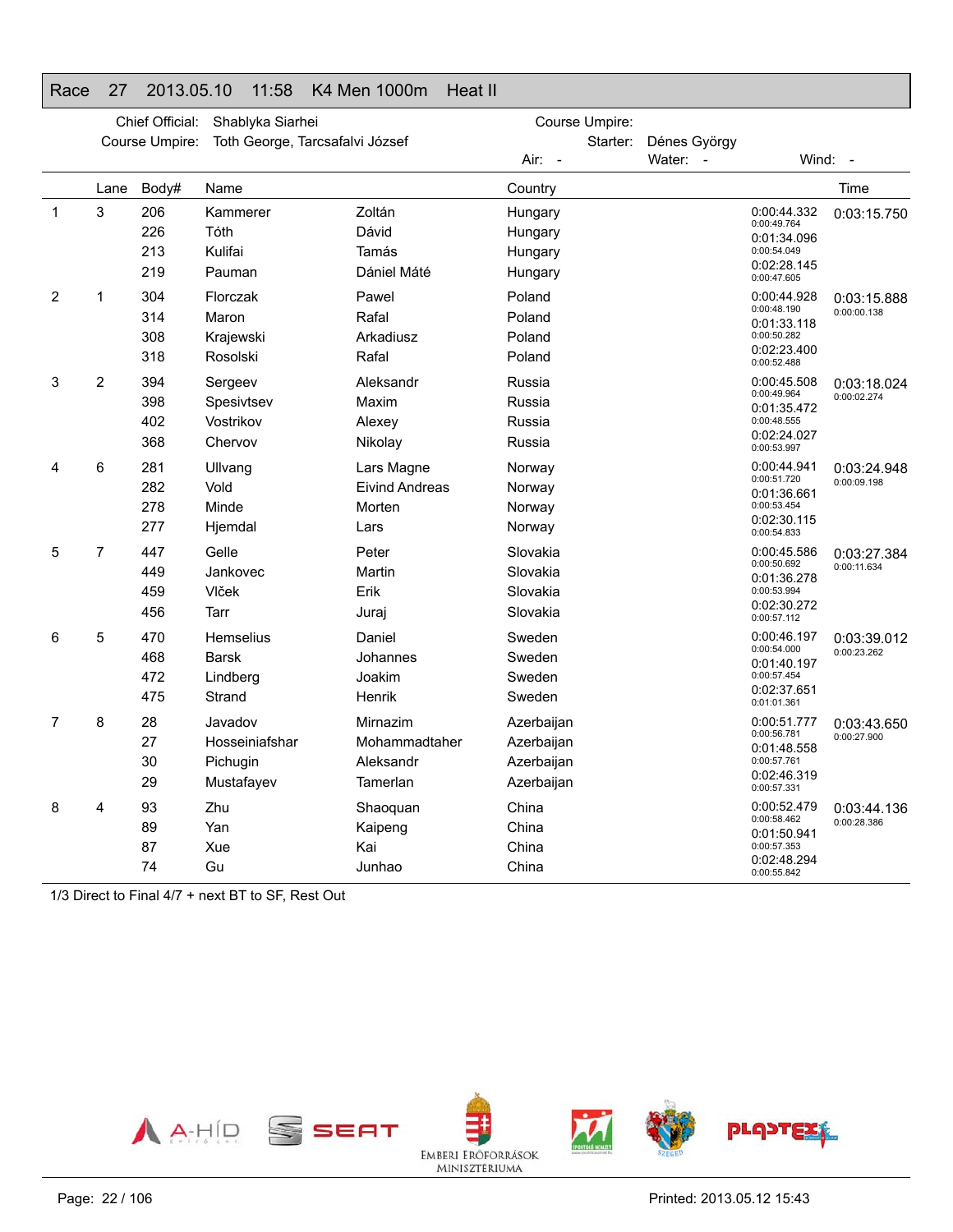#### Race 28 2013.05.10 14:00 K1 Women 500m Semi-final I

|                | Chief Official:<br>Shablyka Siarhei |                |                                  | Course Umpire:  |                      |                |                            |                            |
|----------------|-------------------------------------|----------------|----------------------------------|-----------------|----------------------|----------------|----------------------------|----------------------------|
|                |                                     | Course Umpire: | Lasen Per Flemming, Páger Zoltán |                 | Starter:             | Naughton Frank |                            |                            |
|                |                                     |                |                                  |                 | Air: -               | Water: -       |                            | Wind: -                    |
|                | Lane                                | Body#          | Name                             |                 | Country              |                |                            | Time                       |
| $\mathbf{1}$   | 6                                   | 160            | Dietze                           | Tina            | Germany              |                | 0:00:58.159<br>0:01:06.038 | 0:02:04.197                |
| 2              | 3                                   | 114            | Hansen                           | Henriette Engel | Denmark              |                | 0:00:59.404<br>0:01:05.567 | 0:02:04.971<br>0:00:00.774 |
| 3              | 4                                   | 35             | Khudzenka                        | Volha           | <b>Belarus</b>       |                | 0:00:59.600<br>0:01:07.087 | 0:02:06.687<br>0:00:02.490 |
| 4              | 7                                   | 326            | Portela                          | Teresa          | Portugal             |                | 0:01:00.536<br>0:01:06.445 | 0:02:06.981<br>0:00:02.784 |
| 5              | 8                                   | 144            | Cawthorn                         | Rachel          | <b>Great Britain</b> |                | 0:01:02.545<br>0:01:06.986 | 0:02:09.531<br>0:00:05.334 |
| 6              | 5                                   | 172            | Fazekas                          | Krisztina       | Hungary              |                | 0:01:00.536<br>0:01:10.177 | 0:02:10.713<br>0:00:06.516 |
| $\overline{7}$ | 1                                   | 238            | Kakizaki                         | Shiho           | Japan                |                | 0:01:04.841<br>0:01:08.032 | 0:02:12.873<br>0:00:08.676 |
| 8              | 9                                   | 407            | Osterman                         | Anja            | Slovenia             |                | 0:01:06.252<br>0:01:10.563 | 0:02:16.815<br>0:00:12.618 |
| 9              | $\overline{2}$                      | 37             | Papok                            | Nadzeya         | <b>Belarus</b>       |                | 0:01:02.328<br>0:01:16.887 | 0:02:19.215<br>0:00:15.018 |

1/3 To Final A, 4/6 to Final B, Rest Out

| Race | 29   | 2013.05.10      |            | 14:05            | K1 Women 500m               | Semi-final II |                |                |                            |                            |
|------|------|-----------------|------------|------------------|-----------------------------|---------------|----------------|----------------|----------------------------|----------------------------|
|      |      | Chief Official: |            | Shablyka Siarhei |                             |               | Course Umpire: |                |                            |                            |
|      |      | Course Umpire:  |            |                  | Naughton Connie, Avar Tamás |               | Starter:       | Naughton Frank |                            |                            |
|      |      |                 |            |                  |                             | $Air: -$      |                | Water: -       |                            | Wind: $-$                  |
|      | Lane | Body#           | Name       |                  |                             | Country       |                |                |                            | Time                       |
| 1    | 4    | 177             | Kozák      |                  | Danuta                      | Hungary       |                |                | 0:00:59.812<br>0:01:03.879 | 0:02:03.691                |
| 2    | 6    | 21              | Schuring   |                  | Yvonne                      | Austria       |                |                | 0:01:01.660<br>0:01:02.307 | 0:02:03.967<br>0:00:00.276 |
| 3    | 2    | 441             | Kohlová    |                  | Martina                     | Slovakia      |                |                | 0:01:00.904<br>0:01:03.597 | 0:02:04.501<br>0:00:00.810 |
| 4    | 3    | 250             | Sergeeva   |                  | Natalia                     | Kazakhstan    |                |                | 0:01:04.126<br>0:01:04.185 | 0:02:08.311<br>0:00:04.620 |
| 5    | 9    | 300             |            | Wojnarowska      | Ewelina                     | Poland        |                |                | 0:01:02.971<br>0:01:05.352 | 0:02:08.323<br>0:00:04.632 |
| 6    | 7    | 415             | Starovic   |                  | Milica                      | Serbia        |                |                | 0:01:01.999<br>0:01:06.378 | 0:02:08.377<br>0:00:04.686 |
| 7    |      | 339             | Van Tonder |                  | Esti                        | South Africa  |                |                | 0:01:03.857<br>0:01:04.880 | 0:02:08.737<br>0:00:05.046 |
| 8    | 5    | 361             | Tomnikova  |                  | Alexandra                   | Russia        |                |                | 0:01:02.281<br>0:01:06.666 | 0:02:08.947<br>0:00:05.256 |
| 9    | 8    | 442             | Samkova    |                  | Simona                      | Slovakia      |                |                | 0:01:04.516<br>0:01:06.507 | 0:02:11.023<br>0:00:07.332 |

1/3 To Final A, 4/6 to Final B, Rest Out

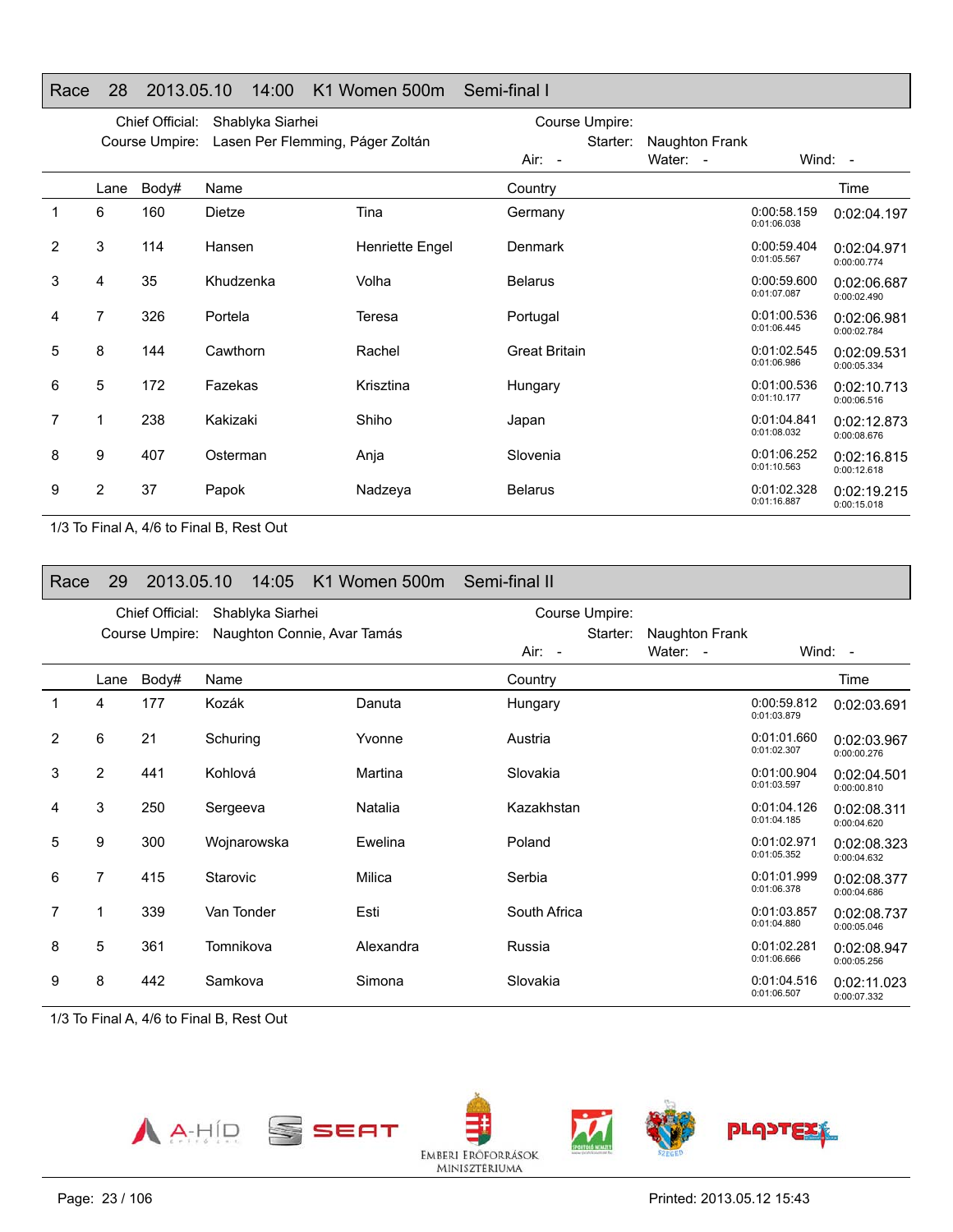#### Race 30 2013.05.10 14:10 K1 Women 500m Semi-final III

|                |                | Chief Official: | Shablyka Siarhei                |                 | Course Umpire:       |                |                            |                            |
|----------------|----------------|-----------------|---------------------------------|-----------------|----------------------|----------------|----------------------------|----------------------------|
|                |                | Course Umpire:  | Toth George, Tarcsafalvi József |                 | Starter:             | Naughton Frank |                            |                            |
|                |                |                 |                                 |                 | Air: -               | Water: -       |                            | Wind: $-$                  |
|                | Lane           | Body#           | Name                            |                 | Country              |                |                            | Time                       |
| 1              | 6              | 161             | Wagner - Augustin               | Katrin          | Germany              |                | 0:01:00.674<br>0:01:05.597 | 0:02:06.271                |
| $\overline{2}$ | 5              | 414             | Ruzicic-benedek                 | Dalma           | Serbia               |                | 0:01:02.654<br>0:01:03.653 | 0:02:06.307<br>0:00:00.036 |
| 3              | 4              | 358             | Sergeeva                        | Anastasiya      | Russia               |                | 0:01:01.159<br>0:01:05.400 | 0:02:06.559<br>0:00:00.288 |
| 4              |                | 327             | Vasconcelos                     | Joana           | Portugal             |                | 0:01:00.831<br>0:01:06.298 | 0:02:07.129<br>0:00:00.858 |
| 5              | $\overline{2}$ | 283             | Carrington                      | Lisa            | New Zealand          |                | 0:01:02.289<br>0:01:05.992 | 0:02:08.281<br>0:00:02.010 |
| 6              | 7              | 58              | Faldum                          | <b>Berenike</b> | <b>Bulgaria</b>      |                | 0:01:05.793<br>0:01:06.904 | 0:02:12.697<br>0:00:06.426 |
| 7              | 8              | 293             | Kowalczyk                       | Agnieszka       | Poland               |                | 0:01:04.794<br>0:01:08.287 | 0:02:13.081<br>0:00:06.810 |
| 8              | 3              | 338             | Kruger                          | Tiffany         | South Africa         |                | 0:01:05.483<br>0:01:11.288 | 0:02:16.771<br>0:00:10.500 |
| 9              | 9              | 148             | Walker                          | Jess            | <b>Great Britain</b> |                | 0:01:05.138<br>0:01:14.183 | 0:02:19.321<br>0:00:13.050 |

1/3 To Final A, 4/6 to Final B, Rest Out

| Race | 31   | 2013.05.10                        | 14:15                          | K <sub>2</sub> Women 500m        | Semi-final I                                                      |                                                          |
|------|------|-----------------------------------|--------------------------------|----------------------------------|-------------------------------------------------------------------|----------------------------------------------------------|
|      |      | Chief Official:<br>Course Umpire: | Shablyka Siarhei               | Lasen Per Flemming, Páger Zoltán | Course Umpire:<br>Starter:<br>Moule Peter<br>Water: -<br>$Air: -$ | Wind: -                                                  |
|      | Lane | Body#                             | Name                           |                                  | Country                                                           | Time                                                     |
| 1    | 5    | 33<br>39                          | Grishina<br>Tsishkevich        | Aleksandra<br>Marharyta          | <b>Belarus</b><br><b>Belarus</b>                                  | 0:00:55.827<br>0:01:54.284<br>0:00:58.457                |
| 2    | 2    | 285<br>284                        | Hatton<br>Dodwell              | Teneale<br>Rachael               | New Zealand<br>New Zealand                                        | 0:00:56.958<br>0:01:54.806<br>0:00:57.848<br>0:00:00.522 |
| 3    | 4    | 346<br>344                        | Gurzhey<br>Chernigovskaya      | Inga<br>Svetlana                 | Russia<br>Russia                                                  | 0:00:57.434<br>0:01:55.652<br>0:00:58.218<br>0:00:01.368 |
| 4    | 6    | 482<br>483                        | Hogan<br>Mcelroy               | Margaret<br>Kaitlin              | United States of America<br>United States of America              | 0:00:57.574<br>0:01:56.666<br>0:00:59.092<br>0:00:02.382 |
| 5    |      | 142<br>143                        | <b>Brown</b><br><b>Burkill</b> | Hannah<br>Corrall                | <b>Great Britain</b><br><b>Great Britain</b>                      | 0:00:58.472<br>0:01:57.896<br>0:00:59.424<br>0:00:03.612 |
| 6    | 7    | 466<br>463                        | <b>Stensils</b><br>Andersson   | Linnea<br>Klara                  | Sweden<br>Sweden                                                  | 0:00:57.186<br>0:01:58.352<br>0:01:01.166<br>0:00:04.068 |
|      | 3    | 179<br>181                        | Lucz<br>Nagy                   | Dóra<br>Flóra                    | Hungary<br>Hungary                                                | 0:00:59.103<br>0:01:59.990<br>0:01:00.887<br>0:00:05.706 |
| 8    | 8    | 479<br>478                        | Ben Ismail<br>Ben Ismail       | Afef<br>Abir                     | Tunisia<br>Tunisia                                                | 0:01:07.771<br>0:02:20.318<br>0:01:12.547<br>0:00:26.034 |





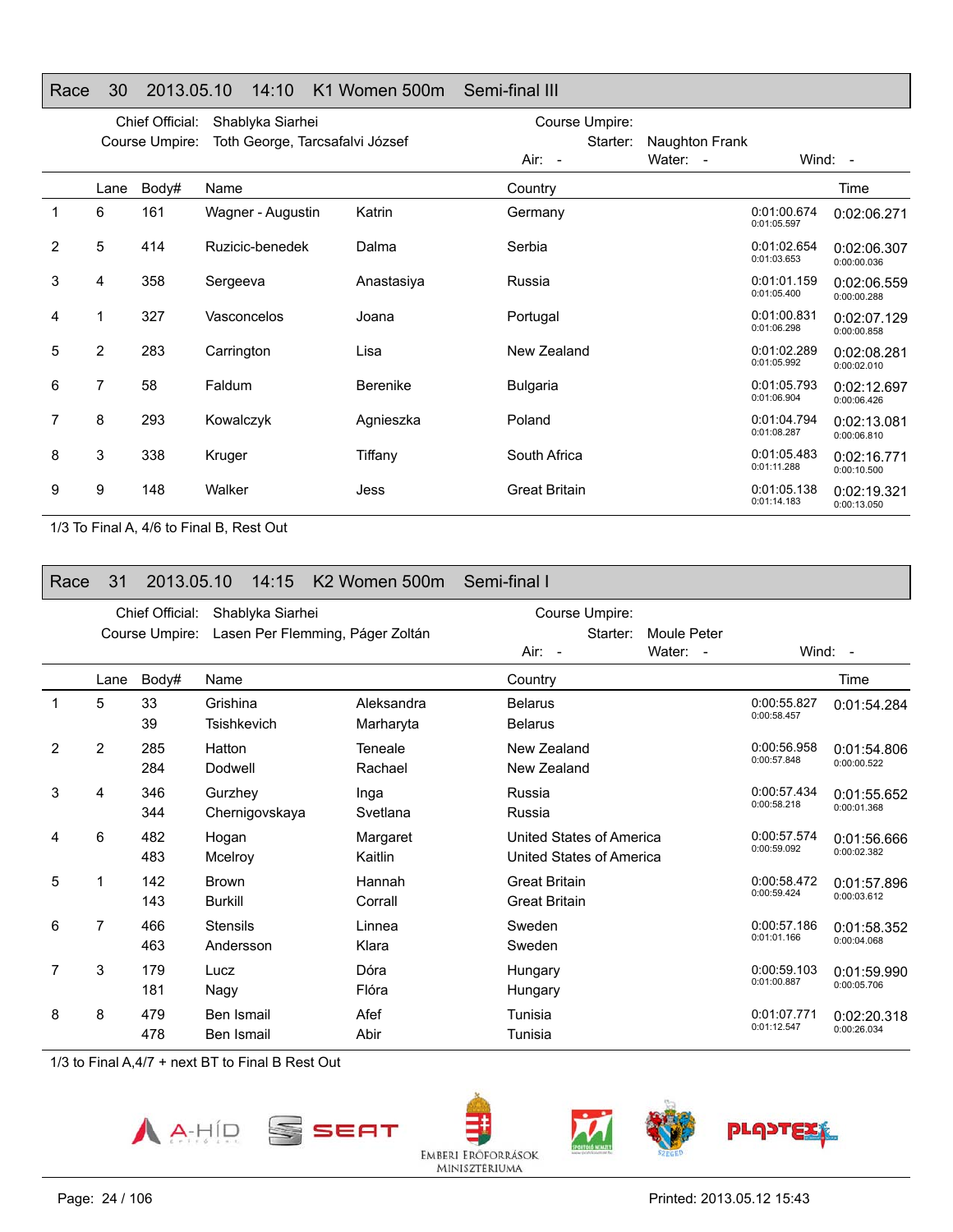#### Race 32 2013.05.10 14:20 K2 Women 500m Semi-final II

|   | Chief Official:<br>Shablyka Siarhei |                |                             |                              | Course Umpire:         |          |                    |                            |                            |
|---|-------------------------------------|----------------|-----------------------------|------------------------------|------------------------|----------|--------------------|----------------------------|----------------------------|
|   |                                     | Course Umpire: | Naughton Connie, Avar Tamás |                              |                        | Starter: | <b>Moule Peter</b> |                            |                            |
|   |                                     |                |                             |                              | Air: -                 |          | Water: -           |                            | Wind: $-$                  |
|   | Lane                                | Body#          | Name                        |                              | Country                |          |                    |                            | Time                       |
| 1 | 5                                   | 175<br>187     | Kárász<br>Vad               | Anna<br>Ninetta              | Hungary<br>Hungary     |          |                    | 0:00:56.793<br>0:01:00.094 | 0:01:56.887                |
| 2 | 6                                   | 411<br>412     | Moldovan<br>Moldovan        | Nikolina<br>Olivera          | Serbia<br>Serbia       |          |                    | 0:00:55.478<br>0:01:02.621 | 0:01:58.099<br>0:00:01.212 |
| 3 | 3                                   | 4              | Ameghino<br>Keresztesi      | Sabrina<br>Alexandra Borbala | Argentina<br>Argentina |          |                    | 0:00:56.737<br>0:01:01.746 | 0:01:58.483<br>0:00:01.596 |
| 4 | 4                                   | 275<br>274     | Moen<br>Brun-lie            | Louise Leren<br>Agnes        | Norway<br>Norway       |          |                    | 0:00:58.495<br>0:01:01.110 | 0:01:59.605<br>0:00:02.718 |
| 5 | 7                                   | 20<br>22       | Lehaci<br>Schwarz           | Ana Roxana<br>Viktoria       | Austria<br>Austria     |          |                    | 0:00:58.094<br>0:01:02.993 | 0:02:01.087<br>0:00:04.200 |
| 6 | $\overline{2}$                      | 3<br>5         | Garro<br>Lauro              | Magdalena<br>María Fernanda  | Argentina<br>Argentina |          |                    | 0:00:58.736<br>0:01:03.065 | 0:02:01.801<br>0:00:04.914 |
| 7 |                                     | 65<br>66       | Guo<br>He                   | Yaling<br>Zuxuan             | China<br>China         |          |                    | 0:01:04.003<br>0:01:04.284 | 0:02:08.287<br>0:00:11.400 |
| 8 | 8                                   | 67<br>72       | Rong<br>Zeng                | Rong<br>Xiaoyun              | China<br>China         |          |                    | 0:01:03.193<br>0:01:06.660 | 0:02:09.853<br>0:00:12.966 |

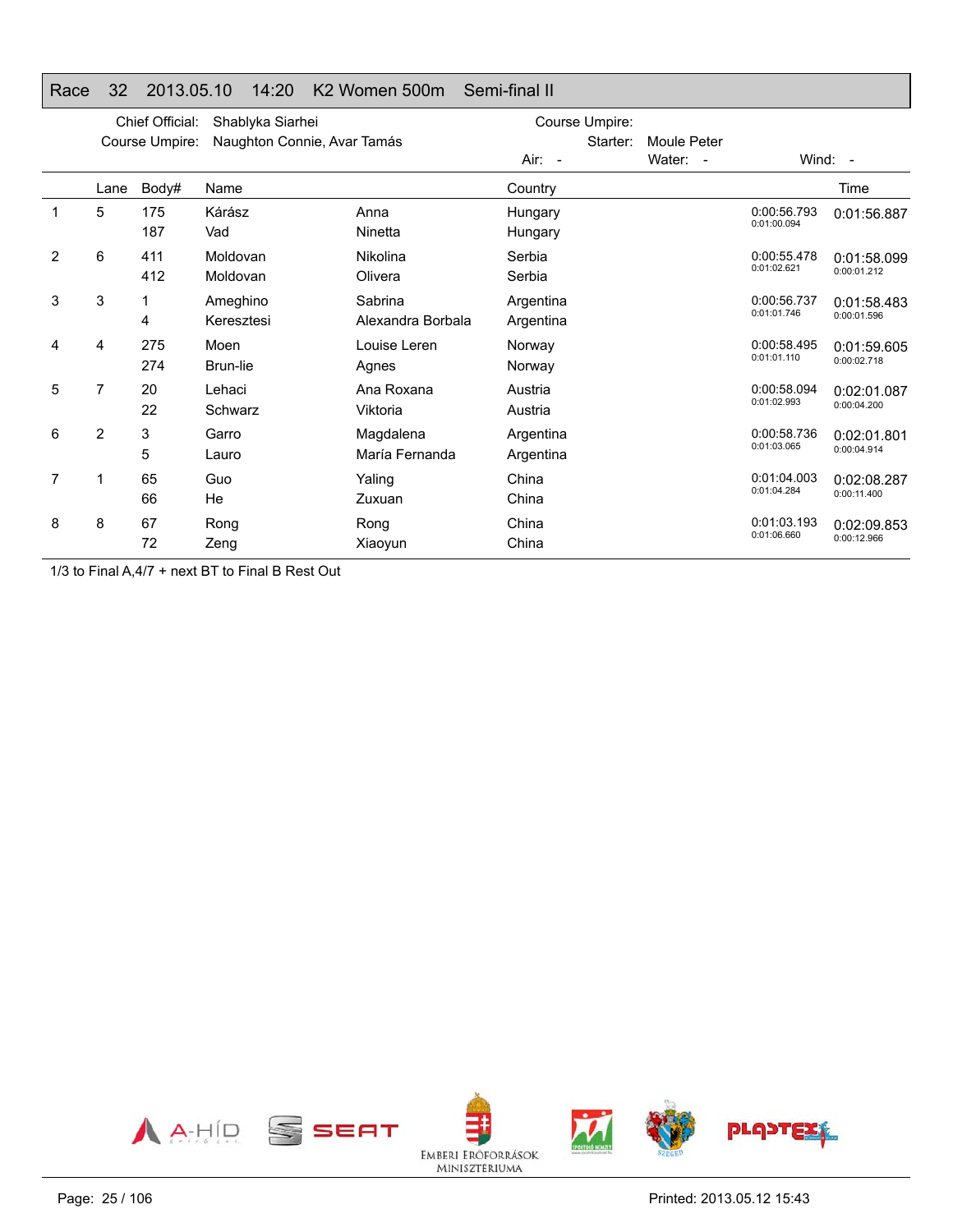|   |      | Chief Official: | Shablyka Siarhei                |               | Course Umpire:       |          |             |                                                                                        |                                          |
|---|------|-----------------|---------------------------------|---------------|----------------------|----------|-------------|----------------------------------------------------------------------------------------|------------------------------------------|
|   |      | Course Umpire:  | Toth George, Tarcsafalvi József |               |                      | Starter: | Moule Peter |                                                                                        |                                          |
|   |      |                 |                                 |               | Air: -               |          | Water: -    |                                                                                        | Wind: -                                  |
|   | Lane | Body#           | Name                            |               | Country              |          |             |                                                                                        | Time                                     |
| 1 | 5    | 55              | Yurenia                         | Aleh          | <b>Belarus</b>       |          |             | 0:00:54.409<br>0:00:59.382<br>0:01:53.791<br>0:01:00.390<br>0:02:54.181<br>0:00:56.192 | 0:03:50.373                              |
| 2 | 4    | 19              | Wallace                         | Ken           | Australia            |          |             | 0:00:57.735<br>0:01:01.476<br>0:01:59.211<br>0:01:00.245<br>0:02:59.456<br>0:00:51.877 | 0:03:51.333<br>0:00:00.960               |
| 3 | 6    | 107             | Dostál                          | Josef         | Czech Republic       |          |             | 0:00:54.967<br>0:00:59.277<br>0:01:54.244<br>0:01:01.087<br>0:02:55.331<br>0:00:56.944 | 0:03:52.275<br>0:00:01.902               |
| 4 | 3    | 487             | Nikolaev                        | Pavel         | Russia               |          |             | 0:00:57.234<br>0:01:00.482<br>0:01:57.716<br>0:01:01.961<br>0:02:59.677<br>0:00:56.198 | 0:03:55.875<br>0:00:05.502               |
| 5 | 7    | 368             | Chervov                         | Nikolay       | Russia               |          |             | 0:00:57.849<br>0:01:01.362<br>0:01:59.211<br>0:01:00.890<br>0:03:00.101<br>0:00:57.304 | 0:03:57.405<br>0:00:07.032               |
| 6 | 2    | 149             | Boyton                          | Jonathon      | <b>Great Britain</b> |          |             | 0:00:56.069<br>0:01:00.792<br>0:01:56.861<br>0:01:01.997<br>0:02:58.858<br>0:00:59.597 | 0:03:58.455<br>0:00:08.082               |
| 7 | 1    | 27              | Hosseiniafshar                  | Mohammadtaher | Azerbaijan           |          |             | 0:01:01.373<br>0:01:02.656<br>0:02:04.029<br>0:01:03.498<br>0:03:07.527<br>0:01:02.526 | 0:04:10.053<br>0:00:19.680               |
| 8 | 9    | 23              | Siegl                           | Mario         | Austria              |          |             | 0:01:04.722<br>0:02:05.225<br>0:01:03.971<br>0:03:09.196<br>0:01:01.307                | 0:01:00.503   0:04:10.503<br>0:00:20.130 |
| 9 | 8    | 471             | Jaruta                          | Rasmus        | Sweden               |          |             | 0:00:58.296<br>0:01:05.450<br>0:02:03.746<br>0:01:05.819<br>0:03:09.565<br>0:01:02.660 | 0:04:12.225<br>0:00:21.852               |

### Race 33 2013.05.10 14:35 K1 Men 1000m Semi-final I

1/2 + next BT to Final A, 3x3rd + 4x4th + 2x5th BT to Final B, 2x5th +4x6th +3 next BT to Final C, Rest out

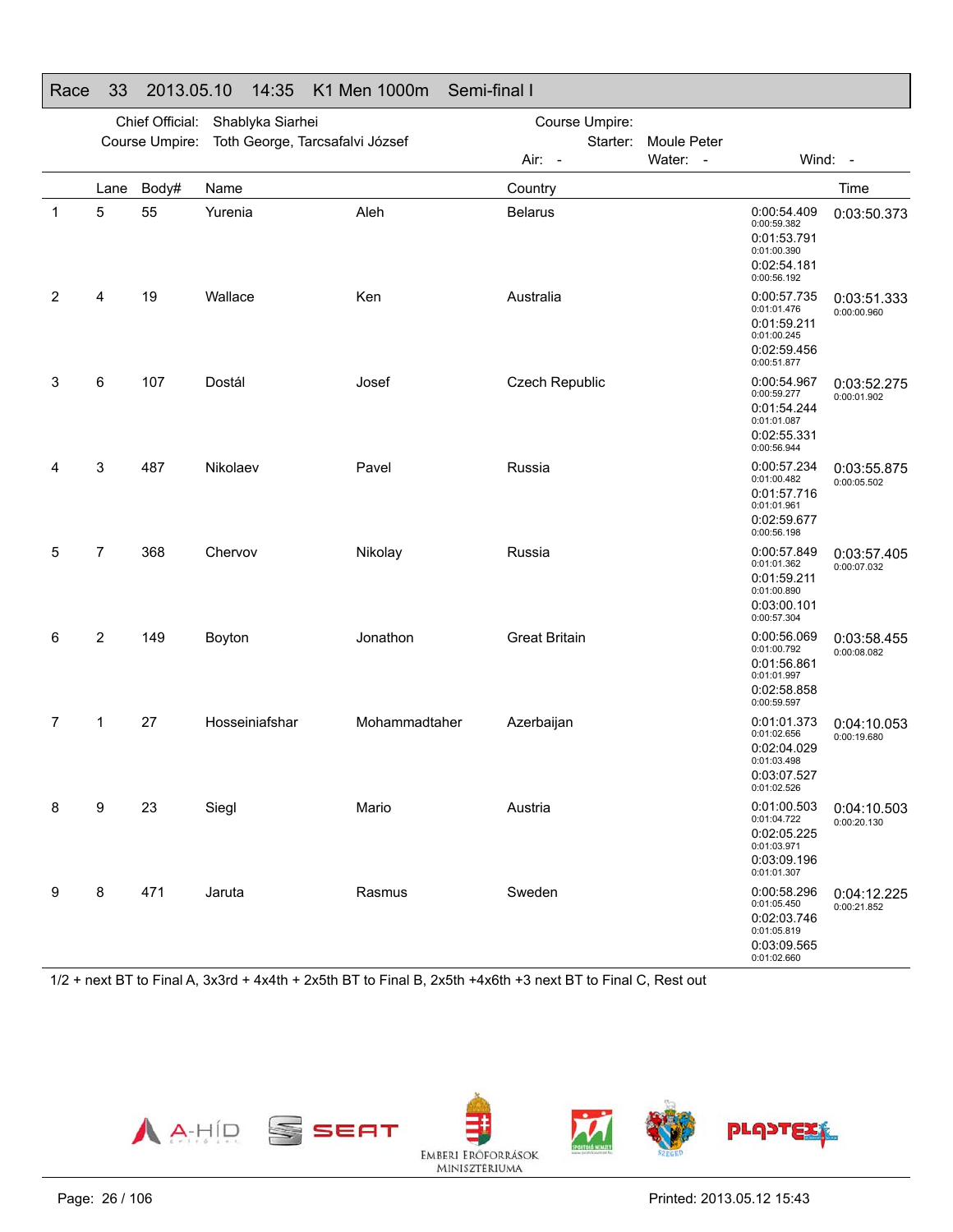|              |                | Chief Official: | Shablyka Siarhei                 |             | Course Umpire:  |          |             |                                                                                        |                                          |
|--------------|----------------|-----------------|----------------------------------|-------------|-----------------|----------|-------------|----------------------------------------------------------------------------------------|------------------------------------------|
|              |                | Course Umpire:  | Lasen Per Flemming, Páger Zoltán |             |                 | Starter: | Moule Peter |                                                                                        |                                          |
|              |                |                 |                                  |             | Air: -          |          | Water: -    |                                                                                        | Wind: -                                  |
|              | Lane           | Body#           | Name                             |             | Country         |          |             |                                                                                        | Time                                     |
| $\mathbf{1}$ | 5              | 434             | Tomicevic                        | Marko       | Serbia          |          |             | 0:00:55.777<br>0:00:59.653<br>0:01:55.430<br>0:01:00.584<br>0:02:56.014<br>0:00:56.672 | 0:03:52.686                              |
| 2            | 6              | 127             | Poulsen                          | René Holten | Denmark         |          |             | 0:00:57.410<br>0:00:59.649<br>0:01:57.059<br>0:00:58.794<br>0:02:55.853<br>0:00:59.389 | 0:03:55.242<br>0:00:02.556               |
| 3            | 4              | 61              | Kirchev                          | Miroslav    | <b>Bulgaria</b> |          |             | 0:00:54.925<br>0:00:59.918<br>0:01:54.843<br>0:01:01.594<br>0:02:56.437<br>0:00:59.159 | 0:03:55.596<br>0:00:02.910               |
| 4            | 2              | 237             | Watkins                          | Barry       | Ireland         |          |             | 0:00:57.474<br>0:00:59.745<br>0:01:57.219<br>0:01:02.288<br>0:02:59.507<br>0:00:56.305 | 0:03:55.812<br>0:00:03.126               |
| 5            | 3              | 472             | Lindberg                         | Joakim      | Sweden          |          |             | 0:00:58.398<br>0:01:01.131<br>0:01:59.529<br>0:01:02.740<br>0:03:02.269<br>0:00:58.247 | 0:04:00.516<br>0:00:07.830               |
| 6            | 8              | 481             | Mrabet                           | Mohamed Ali | Tunisia         |          |             | 0:00:59.656<br>0:01:01.697<br>0:02:01.353<br>0:01:02.625<br>0:03:03.978<br>0:01:00.390 | 0:04:04.368<br>0:00:11.682               |
| 7            | 9              | 417             | <b>Boltic</b>                    | Simo        | Serbia          |          |             | 0:00:57.654<br>0:01:02.968<br>0:02:00.622<br>0:01:05.825<br>0:03:06.447<br>0:01:06.609 | 0:04:13.056<br>0:00:20.370               |
| 8            | $\overline{1}$ | 100             | Marijić                          | Luka        | Croatia         |          |             | 0:01:03.946<br>0:02:05.083<br>0:01:09.981<br>0:03:15.064<br>0:01:05.054                | 0:01:01.137   0:04:20.118<br>0:00:27.432 |
| 9            | $\overline{7}$ | 272             | Montalvo                         | Carlos      | Mexico          |          |             | 0:00:58.206<br>0:01:04.892<br>0:02:03.098<br>0:01:05.518<br>0:03:08.616<br>0:01:12.192 | 0:04:20.808<br>0:00:28.122               |

#### Race 34 2013.05.10 14:42 K1 Men 1000m Semi-final II

1/2 + next BT to Final A, 3x3rd + 4x4th + 2x5th BT to Final B, 2x5th +4x6th +3 next BT to Final C, Rest out

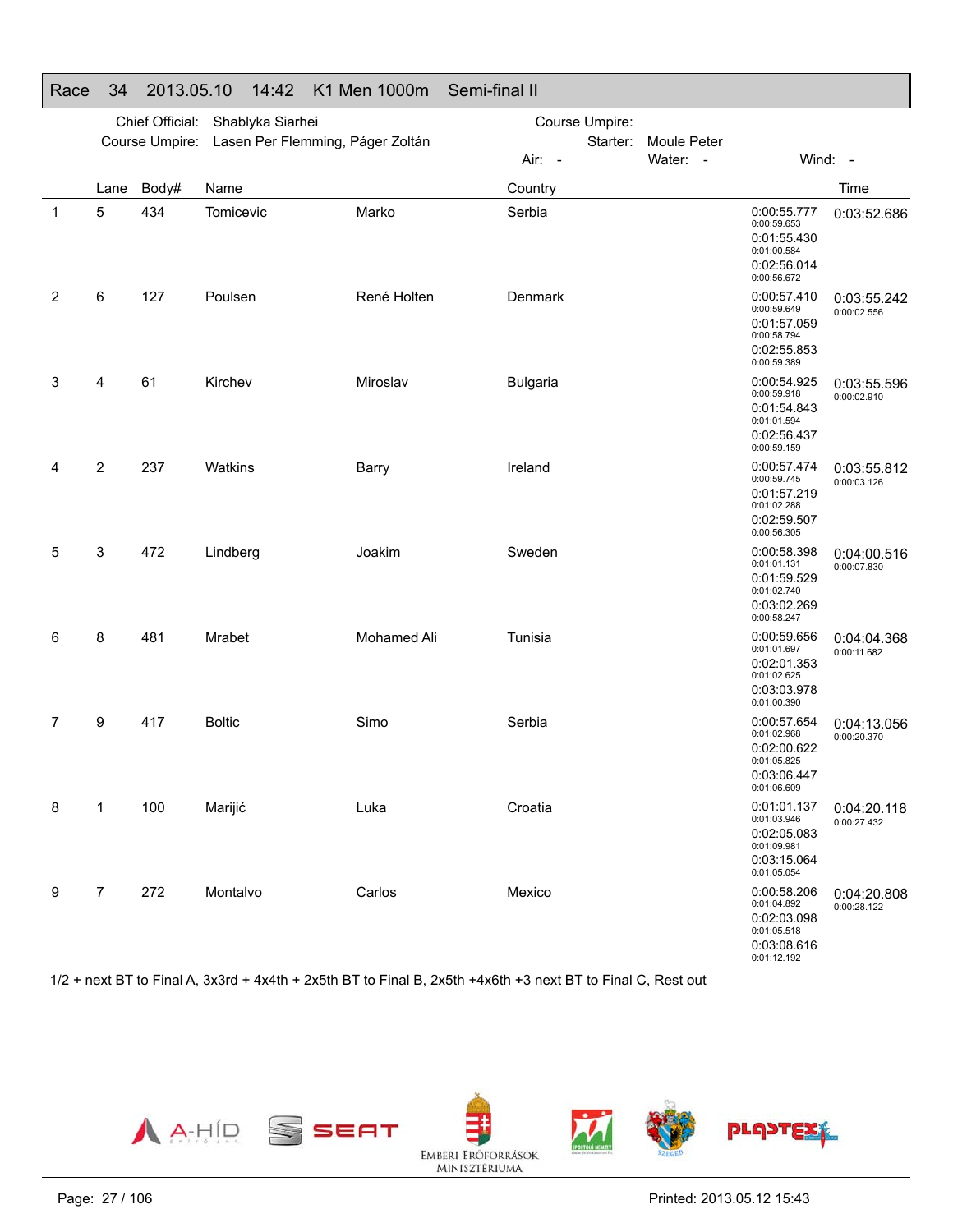|   | Chief Official:<br>Shablyka Siarhei |                |                             |          | Course Umpire:  |                                           |                                           |                                          |  |
|---|-------------------------------------|----------------|-----------------------------|----------|-----------------|-------------------------------------------|-------------------------------------------|------------------------------------------|--|
|   |                                     | Course Umpire: | Naughton Connie, Avar Tamás |          | Starter:        | Moule Peter                               |                                           |                                          |  |
|   |                                     |                |                             |          | Air: -          | Water: -                                  | Wind: -                                   |                                          |  |
|   | Lane                                | Body#          | Name                        |          | Country         |                                           |                                           | Time                                     |  |
| 1 | 3                                   | 225            | Szalai                      | Tamás    | Hungary         | 0:01:00.286<br>0:01:02.253<br>0:00:55.320 | 0:00:56.439<br>0:01:56.725<br>0:02:58.978 | 0:03:54.298                              |  |
| 2 | 4                                   | 439            | Wyss                        | Fabio    | Switzerland     | 0:01:06.449<br>0:00:56.391<br>0:00:55.632 | 0:00:56.372<br>0:02:02.821<br>0:02:59.212 | 0:03:54.844<br>0:00:00.546               |  |
| 3 | 5                                   | 113            | Trefil                      | Lukáš    | Czech Republic  | 0:01:01.241<br>0:01:01.572<br>0:00:56.130 | 0:00:55.919<br>0:01:57.160<br>0:02:58.732 | 0:03:54.862<br>0:00:00.564               |  |
| 4 | 1                                   | 289            | Fouhy                       | Ben      | New Zealand     | 0:01:01.475<br>0:01:00.919<br>0:00:54.754 | 0:00:57.828<br>0:01:59.303<br>0:03:00.222 | 0:03:54.976<br>0:00:00.678               |  |
| 5 | 6                                   | 409            | Zakrajšek                   | Jošt     | Slovenia        | 0:01:06.790<br>0:00:57.433<br>0:00:53.931 | 0:00:56.852<br>0:02:03.642<br>0:03:01.075 | 0:03:55.006<br>0:00:00.708               |  |
| 6 | 2                                   | 247            | Suzuki                      | Yasuhiro | Japan           | 0:01:02.473<br>0:01:01.883<br>0:00:57.280 | 0:00:58.656<br>0:02:01.129<br>0:03:03.012 | 0:04:00.292<br>0:00:05.994               |  |
| 7 | 7                                   | 11             | Dal Bo                      | Daniel   | Argentina       | 0:01:02.455<br>0:01:02.929<br>0:01:03.324 | 0:00:59.750<br>0:02:02.205<br>0:03:05.134 | 0:04:08.458<br>0:00:14.160               |  |
| 8 | 8                                   | 244            | Mizumoto                    | Keiji    | Japan           | 0:01:10.348<br>0:01:10.303<br>0:01:05.383 | 0:02:10.418<br>0:03:20.721                | 0:01:00.070   0:04:26.104<br>0:00:31.806 |  |
| 9 | $\boldsymbol{9}$                    | 257            | Moltaev                     | Ruslan   | Kyrgyz Republic | 0:01:26.189<br>0:01:28.505<br>0:01:24.524 | 0:01:01.990<br>0:02:28.179<br>0:03:56.684 | 0:05:21.208<br>0:01:26.910               |  |

### Race 35 2013.05.10 14:49 K1 Men 1000m Semi-final III

1/2 + next BT to Final A, 3x3rd + 4x4th + 2x5th BT to Final B, 2x5th +4x6th +3 next BT to Final C, Rest out

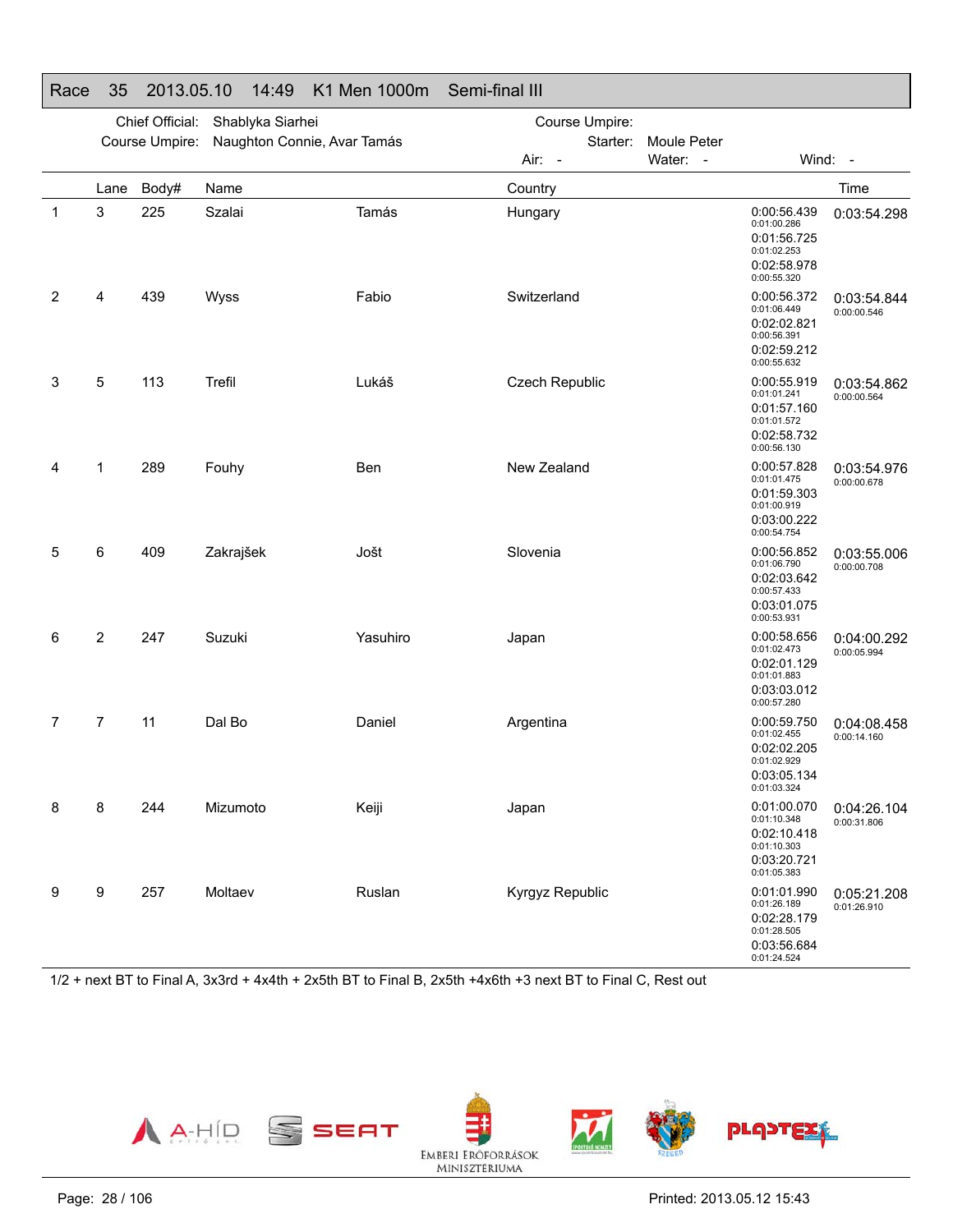|   |                | Chief Official: | Shablyka Siarhei                |               | Course Umpire: |          |             |                                                                                        |                                          |
|---|----------------|-----------------|---------------------------------|---------------|----------------|----------|-------------|----------------------------------------------------------------------------------------|------------------------------------------|
|   |                | Course Umpire:  | Toth George, Tarcsafalvi József |               |                | Starter: | Moule Peter |                                                                                        |                                          |
|   |                |                 |                                 |               | Air: -         |          | Water: -    |                                                                                        | Wind: -                                  |
|   | Lane           | Body#           | Name                            |               | Country        |          |             |                                                                                        | Time                                     |
| 1 | 5              | 164             | Hoff                            | Max           | Germany        |          |             | 0:00:55.067<br>0:00:58.203<br>0:01:53.270<br>0:00:59.141<br>0:02:52.411<br>0:00:57.346 | 0:03:49.757                              |
| 2 | 4              | 201             | Gere                            | <b>Bálint</b> | Hungary        |          |             | 0:00:56.719<br>0:00:59.398<br>0:01:56.117<br>0:01:01.408<br>0:02:57.525<br>0:00:55.136 | 0:03:52.661<br>0:00:02.904               |
| 3 | 3              | 408             | Leban                           | Lovro         | Slovenia       |          |             | 0:00:55.519<br>0:00:59.286<br>0:01:54.805<br>0:01:01.193<br>0:02:55.998<br>0:00:57.701 | 0:03:53.699<br>0:00:03.942               |
| 4 | 6              | 128             | Stær                            | Emil          | Denmark        |          |             | 0:00:56.273<br>0:01:01.899<br>0:01:58.172<br>0:01:01.685<br>0:02:59.857<br>0:00:56.614 | 0:03:56.471<br>0:00:06.714               |
| 5 | $\overline{7}$ | 318             | Rosolski                        | Rafal         | Poland         |          |             | 0:00:58.620<br>0:01:01.265<br>0:01:59.885<br>0:01:01.585<br>0:03:01.470<br>0:00:57.023 | 0:03:58.493<br>0:00:08.736               |
| 6 | 8              | 137             | Dietrich                        | Miika         | Finland        |          |             | 0:00:57.754<br>0:00:59.875<br>0:01:57.629<br>0:01:04.152<br>0:03:01.781<br>0:01:02.832 | 0:04:04.613<br>0:00:14.856               |
| 7 | 9              | 438             | Domeisen                        | Stefan        | Switzerland    |          |             | 0:01:00.933<br>0:01:04.696<br>0:02:05.629<br>0:01:03.667<br>0:03:09.296<br>0:01:02.007 | 0:04:11.303<br>0:00:21.546               |
| 8 | $\overline{2}$ | 95              | Crneković                       | Marko         | Croatia        |          |             | 0:01:08.087<br>0:02:10.047<br>0:01:09.819<br>0:03:19.866<br>0:00:59.087                | 0:01:01.960   0:04:18.953<br>0:00:29.196 |
| 9 | $\mathbf{1}$   | 79              | Li                              | <b>Bing</b>   | China          |          |             | 0:01:00.720<br>0:01:04.718<br>0:02:05.438<br>0:01:10.691<br>0:03:16.129<br>0:01:02.986 | 0:04:19.115<br>0:00:29.358               |

### Race 36 2013.05.10 14:56 K1 Men 1000m Semi-final IV

1/2 + next BT to Final A, 3x3rd + 4x4th + 2x5th BT to Final B, 2x5th +4x6th +3 next BT to Final C, Rest out On Lane No.6 Denmark did a false start







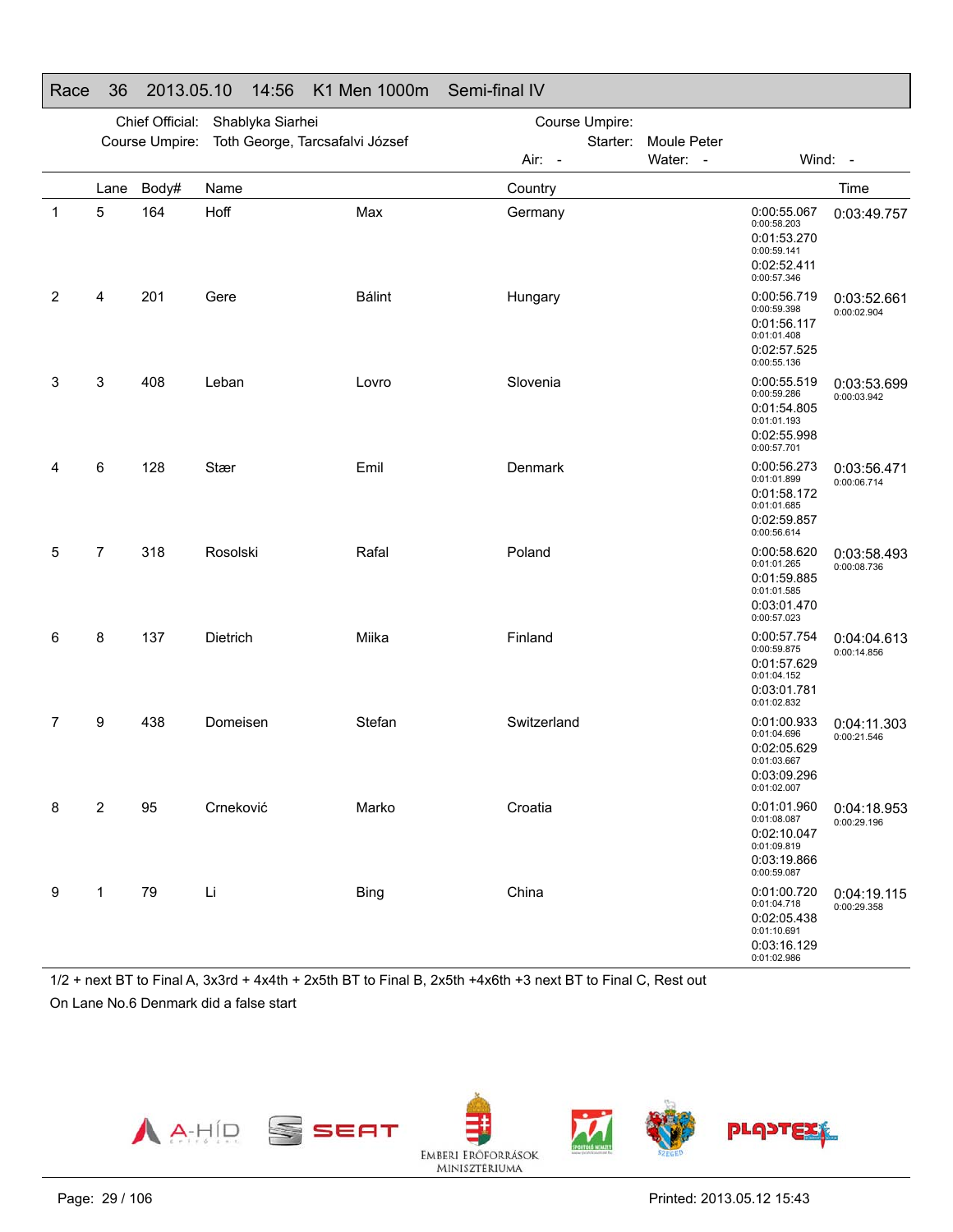|   | Chief Official:<br>Shablyka Siarhei |                |                                  |          | Course Umpire: |          |                |                                                                                        |                                          |  |
|---|-------------------------------------|----------------|----------------------------------|----------|----------------|----------|----------------|----------------------------------------------------------------------------------------|------------------------------------------|--|
|   |                                     | Course Umpire: | Lasen Per Flemming, Páger Zoltán |          |                | Starter: | Naughton Frank |                                                                                        |                                          |  |
|   |                                     |                |                                  |          | Air: -         |          | Water: -       |                                                                                        | Wind: -                                  |  |
|   | Lane                                | Body#          | Name                             |          | Country        |          |                |                                                                                        | Time                                     |  |
| 1 | 5                                   | 396            | Shtokalov                        | Ilya     | Russia         |          |                | 0:01:00.473<br>0:01:06.092<br>0:02:06.565<br>0:01:10.081<br>0:03:16.646<br>0:01:03.891 | 0:04:20.537                              |  |
| 2 | 4                                   | 230            | Varga                            | Dávid    | Hungary        |          |                | 0:00:59.584<br>0:01:06.288<br>0:02:05.872<br>0:01:08.846<br>0:03:14.718<br>0:01:06.977 | 0:04:21.695<br>0:00:01.158               |  |
| 3 | 1                                   | 251            | Petrov                           | Vladimir | Kazakhstan     |          |                | 0:01:01.987<br>0:01:06.500<br>0:02:08.487<br>0:01:09.355<br>0:03:17.842<br>0:01:07.531 | 0:04:25.373<br>0:00:04.836               |  |
| 4 | 6                                   | 310            | Kudla                            | Michal   | Poland         |          |                | 0:01:01.366<br>0:01:08.641<br>0:02:10.007<br>0:01:08.617<br>0:03:18.624<br>0:01:07.529 | 0:04:26.153<br>0:00:05.616               |  |
| 5 | 2                                   | 77             | LI                               | Qiang    | China          |          |                | 0:01:02.694<br>0:01:07.255<br>0:02:09.949<br>0:01:09.744<br>0:03:19.693<br>0:01:12.022 | 0:04:31.715<br>0:00:11.178               |  |
| 6 | 7                                   | 84             | Wang                             | Riwei    | China          |          |                | 0:01:03.266<br>0:01:10.356<br>0:02:13.622<br>0:01:14.217<br>0:03:27.839<br>0:01:07.056 | 0:04:34.895<br>0:00:14.358               |  |
| 7 | 3                                   | 336            | Sousa                            | José     | Portugal       |          |                | 0:01:00.796<br>0:01:07.435<br>0:02:08.231<br>0:01:16.717<br>0:03:24.948<br>0:01:18.383 | 0:04:43.331<br>0:00:22.794               |  |
| 8 | 9                                   | 395            | Shelegov                         | Oleg     | Russia         |          |                | 0:01:11.895<br>0:02:15.638<br>0:01:16.000<br>0:03:31.638<br>0:01:12.125                | 0:01:03.743   0:04:43.763<br>0:00:23.226 |  |
| 9 | 8                                   | 98             | Ljubek                           | Nikica   | Croatia        |          |                | 0:01:09.849<br>0:01:16.137<br>0:02:25.986<br>0:01:25.329<br>0:03:51.315<br>0:01:19.610 | 0:05:10.925<br>0:00:50.388               |  |

### Race 37 2013.05.10 15:03 C1 Men 1000m Semi-final I

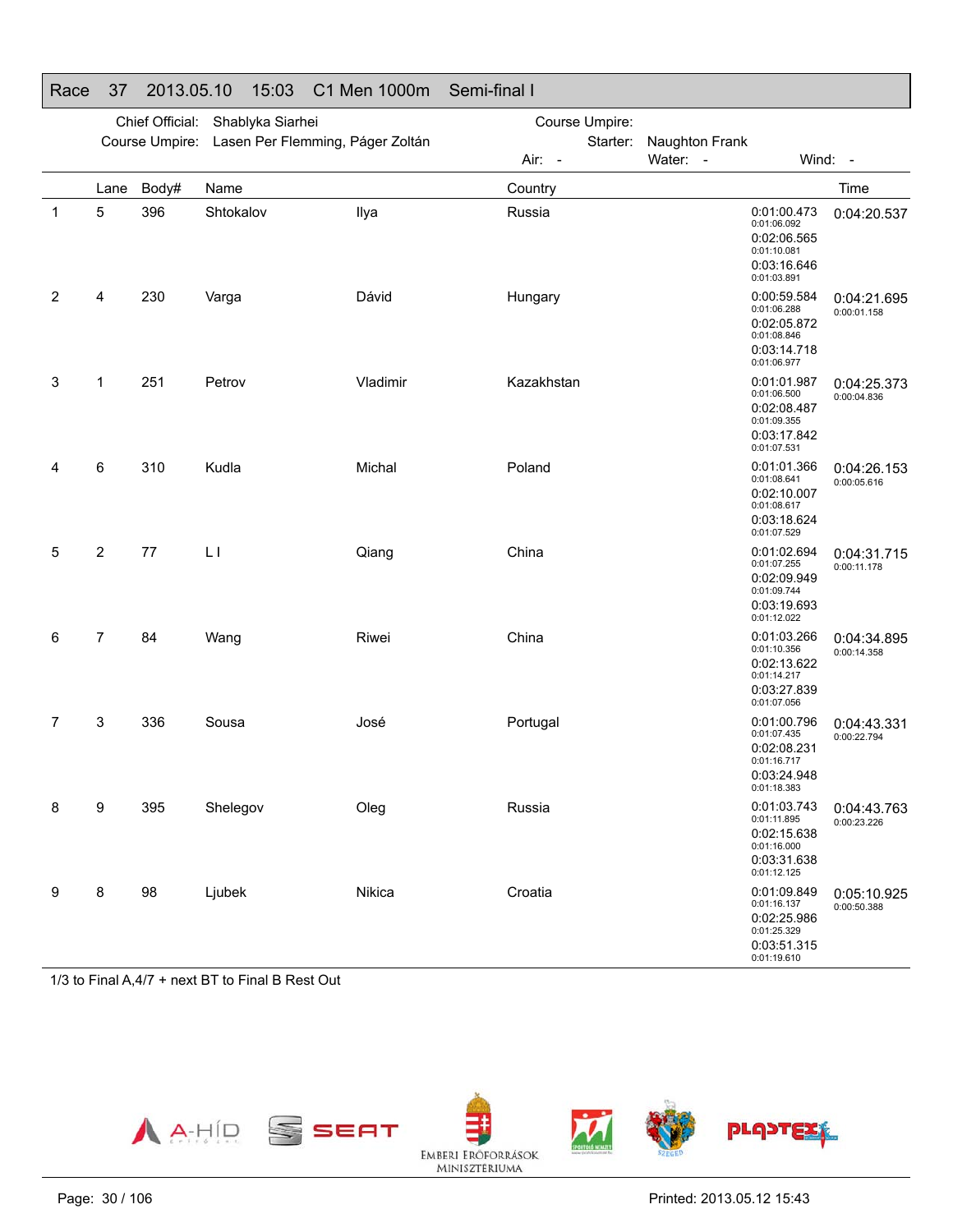|   |      | Chief Official: | Shablyka Siarhei            |              | Course Umpire:       |                                                                                        |                                          |  |  |
|---|------|-----------------|-----------------------------|--------------|----------------------|----------------------------------------------------------------------------------------|------------------------------------------|--|--|
|   |      | Course Umpire:  | Naughton Connie, Avar Tamás |              | Starter:             | Naughton Frank                                                                         |                                          |  |  |
|   |      |                 |                             |              | Air: -               | Water: -                                                                               | Wind: -                                  |  |  |
|   | Lane | Body#           | Name                        |              | Country              |                                                                                        | Time                                     |  |  |
| 1 | 4    | 455             | Rusnák                      | Matej        | Slovakia             | 0:01:00.291<br>0:01:07.307<br>0:02:07.598<br>0:01:09.248<br>0:03:16.846<br>0:01:04.599 | 0:04:21.445                              |  |  |
| 2 | 1    | 101             | Avila                       | Reydel Ramos | Cuba                 | 0:00:59.205<br>0:01:07.478<br>0:02:06.683<br>0:01:08.468<br>0:03:15.151<br>0:01:06.336 | 0:04:21.487<br>0:00:00.042               |  |  |
| 3 | 5    | 49              | Piatrou                     | Maksim       | <b>Belarus</b>       | 0:01:02.362<br>0:01:07.277<br>0:02:09.639<br>0:01:09.054<br>0:03:18.693<br>0:01:04.606 | 0:04:23.299<br>0:00:01.854               |  |  |
| 4 | 6    | 454             | Ostrčil                     | Marián       | Slovakia             | 0:01:03.948<br>0:01:10.867<br>0:02:14.815<br>0:01:10.207<br>0:03:25.022<br>0:01:04.493 | 0:04:29.515<br>0:00:08.070               |  |  |
| 5 | 2    | 425             | Mladezic                    | Strahinja    | Serbia               | 0:01:00.091<br>0:01:09.134<br>0:02:09.225<br>0:01:11.902<br>0:03:21.127<br>0:01:08.784 | 0:04:29.911<br>0:00:08.466               |  |  |
| 6 | 7    | 265             | Rusu                        | Pavel        | Moldova              | 0:01:02.690<br>0:01:09.406<br>0:02:12.096<br>0:01:12.926<br>0:03:25.022<br>0:01:07.745 | 0:04:32.767<br>0:00:11.322               |  |  |
| 7 | 3    | 158             | Styan                       | James        | <b>Great Britain</b> | 0:01:03.156<br>0:01:09.653<br>0:02:12.809<br>0:01:11.603<br>0:03:24.412<br>0:01:09.405 | 0:04:33.817<br>0:00:12.372               |  |  |
| 8 | 8    | 63              | Oldershaw                   | Mark         | Canada               | 0:01:11.813<br>0:02:13.833<br>0:01:14.135<br>0:03:27.968<br>0:01:11.837                | 0:01:02.020   0:04:39.805<br>0:00:18.360 |  |  |
| 9 | 9    | 241             | Kokaji                      | Takayuki     | Japan                | 0:01:06.943<br>0:01:18.712<br>0:02:25.655<br>0:01:20.850<br>0:03:46.505<br>0:01:10.610 | 0:04:57.115<br>0:00:35.670               |  |  |

### Race 38 2013.05.10 15:10 C1 Men 1000m Semi-final II

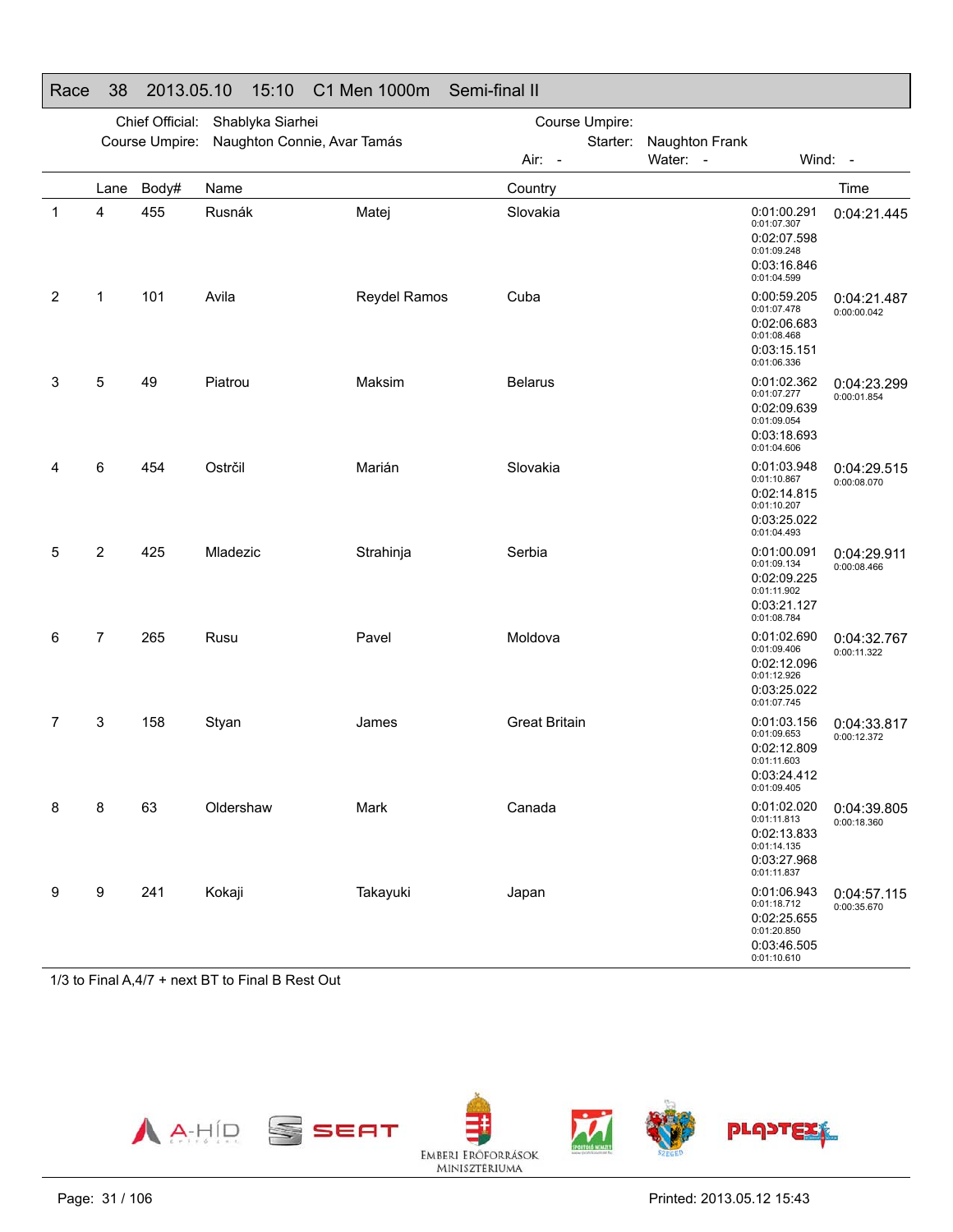|             | Chief Official:<br>Shablyka Siarhei<br>Course Umpire: |                |                                 |                      |                  |                          |                                                                                        |                            |
|-------------|-------------------------------------------------------|----------------|---------------------------------|----------------------|------------------|--------------------------|----------------------------------------------------------------------------------------|----------------------------|
|             |                                                       | Course Umpire: | Toth George, Tarcsafalvi József |                      |                  | Starter:<br>Dénes György |                                                                                        |                            |
|             |                                                       |                |                                 |                      | Air: -           | Water: -                 |                                                                                        | Wind: -                    |
|             | Lane                                                  | Body#          | Name                            |                      | Country          |                          |                                                                                        | Time                       |
| $\mathbf 1$ | 5                                                     | 322<br>311     | Szandrach<br>Kujawski           | Pawel<br>Mariusz     | Poland<br>Poland |                          | 0:00:50.521<br>0:00:54.975<br>0:01:45.496<br>0:00:56.048<br>0:02:41.544<br>0:00:54.093 | 0:03:35.637                |
| 2           | 4                                                     | 429<br>432     | Pajic<br>Stanojevic             | Dejan<br>Dusko       | Serbia<br>Serbia |                          | 0:00:49.745<br>0:00:57.476                                                             | 0:03:36.351<br>0:00:00.714 |
|             |                                                       |                |                                 |                      |                  |                          | 0:01:47.221<br>0:00:56.651<br>0:02:43.872<br>0:00:52.479                               |                            |
| 3           | 3                                                     | 105            | Zulueta Arencibia               | Maikel               | Cuba             |                          | 0:00:49.331<br>0:00:55.425                                                             | 0:03:36.501                |
|             |                                                       | 103            | Riveaux                         | <b>Reiner Torres</b> | Cuba             |                          | 0:01:44.756<br>0:00:57.238<br>0:02:41.994<br>0:00:54.507                               | 0:00:00.864                |
| 4           | 2                                                     | 329            | Fernandes                       | David                | Portugal         |                          | 0:00:50.278                                                                            | 0:03:36.741                |
|             |                                                       | 332            | Ribeiro                         | João                 | Portugal         |                          | 0:00:56.859<br>0:01:47.137<br>0:00:58.111<br>0:02:45.248<br>0:00:51.493                | 0:00:01.104                |
| 5           | 6                                                     | 12             | De Gesus                        | Juan Pablo           | Argentina        |                          | 0:00:52.819<br>0:00:55.792                                                             | 0:03:38.361                |
|             |                                                       | 9              | Carreras                        | Gonzalo              | Argentina        |                          | 0:01:48.611<br>0:00:55.132<br>0:02:43.743<br>0:00:54.618                               | 0:00:02.724                |
| 6           | 8                                                     | 279            | Salbu                           | Daniel               | Norway           |                          | 0:00:52.315<br>0:00:56.249                                                             | 0:03:41.829                |
|             |                                                       | 280            | Solhaug                         | Jo Sondre            | Norway           |                          | 0:01:48.564<br>0:00:57.316<br>0:02:45.880<br>0:00:55.949                               | 0:00:06.192                |
| 7           | 9                                                     | 123            | Larsen                          | Martin               | Denmark          |                          | 0:00:53.197<br>0:00:56.291                                                             | 0:03:42.783                |
|             |                                                       | 120            | Axelsen                         | William              | Denmark          |                          | 0:01:49.488<br>0:00:57.914<br>0:02:47.402<br>0:00:55.381                               | 0:00:07.146                |
|             | $\overline{7}$                                        | 45             | Liapioshka                      | Aliaksandr           | <b>Belarus</b>   |                          | 0:00:56.655                                                                            | 0:00:51.218   0:03:44.259  |
|             |                                                       | 42             | Bialko                          | Vitaliy              | <b>Belarus</b>   |                          | 0:01:47.873<br>0:01:00.076<br>0:02:47.949<br>0:00:56.310                               | 0:00:08.622                |
| 9           | 1                                                     | 258            | Parol                           | Aleksandr            | Kyrgyz Republic  |                          | 0:00:54.726                                                                            | 0:03:58.719                |
|             |                                                       | 256            | Dorofeev                        | Igor                 | Kyrgyz Republic  |                          | 0:00:59.477<br>0:01:54.203<br>0:01:04.475<br>0:02:58.678<br>0:01:00.041                | 0:00:23.082                |

### Race 39 2013.05.10 15:17 K2 Men 1000m Semi-final I

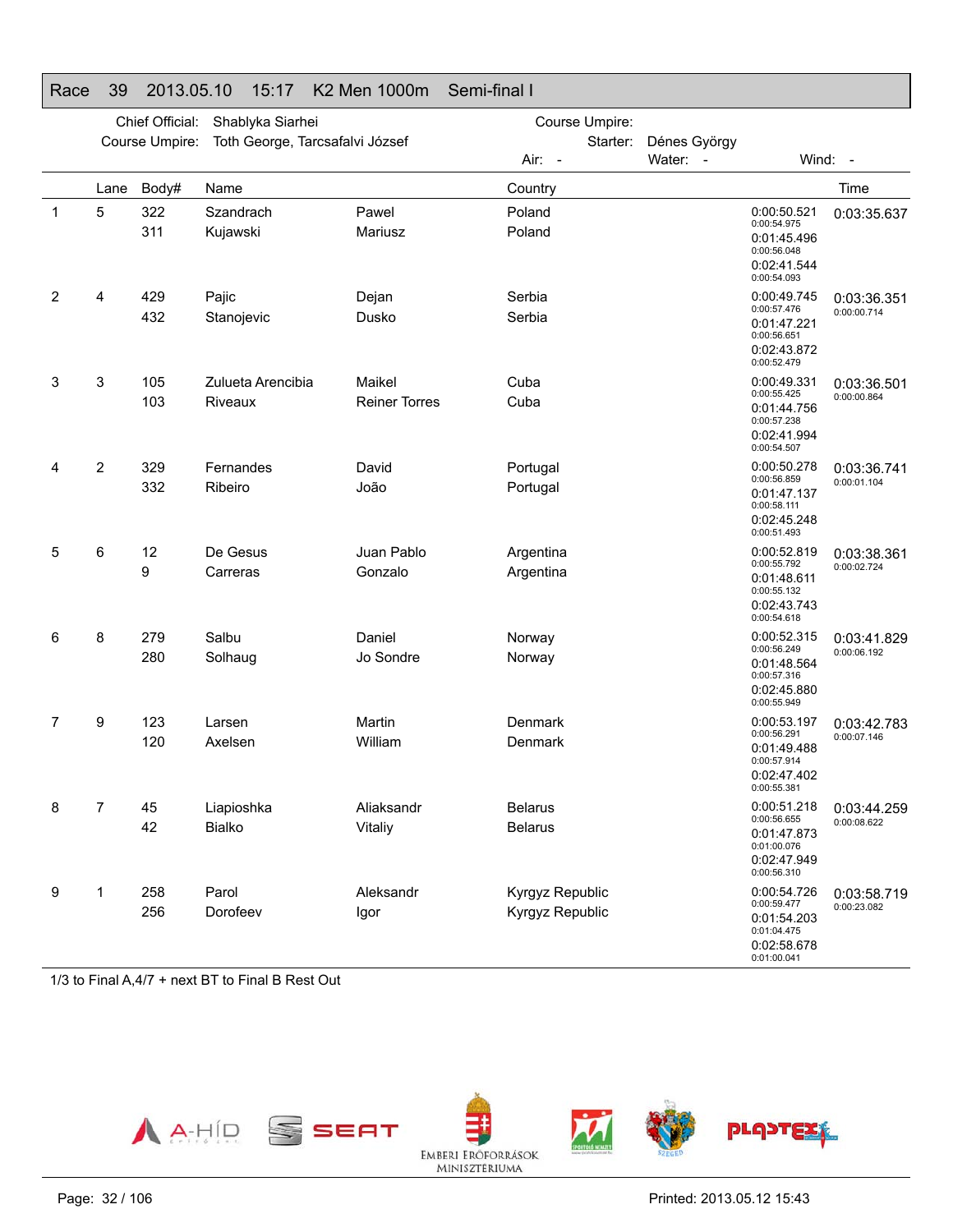|             | Chief Official:<br>Shablyka Siarhei |                |                                  |                    | Course Umpire:                               |                          |                                                                                        |                            |
|-------------|-------------------------------------|----------------|----------------------------------|--------------------|----------------------------------------------|--------------------------|----------------------------------------------------------------------------------------|----------------------------|
|             |                                     | Course Umpire: | Lasen Per Flemming, Páger Zoltán |                    | Starter:<br>Air: -                           | Dénes György<br>Water: - |                                                                                        | Wind: -                    |
|             | Lane                                | Body#          | Name                             |                    | Country                                      |                          |                                                                                        | Time                       |
| $\mathbf 1$ | 5                                   | 109<br>112     | Havel<br>Štěrba                  | Daniel<br>Jan      | Czech Republic<br>Czech Republic             |                          | 0:00:50.133<br>0:00:55.429<br>0:01:45.562<br>0:00:55.412<br>0:02:40.974<br>0:00:54.061 | 0:03:35.035                |
| 2           | 3                                   | 470<br>468     | <b>Hemselius</b><br><b>Barsk</b> | Daniel<br>Johannes | Sweden<br>Sweden                             |                          | 0:00:51.658<br>0:00:56.624<br>0:01:48.282<br>0:00:55.763<br>0:02:44.045<br>0:00:52.622 | 0:03:36.667<br>0:00:01.632 |
| 3           | 4                                   | 156<br>151     | Rutherford<br>Daniels            | Edward<br>Andrew   | <b>Great Britain</b><br><b>Great Britain</b> |                          | 0:00:51.052<br>0:00:56.554<br>0:01:47.606<br>0:00:55.757<br>0:02:43.363<br>0:00:53.754 | 0:03:37.117<br>0:00:02.082 |
| 4           | $\overline{2}$                      | 25<br>24       | Wecht<br>Trummer                 | Alexander<br>Erwin | Austria<br>Austria                           |                          | 0:00:52.660<br>0:00:56.045<br>0:01:48.705<br>0:00:57.137<br>0:02:45.842<br>0:00:53.039 | 0:03:38.881<br>0:00:03.846 |
| 5           | 6                                   | 57<br>46       | Zhyhadla<br>Litvinchuk           | Dzianis<br>Artur   | <b>Belarus</b><br><b>Belarus</b>             |                          | 0:00:52.706<br>0:00:56.620<br>0:01:49.326<br>0:00:56.304<br>0:02:45.630<br>0:00:53.869 | 0:03:39.499<br>0:00:04.464 |
| 6           | 8                                   | 106<br>110     | Davídek<br>Kučera                | Pavel<br>Patrik    | Czech Republic<br>Czech Republic             |                          | 0:00:52.792<br>0:00:55.475<br>0:01:48.267<br>0:00:56.564<br>0:02:44.831<br>0:00:55.886 | 0:03:40.717<br>0:00:05.682 |
| 7           | 1                                   | 303<br>324     | Brzezinski<br>Warszawski         | Martin<br>Oskar    | Poland<br>Poland                             |                          | 0:00:53.562<br>0:00:56.013<br>0:01:49.575<br>0:00:57.940<br>0:02:47.515<br>0:00:53.640 | 0:03:41.155<br>0:00:06.120 |
| 8           | 7                                   | 192<br>194     | Bozsik<br>Császár                | Gábor<br>Gergely   | Hungary<br>Hungary                           |                          | 0:00:54.462<br>0:00:56.676<br>0:01:51.138<br>0:00:55.850<br>0:02:46.988<br>0:00:54.875 | 0:03:41.863<br>0:00:06.828 |
| 9           | 9                                   | 138<br>139     | Hakala<br>Nykänen                | Jeremy<br>Miika    | Finland<br>Finland                           |                          | 0:00:55.231<br>0:00:57.362<br>0:01:52.593<br>0:00:57.413<br>0:02:50.006<br>0:00:59.393 | 0:03:49.399<br>0:00:14.364 |

#### Race 40 2013.05.10 15:24 K2 Men 1000m Semi-final II

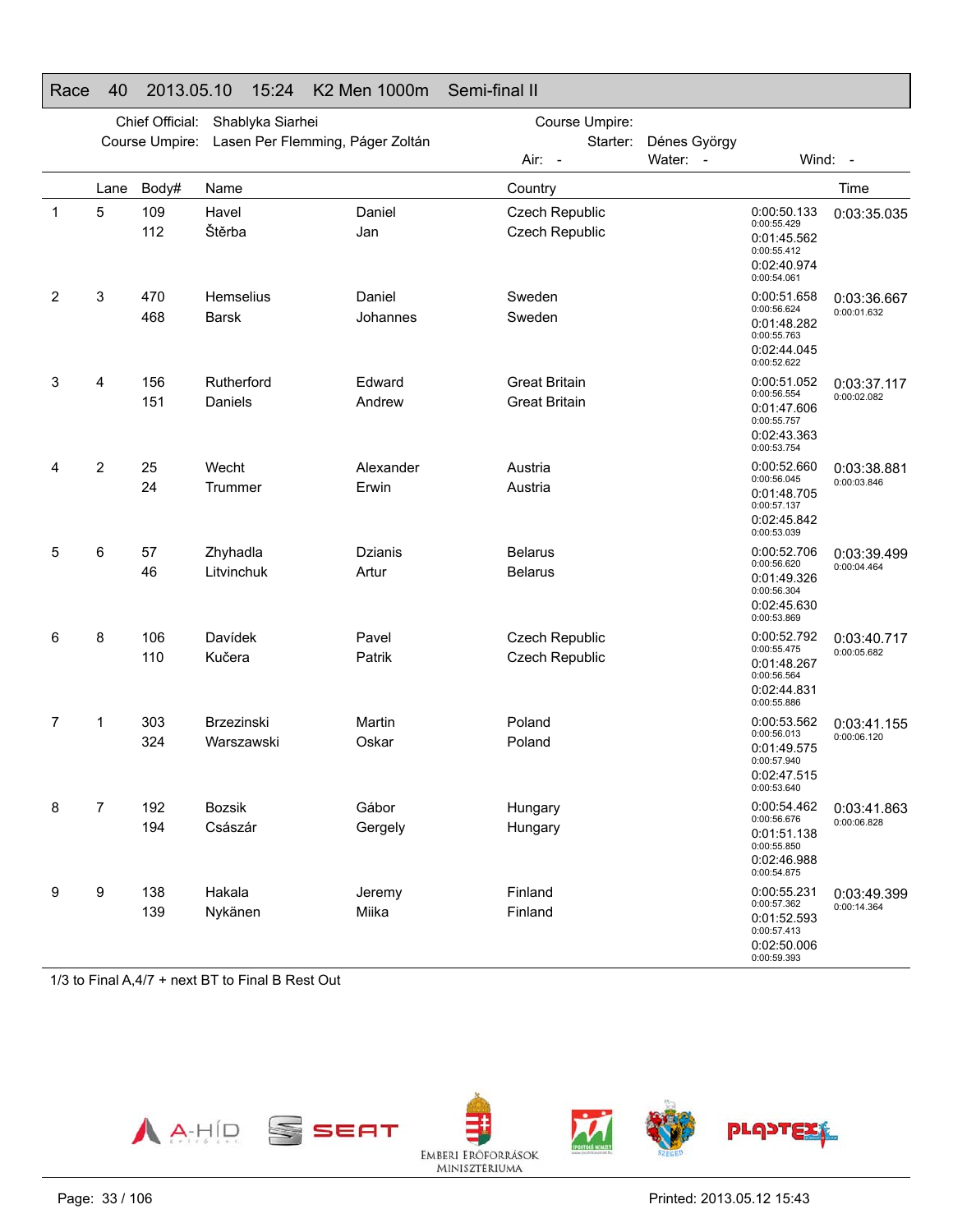|             | Chief Official:<br>Shablyka Siarhei |                |                             |                       | Course Umpire:                   |          |              |                                                                                        |                                          |
|-------------|-------------------------------------|----------------|-----------------------------|-----------------------|----------------------------------|----------|--------------|----------------------------------------------------------------------------------------|------------------------------------------|
|             |                                     | Course Umpire: | Naughton Connie, Avar Tamás |                       |                                  | Starter: | Dénes György |                                                                                        |                                          |
|             |                                     |                |                             |                       | Air: -                           |          | Water: -     |                                                                                        | Wind: -                                  |
|             | Lane                                | Body#          | Name                        |                       | Country                          |          |              |                                                                                        | Time                                     |
| $\mathbf 1$ | 1                                   | 224<br>200     | Szabó<br>Forgó              | Gábor<br>Christopher  | Hungary<br>Hungary               |          |              | 0:00:57.558<br>0:01:00.686<br>0:01:58.244<br>0:01:02.180<br>0:03:00.424<br>0:00:58.438 | 0:03:58.862                              |
| 2           | $\overline{2}$                      | 52<br>54       | Rabchanka<br>Vauchetski     | Dzmitry<br>Aliaksandr | <b>Belarus</b><br><b>Belarus</b> |          |              | 0:00:58.364<br>0:01:01.093<br>0:01:59.457<br>0:01:02.319<br>0:03:01.776<br>0:00:57.656 | 0:03:59.432<br>0:00:00.570               |
| 3           | 3                                   | 253<br>252     | Sinyavskiy<br>Safronov      | Maxim<br>Yevgeniy     | Kazakhstan<br>Kazakhstan         |          |              | 0:01:00.091<br>0:01:01.455<br>0:02:01.546<br>0:01:02.151<br>0:03:03.697<br>0:00:56.413 | 0:04:00.110<br>0:00:01.248               |
| 4           | 4                                   | 263<br>262     | Shuklin<br>Gadeikis         | Jevgenij<br>Tomas     | Lithuania<br>Lithuania           |          |              | 0:00:58.042<br>0:01:03.105<br>0:02:01.147<br>0:01:04.124<br>0:03:05.271<br>0:00:57.029 | 0:04:02.300<br>0:00:03.438               |
| 5           | 6                                   | 307<br>316     | Kaminski<br>Pospiech        | Mateusz<br>Daniel     | Poland<br>Poland                 |          |              | 0:00:58.736<br>0:01:04.163<br>0:02:02.899<br>0:01:04.239<br>0:03:07.138<br>0:00:58.684 | 0:04:05.822<br>0:00:06.960               |
| 6           | 8                                   | 328<br>335     | Cruz<br>Silva               | <b>Bruno</b><br>Nuno  | Portugal<br>Portugal             |          |              | 0:00:58.404<br>0:01:04.746<br>0:02:03.150<br>0:01:06.629<br>0:03:09.779<br>0:01:02.685 | 0:04:12.464<br>0:00:13.602               |
| 7           | 5                                   | 92<br>85       | Zheng<br>Xie                | Pengfei<br>Weiyong    | China<br>China                   |          |              | 0:00:59.292<br>0:01:04.439<br>0:02:03.731<br>0:01:05.158<br>0:03:08.889<br>0:01:05.033 | 0:04:13.922<br>0:00:15.060               |
|             | 9                                   | 457<br>444     | Tóth<br>Csenkey             | Krištof<br>Adam       | Slovakia<br>Slovakia             |          |              | 0:01:06.041<br>0:02:06.620<br>0:01:07.415<br>0:03:14.035<br>0:01:04.417                | 0:01:00.579   0:04:18.452<br>0:00:19.590 |
| 9           | $\overline{7}$                      | 51<br>48       | Pivavar<br>Misachenka       | Dmitry<br>Andrei      | <b>Belarus</b><br><b>Belarus</b> |          |              | 0:01:01.451<br>0:01:05.800<br>0:02:07.251<br>0:01:06.969<br>0:03:14.220<br>0:01:06.056 | 0:04:20.276<br>0:00:21.414               |

### Race 41 2013.05.10 15:31 C2 Men 1000m Semi-final I

1/3 To Final, Rest out

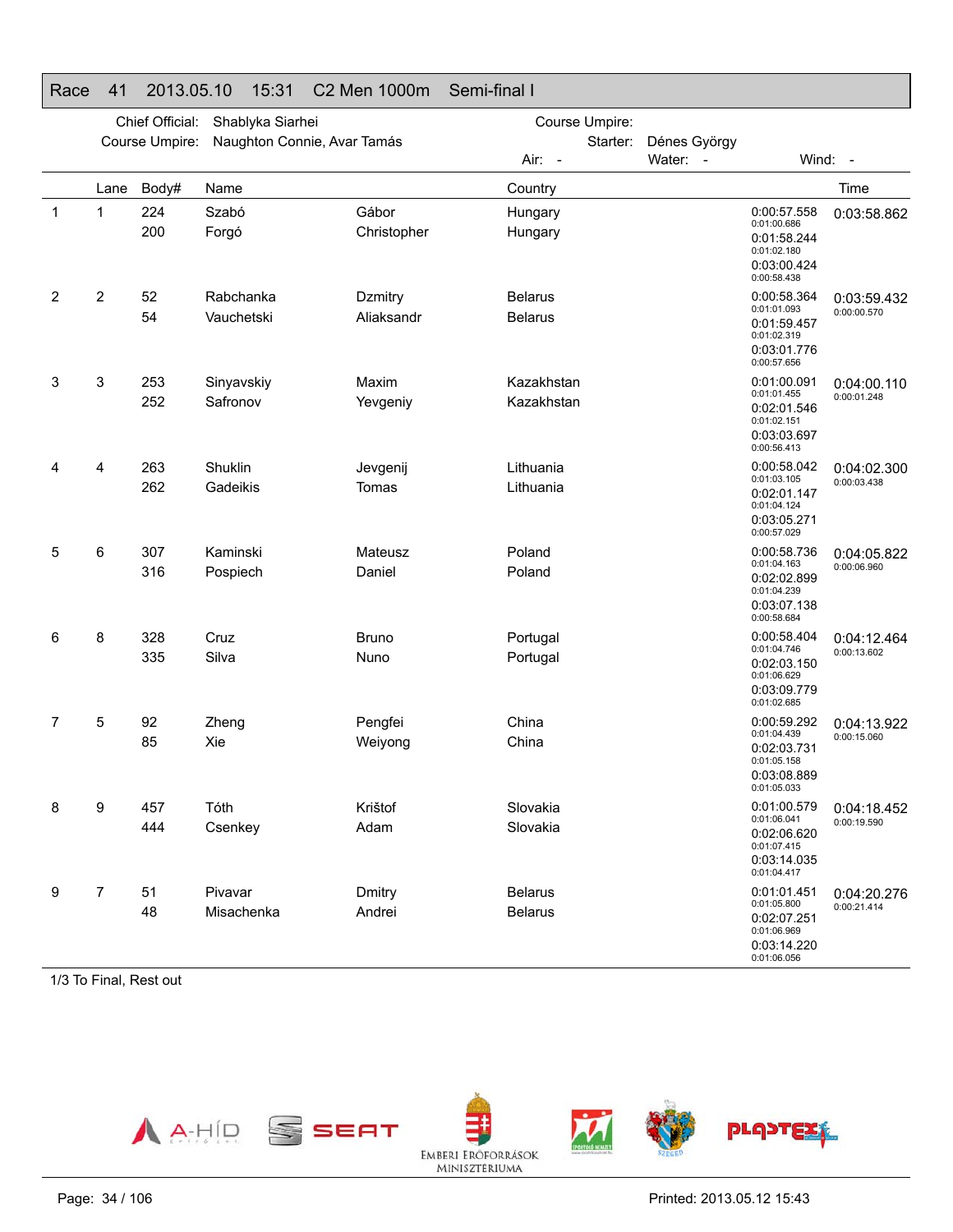|   |      | Chief Official: | Shablyka Siarhei                |                   | Course Umpire: |          |                |                                                                                        |                                          |
|---|------|-----------------|---------------------------------|-------------------|----------------|----------|----------------|----------------------------------------------------------------------------------------|------------------------------------------|
|   |      | Course Umpire:  | Toth George, Tarcsafalvi József |                   |                | Starter: | Naughton Frank |                                                                                        |                                          |
|   |      |                 |                                 |                   | Air: -         |          | Water: -       |                                                                                        | Wind: -                                  |
|   | Lane | Body#           | Name                            |                   | Country        |          |                |                                                                                        | Time                                     |
| 1 | 4    | 16              | Flood                           | Naomi             | Australia      |          |                | 0:01:01.918<br>0:01:07.900<br>0:02:09.818<br>0:01:08.707<br>0:03:18.525<br>0:01:03.449 | 0:04:21.974                              |
| 2 | 5    | 180             | Medveczky                       | Erika             | Hungary        |          |                | 0:01:01.255<br>0:01:08.252<br>0:02:09.507<br>0:01:08.552<br>0:03:18.059<br>0:01:05.259 | 0:04:23.318<br>0:00:01.344               |
| 3 | 2    | 169             | Bara                            | Alexandra         | Hungary        |          |                | 0:01:02.533<br>0:01:07.354<br>0:02:09.887<br>0:01:09.386<br>0:03:19.273<br>0:01:04.711 | 0:04:23.984<br>0:00:02.010               |
| 4 | 6    | 17              | Wallace                         | <b>Bernadette</b> | Australia      |          |                | 0:01:05.646<br>0:01:08.705<br>0:02:14.351<br>0:01:07.423<br>0:03:21.774<br>0:01:02.822 | 0:04:24.596<br>0:00:02.622               |
| 5 | 3    | 441             | Kohlová                         | Martina           | Slovakia       |          |                | 0:01:03.960<br>0:01:08.430<br>0:02:12.390<br>0:01:11.343<br>0:03:23.733<br>0:01:06.683 | 0:04:30.416<br>0:00:08.442               |
| 6 | 7    | 360             | Stepanova                       | Kira              | Russia         |          |                | 0:01:05.765<br>0:01:12.841<br>0:02:18.606<br>0:01:15.681<br>0:03:34.287<br>0:01:07.685 | 0:04:41.972<br>0:00:19.998               |
| 7 | 9    | 4               | Keresztesi                      | Alexandra Borbala | Argentina      |          |                | 0:01:06.464<br>0:01:14.476<br>0:02:20.940<br>0:01:16.329<br>0:03:37.269<br>0:01:05.087 | 0:04:42.356<br>0:00:20.382               |
| 8 | 8    | 71              | Yu                              | Yaona             | China          |          |                | 0:01:13.931<br>0:02:22.297<br>0:01:14.496<br>0:03:36.793<br>0:01:10.069                | 0:01:08.366   0:04:46.862<br>0:00:24.888 |
| 9 | 1    | 479             | Ben Ismail                      | Afef              | Tunisia        |          |                | 0:01:17.896<br>0:01:22.108<br>0:02:40.004<br>0:01:21.802<br>0:04:01.806<br>0:01:12.314 | 0:05:14.120<br>0:00:52.146               |

### Race 42 2013.05.10 15:38 K1 Women 1000m Semi-final I

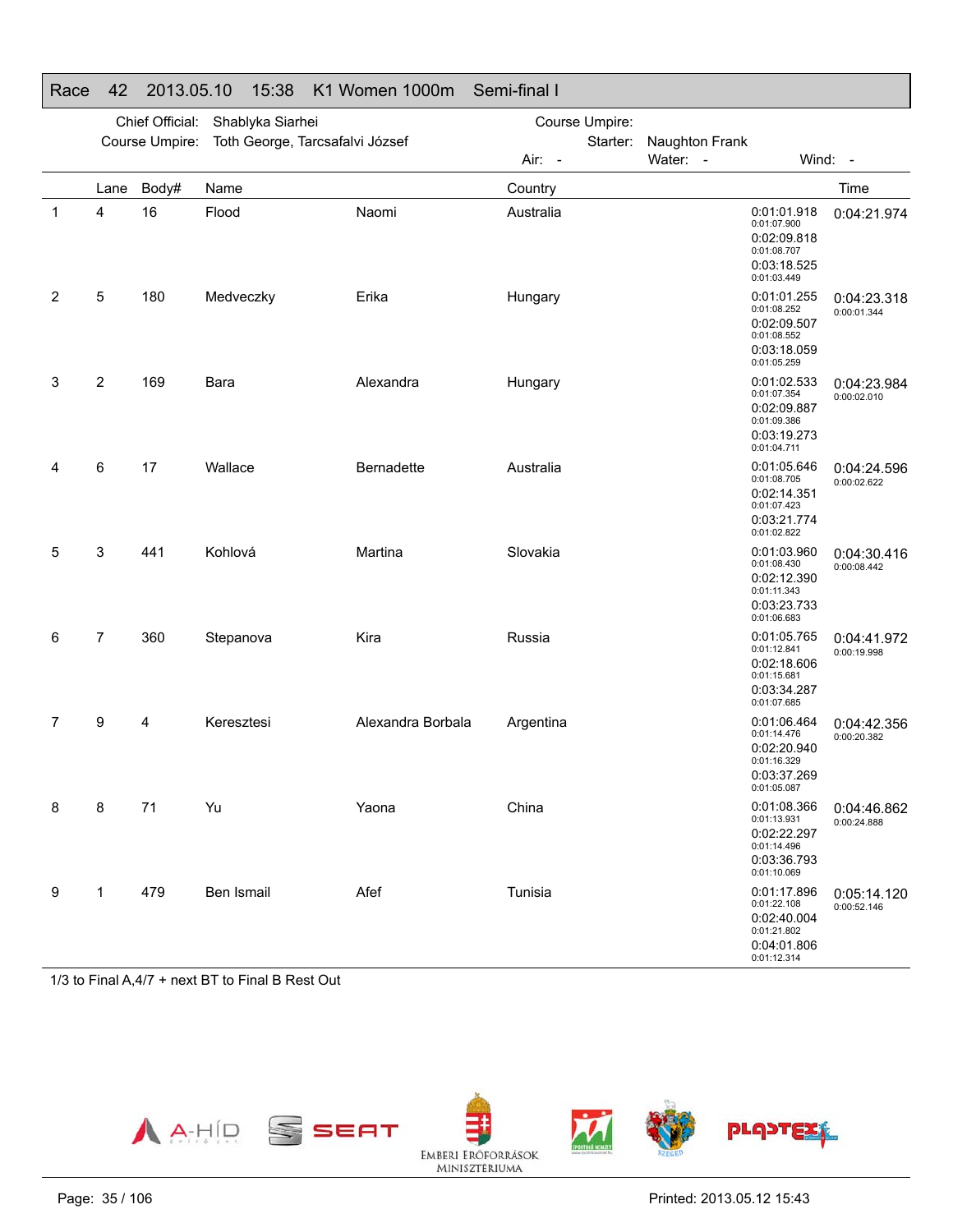|   |                | Chief Official: | Shablyka Siarhei                                |          | Course Umpire:       |                                                                                        |                            |
|---|----------------|-----------------|-------------------------------------------------|----------|----------------------|----------------------------------------------------------------------------------------|----------------------------|
|   |                |                 | Course Umpire: Lasen Per Flemming, Páger Zoltán |          | Starter:<br>Air: -   | Naughton Frank<br>Water: -                                                             | Wind: -                    |
|   | Lane           | Body#           | Name                                            |          | Country              |                                                                                        | Time                       |
| 1 | 5              | 291             | Dzieniszewska                                   | Edyta    | Poland               | 0:01:02.864<br>0:01:10.997<br>0:02:13.861<br>0:01:10.263<br>0:03:24.124<br>0:01:07.114 | 0:04:31.238                |
| 2 | $\overline{7}$ | 144             | Cawthorn                                        | Rachel   | <b>Great Britain</b> | 0:01:04.169<br>0:01:11.194<br>0:02:15.363<br>0:01:11.286<br>0:03:26.649<br>0:01:05.261 | 0:04:31.910<br>0:00:00.672 |
| 3 | 6              | 136             | Rikala                                          | Anne     | Finland              | 0:01:04.269<br>0:01:10.207<br>0:02:14.476<br>0:01:11.891<br>0:03:26.367<br>0:01:07.487 | 0:04:33.854<br>0:00:02.616 |
| 4 | $\overline{2}$ | 143             | <b>Burkill</b>                                  | Corrall  | <b>Great Britain</b> | 0:01:05.728<br>0:01:11.713<br>0:02:17.441<br>0:01:11.759<br>0:03:29.200<br>0:01:05.476 | 0:04:34.676<br>0:00:03.438 |
| 5 | 9              | 58              | Faldum                                          | Berenike | <b>Bulgaria</b>      | 0:01:05.415<br>0:01:12.950<br>0:02:18.365<br>0:01:13.894<br>0:03:32.259<br>0:01:10.691 | 0:04:42.950<br>0:00:11.712 |
| 6 | 3              | 240             | Ohmura                                          | Asumi    | Japan                | 0:01:06.713<br>0:01:18.014<br>0:02:24.727<br>0:01:11.275<br>0:03:36.002<br>0:01:07.056 | 0:04:43.058<br>0:00:11.820 |
| 7 | 4              | 250             | Sergeeva                                        | Natalia  | Kazakhstan           | 0:01:06.224<br>0:01:14.995<br>0:02:21.219<br>0:01:15.429<br>0:03:36.648<br>0:01:11.162 | 0:04:47.810<br>0:00:16.572 |
| 8 | 1              | 239             | Matsumoto                                       | Misaki   | Japan                | 0:01:09.760<br>0:01:14.967<br>0:02:24.727<br>0:01:16.720<br>0:03:41.447<br>0:01:11.115 | 0:04:52.562<br>0:00:21.324 |
| 9 | 8              | 70              | Yu                                              | Qingqing | China                | 0:01:14.385<br>0:01:21.010<br>0:02:35.395<br>0:01:22.271<br>0:03:57.666<br>0:01:12.242 | 0:05:09.908<br>0:00:38.670 |

### Race 43 2013.05.10 15:45 K1 Women 1000m Semi-final II

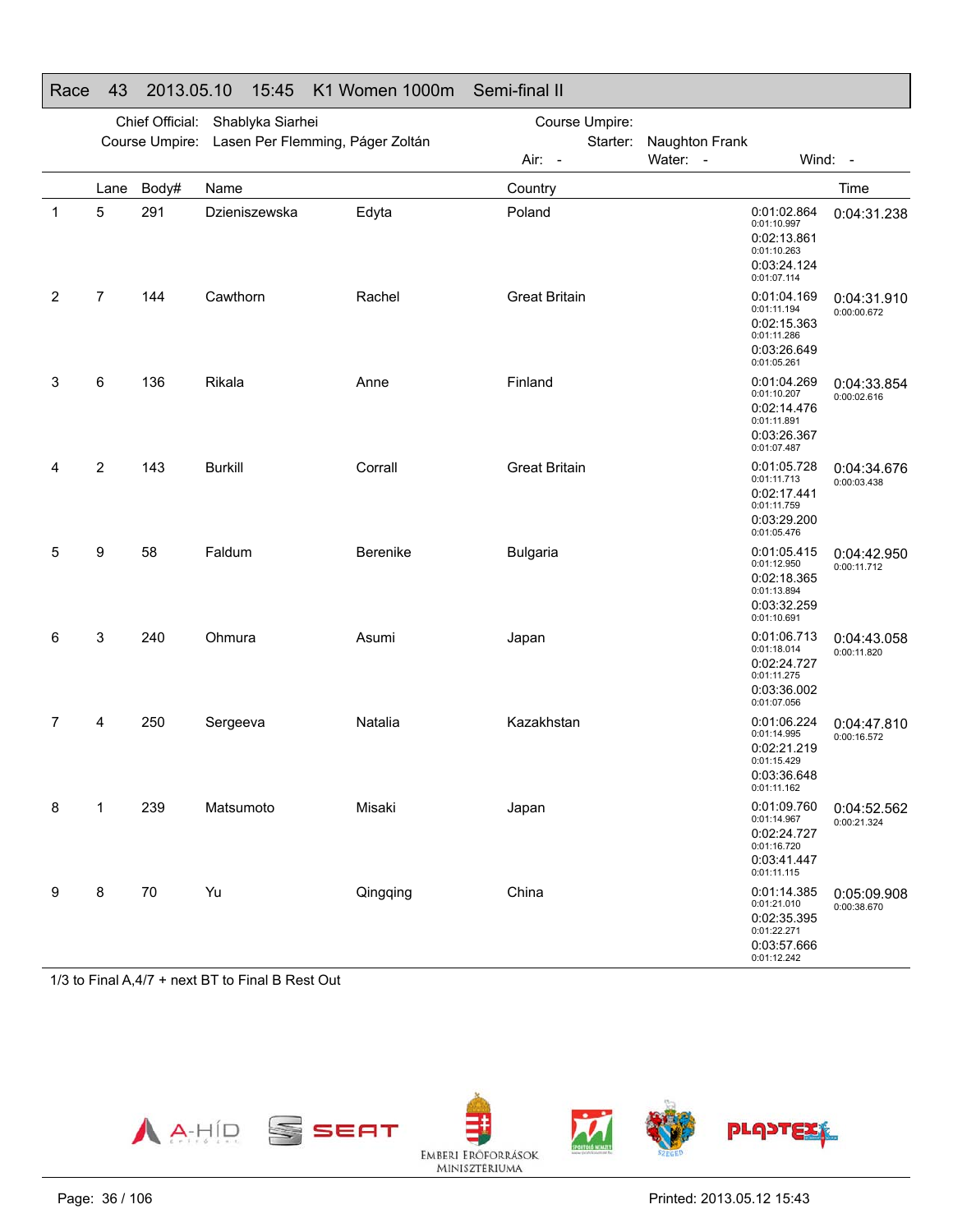### Race 45 2013.05.10 15:59 K4 Men 1000m Semi-final I

|   |      | Chief Official: | Shablyka Siarhei            |                       |                | Course Umpire: |              |                                           |             |
|---|------|-----------------|-----------------------------|-----------------------|----------------|----------------|--------------|-------------------------------------------|-------------|
|   |      | Course Umpire:  | Naughton Connie, Avar Tamás |                       |                | Starter:       | Dénes György |                                           |             |
|   |      |                 |                             |                       | Air: -         |                | Water: -     |                                           | Wind: -     |
|   | Lane | Body#           | Name                        |                       | Country        |                |              |                                           | Time        |
| 1 | 3    | 447             | Gelle                       | Peter                 | Slovakia       |                |              | 0:00:45.322                               | 0:03:11.422 |
|   |      | 449             | Jankovec                    | Martin                | Slovakia       |                |              | 0:00:47.948<br>0:01:33.270                |             |
|   |      | 459             | Vlček                       | Erik                  | Slovakia       |                |              | 0:00:50.333                               |             |
|   |      | 456             | Tarr                        | Juraj                 | Slovakia       |                |              | 0:02:23.603<br>0:00:47.819                |             |
| 2 | 5    | 50              | Piatrushenka                | Raman                 | <b>Belarus</b> |                |              | 0:00:44.954                               | 0:03:12.706 |
|   |      | 42              | <b>Bialko</b>               | Vitaliy               | <b>Belarus</b> |                |              | 0:00:49.549<br>0:01:34.503                | 0:00:01.284 |
|   |      | 46              | Litvinchuk                  | Artur                 | <b>Belarus</b> |                |              | 0:00:50.796                               |             |
|   |      | 47              | Makhneu                     | Vadzim                | <b>Belarus</b> |                |              | 0:02:25.299<br>0:00:47.407                |             |
| 3 | 4    | 281             | Ullvang                     | Lars Magne            | Norway         |                |              | 0:00:45.692                               | 0:03:13.636 |
|   |      | 282             | Vold                        | <b>Eivind Andreas</b> | Norway         |                |              | 0:00:50.815<br>0:01:36.507                | 0:00:02.214 |
|   |      | 278             | Minde                       | Morten                | Norway         |                |              | 0:00:49.793                               |             |
|   |      | 277             | Hjemdal                     | Lars                  | Norway         |                |              | 0:02:26.300<br>0:00:47.336                |             |
| 4 | 2    | 217             | Noé                         | <b>Bálint</b>         | Hungary        |                |              | 0:00:46.609                               | 0:03:13.756 |
|   |      | 211             | Kovács                      | Attila                | Hungary        |                |              | 0:00:50.085<br>0:01:36.694                | 0:00:02.334 |
|   |      | 195             | Csontos                     | Csaba                 | Hungary        |                |              | 0:00:50.398<br>0:02:27.092<br>0:00:46.664 |             |
|   |      | 218             | Noé                         | Milán Miklós          | Hungary        |                |              |                                           |             |
| 5 | 6    | 8               | Cáceres                     | Juan Ignacio          | Argentina      |                |              | 0:00:46.446                               | 0:03:16.174 |
|   |      | $\overline{7}$  | Bergero                     | Juan Pablo            | Argentina      |                |              | 0:00:51.241<br>0:01:37.687                | 0:00:04.752 |
|   |      | 13              | De Torres                   | Pablo Martin          | Argentina      |                |              | 0:00:50.403                               |             |
|   |      | 14              | <b>Geringer Sallete</b>     | Nelson Roberto        | Argentina      |                |              | 0:02:28.090<br>0:00:48.084                |             |
| 6 | 8    | 290             | Quickenden                  | Zac                   | New Zealand    |                |              | 0:00:46.455                               | 0:03:22.708 |
|   |      | 288             | Fitzgerald                  | Jarrod                | New Zealand    |                |              | 0:00:52.254<br>0:01:38.709                | 0:00:11.286 |
|   |      | 286             | <b>Bats</b>                 | Jasper                | New Zealand    |                |              | 0:00:52.978                               |             |
|   |      | 287             | Fitzgerald                  | Darryl                | New Zealand    |                |              | 0:02:31.687<br>0:00:51.021                |             |
| 7 | 7    | 470             | Hemselius                   | Daniel                | Sweden         |                |              | 0:00:47.813                               | 0:03:24.580 |
|   |      | 468             | <b>Barsk</b>                | Johannes              | Sweden         |                |              | 0:00:53.603<br>0:01:41.416                | 0:00:13.158 |
|   |      | 472             | Lindberg                    | Joakim                | Sweden         |                |              | 0:00:52.573                               |             |
|   |      | 475             | Strand                      | Henrik                | Sweden         |                |              | 0:02:33.989<br>0:00:50.591                |             |
| 8 | 9    | 273             | Valdez                      | Jesús                 | Mexico         |                |              | 0:00:46.873                               | 0:03:26.764 |
|   |      | 270             | Marroquín Uribe             | Santos                | Mexico         |                |              | 0:00:53.108<br>0:01:39.981                | 0:00:15.342 |
|   |      | 272             | Montalvo                    | Carlos                | Mexico         |                |              | 0:00:55.257                               |             |
|   |      | 267             | Fuentes                     | Osbaldo               | Mexico         |                |              | 0:02:35.238<br>0:00:51.526                |             |
| 9 | 1    | 28              | Javadov                     | Mirnazim              | Azerbaijan     |                |              | 0:00:49.860                               | 0:03:32.608 |
|   |      | 27              | Hosseiniafshar              | Mohammadtaher         | Azerbaijan     |                |              | 0:00:54.580<br>0:01:44.440                | 0:00:21.186 |
|   |      | 30              | Pichugin                    | Aleksandr             | Azerbaijan     |                |              | 0:00:56.941                               |             |
|   |      | 29              | Mustafayev                  | Tamerlan              | Azerbaijan     |                |              | 0:02:41.381<br>0:00:51.227                |             |

1/3 To Final, Rest out

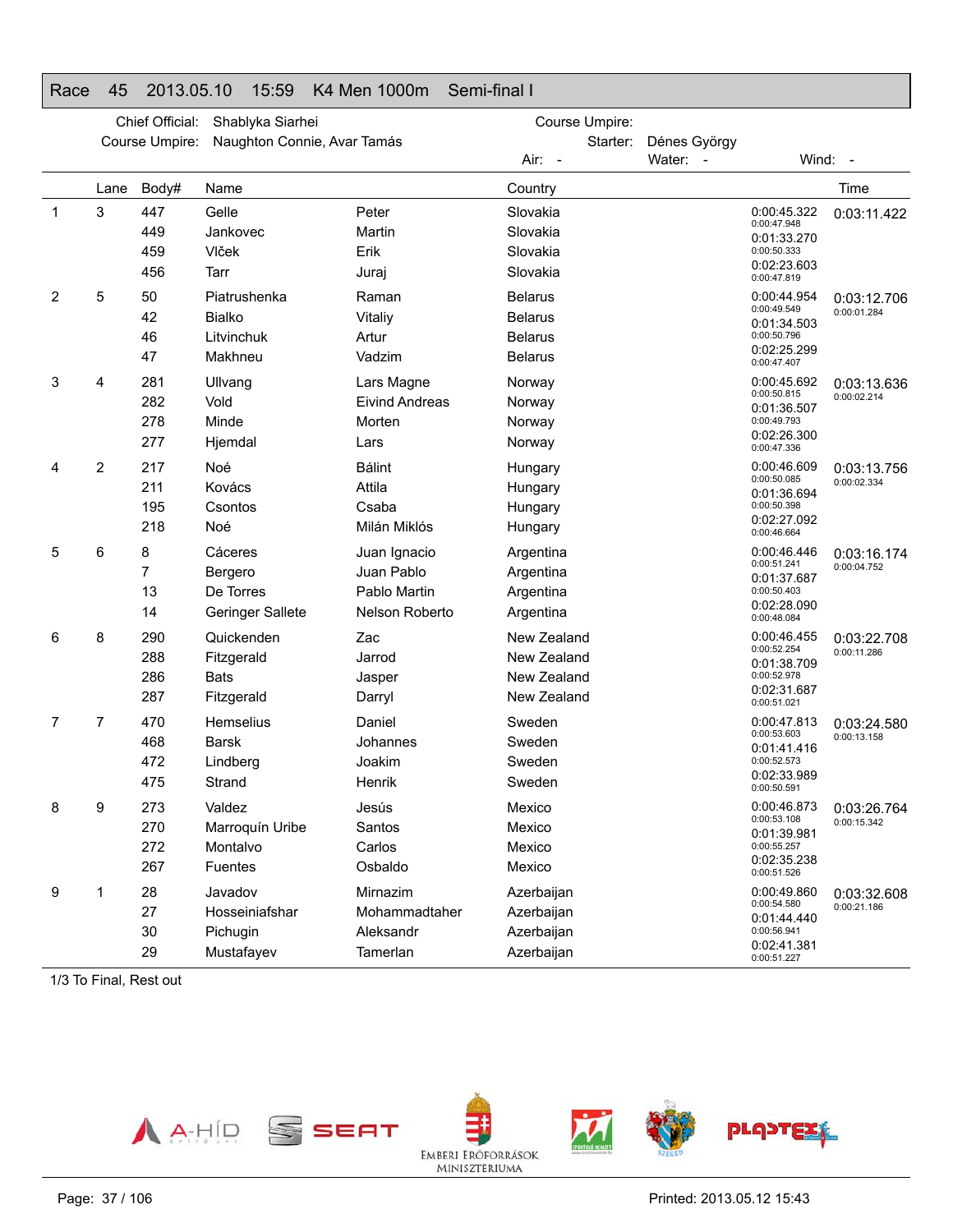### Race 46 2013.05.10 17:00 K1 Men 500m Heat I

|   | Chief Official:<br>Shablyka Siarhei<br>Toth George, Tarcsafalvi József<br>Course Umpire: |       |                  |                | Course Umpire:       |                         |                            |                            |
|---|------------------------------------------------------------------------------------------|-------|------------------|----------------|----------------------|-------------------------|----------------------------|----------------------------|
|   |                                                                                          |       |                  |                | Starter:<br>$Air: -$ | Moule Peter<br>Water: - |                            | Wind: -                    |
|   | Lane                                                                                     | Body# | Name             |                | Country              |                         |                            | Time                       |
| 1 | 7                                                                                        | 198   | Dombvári         | Bence          | Hungary              |                         | 0:00:53.720<br>0:00:55.874 | 0:01:49.594                |
| 2 | $\overline{2}$                                                                           | 109   | Havel            | Daniel         | Czech Republic       |                         | 0:00:54.543<br>0:00:55.297 | 0:01:49.840<br>0:00:00.246 |
| 3 | 3                                                                                        | 322   | Szandrach        | Pawel          | Poland               |                         | 0:00:55.486<br>0:00:58.122 | 0:01:53.608<br>0:00:04.014 |
| 4 | 5                                                                                        | 61    | Kirchev          | Miroslav       | <b>Bulgaria</b>      |                         | 0:00:54.508<br>0:01:00.414 | 0:01:54.922<br>0:00:05.328 |
| 5 | 8                                                                                        | 14    | Geringer Sallete | Nelson Roberto | Argentina            |                         | 0:00:56.992<br>0:00:58.416 | 0:01:55.408<br>0:00:05.814 |
| 6 |                                                                                          | 237   | Watkins          | Barry          | Ireland              |                         | 0:00:56.188<br>0:01:00.294 | 0:01:56.482<br>0:00:06.888 |
| 7 | 6                                                                                        | 481   | <b>Mrabet</b>    | Mohamed Ali    | Tunisia              |                         | 0:00:56.544<br>0:01:00.526 | 0:01:57.070<br>0:00:07.476 |
| 8 | 4                                                                                        | 96    | lvić             | Mario          | Croatia              |                         | 0:00:55.549<br>0:01:03.471 | 0:01:59.020<br>0:00:09.426 |

1/7 To SF + next BT, Rest Out

#### Race 47 2013.05.10 17:05 K1 Men 500m Heat II

|                |                | Chief Official: | Shablyka Siarhei                                |               |                      |             |                            |
|----------------|----------------|-----------------|-------------------------------------------------|---------------|----------------------|-------------|----------------------------|
|                |                |                 | Course Umpire: Lasen Per Flemming, Páger Zoltán |               | Starter:             | Moule Peter |                            |
|                |                |                 |                                                 |               | Air: -               | Water: -    | Wind: -                    |
|                | Lane           | Body#           | Name                                            |               | Country              |             | Time                       |
|                | 2              | 127             | Poulsen                                         | René Holten   | <b>Denmark</b>       |             | 0:01:49.489                |
| $\overline{2}$ | 5              | 381             | Lyapunov                                        | Kirill        | Russia               |             | 0:01:50.311<br>0:00:00.822 |
| 3              | 1              | 247             | Suzuki                                          | Yasuhiro      | Japan                |             | 0:01:50.953<br>0:00:01.464 |
| 4              | 3              | 149             | Boyton                                          | Jonathon      | <b>Great Britain</b> |             | 0:01:51.979<br>0:00:02.490 |
| 5              | 4              | 443             | Beňo                                            | Ľubomír       | Slovakia             |             | 0:01:52.681<br>0:00:03.192 |
| 6              | $\overline{7}$ | 23              | Siegl                                           | Mario         | Austria              |             | 0:02:00.175<br>0:00:10.686 |
| $\overline{7}$ | 6              | 27              | Hosseiniafshar                                  | Mohammadtaher | Azerbaijan           |             | 0:02:02.641<br>0:00:13.152 |
| 8              | 8              | 86              | Xiong                                           | Zongcheng     | China                |             | 0:02:06.151<br>0:00:16.662 |

1/7 To SF + next BT, Rest Out

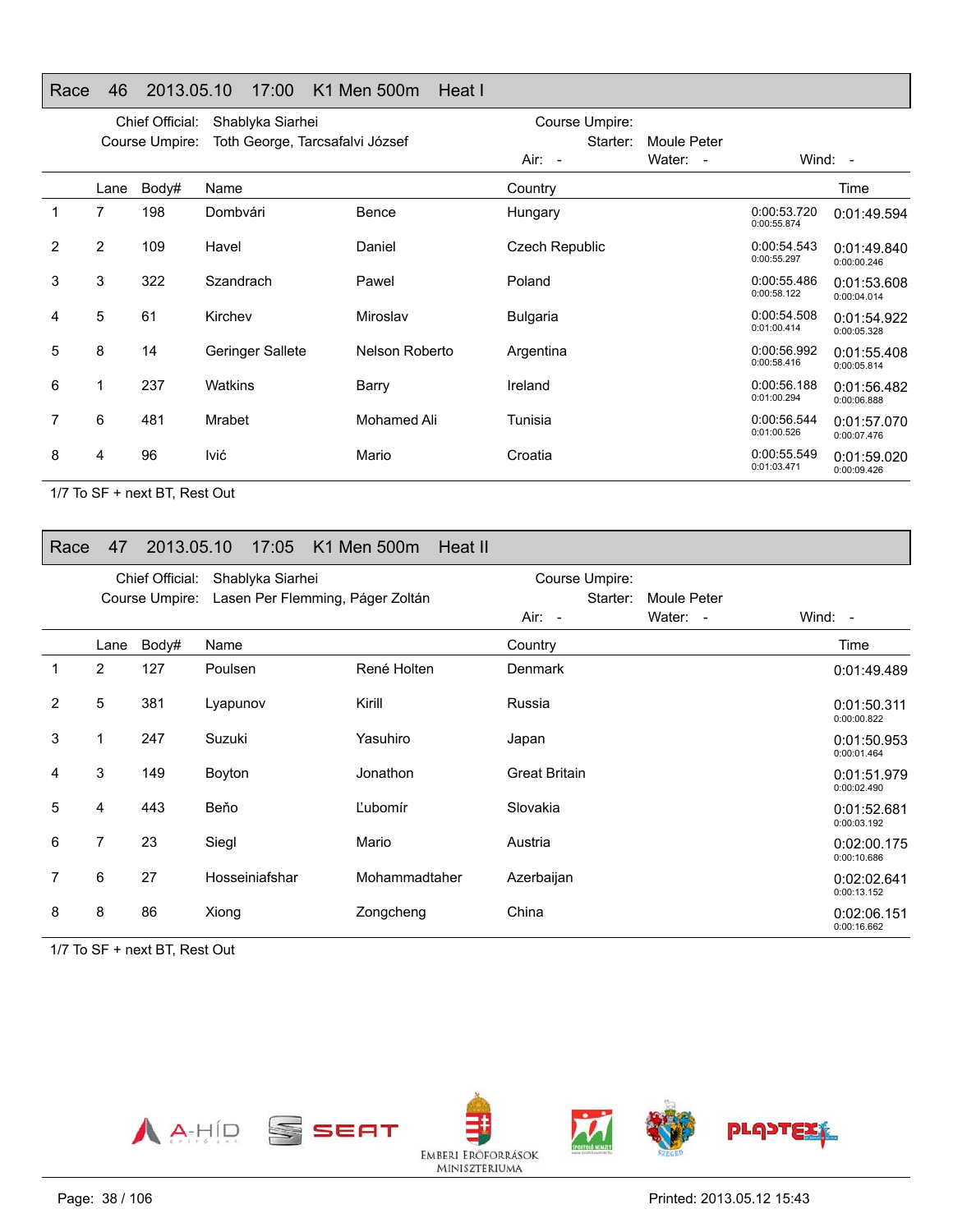### Race 48 2013.05.10 17:10 K1 Men 500m Heat III

|   | Chief Official:<br>Shablyka Siarhei |                |                             |                | Course Umpire:           |             |                            |                            |
|---|-------------------------------------|----------------|-----------------------------|----------------|--------------------------|-------------|----------------------------|----------------------------|
|   |                                     | Course Umpire: | Naughton Connie, Avar Tamás |                | Starter:                 | Moule Peter |                            |                            |
|   |                                     |                |                             |                | $Air: -$                 | Water: -    |                            | Wind: $-$                  |
|   | Lane                                | Body#          | Name                        |                | Country                  |             |                            | Time                       |
| 1 |                                     | 430            | Rajinovic                   | Nemanja        | Serbia                   |             | 0:00:52.417<br>0:00:56.924 | 0:01:49.341                |
| 2 | 5                                   | 484            | Dolan                       | Ryan           | United States of America |             | 0:00:52.790<br>0:00:58.303 | 0:01:51.093<br>0:00:01.752 |
| 3 | 6                                   | 19             | Wallace                     | Ken            | Australia                |             | 0:00:55.508<br>0:01:00.175 | 0:01:55.683<br>0:00:06.342 |
| 4 | $\overline{2}$                      | 30             | Pichugin                    | Aleksandr      | Azerbaijan               |             | 0:00:57.126<br>0:00:58.809 | 0:01:55.935<br>0:00:06.594 |
| 5 | 4                                   | 74             | Gu                          | Junhao         | China                    |             | 0:00:56.731<br>0:01:00.038 | 0:01:56.769<br>0:00:07.428 |
| 6 | 3                                   | 406            | Lee                         | Wei Liang Bill | Singapore                |             | 0:01:01.174<br>0:01:00.863 | 0:02:02.037<br>0:00:12.696 |
|   | 8                                   | 471            | Jaruta                      | Rasmus         | Sweden                   |             | 0:01:03.624<br>0:01:07.827 | 0:02:11.451<br>0:00:22.110 |
|   |                                     |                |                             |                |                          |             |                            |                            |

1/7 To SF + next BT, Rest Out

#### Race 49 2013.05.10 17:15 K1 Men 500m Heat IV

|                | Chief Official:<br>Shablyka Siarhei |                |                                 |               | Course Umpire: |             |                            |                            |
|----------------|-------------------------------------|----------------|---------------------------------|---------------|----------------|-------------|----------------------------|----------------------------|
|                |                                     | Course Umpire: | Toth George, Tarcsafalvi József |               | Starter:       | Moule Peter |                            |                            |
|                |                                     |                |                                 |               | Air: -         | Water: -    |                            | Wind: $-$                  |
|                | Lane                                | Body#          | Name                            |               | Country        |             |                            | Time                       |
|                | 6                                   | 55             | Yurenia                         | Aleh          | <b>Belarus</b> |             | 0:00:54.322<br>0:00:57.603 | 0:01:51.925                |
| $\overline{2}$ | $\overline{2}$                      | 137            | <b>Dietrich</b>                 | Miika         | Finland        |             | 0:00:53.111<br>0:00:59.054 | 0:01:52.165<br>0:00:00.240 |
| 3              | 3                                   | 18             | Tame                            | Lachlan       | Australia      |             | 0:00:53.618<br>0:00:59.519 | 0:01:53.137<br>0:00:01.212 |
| 4              | 7                                   | 112            | Štěrba                          | Jan           | Czech Republic |             | 0:00:57.553<br>0:00:58.518 | 0:01:56.071<br>0:00:04.146 |
| 5              | 8                                   | 244            | Mizumoto                        | Keiji         | Japan          |             | 0:00:55.174<br>0:01:01.869 | 0:01:57.043<br>0:00:05.118 |
| 6              | 1                                   | 475            | Strand                          | <b>Henrik</b> | Sweden         |             | 0:00:59.429<br>0:01:03.866 | 0:02:03.295<br>0:00:11.370 |
|                | 5                                   | 435            | Torubarov                       | Vladimir      | Serbia         |             | 0:00:57.820<br>0:01:06.009 | 0:02:03.829<br>0:00:11.904 |

1/7 To SF + next BT, Rest Out

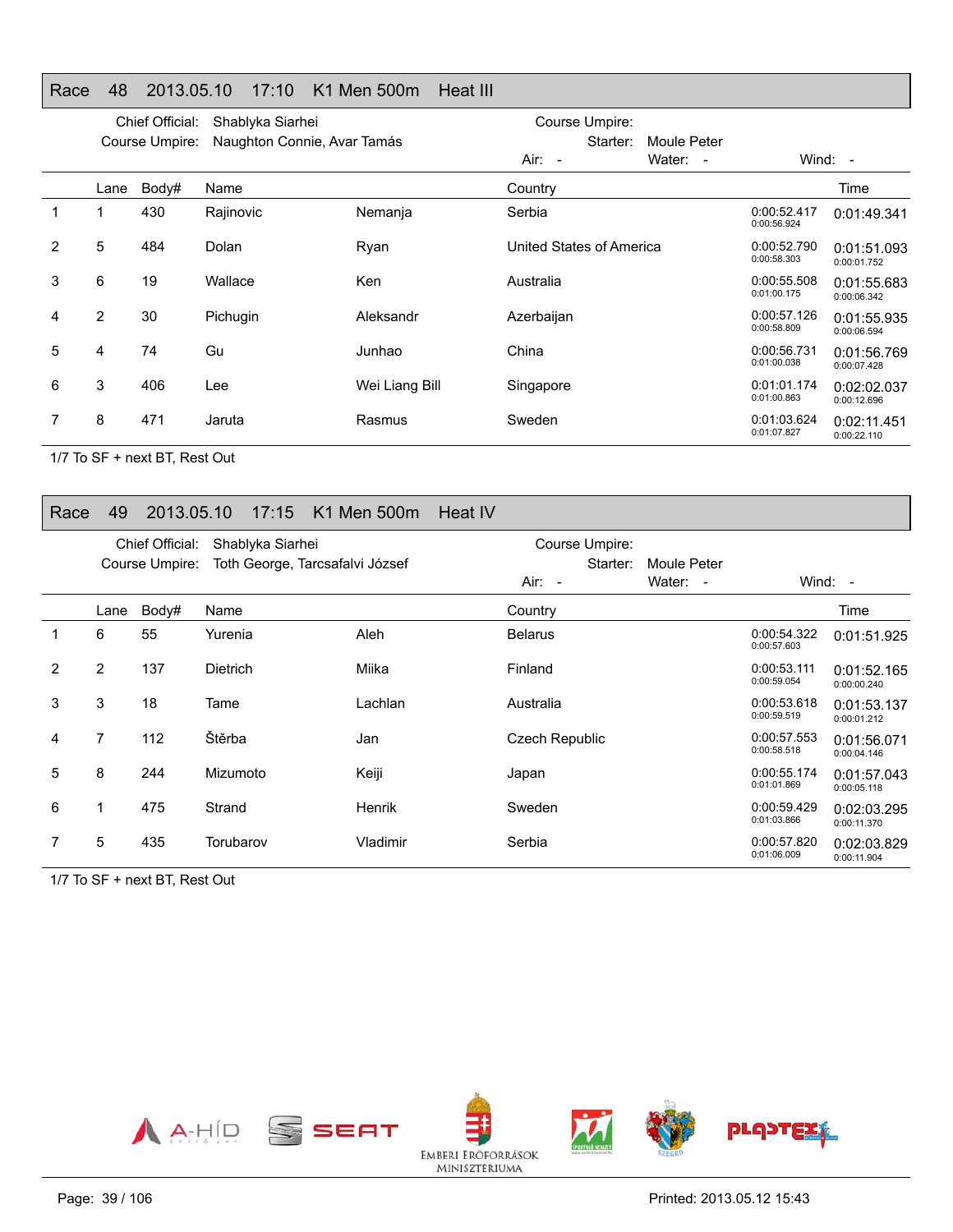### Race 50 2013.05.10 17:20 K1 Men 500m Heat V

| Course Umpire:<br>Lasen Per Flemming, Páger Zoltán<br>Starter:<br>Moule Peter<br>Wind: -<br>Water: -<br>Air: -<br>Body#<br>Name<br>Country<br>Time<br>Lane<br>6<br>57<br>Zhyhadla<br>0:00:54.439<br><b>Dzianis</b><br><b>Belarus</b><br>0:00:57.306<br>32<br>2<br>7<br>Richard<br>Maxim<br>Belgium<br>0:00:54.374<br>0:00:57.515<br>0:00:00.144<br>3<br>2<br>260<br><b>Krists</b><br>0:00:54.271<br><b>Straume</b><br>Latvia<br>0:00:58.908<br>0:00:01.434<br>5<br>10<br>0:00:53.302<br>Correa<br>Miguel Antonio<br>Argentina<br>4<br>0:01:01.845<br>0:00:03.402<br>5<br>225<br>Szalai<br>Tamás<br>0:00:56.326<br>Hungary<br>0:01:00.249<br>0:00:04.830<br>3<br>97<br>6<br>0:00:55.917<br>Marko<br>Croatia<br>Lipovac<br>0:01:05.056<br>0:00:09.228<br>8<br>257<br>7<br>Moltaev<br>Ruslan<br>0:00:55.412<br>Kyrgyz Republic<br>0:01:08.435 |  | Chief Official: | Shablyka Siarhei |  | Course Umpire: |  |                            |
|--------------------------------------------------------------------------------------------------------------------------------------------------------------------------------------------------------------------------------------------------------------------------------------------------------------------------------------------------------------------------------------------------------------------------------------------------------------------------------------------------------------------------------------------------------------------------------------------------------------------------------------------------------------------------------------------------------------------------------------------------------------------------------------------------------------------------------------------|--|-----------------|------------------|--|----------------|--|----------------------------|
|                                                                                                                                                                                                                                                                                                                                                                                                                                                                                                                                                                                                                                                                                                                                                                                                                                            |  |                 |                  |  |                |  |                            |
|                                                                                                                                                                                                                                                                                                                                                                                                                                                                                                                                                                                                                                                                                                                                                                                                                                            |  |                 |                  |  |                |  |                            |
|                                                                                                                                                                                                                                                                                                                                                                                                                                                                                                                                                                                                                                                                                                                                                                                                                                            |  |                 |                  |  |                |  |                            |
|                                                                                                                                                                                                                                                                                                                                                                                                                                                                                                                                                                                                                                                                                                                                                                                                                                            |  |                 |                  |  |                |  | 0:01:51.745                |
|                                                                                                                                                                                                                                                                                                                                                                                                                                                                                                                                                                                                                                                                                                                                                                                                                                            |  |                 |                  |  |                |  | 0:01:51.889                |
|                                                                                                                                                                                                                                                                                                                                                                                                                                                                                                                                                                                                                                                                                                                                                                                                                                            |  |                 |                  |  |                |  | 0:01:53.179                |
|                                                                                                                                                                                                                                                                                                                                                                                                                                                                                                                                                                                                                                                                                                                                                                                                                                            |  |                 |                  |  |                |  | 0:01:55.147                |
|                                                                                                                                                                                                                                                                                                                                                                                                                                                                                                                                                                                                                                                                                                                                                                                                                                            |  |                 |                  |  |                |  | 0:01:56.575                |
|                                                                                                                                                                                                                                                                                                                                                                                                                                                                                                                                                                                                                                                                                                                                                                                                                                            |  |                 |                  |  |                |  | 0:02:00.973                |
|                                                                                                                                                                                                                                                                                                                                                                                                                                                                                                                                                                                                                                                                                                                                                                                                                                            |  |                 |                  |  |                |  | 0:02:03.847<br>0:00:12.102 |

1/7 To SF + next BT, Rest Out

#### Race 51 2013.05.10 17:25 C1 Men 500m Heat I

|   |                | Chief Official: | Shablyka Siarhei            |          | Course Umpire: |                |                            |                            |
|---|----------------|-----------------|-----------------------------|----------|----------------|----------------|----------------------------|----------------------------|
|   |                | Course Umpire:  | Naughton Connie, Avar Tamás |          | Starter:       | Naughton Frank |                            |                            |
|   |                |                 |                             |          | $Air: -$       | Water: -       |                            | Wind: $-$                  |
|   | Lane           | Body#           | Name                        |          | Country        |                |                            | Time                       |
|   | 5              | 396             | Shtokalov                   | Ilya     | Russia         |                | 0:00:59.168<br>0:01:00.877 | 0:02:00.045                |
| 2 | 6              | 305             | Grzybowski                  | Marcin   | Poland         |                | 0:00:58.213<br>0:01:05.246 | 0:02:03.459<br>0:00:03.414 |
| 3 | 7              | 245             | Nagai                       | Kaito    | Japan          |                | 0:01:03.027<br>0:01:11.106 | 0:02:14.133<br>0:00:14.088 |
| 4 | 8              | 453             | Orosz                       | Csaba    | Slovakia       |                | 0:01:02.162<br>0:01:13.693 | 0:02:15.855<br>0:00:15.810 |
| 5 | 4              | 336             | Sousa                       | José     | Portugal       |                | 0:01:01.825<br>0:01:15.440 | 0:02:17.265<br>0:00:17.220 |
| 6 | $\overline{2}$ | 51              | Pivavar                     | Dmitry   | <b>Belarus</b> |                | 0:01:00.510<br>0:01:17.271 | 0:02:17.781<br>0:00:17.736 |
|   | 3              | 251             | Petrov                      | Vladimir | Kazakhstan     |                | 0:01:05.905<br>0:01:12.314 | 0:02:18.219<br>0:00:18.174 |

1st to Final 2/7 to SF, Rest Out

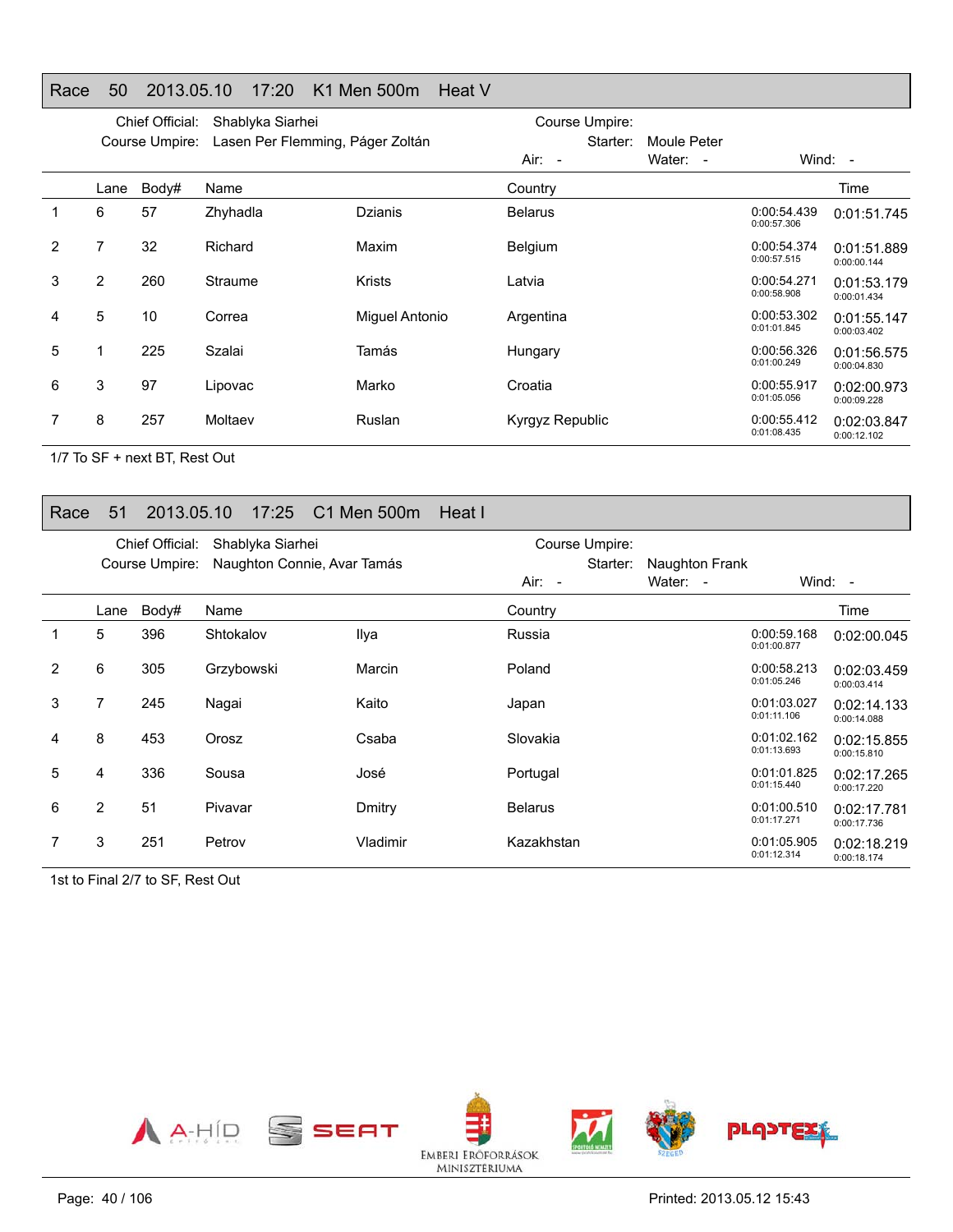### Race 52 2013.05.10 17:30 C1 Men 500m Heat II

|   |                | Chief Official: | Shablyka Siarhei                |                |                | Course Umpire: |                                    |                            |                            |
|---|----------------|-----------------|---------------------------------|----------------|----------------|----------------|------------------------------------|----------------------------|----------------------------|
|   |                | Course Umpire:  | Toth George, Tarcsafalvi József |                |                | Starter:       | <b>Naughton Frank</b>              |                            |                            |
|   |                |                 |                                 |                | $Air: -$       |                | Water:<br>$\overline{\phantom{a}}$ |                            | Wind: $-$                  |
|   | Lane           | Body#           | Name                            |                | Country        |                |                                    |                            | Time                       |
|   | 6              | 43              | Harazha                         | <b>Dzianis</b> | <b>Belarus</b> |                |                                    | 0:00:58.107<br>0:01:03.181 | 0:02:01.288                |
| 2 | 8              | 231             | Vasbányai                       | Henrik         | Hungary        |                |                                    | 0:01:00.167<br>0:01:03.821 | 0:02:03.988<br>0:00:02.700 |
| 3 | 7              | 395             | Shelegov                        | Oleg           | Russia         |                |                                    | 0:00:58.525<br>0:01:07.725 | 0:02:06.250<br>0:00:04.962 |
| 4 | $\overline{2}$ | 265             | Rusu                            | Pavel          | Moldova        |                |                                    | 0:01:02.363<br>0:01:08.447 | 0:02:10.810<br>0:00:09.522 |
| 5 | 3              | 134             | Lazo                            | Andres         | Ecuador        |                |                                    | 0:01:04.864<br>0:01:13.278 | 0:02:18.142<br>0:00:16.854 |
| 6 | 5              | 75              | Han                             | Qing           | China          |                |                                    | 0:01:06.815<br>0:01:12.977 | 0:02:19.792<br>0:00:18.504 |

1st to Final 2/7 to SF, Rest Out

#### Race 53 2013.05.10 17:35 C1 Men 500m Heat III

|   |                | Chief Official: | Shablyka Siarhei                 |        |          | Course Umpire: |                |                            |                            |
|---|----------------|-----------------|----------------------------------|--------|----------|----------------|----------------|----------------------------|----------------------------|
|   |                | Course Umpire:  | Lasen Per Flemming, Páger Zoltán |        |          | Starter:       | Naughton Frank |                            |                            |
|   |                |                 |                                  |        | $Air: -$ |                | Water: -       | Wind: $-$                  |                            |
|   | Lane           | Body#           | Name                             |        | Country  |                |                |                            | Time                       |
|   | 3              | 215             | Mike                             | Róbert | Hungary  |                |                | 0:00:58.704<br>0:01:01.050 | 0:01:59.754                |
| 2 | 5              | 455             | Rusnák                           | Matei  | Slovakia |                |                | 0:00:59.543<br>0:01:01.519 | 0:02:01.062<br>0:00:01.308 |
| 3 | $\overline{2}$ | 310             | Kudla                            | Michal | Poland   |                |                | 0:00:59.260<br>0:01:02.924 | 0:02:02.184<br>0:00:02.430 |
| 4 | 4              | 246             | Sakamoto                         | Naoya  | Japan    |                |                | 0:00:57.560<br>0:01:08.770 | 0:02:06.330<br>0:00:06.576 |
| 5 | 7              | 73              | Gao                              | Feng   | China    |                |                | 0:01:05.139<br>0:01:10.923 | 0:02:16.062<br>0:00:16.308 |
| 6 | 6              | 480             | Houcine                          | Khaled | Tunisia  |                |                | 0:01:13.510<br>0:01:18.902 | 0:02:32.412<br>0:00:32.658 |
|   |                |                 |                                  |        |          |                |                |                            |                            |

1st to Final 2/7 to SF, Rest Out

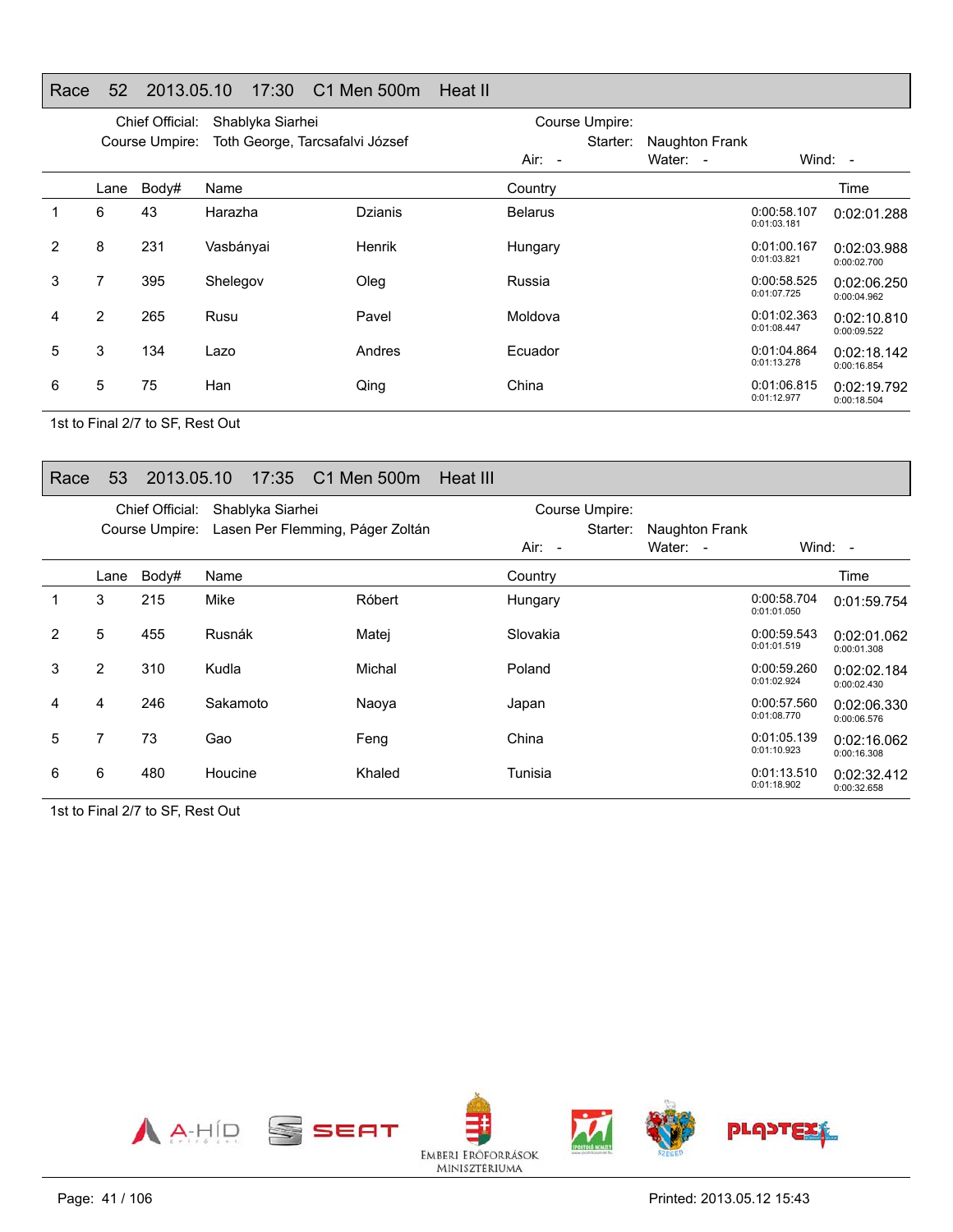#### Race 54 2013.05.10 17:40 K2 Men 500m Heat I

|   | Chief Official:<br>Shablyka Siarhei |                |                                 |                            | Course Umpire:                                 |              |                            |                            |
|---|-------------------------------------|----------------|---------------------------------|----------------------------|------------------------------------------------|--------------|----------------------------|----------------------------|
|   |                                     | Course Umpire: | Naughton Connie, Avar Tamás     |                            | Starter:                                       | Dénes György |                            |                            |
|   |                                     |                |                                 |                            | Air: -                                         | Water: -     | Wind: $-$                  |                            |
|   | Lane                                | Body#          | Name                            |                            | Country                                        |              |                            | Time                       |
|   | 5                                   | 12<br>9        | De Gesus<br>Carreras            | Juan Pablo<br>Gonzalo      | Argentina<br>Argentina                         |              | 0:00:48.052<br>0:00:50.473 | 0:01:38.525                |
| 2 | 9                                   | 122<br>124     | Jensby<br>Lund                  | Jeppe<br>Troels            | Denmark<br>Denmark                             |              | 0:00:48.875<br>0:00:50.670 | 0:01:39.545<br>0:00:01.020 |
| 3 | 1                                   | 45<br>42       | Liapioshka<br><b>Bialko</b>     | Aliaksandr<br>Vitaliy      | <b>Belarus</b><br><b>Belarus</b>               |              | 0:00:48.933<br>0:00:50.828 | 0:01:39.761<br>0:00:01.236 |
| 4 | 4                                   | 286<br>287     | <b>Bats</b><br>Fitzgerald       | Jasper<br>Darryl           | New Zealand<br>New Zealand                     |              | 0:00:49.713<br>0:00:50.672 | 0:01:40.385<br>0:00:01.860 |
| 5 | 3                                   | 106<br>110     | Davídek<br>Kučera               | Pavel<br>Patrik            | <b>Czech Republic</b><br><b>Czech Republic</b> |              | 0:00:50.498<br>0:00:50.037 | 0:01:40.535<br>0:00:02.010 |
| 6 | 6                                   | 25<br>24       | Wecht<br>Trummer                | Alexander<br>Erwin         | Austria<br>Austria                             |              | 0:00:50.343<br>0:00:50.600 | 0:01:40.943<br>0:00:02.418 |
| 7 | 2                                   | 303<br>324     | <b>Brzezinski</b><br>Warszawski | Martin<br>Oskar            | Poland<br>Poland                               |              | 0:00:50.122<br>0:00:51.871 | 0:01:41.993<br>0:00:03.468 |
| 8 | 7                                   | 100<br>95      | Marijić<br>Crneković            | Luka<br>Marko              | Croatia<br>Croatia                             |              | 0:00:54.139<br>0:00:57.484 | 0:01:51.623<br>0:00:13.098 |
|   | 8                                   | 27<br>30       | Hosseiniafshar<br>Pichugin      | Mohammadtaher<br>Aleksandr | Azerbaijan<br>Azerbaijan                       |              |                            | Did not start              |

1/6 To SF + 3 next BT, Rest Out

Lane No.8 Azerbaijan is disqualified

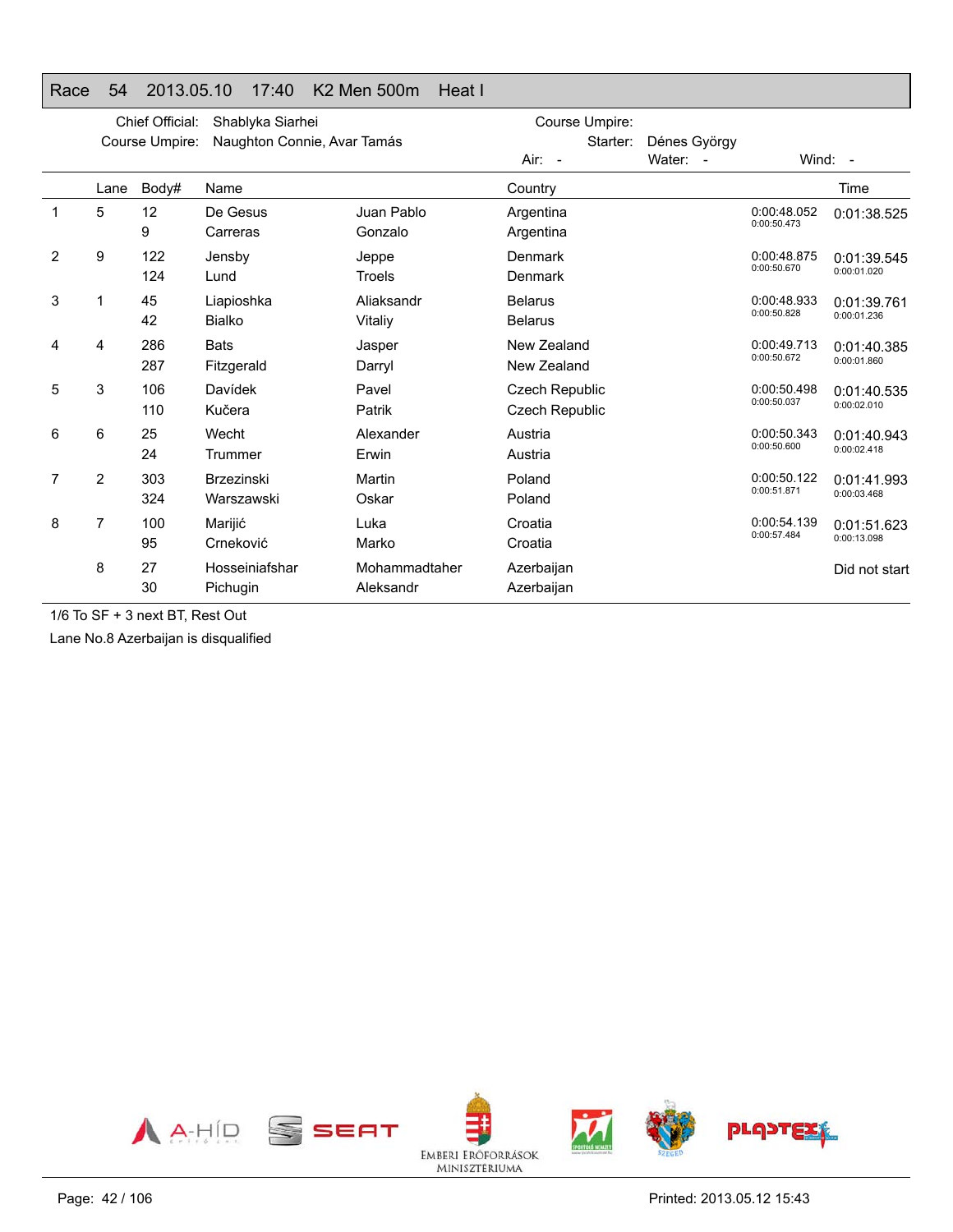### Race 55 2013.05.10 17:45 K2 Men 500m Heat II

|                | Chief Official:<br>Shablyka Siarhei |                |                                 |                              | Course Umpire:                            |              |                            |                            |
|----------------|-------------------------------------|----------------|---------------------------------|------------------------------|-------------------------------------------|--------------|----------------------------|----------------------------|
|                |                                     | Course Umpire: | Toth George, Tarcsafalvi József |                              | Starter:                                  | Dénes György |                            |                            |
|                |                                     |                |                                 |                              | Air: -                                    | Water: -     |                            | Wind: -                    |
|                | Lane                                | Body#          | Name                            |                              | Country                                   |              |                            | Time                       |
|                | 3                                   | 222<br>212     | Schenk<br>Kugler                | Áron<br>Attila               | Hungary<br>Hungary                        |              | 0:00:48.091<br>0:00:51.269 | 0:01:39.360                |
| $\overline{2}$ | 1                                   | 261<br>259     | Upitis<br>Rumjancevs            | <b>Martins</b><br>Aleksejs   | Latvia<br>Latvia                          |              | 0:00:47.498<br>0:00:52.798 | 0:01:40.296<br>0:00:00.936 |
| 3              | 4                                   | 417<br>418     | <b>Boltic</b><br>Dragosavljevic | Simo<br>Marko                | Serbia<br>Serbia                          |              | 0:00:46.697<br>0:00:54.211 | 0:01:40.908<br>0:00:01.548 |
| 4              | 9                                   | 447<br>459     | Gelle<br>Vlček                  | Peter<br>Erik                | Slovakia<br>Slovakia                      |              | 0:00:49.455<br>0:00:51.567 | 0:01:41.022<br>0:00:01.662 |
| 5              | 8                                   | 8<br>13        | Cáceres<br>De Torres            | Juan Ignacio<br>Pablo Martin | Argentina<br>Argentina                    |              | 0:00:48.995<br>0:00:52.555 | 0:01:41.550<br>0:00:02.190 |
| 6              | $\overline{2}$                      | 258<br>256     | Parol<br>Dorofeev               | Aleksandr<br>Igor            | Kyrgyz Republic<br><b>Kyrgyz Republic</b> |              | 0:00:49.628<br>0:00:52.696 | 0:01:42.324<br>0:00:02.964 |
| 7              | 7                                   | 439<br>438     | Wyss<br>Domeisen                | Fabio<br>Stefan              | Switzerland<br>Switzerland                |              | 0:00:51.237<br>0:00:51.099 | 0:01:42.336<br>0:00:02.976 |
| 8              | 5                                   | 288<br>290     | Fitzgerald<br>Quickenden        | Jarrod<br>Zac                | New Zealand<br>New Zealand                |              | 0:00:51.776<br>0:00:57.022 | 0:01:48.798<br>0:00:09.438 |
| 9              | 6                                   | 88<br>90       | Xue<br>Zhao                     | Yuan<br>Yuefeng              | China<br>China                            |              | 0:00:54.163<br>0:00:56.147 | 0:01:50.310<br>0:00:10.950 |

1/6 To SF + 3 next BT, Rest Out

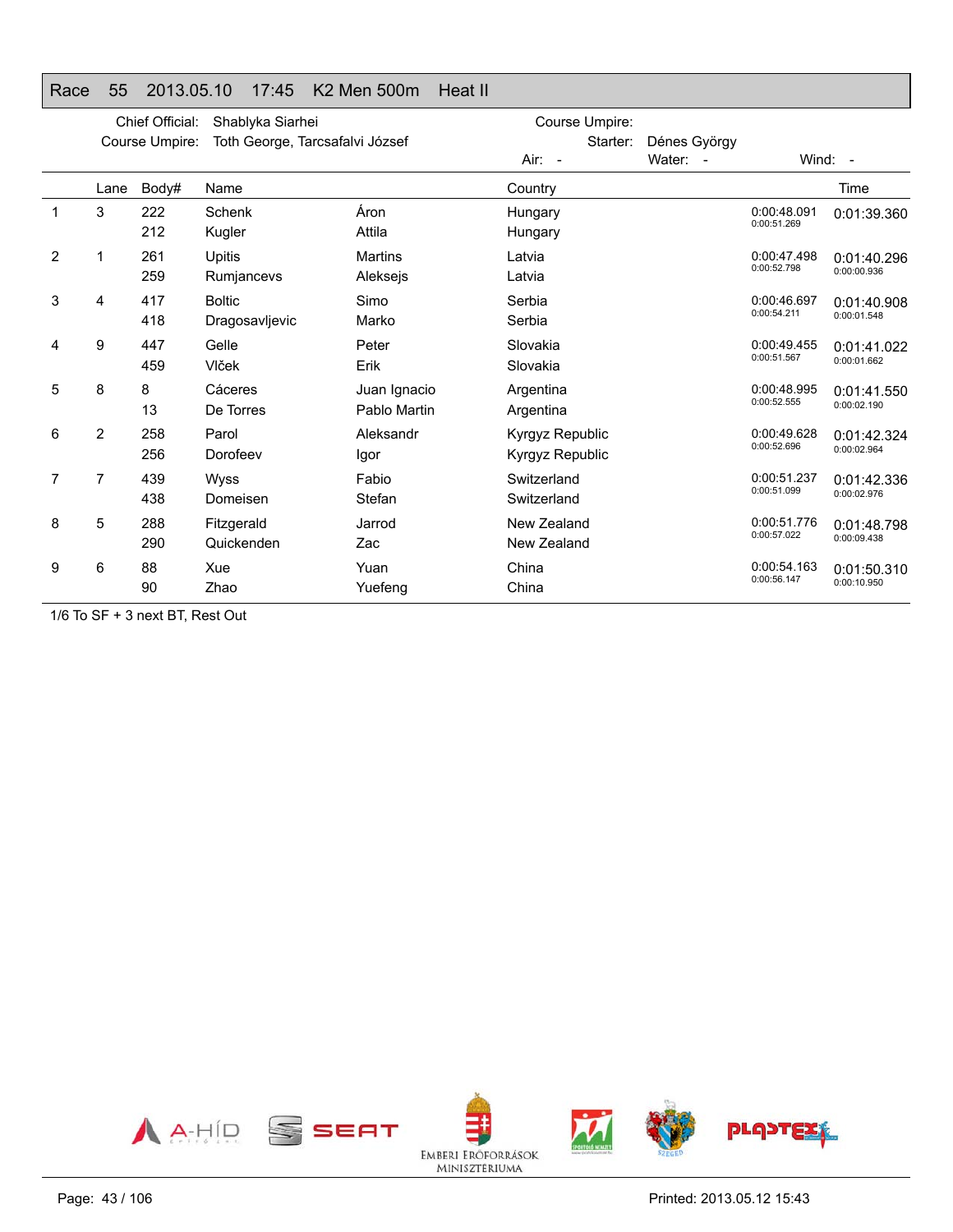### Race 56 2013.05.10 17:50 K2 Men 500m Heat III

|                | Chief Official:<br>Shablyka Siarhei |                |                                  |                                | Course Umpire:                               |              |                            |                            |
|----------------|-------------------------------------|----------------|----------------------------------|--------------------------------|----------------------------------------------|--------------|----------------------------|----------------------------|
|                |                                     | Course Umpire: | Lasen Per Flemming, Páger Zoltán |                                | Starter:                                     | Dénes György |                            |                            |
|                |                                     |                |                                  |                                | Air: -                                       | Water: -     |                            | Wind: -                    |
|                | Lane                                | Body#          | Name                             |                                | Country                                      |              |                            | Time                       |
| 1              | 5                                   | 391<br>371     | Postrygay<br>Dyachenko           | Yury<br>Alexander              | Russia<br>Russia                             |              | 0:00:45.966<br>0:00:53.996 | 0:01:39.962                |
| $\overline{2}$ | 3                                   | 105<br>103     | Zulueta Arencibia<br>Riveaux     | Maikel<br><b>Reiner Torres</b> | Cuba<br>Cuba                                 |              | 0:00:46.745<br>0:00:53.799 | 0:01:40.544<br>0:00:00.582 |
| 3              | 2                                   | 449<br>456     | Jankovec<br>Tarr                 | Martin<br>Juraj                | Slovakia<br>Slovakia                         |              | 0:00:47.979<br>0:00:53.225 | 0:01:41.204<br>0:00:01.242 |
| 4              | 6                                   | 331<br>333     | Pimenta<br>Silva                 | Fernando<br>Emanuel            | Portugal<br>Portugal                         |              | 0:00:48.497<br>0:00:53.259 | 0:01:41.756<br>0:00:01.794 |
| 5              |                                     | 242<br>248     | Komatsu<br>Watanabe              | Seiji<br>Hiroki                | Japan<br>Japan                               |              | 0:00:49.520<br>0:00:53.364 | 0:01:42.884<br>0:00:02.922 |
| 6              | 9                                   | 156<br>151     | Rutherford<br>Daniels            | Edward<br>Andrew               | <b>Great Britain</b><br><b>Great Britain</b> |              | 0:00:50.094<br>0:00:53.408 | 0:01:43.502<br>0:00:03.540 |
| 7              | 4                                   | 50<br>47       | Piatrushenka<br>Makhneu          | Raman<br>Vadzim                | <b>Belarus</b><br><b>Belarus</b>             |              | 0:00:49.288<br>0:00:55.252 | 0:01:44.540<br>0:00:04.578 |
| 8              | 8                                   | 255<br>254     | Bondar<br>Algin                  | Maksim<br>Ilia                 | Kyrgyz Republic<br>Kyrgyz Republic           |              | 0:00:49.255<br>0:00:56.863 | 0:01:46.118<br>0:00:06.156 |
| 9              | 7                                   | 279<br>280     | Salbu<br>Solhaug                 | Daniel<br>Jo Sondre            | Norway<br>Norway                             |              | 0:00:52.056<br>0:00:54.344 | 0:01:46.400<br>0:00:06.438 |

1/6 To SF + 3 next BT, Rest Out

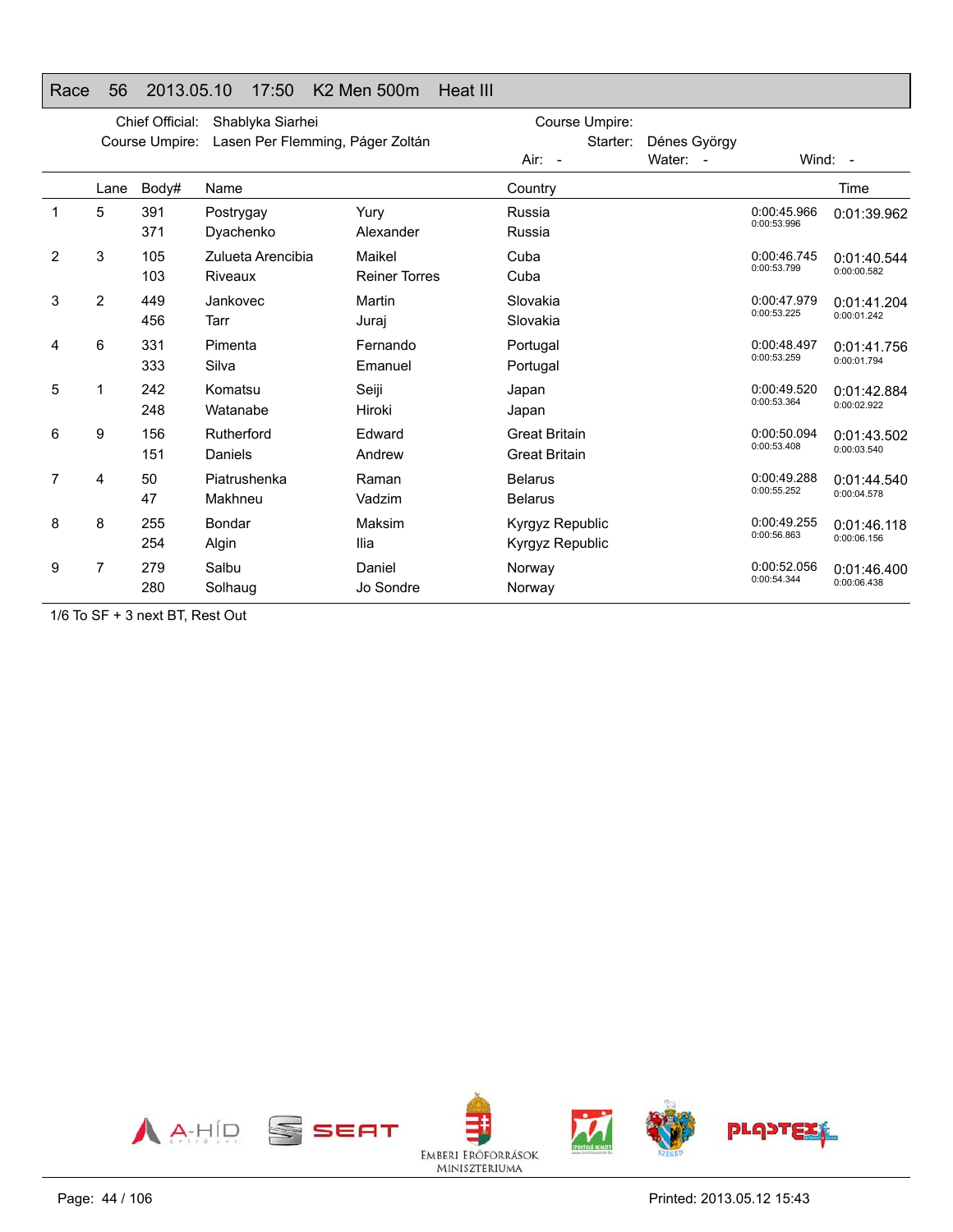### Race 57 2013.05.10 17:55 K2 Men 500m Heat IV

|   |                | Chief Official: | Shablyka Siarhei            |                | Course Umpire: |              |                            |             |
|---|----------------|-----------------|-----------------------------|----------------|----------------|--------------|----------------------------|-------------|
|   |                | Course Umpire:  | Naughton Connie, Avar Tamás |                | Starter:       | Dénes György |                            |             |
|   |                |                 |                             |                | Air: -         | Water: -     |                            | Wind: -     |
|   | Lane           | Body#           | Name                        |                | Country        |              |                            | Time        |
|   |                | 329             | Fernandes                   | David          | Portugal       |              | 0:00:48.181<br>0:00:51.662 | 0:01:39.843 |
|   |                | 332             | Ribeiro                     | João           | Portugal       |              |                            |             |
| 2 | 6              | 204             | Hufnágel                    | Tibor          | Hungary        |              | 0:00:49.452<br>0:00:50.883 | 0:01:40.335 |
|   |                | 193             | Ceiner                      | Benjámin       | Hungary        |              |                            | 0:00:00.492 |
| 3 | 8              | 113             | Trefil                      | Lukáš          | Czech Republic |              | 0:00:48.493                | 0:01:40.689 |
|   |                | 107             | Dostál                      | Josef          | Czech Republic |              | 0:00:52.196                | 0:00:00.846 |
| 4 | 3              | 315             | Mazur                       | Piotr          | Poland         |              | 0:00:48.401                | 0:01:40.929 |
|   |                | 302             | Bierzalo                    | Grzegorz       | Poland         |              | 0:00:52.528                | 0:00:01.086 |
| 5 | $\overline{2}$ | 429             | Pajic                       | Dejan          | Serbia         |              | 0:00:49.583                | 0:01:41.037 |
|   |                | 432             | Stanojevic                  | Dusko          | Serbia         |              | 0:00:51.454                | 0:00:01.194 |
| 6 | 5              | 281             | Ullvang                     | Lars Magne     | Norway         |              | 0:00:48.394                | 0:01:41.553 |
|   |                | 282             | Vold                        | Eivind Andreas | Norway         |              | 0:00:53.159                | 0:00:01.710 |
| 7 | 4              | 138             | Hakala                      | Jeremy         | Finland        |              | 0:00:51.800                | 0:01:43.515 |
|   |                | 139             | Nykänen                     | Miika          | Finland        |              | 0:00:51.715                | 0:00:03.672 |
| 8 | 7              | 167             | Fung                        | Wai Him        | Hong Kong      |              | 0:00:54.887                | 0:01:57.333 |
|   |                | 168             | <b>Ng</b>                   | Ka Chun        | Hong Kong      |              | 0:01:02.446                | 0:00:17.490 |
|   |                |                 |                             |                |                |              |                            |             |

1/6 To SF + 3 next BT, Rest Out

### Race 58 2013.05.10 18:00 C2 Men 500m Heat I

|   |                | Chief Official: | Shablyka Siarhei                |                              | Course Umpire:                   |                          |                            |                            |
|---|----------------|-----------------|---------------------------------|------------------------------|----------------------------------|--------------------------|----------------------------|----------------------------|
|   |                | Course Umpire:  | Toth George, Tarcsafalvi József |                              | Starter:<br>$Air: -$             | Dénes György<br>Water: - |                            | Wind: $-$                  |
|   | Lane           | Body#           | Name                            |                              | Country                          |                          |                            | Time                       |
|   | 7              | 111<br>108      | Radoň<br>Dvořák                 | Jaroslav<br>Filip            | Czech Republic<br>Czech Republic |                          | 0:00:53.884<br>0:00:56.291 | 0:01:50.175                |
| 2 | 4              | 52<br>54        | Rabchanka<br>Vauchetski         | Dzmitry<br>Aliaksandr        | <b>Belarus</b><br><b>Belarus</b> |                          | 0:00:54.261<br>0:00:56.448 | 0:01:50.709<br>0:00:00.534 |
| 3 | 3              | 209<br>210      | Korisánszky<br>Korisánszky      | Dávid György<br>Péter Dániel | Hungary<br>Hungary               |                          | 0:01:02.137<br>0:00:49.616 | 0:01:51.753<br>0:00:01.578 |
| 4 | 6              | 253<br>252      | Sinyavskiy<br>Safronov          | Maxim<br>Yevgeniy            | Kazakhstan<br>Kazakhstan         |                          | 0:00:56.334<br>0:00:55.767 | 0:01:52.101<br>0:00:01.926 |
| 5 | 5              | 307<br>316      | Kaminski<br>Pospiech            | Mateusz<br>Daniel            | Poland<br>Poland                 |                          | 0:00:55.785<br>0:00:59.196 | 0:01:54.981<br>0:00:04.806 |
| 6 | $\overline{2}$ | 91<br>94        | Zheng<br>Zhu                    | Jingda<br>Tongchao           | China<br>China                   |                          | 0:00:54.838<br>0:01:10.511 | 0:02:05.349<br>0:00:15.174 |

1/3 Direct to Final 4/7 + next BT to SF, Rest Out

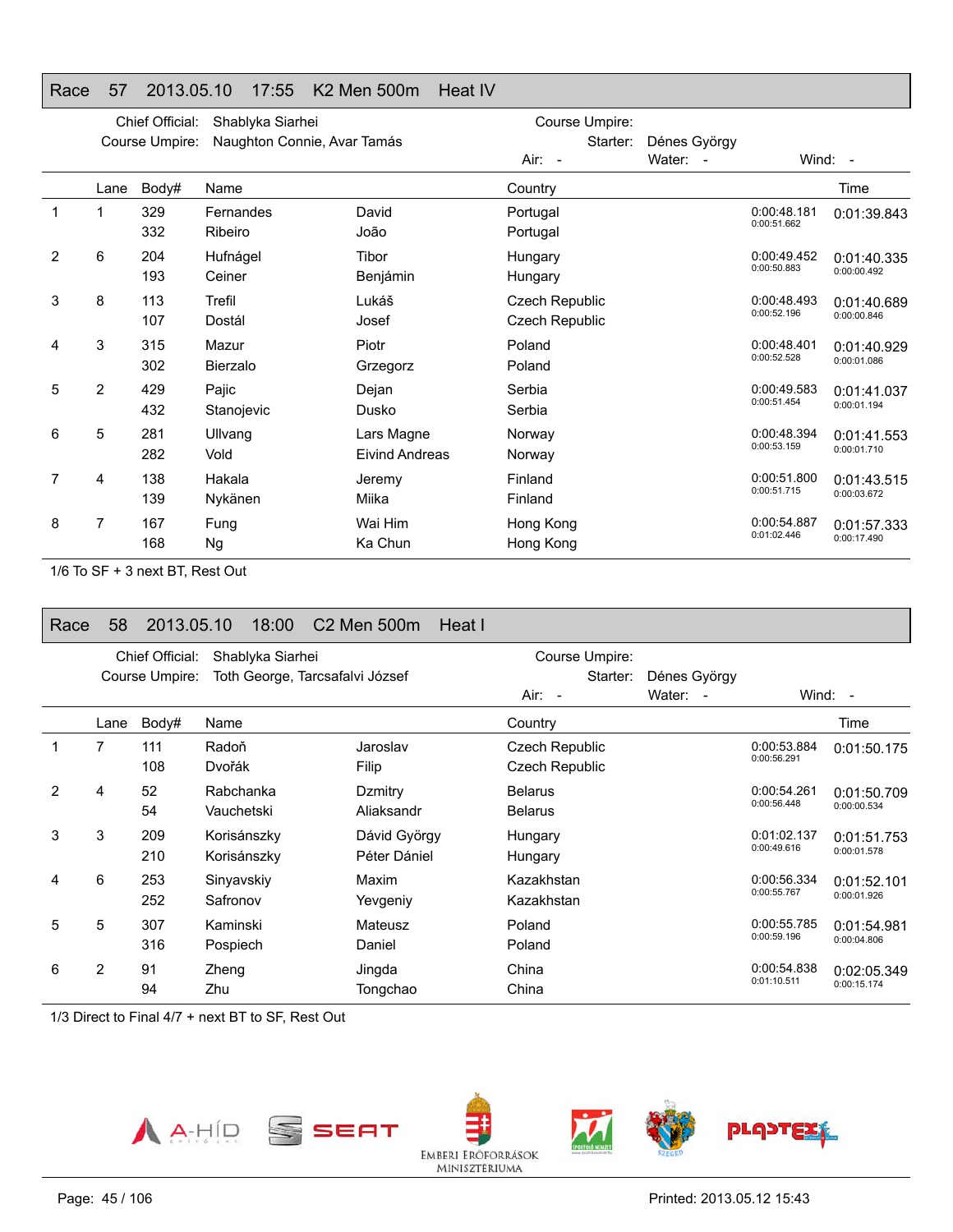#### Race 59 2013.05.10 18:05 C2 Men 500m Heat II

|   |                | Chief Official: | Shablyka Siarhei                 |                |          | Course Umpire: |                                    |             |             |
|---|----------------|-----------------|----------------------------------|----------------|----------|----------------|------------------------------------|-------------|-------------|
|   |                | Course Umpire:  | Lasen Per Flemming, Páger Zoltán |                |          | Starter:       | Dénes György                       |             |             |
|   |                |                 |                                  |                | $Air: -$ |                | Water:<br>$\overline{\phantom{a}}$ |             | Wind: $-$   |
|   | Lane           | Body#           | Name                             |                | Country  |                |                                    |             | Time        |
|   | 6              | 102             | Madrigal                         | Serguey Torres | Cuba     |                |                                    | 0:00:53.381 | 0:01:49.940 |
|   |                | 104             | Rolexis                          | Baez Avila     | Cuba     |                |                                    | 0:00:56.559 |             |
| 2 | 8              | 400             | Tovkan                           | Anatolii       | Russia   |                |                                    | 0:00:53.781 | 0:01:50.924 |
|   |                | 397             | Shtyl                            | Ivan           | Russia   |                |                                    | 0:00:57.143 | 0:00:00.984 |
| 3 | 7              | 306             | Kaczor                           | Tomasz         | Poland   |                |                                    | 0:00:55.454 | 0:01:51.572 |
|   |                | 321             | Slominski                        | Vincent        | Poland   |                |                                    | 0:00:56.118 | 0:00:01.632 |
| 4 | 5              | 233             | Viola                            | Viktor         | Hungary  |                |                                    | 0:00:55.716 | 0:01:52.346 |
|   |                | 190             | Bodonyi                          | András         | Hungary  |                |                                    | 0:00:56.630 | 0:00:02.406 |
| 5 | 3              | 82              | Liu                              | Yang           | China    |                |                                    | 0:00:58.122 | 0:02:01.304 |
|   |                | 83              | Mei                              | Gang           | China    |                |                                    | 0:01:03.182 | 0:00:11.364 |
| 6 | $\overline{2}$ | 264             | Chirila                          | Vasile         | Moldova  |                |                                    | 0:00:56.470 | 0:02:04.268 |
|   |                | 266             | Turcan                           | Andrei         | Moldova  |                |                                    | 0:01:07.798 | 0:00:14.328 |

1/3 Direct to Final 4/7 + next BT to SF, Rest Out

### Race 60 2013.05.10 18:10 K1 Men 500m Semi-final I

|   |                | Chief Official: | Shablyka Siarhei            |                | Course Umpire: |             |                            |                            |
|---|----------------|-----------------|-----------------------------|----------------|----------------|-------------|----------------------------|----------------------------|
|   |                | Course Umpire:  | Naughton Connie, Avar Tamás |                | Starter:       | Moule Peter |                            |                            |
|   |                |                 |                             |                | Air: -         | Water: -    |                            | Wind: -                    |
|   | Lane           | Body#           | Name                        |                | Country        |             |                            | Time                       |
| 1 | 5              | 127             | Poulsen                     | René Holten    | Denmark        |             | 0:00:52.434<br>0:00:53.184 | 0:01:45.618                |
| 2 | 6              | 109             | Havel                       | Daniel         | Czech Republic |             | 0:00:52.941<br>0:00:53.025 | 0:01:45.966<br>0:00:00.348 |
| 3 | 3              | 112             | Štěrba                      | Jan            | Czech Republic |             | 0:00:52.061<br>0:00:54.643 | 0:01:46.704<br>0:00:01.086 |
| 4 |                | 471             | Jaruta                      | Rasmus         | Sweden         |             | 0:00:53.035<br>0:00:57.419 | 0:01:50.454<br>0:00:04.836 |
| 5 | 4              | 57              | Zhyhadla                    | Dzianis        | <b>Belarus</b> |             | 0:00:53.563<br>0:00:56.933 | 0:01:50.496<br>0:00:04.878 |
| 6 | $\overline{2}$ | 14              | Geringer Sallete            | Nelson Roberto | Argentina      |             | 0:00:55.847<br>0:00:56.227 | 0:01:52.074<br>0:00:06.456 |
| 7 | 8              | 244             | Mizumoto                    | Keiji          | Japan          |             | 0:00:58.170<br>0:00:58.944 | 0:01:57.114<br>0:00:11.496 |
| 8 | 9              | 96              | lvić                        | Mario          | Croatia        |             | 0:00:57.203<br>0:01:03.259 | 0:02:00.462<br>0:00:14.844 |
|   | 7              | 30              | Pichugin                    | Aleksandr      | Azerbaijan     |             |                            | Disqualified               |

1/2 + next BT to Final A, 3x3rd + 4x4th + 2x5th BT to Final B, 2x5th +4x6th +3 next BT to Final C, Rest out Boat 7.disqualified!

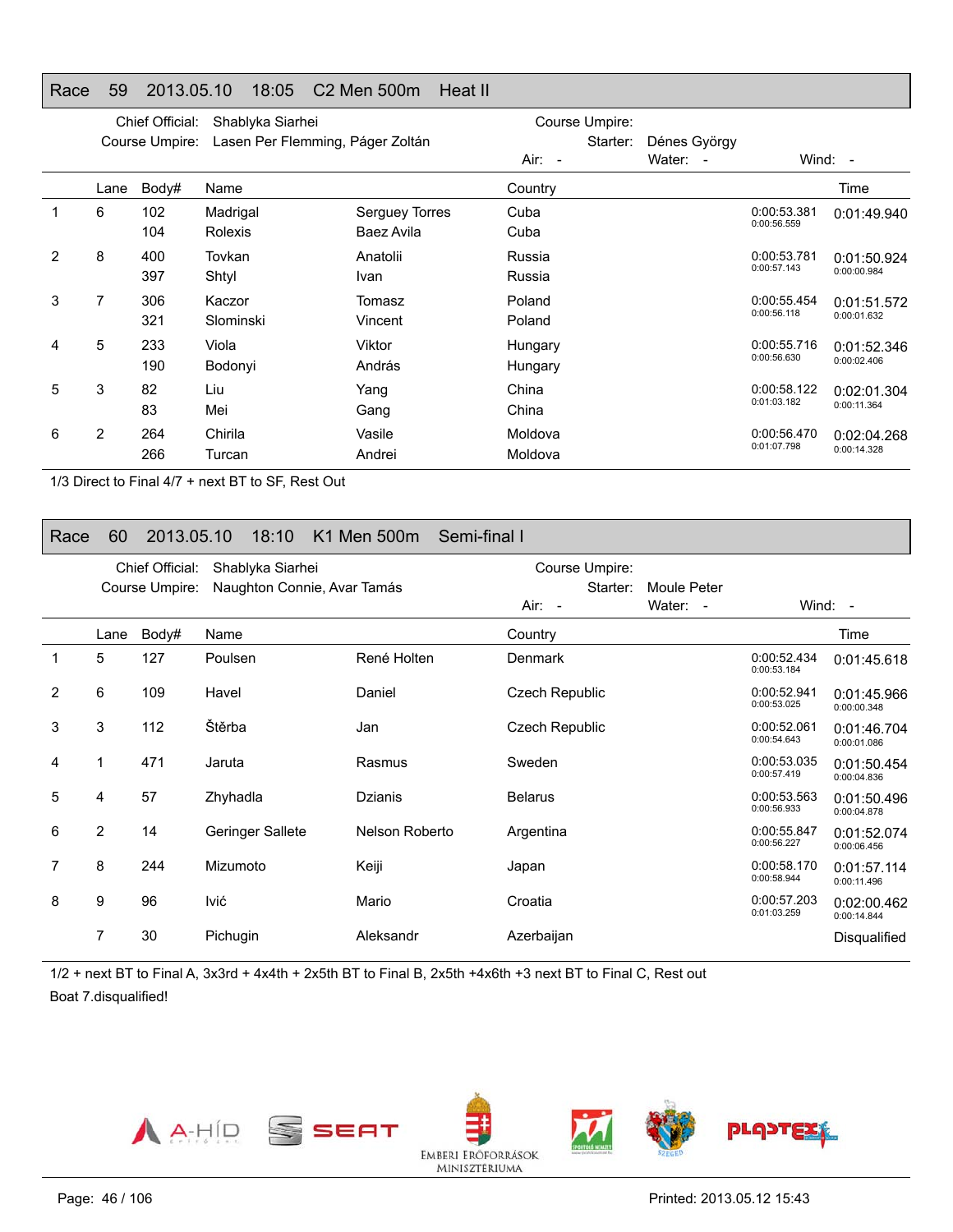|   |                | Chief Official: | Shablyka Siarhei                |                |                      | Course Umpire: |             |                            |                            |
|---|----------------|-----------------|---------------------------------|----------------|----------------------|----------------|-------------|----------------------------|----------------------------|
|   |                | Course Umpire:  | Toth George, Tarcsafalvi József |                |                      | Starter:       | Moule Peter |                            |                            |
|   |                |                 |                                 |                | Air: -               |                | Water: -    |                            | Wind: -                    |
|   | Lane           | Body#           | Name                            |                | Country              |                |             |                            | Time                       |
| 1 | 5              | 198             | Dombvári                        | Bence          | Hungary              |                |             | 0:00:51.458<br>0:00:54.211 | 0:01:45.669                |
| 2 | 4              | 19              | Wallace                         | Ken            | Australia            |                |             | 0:00:52.032<br>0:00:54.369 | 0:01:46.401<br>0:00:00.732 |
| 3 |                | 435             | Torubarov                       | Vladimir       | Serbia               |                |             | 0:00:51.921<br>0:00:55.122 | 0:01:47.043<br>0:00:01.374 |
| 4 | 6              | 137             | <b>Dietrich</b>                 | Miika          | Finland              |                |             | 0:00:52.805<br>0:00:56.212 | 0:01:49.017<br>0:00:03.348 |
| 5 | 3              | 260             | Straume                         | <b>Krists</b>  | Latvia               |                |             | 0:00:53.571<br>0:00:57.702 | 0:01:51.273<br>0:00:05.604 |
| 6 | 8              | 225             | Szalai                          | Tamás          | Hungary              |                |             | 0:00:54.897<br>0:00:56.436 | 0:01:51.333<br>0:00:05.664 |
|   | 7              | 149             | Boyton                          | Jonathon       | <b>Great Britain</b> |                |             | 0:00:55.834<br>0:00:56.183 | 0:01:52.017<br>0:00:06.348 |
| 8 | $\overline{2}$ | 23              | Siegl                           | Mario          | Austria              |                |             | 0:00:56.749<br>0:00:56.996 | 0:01:53.745<br>0:00:08.076 |
|   | 9              | 406             | Lee                             | Wei Liang Bill | Singapore            |                |             |                            | Did not start              |
|   |                |                 |                                 |                |                      |                |             |                            |                            |

#### Race 61 2013.05.10 18:15 K1 Men 500m Semi-final II

1/2 + next BT to Final A, 3x3rd + 4x4th + 2x5th BT to Final B, 2x5th +4x6th +3 next BT to Final C, Rest out Lane No.9 Singapore is disqualified

| Race | 62             | 2013.05.10      | 18:20            | K1 Men 500m                      | Semi-final III  |                         |                            |                            |
|------|----------------|-----------------|------------------|----------------------------------|-----------------|-------------------------|----------------------------|----------------------------|
|      |                | Chief Official: | Shablyka Siarhei |                                  | Course Umpire:  |                         |                            |                            |
|      |                | Course Umpire:  |                  | Lasen Per Flemming, Páger Zoltán | Starter:        | Moule Peter<br>Water: - |                            |                            |
|      |                |                 |                  |                                  | Air: -          |                         |                            | Wind: $-$                  |
|      | Lane           | Body#           | Name             |                                  | Country         |                         |                            | Time                       |
| 1    | 1              | 237             | <b>Watkins</b>   | Barry                            | Ireland         |                         | 0:00:53.046<br>0:00:52.584 | 0:01:45.630                |
| 2    | 4              | 32              | Richard          | Maxim                            | Belgium         |                         | 0:00:52.042<br>0:00:53.774 | 0:01:45.816<br>0:00:00.186 |
| 3    | 3              | 18              | Tame             | Lachlan                          | Australia       |                         | 0:00:50.389<br>0:00:55.469 | 0:01:45.858<br>0:00:00.228 |
| 4    | 7              | 61              | Kirchev          | Miroslav                         | <b>Bulgaria</b> |                         | 0:00:51.848<br>0:00:54.808 | 0:01:46.656<br>0:00:01.026 |
| 5    | $\overline{2}$ | 443             | Beňo             | Ľubomír                          | Slovakia        |                         | 0:00:52.136<br>0:00:55.948 | 0:01:48.084<br>0:00:02.454 |
| 6    | 5              | 430             | Rajinovic        | Nemanja                          | Serbia          |                         | 0:00:52.962<br>0:00:56.604 | 0:01:49.566<br>0:00:03.936 |
| 7    | 6              | 247             | Suzuki           | Yasuhiro                         | Japan           |                         | 0:00:54.011<br>0:00:57.595 | 0:01:51.606<br>0:00:05.976 |
| 8    | 8              | 475             | Strand           | Henrik                           | Sweden          |                         | 0:00:54.849<br>0:00:56.967 | 0:01:51.816<br>0:00:06.186 |
| 9    | 9              | 257             | Moltaev          | Ruslan                           | Kyrgyz Republic |                         | 0:00:56.315<br>0:01:17.989 | 0:02:14.304<br>0:00:28.674 |

1/2 + next BT to Final A, 3x3rd + 4x4th + 2x5th BT to Final B, 2x5th +4x6th +3 next BT to Final C, Rest out







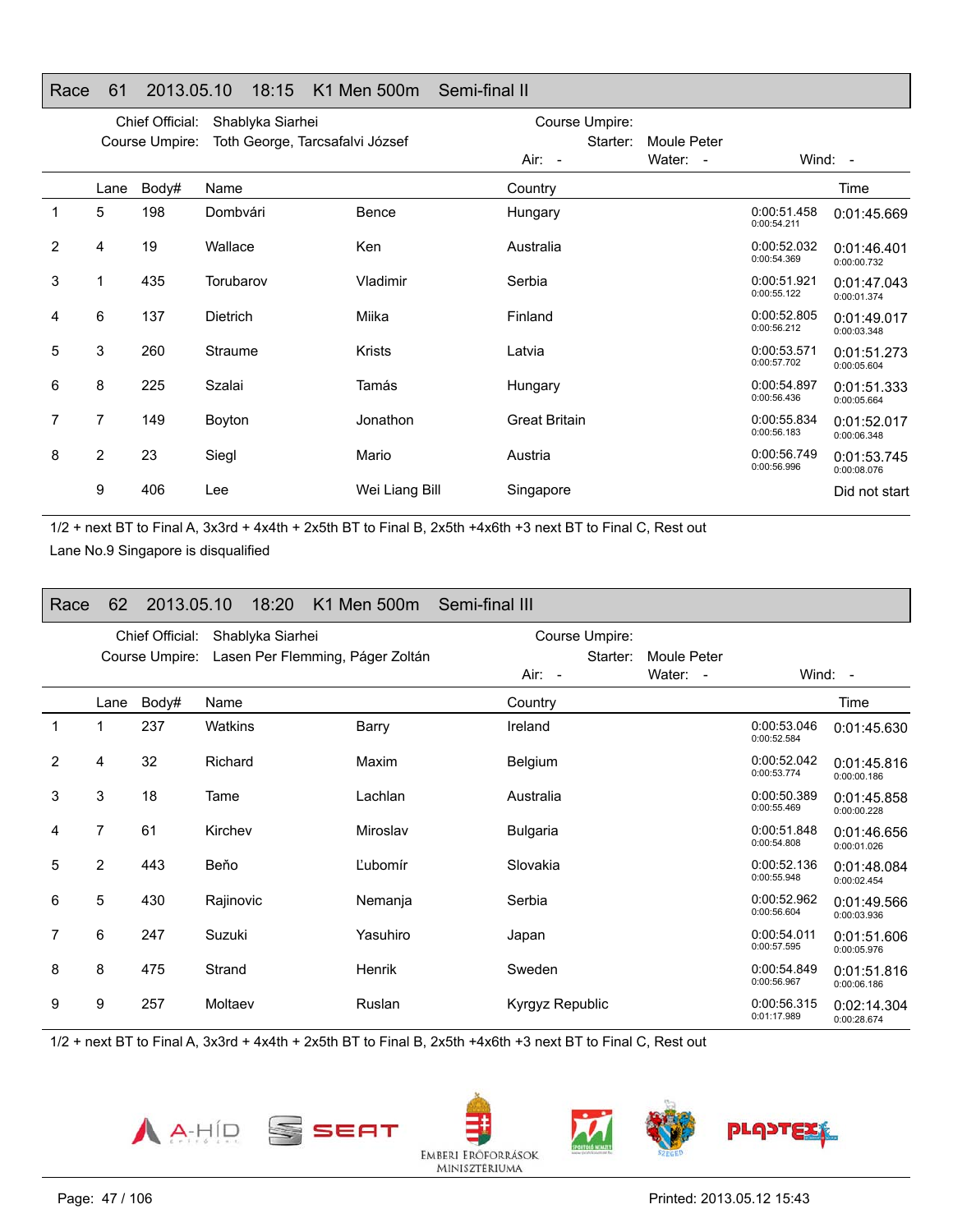### Race 63 2013.05.10 18:25 K1 Men 500m Semi-final IV

|   |                | Chief Official: | Shablyka Siarhei            |                | Course Umpire:           |                                    |                            |                            |
|---|----------------|-----------------|-----------------------------|----------------|--------------------------|------------------------------------|----------------------------|----------------------------|
|   |                | Course Umpire:  | Naughton Connie, Avar Tamás |                | Starter:                 | Moule Peter                        |                            |                            |
|   |                |                 |                             |                | Air: -                   | Water:<br>$\overline{\phantom{a}}$ |                            | Wind: $-$                  |
|   | Lane           | Body#           | Name                        |                | Country                  |                                    |                            | Time                       |
|   | 5              | 55              | Yurenia                     | Aleh           | <b>Belarus</b>           |                                    | 0:00:51.330<br>0:00:53.340 | 0:01:44.670                |
| 2 | 3              | 322             | Szandrach                   | Pawel          | Poland                   |                                    | 0:00:52.960<br>0:00:52.076 | 0:01:45.036<br>0:00:00.366 |
| 3 | 6              | 381             | Lyapunov                    | Kirill         | Russia                   |                                    | 0:00:50.883<br>0:00:54.333 | 0:01:45.216<br>0:00:00.546 |
| 4 | 4              | 484             | Dolan                       | Ryan           | United States of America |                                    | 0:00:52.684<br>0:00:55.334 | 0:01:48.018<br>0:00:03.348 |
| 5 | 9              | 481             | Mrabet                      | Mohamed Ali    | Tunisia                  |                                    | 0:00:54.380<br>0:00:58.918 | 0:01:53.298<br>0:00:08.628 |
| 6 | $\overline{2}$ | 97              | Lipovac                     | Marko          | Croatia                  |                                    | 0:00:52.532<br>0:01:01.162 | 0:01:53.694<br>0:00:09.024 |
|   | 8              | 74              | Gu                          | Junhao         | China                    |                                    | 0:00:56.797<br>0:01:01.079 | 0:01:57.876<br>0:00:13.206 |
| 8 | 7              | 10              | Correa                      | Miguel Antonio | Argentina                |                                    | 0:00:53.109<br>0:01:07.947 | 0:02:01.056<br>0:00:16.386 |

1/2 + next BT to Final A, 3x3rd + 4x4th + 2x5th BT to Final B, 2x5th +4x6th +3 next BT to Final C, Rest out

#### Race 64 2013.05.10 18:30 C1 Men 500m Semi-final I

|                |                | Chief Official: | Shablyka Siarhei                |        |                | Course Umpire: |                |                            |                            |
|----------------|----------------|-----------------|---------------------------------|--------|----------------|----------------|----------------|----------------------------|----------------------------|
|                |                | Course Umpire:  | Toth George, Tarcsafalvi József |        |                | Starter:       | Naughton Frank |                            |                            |
|                |                |                 |                                 |        | Air: -         |                | Water: -       |                            | Wind: $-$                  |
|                | Lane           | Body#           | Name                            |        | Country        |                |                |                            | Time                       |
|                | 4              | 395             | Shelegov                        | Oleg   | Russia         |                |                | 0:00:56.901<br>0:01:01.962 | 0:01:58.863                |
| $\overline{2}$ | 5              | 455             | Rusnák                          | Matej  | Slovakia       |                |                | 0:00:58.371<br>0:01:00.564 | 0:01:58.935<br>0:00:00.072 |
| 3              | 3              | 246             | Sakamoto                        | Naoya  | Japan          |                |                | 0:00:58.186<br>0:01:01.079 | 0:01:59.265<br>0:00:00.402 |
| 4              | $\overline{2}$ | 336             | Sousa                           | José   | Portugal       |                |                | 0:00:57.257<br>0:01:02.338 | 0:01:59.595<br>0:00:00.732 |
| 5              | 9              | 51              | Pivavar                         | Dmitry | <b>Belarus</b> |                |                | 0:00:57.798<br>0:01:03.141 | 0:02:00.939<br>0:00:02.076 |
| 6              | 7              | 265             | Rusu                            | Pavel  | Moldova        |                |                | 0:00:59.038<br>0:01:02.423 | 0:02:01.461<br>0:00:02.598 |
| 7              | 6              | 245             | Nagai                           | Kaito  | Japan          |                |                | 0:00:59.986<br>0:01:10.865 | 0:02:10.851<br>0:00:11.988 |
| 8              | 8              | 75              | Han                             | Qing   | China          |                |                | 0:01:06.292<br>0:01:13.301 | 0:02:19.593<br>0:00:20.730 |

1/3 to Final A,4/7 + next BT to Final B Rest Out

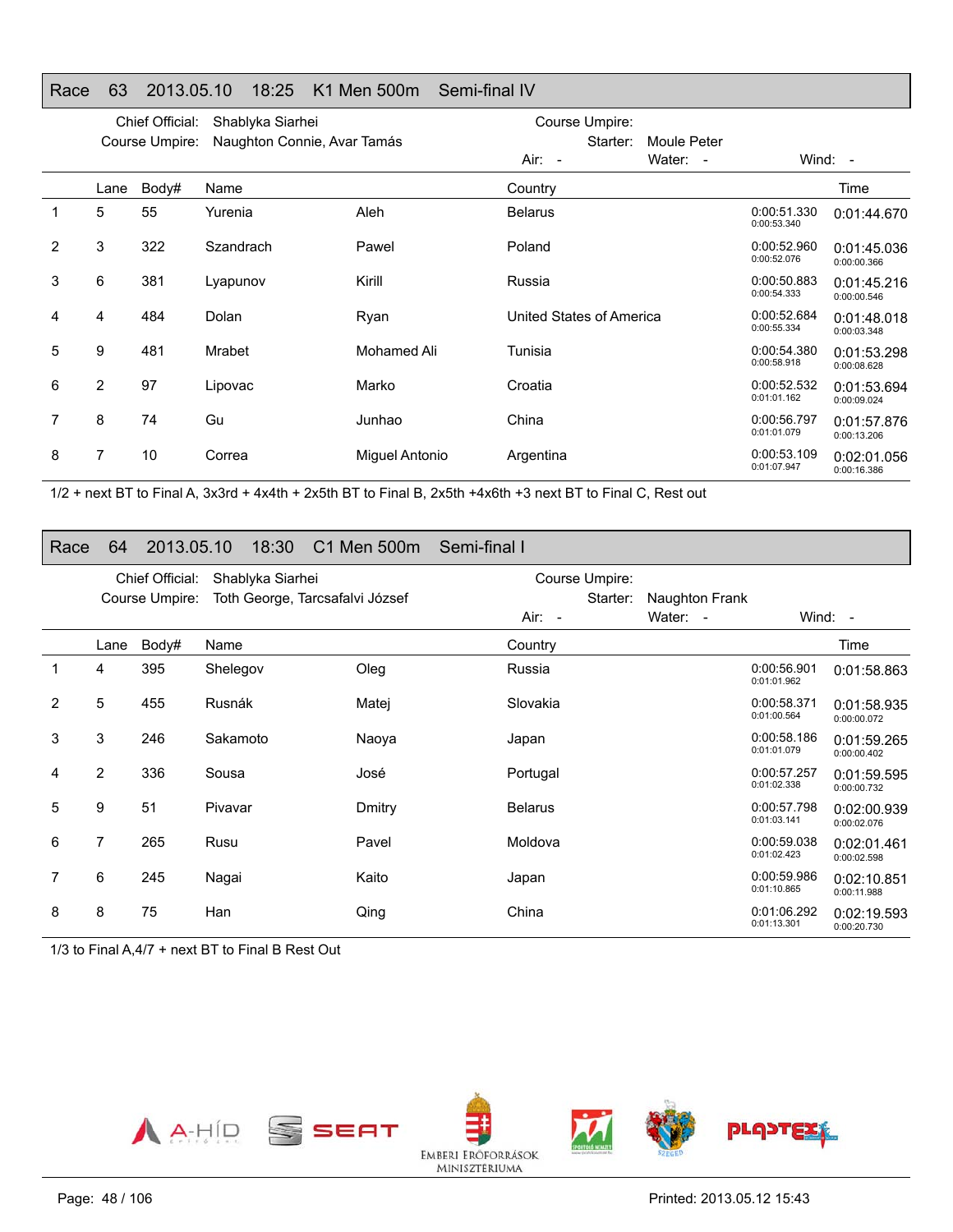| Race | 65             | 2013.05.10                        |            | 18:35            | C1 Men 500m                      | Semi-final II                          |                            |                            |                            |
|------|----------------|-----------------------------------|------------|------------------|----------------------------------|----------------------------------------|----------------------------|----------------------------|----------------------------|
|      |                | Chief Official:<br>Course Umpire: |            | Shablyka Siarhei | Lasen Per Flemming, Páger Zoltán | Course Umpire:<br>Starter:<br>$Air: -$ | Naughton Frank<br>Water: - | Wind: $-$                  |                            |
|      | Lane           | Body#                             | Name       |                  |                                  | Country                                |                            |                            | Time                       |
|      | 4              | 231                               | Vasbányai  |                  | Henrik                           | Hungary                                |                            | 0:00:56.846<br>0:00:59.297 | 0:01:56.143                |
| 2    | 5              | 305                               | Grzybowski |                  | Marcin                           | Poland                                 |                            | 0:00:56.309<br>0:00:59.966 | 0:01:56.275<br>0:00:00.132 |
| 3    | 6              | 310                               | Kudla      |                  | Michal                           | Poland                                 |                            | 0:00:57.998<br>0:01:01.871 | 0:01:59.869<br>0:00:03.726 |
| 4    | 9              | 251                               | Petrov     |                  | Vladimir                         | Kazakhstan                             |                            | 0:00:59.350<br>0:01:04.863 | 0:02:04.213<br>0:00:08.070 |
| 5    | 3              | 453                               | Orosz      |                  | Csaba                            | Slovakia                               |                            | 0:00:59.501<br>0:01:09.944 | 0:02:09.445<br>0:00:13.302 |
| 6    | $\overline{2}$ | 73                                | Gao        |                  | Feng                             | China                                  |                            | 0:01:02.954<br>0:01:07.391 | 0:02:10.345<br>0:00:14.202 |
| 7    | 7              | 134                               | Lazo       |                  | Andres                           | Ecuador                                |                            | 0:01:00.621<br>0:01:11.590 | 0:02:12.211<br>0:00:16.068 |
| 8    | 8              | 480                               | Houcine    |                  | Khaled                           | Tunisia                                |                            | 0:01:01.840<br>0:01:13.587 | 0:02:15.427<br>0:00:19.284 |

1/3 to Final A,4/7 + next BT to Final B Rest Out

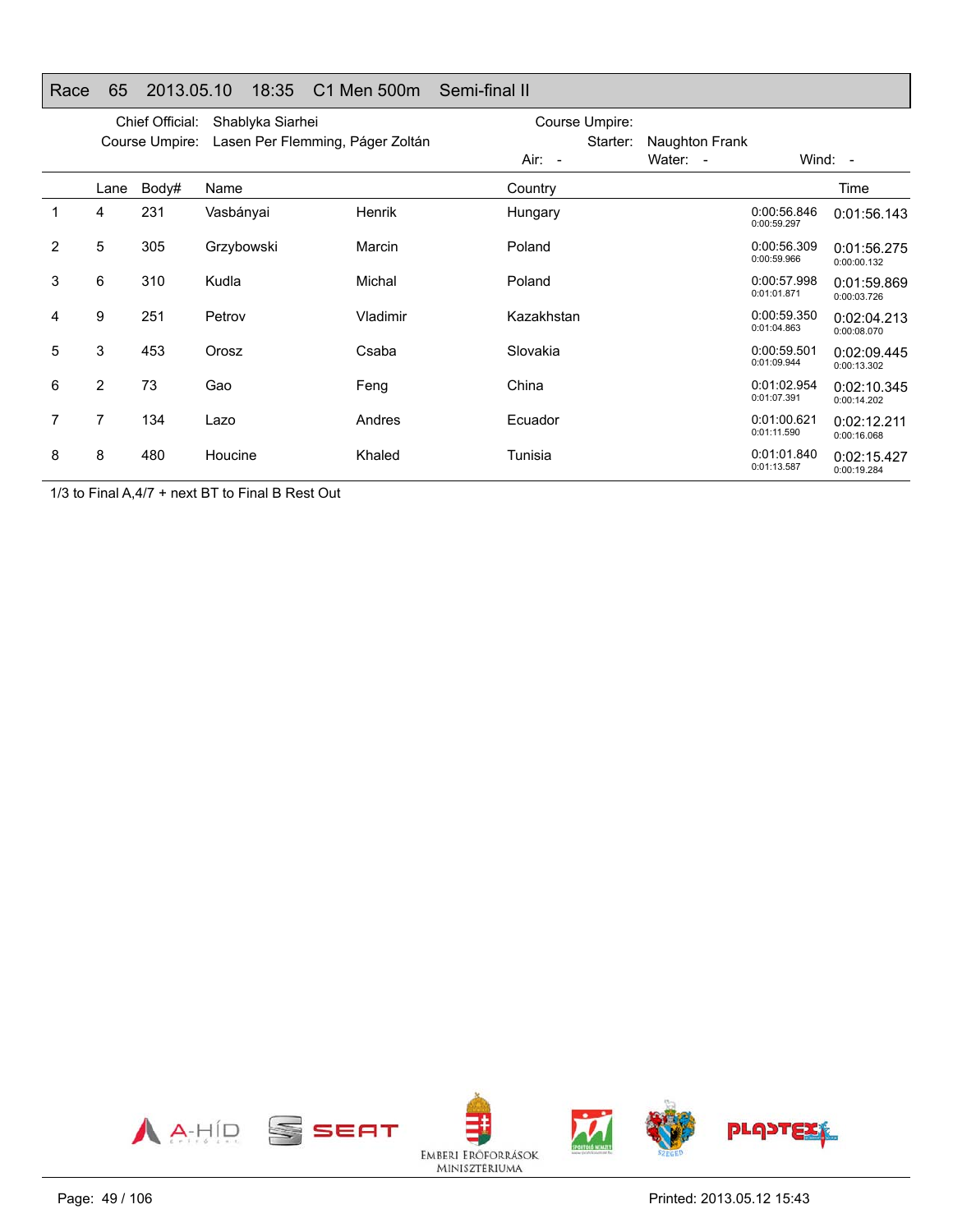### Race 66 2013.05.10 18:40 K2 Men 500m Semi-final I

|   |                | Chief Official: | Shablyka Siarhei                |                                | Course Umpire:                                 |                          |                            |                            |
|---|----------------|-----------------|---------------------------------|--------------------------------|------------------------------------------------|--------------------------|----------------------------|----------------------------|
|   |                | Course Umpire:  | Naughton Connie, Avar Tamás     |                                | Starter:<br>$Air: -$                           | Dénes György<br>Water: - |                            | Wind: -                    |
|   | Lane           | Body#           | Name                            |                                | Country                                        |                          |                            | Time                       |
| 1 | 3              | 113<br>107      | Trefil<br>Dostál                | Lukáš<br>Josef                 | Czech Republic<br><b>Czech Republic</b>        |                          | 0:00:46.470<br>0:00:47.801 | 0:01:34.271                |
| 2 | 6              | 105<br>103      | Zulueta Arencibia<br>Riveaux    | Maikel<br><b>Reiner Torres</b> | Cuba<br>Cuba                                   |                          | 0:00:45.586<br>0:00:51.037 | 0:01:36.623<br>0:00:02.352 |
| 3 | 5              | 12<br>9         | De Gesus<br>Carreras            | Juan Pablo<br>Gonzalo          | Argentina<br>Argentina                         |                          | 0:00:48.151<br>0:00:49.678 | 0:01:37.829<br>0:00:03.558 |
| 4 | 7              | 315<br>302      | Mazur<br><b>Bierzalo</b>        | Piotr<br>Grzegorz              | Poland<br>Poland                               |                          | 0:00:46.822<br>0:00:51.721 | 0:01:38.543<br>0:00:04.272 |
| 5 | 8              | 106<br>110      | Davídek<br>Kučera               | Pavel<br>Patrik                | <b>Czech Republic</b><br><b>Czech Republic</b> |                          | 0:00:48.067<br>0:00:51.838 | 0:01:39.905<br>0:00:05.634 |
| 6 | $\overline{2}$ | 242<br>248      | Komatsu<br>Watanabe             | Seiji<br>Hiroki                | Japan<br>Japan                                 |                          | 0:00:48.747<br>0:00:52.394 | 0:01:41.141<br>0:00:06.870 |
| 7 | 9              | 303<br>324      | <b>Brzezinski</b><br>Warszawski | Martin<br>Oskar                | Poland<br>Poland                               |                          | 0:00:49.136<br>0:00:52.779 | 0:01:41.915<br>0:00:07.644 |
| 8 | 1              | 258<br>256      | Parol<br>Dorofeev               | Aleksandr<br>Igor              | <b>Kyrgyz Republic</b><br>Kyrgyz Republic      |                          | 0:00:49.931<br>0:00:52.458 | 0:01:42.389<br>0:00:08.118 |
| 9 | 4              | 261<br>259      | Upitis<br>Rumjancevs            | <b>Martins</b><br>Aleksejs     | Latvia<br>Latvia                               |                          | 0:00:50.036<br>0:00:55.425 | 0:01:45.461<br>0:00:11.190 |

1/3 To Final A, 4/6 to Final B, Rest Out

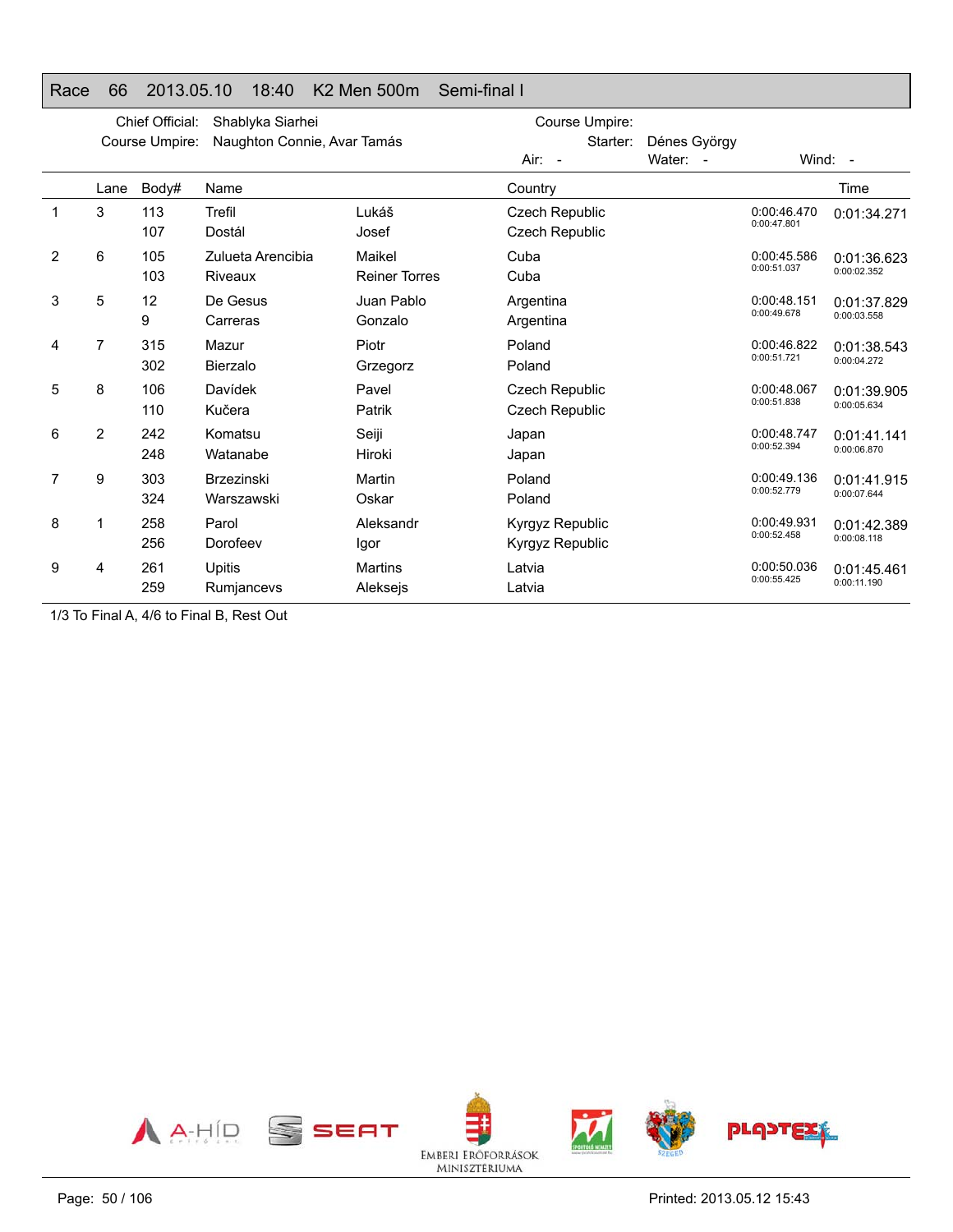|   |      | Chief Official: | Shablyka Siarhei                |                                     | Course Umpire:                   |              |                            |                            |
|---|------|-----------------|---------------------------------|-------------------------------------|----------------------------------|--------------|----------------------------|----------------------------|
|   |      | Course Umpire:  | Toth George, Tarcsafalvi József |                                     | Starter:                         | Dénes György |                            |                            |
|   |      |                 |                                 |                                     | Air: -                           | Water: -     |                            | Wind: $-$                  |
|   | Lane | Body#           | Name                            |                                     | Country                          |              |                            | Time                       |
| 1 | 3    | 449<br>456      | Jankovec<br>Tarr                | Martin<br>Juraj                     | Slovakia<br>Slovakia             |              | 0:00:46.125<br>0:00:48.395 | 0:01:34.520                |
| 2 | 7    | 331<br>333      | Pimenta<br>Silva                | Fernando<br>Emanuel                 | Portugal<br>Portugal             |              | 0:00:46.362<br>0:00:48.926 | 0:01:35.288<br>0:00:00.768 |
| 3 | 5    | 222<br>212      | Schenk<br>Kugler                | Áron<br>Attila                      | Hungary<br>Hungary               |              | 0:00:46.433<br>0:00:48.975 | 0:01:35.408<br>0:00:00.888 |
| 4 | 4    | 204<br>193      | Hufnágel<br>Ceiner              | Tibor<br>Benjámin                   | Hungary<br>Hungary               |              | 0:00:48.331<br>0:00:47.503 | 0:01:35.834<br>0:00:01.314 |
| 5 |      | 439<br>438      | Wyss<br>Domeisen                | Fabio<br>Stefan                     | Switzerland<br>Switzerland       |              | 0:00:48.932<br>0:00:48.672 | 0:01:37.604<br>0:00:03.084 |
| 6 | 8    | 8<br>13         | Cáceres<br>De Torres            | Juan Ignacio<br>Pablo Martin        | Argentina<br>Argentina           |              | 0:00:47.254<br>0:00:50.632 | 0:01:37.886<br>0:00:03.366 |
| 7 | 2    | 286<br>287      | <b>Bats</b><br>Fitzgerald       | Jasper<br>Darryl                    | New Zealand<br>New Zealand       |              | 0:00:47.822<br>0:00:50.226 | 0:01:38.048<br>0:00:03.528 |
| 8 | 6    | 45<br>42        | Liapioshka<br><b>Bialko</b>     | Aliaksandr<br>Vitaliy               | <b>Belarus</b><br><b>Belarus</b> |              | 0:00:47.392<br>0:00:50.764 | 0:01:38.156<br>0:00:03.636 |
| 9 | 9    | 281<br>282      | Ullvang<br>Vold                 | Lars Magne<br><b>Eivind Andreas</b> | Norway<br>Norway                 |              | 0:00:48.591<br>0:00:51.827 | 0:01:40.418<br>0:00:05.898 |
|   |      |                 |                                 |                                     |                                  |              |                            |                            |

#### Race 67 2013.05.10 18:45 K2 Men 500m Semi-final II

1/3 To Final A, 4/6 to Final B, Rest Out

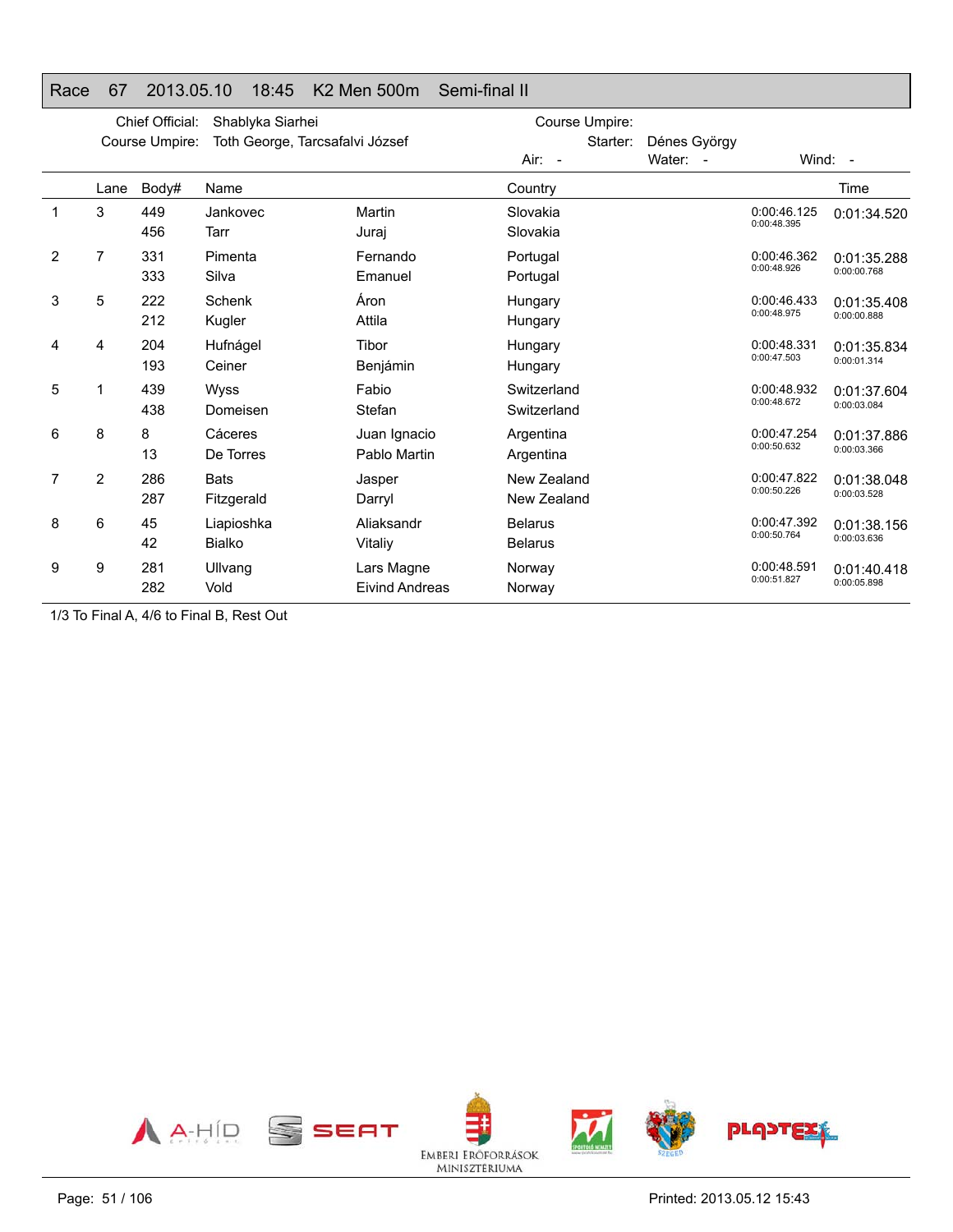### Race 68 2013.05.10 18:50 K2 Men 500m Semi-final III

|   |                | Chief Official: | Shablyka Siarhei                 |                    | Course Umpire:                               |              |                            |                            |
|---|----------------|-----------------|----------------------------------|--------------------|----------------------------------------------|--------------|----------------------------|----------------------------|
|   |                | Course Umpire:  | Lasen Per Flemming, Páger Zoltán |                    | Starter:                                     | Dénes György |                            |                            |
|   |                |                 |                                  |                    | $Air: -$                                     | Water: -     |                            | Wind: -                    |
|   | Lane           | Body#           | Name                             |                    | Country                                      |              |                            | Time                       |
| 1 | 4              | 391<br>371      | Postrygay<br>Dyachenko           | Yury<br>Alexander  | Russia<br>Russia                             |              | 0:00:44.170<br>0:00:48.902 | 0:01:33.072                |
| 2 | 3              | 417<br>418      | <b>Boltic</b><br>Dragosavljevic  | Simo<br>Marko      | Serbia<br>Serbia                             |              | 0:00:45.557<br>0:00:48.715 | 0:01:34.272<br>0:00:01.200 |
| 3 | $\overline{2}$ | 429<br>432      | Pajic<br>Stanojevic              | Dejan<br>Dusko     | Serbia<br>Serbia                             |              | 0:00:47.991<br>0:00:47.019 | 0:01:35.010<br>0:00:01.938 |
| 4 | 7              | 447<br>459      | Gelle<br>Vlček                   | Peter<br>Erik      | Slovakia<br>Slovakia                         |              | 0:00:47.480<br>0:00:47.914 | 0:01:35.394<br>0:00:02.322 |
| 5 | 6              | 122<br>124      | Jensby<br>Lund                   | Jeppe<br>Troels    | <b>Denmark</b><br><b>Denmark</b>             |              | 0:00:46.882<br>0:00:48.896 | 0:01:35.778<br>0:00:02.706 |
| 6 | 8              | 156<br>151      | Rutherford<br>Daniels            | Edward<br>Andrew   | <b>Great Britain</b><br><b>Great Britain</b> |              | 0:00:46.867<br>0:00:51.815 | 0:01:38.682<br>0:00:05.610 |
| 7 | 1              | 25<br>24        | Wecht<br>Trummer                 | Alexander<br>Erwin | Austria<br>Austria                           |              | 0:00:48.985<br>0:00:50.321 | 0:01:39.306<br>0:00:06.234 |
| 8 | 5              | 329<br>332      | Fernandes<br>Ribeiro             | David<br>João      | Portugal<br>Portugal                         |              | 0:00:47.483<br>0:00:52.729 | 0:01:40.212<br>0:00:07.140 |
| 9 | 9              | 138<br>139      | Hakala<br>Nykänen                | Jeremy<br>Miika    | Finland<br>Finland                           |              | 0:00:48.993<br>0:00:54.615 | 0:01:43.608<br>0:00:10.536 |

1/3 To Final A, 4/6 to Final B, Rest Out

#### Race 69 2013.05.10 18:55 C2 Men 500m Semi-final I

|   |      | Chief Official: | Shablyka Siarhei            |          | Course Umpire: |              |             |             |
|---|------|-----------------|-----------------------------|----------|----------------|--------------|-------------|-------------|
|   |      | Course Umpire:  | Naughton Connie, Avar Tamás |          | Starter:       | Dénes György |             |             |
|   |      |                 |                             |          | $Air: -$       | Water: -     |             | Wind: $-$   |
|   | Lane | Body#           | Name                        |          | Country        |              |             | Time        |
|   | 6    | 307             | Kaminski                    | Mateusz  | Poland         |              | 0:00:54.354 | 0:01:49.744 |
|   |      | 316             | Pospiech                    | Daniel   | Poland         |              | 0:00:55.390 |             |
| 2 | 4    | 233             | Viola                       | Viktor   | Hungary        |              | 0:00:54.738 | 0:01:50.386 |
|   |      | 190             | András<br>Bodonyi           |          | Hungary        |              | 0:00:55.648 | 0:00:00.642 |
| 3 | 5    | 253             | Sinyavskiy                  | Maxim    | Kazakhstan     |              | 0:00:55.596 | 0:01:51.208 |
|   |      | 252             | Safronov                    | Yevgeniy | Kazakhstan     |              | 0:00:55.612 | 0:00:01.464 |
| 4 | 3    | 82              | Liu                         | Yang     | China          |              | 0:00:56.061 | 0:01:52.336 |
|   |      | 83              | Mei                         | Gang     | China          |              | 0:00:56.275 | 0:00:02.592 |
| 5 | 7    | 264             | Chirila                     | Vasile   | Moldova        |              | 0:00:55.631 | 0:01:53.170 |
|   |      | 266             | Turcan                      | Andrei   | Moldova        |              | 0:00:57.539 | 0:00:03.426 |
| 6 | 2    | 91              | Zheng                       | Jingda   | China          |              | 0:00:58.382 | 0:02:00.376 |
|   |      | 94              | Zhu                         | Tongchao | China          |              | 0:01:01.994 | 0:00:10.632 |

1/3 To Final, Rest out



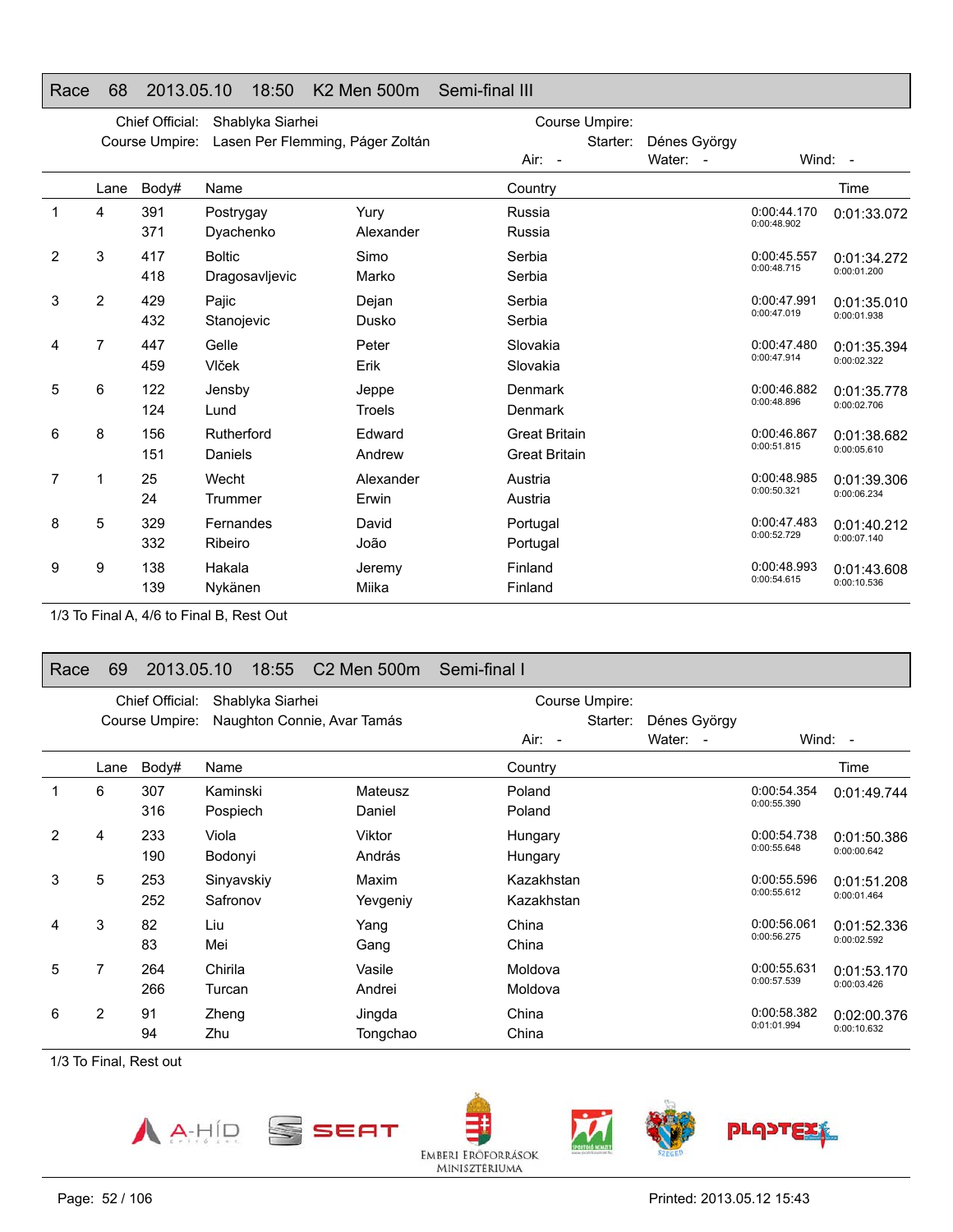| Race           | 70             | 2013.05.11      | 09:25                           | K1 Women 500m   | <b>Final B</b>       |                |                            |
|----------------|----------------|-----------------|---------------------------------|-----------------|----------------------|----------------|----------------------------|
|                |                | Chief Official: | Shablyka Siarhei                |                 | Course Umpire:       |                |                            |
|                |                | Course Umpire:  | Toth George, Tarcsafalvi József |                 | Starter:             | Naughton Frank |                            |
|                |                |                 |                                 |                 | $Air: -$             | Water: -       | Wind: -                    |
|                | Lane           | Body#           | Name                            |                 | Country              |                | Time                       |
| 1              | 8              | 283             | Carrington                      | Lisa            | New Zealand          |                | 0:01:57.641                |
| $\overline{2}$ | 5              | 326             | Portela                         | Teresa          | Portugal             |                | 0:01:57.947<br>0:00:00.306 |
| 3              | 6              | 250             | Sergeeva                        | Natalia         | Kazakhstan           |                | 0:01:58.709<br>0:00:01.068 |
| 4              | 1              | 415             | Starovic                        | Milica          | Serbia               |                | 0:01:59.165<br>0:00:01.524 |
| 5              | 4              | 327             | Vasconcelos                     | Joana           | Portugal             |                | 0:01:59.255<br>0:00:01.614 |
| 6              | 3              | 300             | Wojnarowska                     | Ewelina         | Poland               |                | 0:02:00.629<br>0:00:02.988 |
| 7              | 7              | 144             | Cawthorn                        | Rachel          | <b>Great Britain</b> |                | 0:02:01.025<br>0:00:03.384 |
| 8              | $\overline{2}$ | 172             | Fazekas                         | Krisztina       | Hungary              |                | 0:02:03.047<br>0:00:05.406 |
| 9              | 9              | 58              | Faldum                          | <b>Berenike</b> | <b>Bulgaria</b>      |                | 0:02:04.583<br>0:00:06.942 |

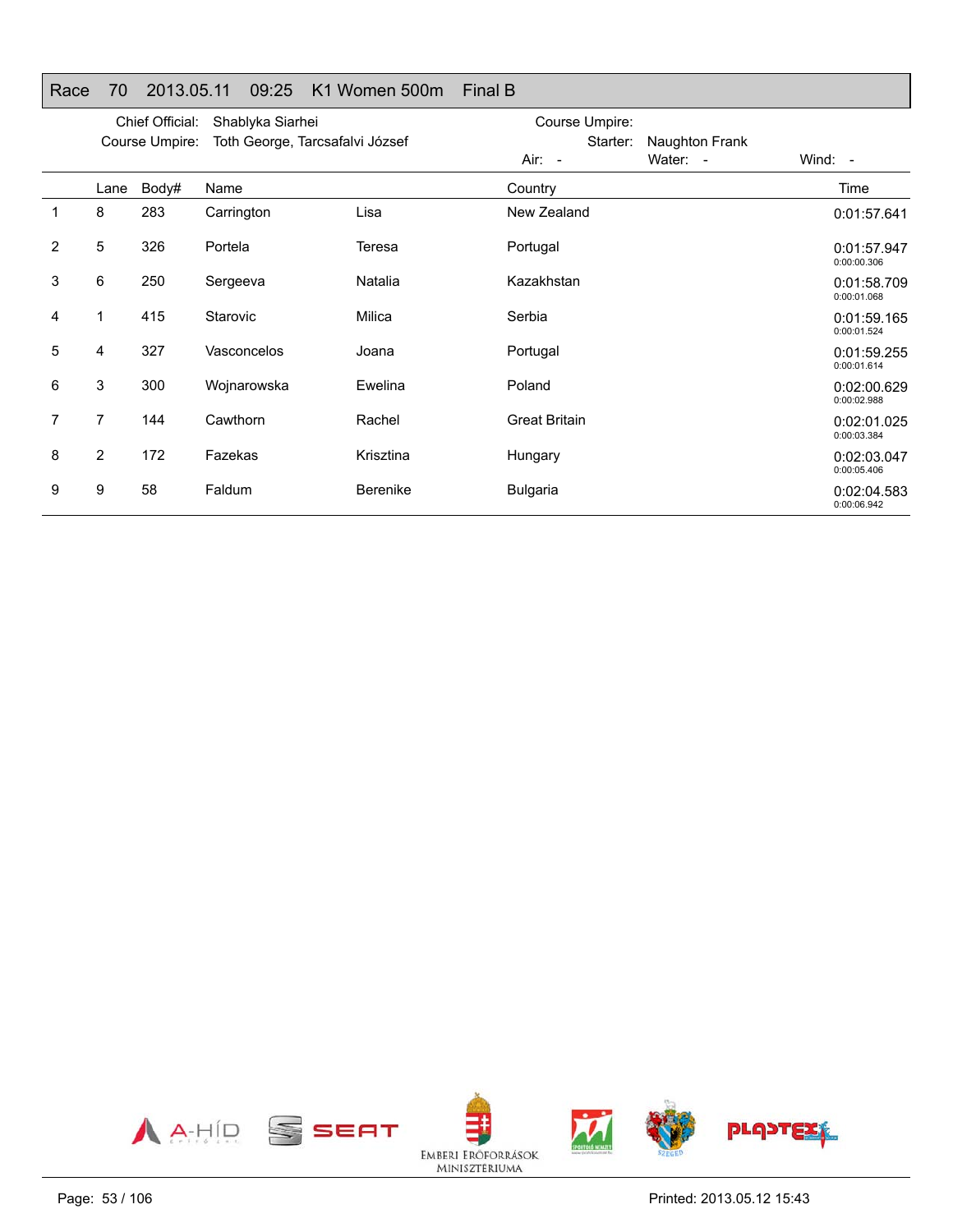#### Race 71 2013.05.11 09:30 K2 Women 500m Final B

|                |                | Chief Official:<br>Course Umpire: | Shablyka Siarhei<br>Lasen Per Flemming, Páger Zoltán |                             | Course Umpire:<br>Starter:<br>Moule Peter            |          |                            |                            |
|----------------|----------------|-----------------------------------|------------------------------------------------------|-----------------------------|------------------------------------------------------|----------|----------------------------|----------------------------|
|                |                |                                   |                                                      |                             | Air: -                                               | Water: - |                            | Wind: $-$                  |
|                | Lane           | Body#                             | Name                                                 |                             | Country                                              |          |                            | Time                       |
|                | 7              | 466<br>463                        | <b>Stensils</b><br>Andersson                         | Linnea<br>Klara             | Sweden<br>Sweden                                     |          | 0:00:54.050<br>0:00:57.386 | 0:01:51.436                |
| $\overline{2}$ | 5              | 482<br>483                        | Hogan<br>Mcelroy                                     | Margaret<br>Kaitlin         | United States of America<br>United States of America |          | 0:00:54.046<br>0:00:57.720 | 0:01:51.766<br>0:00:00.330 |
| 3              | 6              | 20<br>22                          | Lehaci<br>Schwarz                                    | Ana Roxana<br>Viktoria      | Austria<br>Austria                                   |          | 0:00:53.730<br>0:00:59.110 | 0:01:52.840<br>0:00:01.404 |
| 4              | 3              | 142<br>143                        | <b>Brown</b><br><b>Burkill</b>                       | Hannah<br>Corrall           | <b>Great Britain</b><br><b>Great Britain</b>         |          | 0:00:56.713<br>0:00:56.787 | 0:01:53.500<br>0:00:02.064 |
| 5              | 4              | 275<br>274                        | Moen<br>Brun-lie                                     | Louise Leren<br>Agnes       | Norway<br>Norway                                     |          | 0:00:55.523<br>0:00:58.223 | 0:01:53.746<br>0:00:02.310 |
| 6              | 1              | 179<br>181                        | Lucz<br>Nagy                                         | Dóra<br>Flóra               | Hungary<br>Hungary                                   |          | 0:00:56.247<br>0:00:58.261 | 0:01:54.508<br>0:00:03.072 |
| 7              | $\overline{2}$ | 3<br>5                            | Garro<br>Lauro                                       | Magdalena<br>María Fernanda | Argentina<br>Argentina                               |          | 0:00:57.619<br>0:00:57.807 | 0:01:55.426<br>0:00:03.990 |
| 8              | 9              | 67<br>72                          | Rong<br>Zeng                                         | Rong<br>Xiaoyun             | China<br>China                                       |          | 0:00:59.659<br>0:01:00.759 | 0:02:00.418<br>0:00:08.982 |
| 9              | 8              | 65<br>66                          | Guo<br>He                                            | Yaling<br>Zuxuan            | China<br>China                                       |          | 0:01:00.100<br>0:01:02.322 | 0:02:02.422<br>0:00:10.986 |

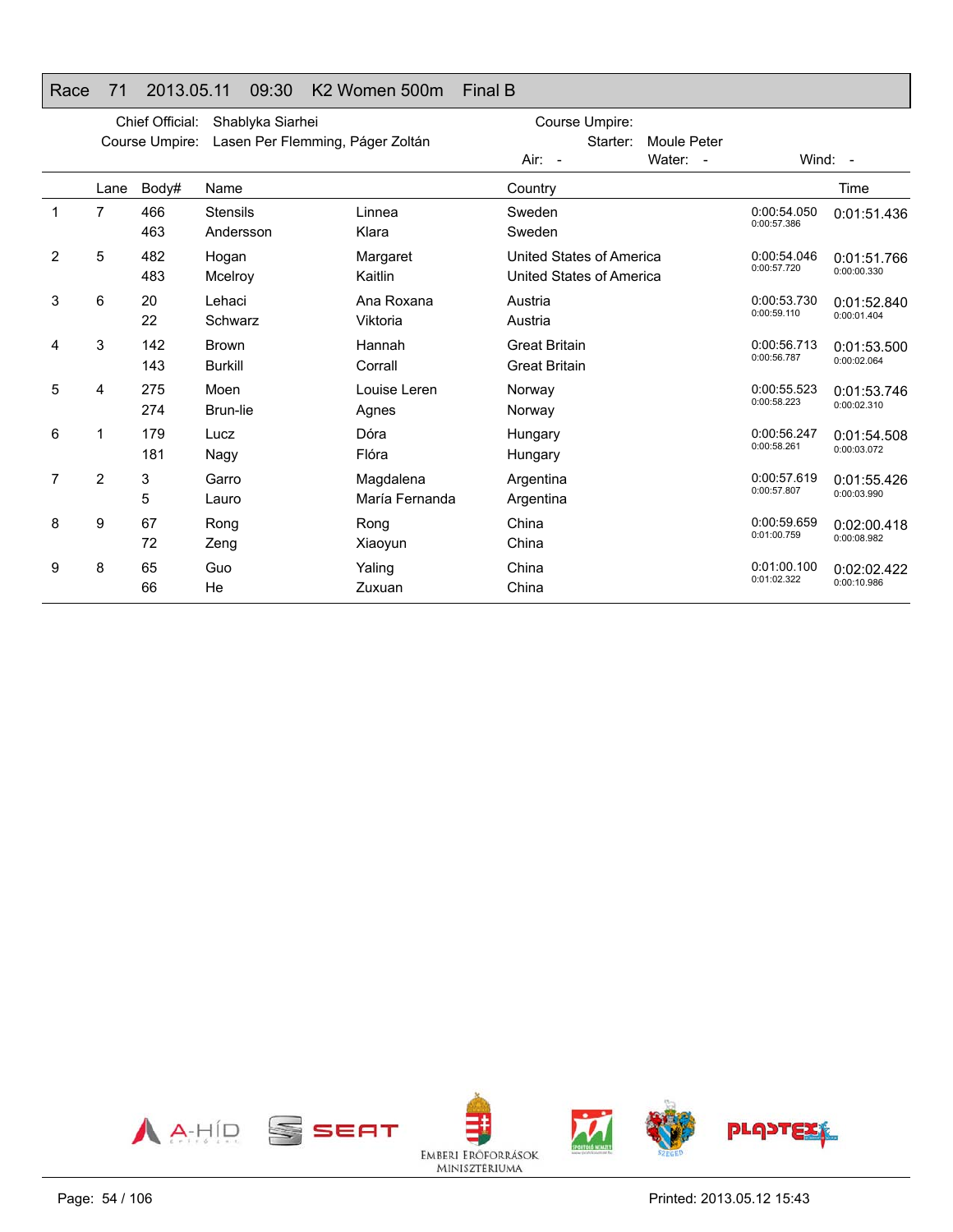|             |                | Chief Official: | Shablyka Siarhei            |               | Course Umpire:       |                         |                                                                                        |                            |
|-------------|----------------|-----------------|-----------------------------|---------------|----------------------|-------------------------|----------------------------------------------------------------------------------------|----------------------------|
|             |                | Course Umpire:  | Naughton Connie, Avar Tamás |               | Starter:<br>Air: -   | Moule Peter<br>Water: - |                                                                                        | Wind: -                    |
|             | Lane           | Body#           | Name                        |               | Country              |                         |                                                                                        | Time                       |
| $\mathbf 1$ | 3              | 481             | Mrabet                      | Mohamed Ali   | Tunisia              |                         | 0:00:55.780<br>0:00:58.010<br>0:01:53.790<br>0:00:55.920<br>0:02:49.710<br>0:00:54.490 | 0:03:44.200                |
| 2           | 5              | 318             | Rosolski                    | Rafal         | Poland               |                         | 0:00:54.850<br>0:00:56.510<br>0:01:51.360<br>0:00:57.590<br>0:02:48.950<br>0:00:55.580 | 0:03:44.530<br>0:00:00.330 |
| 3           | 4              | 149             | Boyton                      | Jonathon      | <b>Great Britain</b> |                         | 0:00:55.840<br>0:00:58.400<br>0:01:54.240<br>0:00:57.190<br>0:02:51.430<br>0:00:54.984 | 0:03:46.414<br>0:00:02.214 |
| 4           | 8              | 11              | Dal Bo                      | Daniel        | Argentina            |                         | 0:00:53.680<br>0:00:59.000<br>0:01:52.680<br>0:00:49.050<br>0:02:41.730<br>0:01:05.680 | 0:03:47.410<br>0:00:03.210 |
| 5           | 7              | 137             | Dietrich                    | Miika         | Finland              |                         | 0:00:55.100<br>0:00:58.140<br>0:01:53.240<br>0:00:58.900<br>0:02:52.140<br>0:00:55.318 | 0:03:47.458<br>0:00:03.258 |
| 6           | $\overline{2}$ | 247             | Suzuki                      | Yasuhiro      | Japan                |                         | 0:00:58.550<br>0:00:58.830<br>0:01:57.380<br>0:00:57.440<br>0:02:54.820<br>0:00:53.784 | 0:03:48.604<br>0:00:04.404 |
| 7           | 6              | 472             | Lindberg                    | Joakim        | Sweden               |                         | 0:00:55.430<br>0:00:59.260<br>0:01:54.690<br>0:00:59.350<br>0:02:54.040<br>0:00:55.356 | 0:03:49.396<br>0:00:05.196 |
| 8           | 9              | 23              | Siegl                       | Mario         | Austria              |                         | 0:00:56.540<br>0:01:02.350<br>0:01:58.890<br>0:01:00.170<br>0:02:59.060<br>0:00:56.348 | 0:03:55.408<br>0:00:11.208 |
|             | 1              | 27              | Hosseiniafshar              | Mohammadtaher | Azerbaijan           |                         |                                                                                        | Disqualified               |

### Race 72 2013.05.11 09:40 K1 Men 1000m Final C

Boat 1.disqualified!

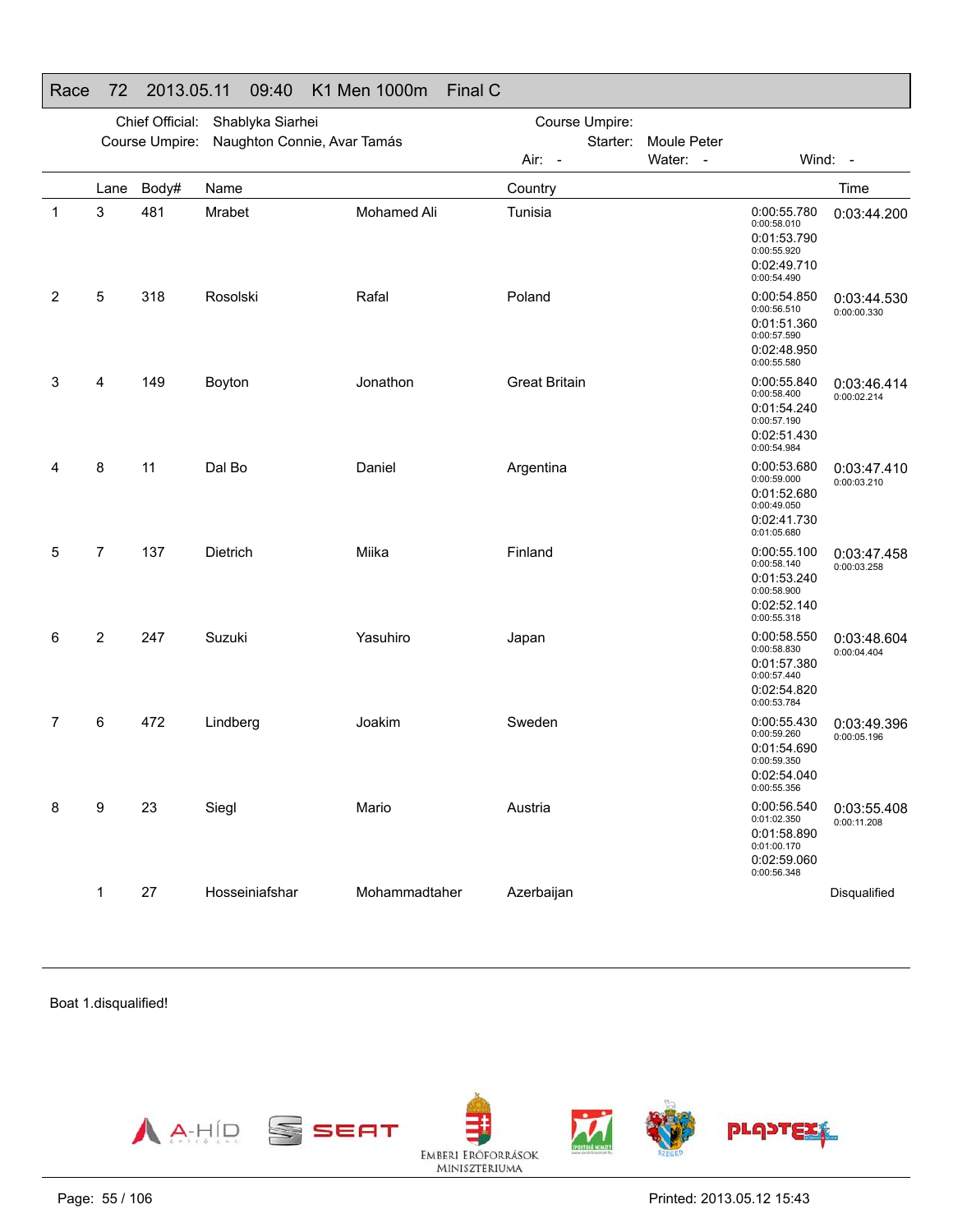| Race | 73             | 2013.05.11                       |           | 09:47 | K1 Men 1000m                                   | <b>Final B</b> |                 |             |                                                                                        |                            |
|------|----------------|----------------------------------|-----------|-------|------------------------------------------------|----------------|-----------------|-------------|----------------------------------------------------------------------------------------|----------------------------|
|      |                | Chief Official: Shablyka Siarhei |           |       |                                                |                | Course Umpire:  |             |                                                                                        |                            |
|      |                |                                  |           |       | Course Umpire: Toth George, Tarcsafalvi József |                | Starter:        | Moule Peter |                                                                                        |                            |
|      |                |                                  |           |       |                                                |                | Air: -          | Water: -    | Wind: -                                                                                |                            |
|      | Lane           | Body#                            | Name      |       |                                                |                | Country         |             |                                                                                        | Time                       |
| 1    | 1              | 409                              | Zakrajšek |       | Jošt                                           |                | Slovenia        |             | 0:00:52.596<br>0:00:56.105<br>0:01:48.701<br>0:00:57.921<br>0:02:46.622<br>0:00:54.190 | 0:03:40.812                |
| 2    | 6              | 113                              | Trefil    |       | Lukáš                                          |                | Czech Republic  |             | 0:00:52.772<br>0:00:58.901<br>0:01:51.673<br>0:00:56.770<br>0:02:48.443<br>0:00:54.649 | 0:03:43.092<br>0:00:02.280 |
| 3    | $\overline{7}$ | 289                              | Fouhy     |       | Ben                                            |                | New Zealand     |             | 0:00:55.321<br>0:00:56.771<br>0:01:52.092<br>0:00:57.712<br>0:02:49.804<br>0:00:54.020 | 0:03:43.824<br>0:00:03.012 |
| 4    | 8              | 128                              | Stær      |       | Emil                                           |                | Denmark         |             | 0:00:52.954<br>0:00:56.880<br>0:01:49.834<br>0:00:58.503<br>0:02:48.337<br>0:00:55.673 | 0:03:44.010<br>0:00:03.198 |
| 5    | $\overline{2}$ | 237                              | Watkins   |       | Barry                                          |                | Ireland         |             | 0:00:53.380<br>0:00:57.489<br>0:01:50.869<br>0:00:58.063<br>0:02:48.932<br>0:00:55.288 | 0:03:44.220<br>0:00:03.408 |
| 6    | 3              | 487                              | Nikolaev  |       | Pavel                                          |                | Russia          |             | 0:00:53.196<br>0:00:56.561<br>0:01:49.757<br>0:00:57.813<br>0:02:47.570<br>0:00:56.776 | 0:03:44.346<br>0:00:03.534 |
| 7    | 9              | 368                              | Chervov   |       | Nikolay                                        |                | Russia          |             | 0:00:53.559<br>0:00:56.773<br>0:01:50.332<br>0:00:57.899<br>0:02:48.231<br>0:00:56.613 | 0:03:44.844<br>0:00:04.032 |
| 8    | 5              | 408                              | Leban     |       | Lovro                                          |                | Slovenia        |             | 0:00:51.769<br>0:00:57.340<br>0:01:49.109<br>0:00:58.412<br>0:02:47.521<br>0:00:57.389 | 0:03:44.910<br>0:00:04.098 |
|      | 4              | 61                               | Kirchev   |       | Miroslav                                       |                | <b>Bulgaria</b> |             | 0:00:53.123<br>0:00:59.007<br>0:01:52.130<br>0:00:57.006<br>0:02:49.136<br>0:01:06.331 | Disqualified               |

Boat 4.disqualified!

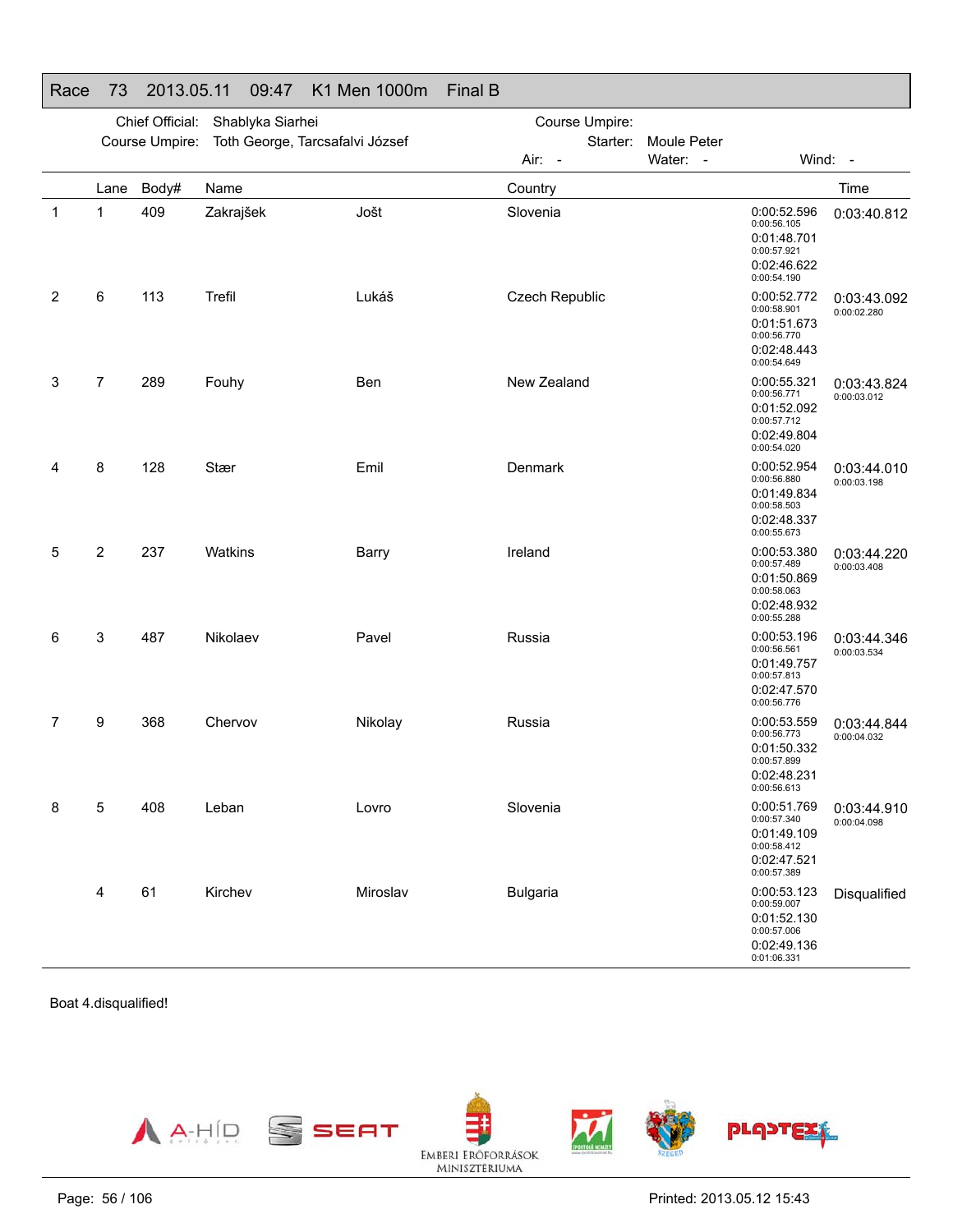| Race | 74             | 2013.05.11                       |           | 09:54 | C1 Men 1000m                                    | <b>Final B</b>       |                |                |                                                                                        |                            |
|------|----------------|----------------------------------|-----------|-------|-------------------------------------------------|----------------------|----------------|----------------|----------------------------------------------------------------------------------------|----------------------------|
|      |                | Chief Official: Shablyka Siarhei |           |       |                                                 |                      | Course Umpire: |                |                                                                                        |                            |
|      |                |                                  |           |       | Course Umpire: Lasen Per Flemming, Páger Zoltán |                      | Starter:       | Naughton Frank |                                                                                        |                            |
|      |                |                                  |           |       |                                                 | Air: -               |                | Water: -       | Wind: -                                                                                |                            |
|      | Lane           | Body#                            | Name      |       |                                                 | Country              |                |                |                                                                                        | Time                       |
| 1    | 5              | 310                              | Kudla     |       | Michal                                          | Poland               |                |                | 0:00:59.415<br>0:01:04.442<br>0:02:03.857<br>0:01:06.338<br>0:03:10.195<br>0:01:01.288 | 0:04:11.483                |
| 2    | 9              | 63                               | Oldershaw |       | Mark                                            | Canada               |                |                | 0:01:02.797<br>0:01:05.432<br>0:02:08.229<br>0:01:07.498<br>0:03:15.727<br>0:00:58.402 | 0:04:14.129<br>0:00:02.646 |
| 3    | $\overline{7}$ | 84                               | Wang      |       | Riwei                                           | China                |                |                | 0:01:01.429<br>0:01:05.832<br>0:02:07.261<br>0:01:07.344<br>0:03:14.605<br>0:01:00.154 | 0:04:14.759<br>0:00:03.276 |
| 4    | 4              | 454                              | Ostrčil   |       | Marián                                          | Slovakia             |                |                | 0:01:02.070<br>0:01:06.523<br>0:02:08.593<br>0:01:05.076<br>0:03:13.669<br>0:01:01.300 | 0:04:14.969<br>0:00:03.486 |
| 5    | 6              | 425                              | Mladezic  |       | Strahinja                                       | Serbia               |                |                | 0:01:01.630<br>0:01:06.338<br>0:02:07.968<br>0:01:06.732<br>0:03:14.700<br>0:01:03.095 | 0:04:17.795<br>0:00:06.312 |
| 6    | 2              | 265                              | Rusu      |       | Pavel                                           | Moldova              |                |                | 0:01:02.495<br>0:01:05.974<br>0:02:08.469<br>0:01:08.336<br>0:03:16.805<br>0:01:02.436 | 0:04:19.241<br>0:00:07.758 |
| 7    | 1              | 336                              | Sousa     |       | José                                            | Portugal             |                |                | 0:01:02.939<br>0:01:08.264<br>0:02:11.203<br>0:01:09.355<br>0:03:20.558<br>0:01:03.567 | 0:04:24.125<br>0:00:12.642 |
| 8    | 8              | 158                              | Styan     |       | James                                           | <b>Great Britain</b> |                |                | 0:01:03.955<br>0:01:06.001<br>0:02:09.956<br>0:01:09.013<br>0:03:18.969<br>0:01:07.268 | 0:04:26.237<br>0:00:14.754 |
| 9    | 3              | 77                               | LI        |       | Qiang                                           | China                |                |                | 0:01:02.335<br>0:01:07.485<br>0:02:09.820<br>0:01:09.793<br>0:03:19.613<br>0:01:09.672 | 0:04:29.285<br>0:00:17.802 |

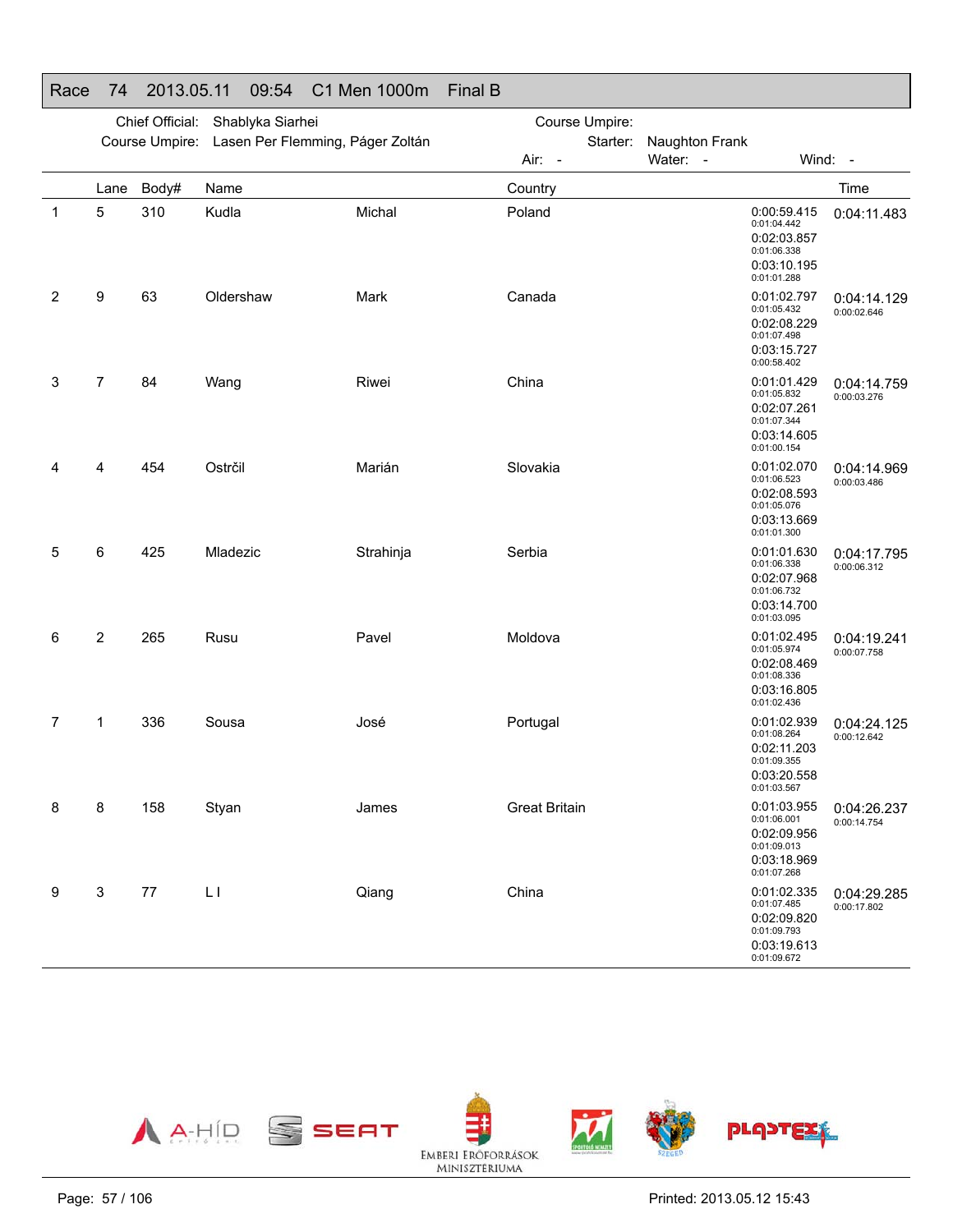#### Chief Official: Shablyka Siarhei Course Umpire: Naughton Connie, Avar Tamás Course Umpire: Starter: Dénes György Air: Water: - Wind: -Lane Body# Name**Country Country Country Country Country** Time 1 7 279 SalbuDaniel Norway 280 SolhaugJo Sondre Norway 0:00:49.733 0:00:52.2790:01:42.012 0:00:53.230 0:02:35.242 0:00:50.9840:03:26.2262 2 106 DavídekPavel **Czech Republic** 110 KučeraPatrik Czech Republic 0:00:49.0750:00:52.446 0:01:41.5210:00:55.190 0:02:36.7110:00:52.1370:03:28.848 0:00:02.622 3 1 123 LarsenMartin **Denmark** 120 AxelsenWilliam Denmark 0:00:49.389 0:00:53.686 0:01:43.075 0:00:54.700 0:02:37.7750:00:51.259 0:03:29.0340:00:02.8084 3 12 De GesusJuan Pablo **Argentina** 9 CarrerasGonzalo **Argentina** 0:00:49.733 0:00:54.1020:01:43.8350:00:55.167 0:02:39.002 0:00:51.928 0:03:30.9300:00:04.7045 6 57 ZhyhadlaDzianis **Belarus** 46 LitvinchukArtur **Belarus** 0:00:48.955 0:00:55.2790:01:44.2340:00:57.434 0:02:41.6680:00:50.0840:03:31.752 0:00:05.526 6 9 192 BozsikGábor Hungary 194 CsászárGergely **Hungary** 0:00:51.435 0:00:54.521 0:01:45.956 0:00:55.3810:02:41.3370:00:51.1770:03:32.514 0:00:06.288 7 5 329 FernandesDavid **Portugal** 332 Ribeiro João Portugal 0:00:49.348 0:00:55.080 0:01:44.4280:00:57.017 0:02:41.445 0:00:51.225 0:03:32.670 0:00:06.4448 8 303 BrzezinskiMartin **Poland** 324 WarszawskiOskar Poland 0:00:52.040 0:00:54.5140:01:46.5540:00:56.406 0:02:42.9600:00:50.4720:03:33.432 0:00:07.206 9 4 25 WechtAlexander **Austria** 24 TrummerErwin **Austria** 0:00:50.293 0:00:54.950 0:01:45.243 0:00:57.260 0:02:42.5030:00:53.371 0:03:35.8740:00:09.648

Race 75 2013.05.11 10:01 K2 Men 1000m Final B

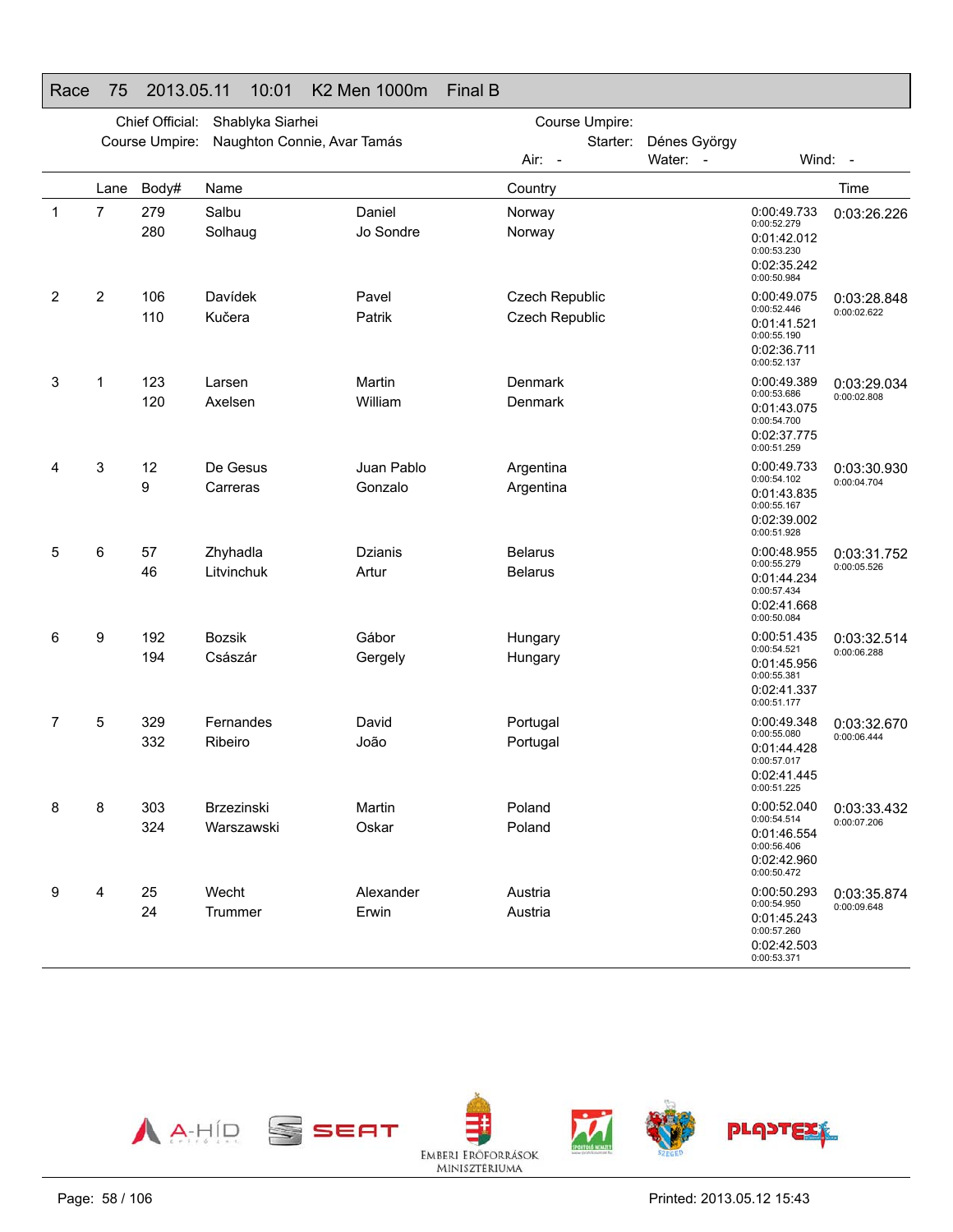|   | Chief Official:<br>Shablyka Siarhei |                |                                 |                   | Course Umpire:       |                                                                                        |                                          |
|---|-------------------------------------|----------------|---------------------------------|-------------------|----------------------|----------------------------------------------------------------------------------------|------------------------------------------|
|   |                                     | Course Umpire: | Toth George, Tarcsafalvi József |                   | Starter:             | Naughton Frank                                                                         |                                          |
|   |                                     |                |                                 |                   | Air: -               | Water: -                                                                               | Wind: -                                  |
|   | Lane                                | Body#          | Name                            |                   | Country              |                                                                                        | Time                                     |
| 1 | 5                                   | 17             | Wallace                         | Bernadette        | Australia            | 0:01:01.768<br>0:01:05.886<br>0:02:07.654<br>0:01:06.994<br>0:03:14.648<br>0:01:05.388 | 0:04:20.036                              |
| 2 | 6                                   | 58             | Faldum                          | Berenike          | <b>Bulgaria</b>      | 0:01:03.984<br>0:01:08.578<br>0:02:12.562<br>0:01:05.983<br>0:03:18.545<br>0:01:04.323 | 0:04:22.868<br>0:00:02.832               |
| 3 | 4                                   | 143            | <b>Burkill</b>                  | Corrall           | <b>Great Britain</b> | 0:01:02.817<br>0:01:07.600<br>0:02:10.417<br>0:01:08.580<br>0:03:18.997<br>0:01:04.219 | 0:04:23.216<br>0:00:03.180               |
| 4 | 8                                   | 250            | Sergeeva                        | Natalia           | Kazakhstan           | 0:01:04.164<br>0:01:07.301<br>0:02:11.465<br>0:01:10.477<br>0:03:21.942<br>0:01:04.964 | 0:04:26.906<br>0:00:06.870               |
| 5 | 7                                   | 360            | Stepanova                       | Kira              | Russia               | 0:01:03.375<br>0:01:08.839<br>0:02:12.214<br>0:01:12.823<br>0:03:25.037<br>0:01:06.405 | 0:04:31.442<br>0:00:11.406               |
| 6 | 9                                   | 71             | Yu                              | Yaona             | China                | 0:01:05.497<br>0:01:08.774<br>0:02:14.271<br>0:01:11.588<br>0:03:25.859<br>0:01:05.703 | 0:04:31.562<br>0:00:11.526               |
| 7 | 2                                   | 240            | Ohmura                          | Asumi             | Japan                | 0:01:04.100<br>0:01:08.700<br>0:02:12.800<br>0:01:12.352<br>0:03:25.152<br>0:01:07.268 | 0:04:32.420<br>0:00:12.384               |
| 8 | $\sim$ 1                            | $\overline{4}$ | Keresztesi                      | Alexandra Borbala | Argentina            | 0:01:09.970<br>0:02:15.539<br>0:01:13.761<br>0:03:29.300<br>0:01:08.928                | 0:01:05.569   0:04:38.228<br>0:00:18.192 |
| 9 | 3                                   | 441            | Kohlová                         | Martina           | Slovakia             | 0:01:08.686<br>0:01:12.728<br>0:02:21.414<br>0:01:15.032<br>0:03:36.446<br>0:01:12.336 | 0:04:48.782<br>0:00:28.746               |

Race 76 2013.05.11 10:08 K1 Women 1000m Final B



# Page: 59 / 106

Printed: 2013.05.12 15:43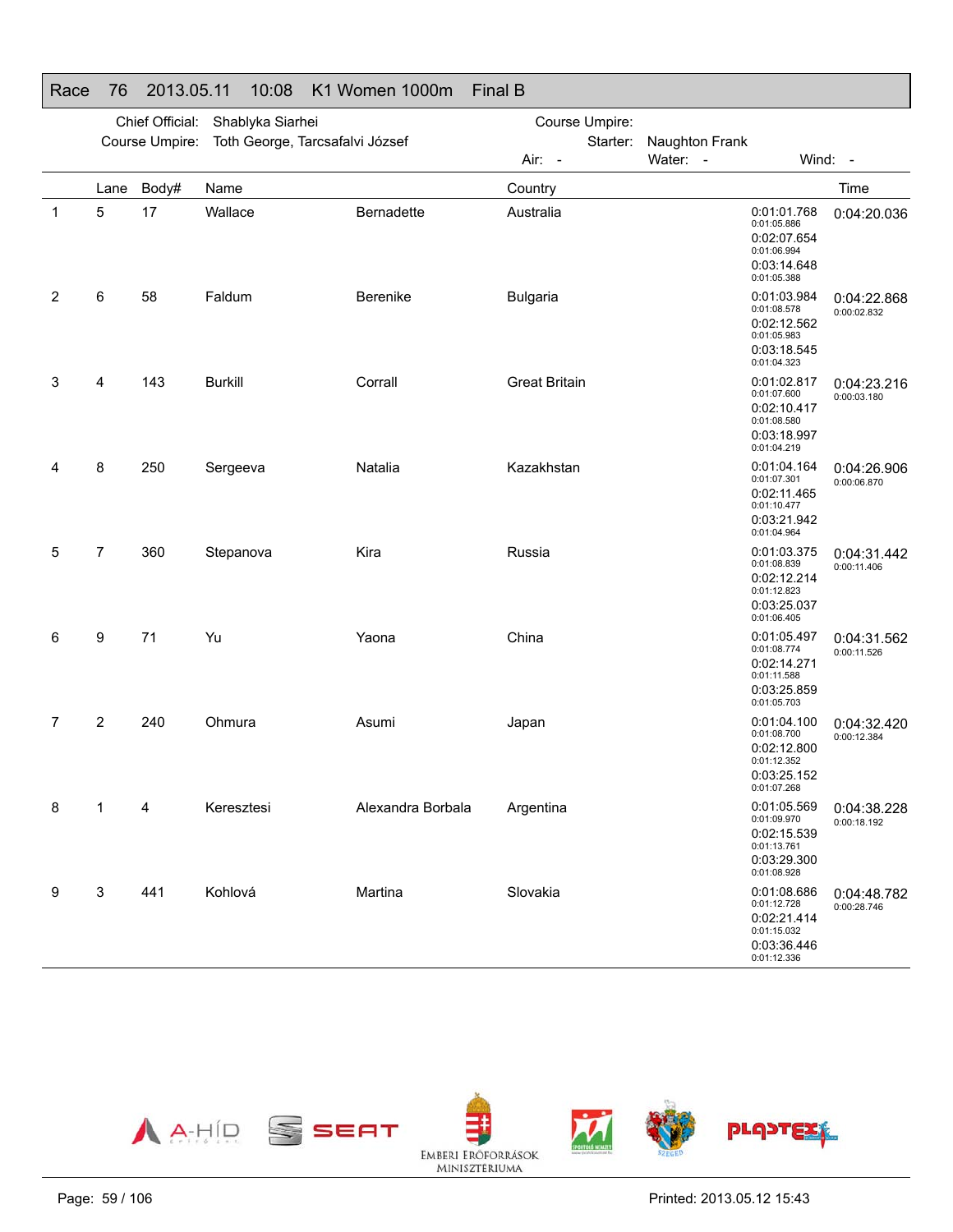#### Race 77 2013.05.11 10:33 K1 Women 500m Final A

|   |                | Chief Official: | Shablyka Siarhei                 |                 | Course Umpire: |                |                            |                            |
|---|----------------|-----------------|----------------------------------|-----------------|----------------|----------------|----------------------------|----------------------------|
|   |                | Course Umpire:  | Lasen Per Flemming, Páger Zoltán |                 | Starter:       | Naughton Frank |                            |                            |
|   |                |                 |                                  |                 | Air: -         | Water: -       |                            | Wind: $-$                  |
|   | Lane           | Body#           | Name                             |                 | Country        |                |                            | Time                       |
|   | $\overline{2}$ | 414             | Ruzicic-benedek                  | Dalma           | Serbia         |                | 0:00:57.515<br>0:01:00.700 | 0:01:58.215                |
| 2 | 6              | 161             | Wagner - Augustin                | Katrin          | Germany        |                | 0:00:57.219<br>0:01:01.296 | 0:01:58.515<br>0:00:00.300 |
| 3 | 4              | 177             | Kozák                            | Danuta          | Hungary        |                | 0:00:57.384<br>0:01:01.161 | 0:01:58.545<br>0:00:00.330 |
| 4 | 5              | 160             | Dietze                           | Tina            | Germany        |                | 0:00:56.791<br>0:01:03.446 | 0:02:00.237<br>0:00:02.022 |
| 5 | 3              | 114             | Hansen                           | Henriette Engel | Denmark        |                | 0:00:58.614<br>0:01:02.169 | 0:02:00.783<br>0:00:02.568 |
| 6 | 9              | 358             | Sergeeva                         | Anastasiya      | Russia         |                | 0:00:58.670<br>0:01:02.179 | 0:02:00.849<br>0:00:02.634 |
| 7 | 7              | 21              | Schuring                         | Yvonne          | Austria        |                | 0:00:58.970<br>0:01:01.933 | 0:02:00.903<br>0:00:02.688 |
| 8 | 8              | 35              | Khudzenka                        | Volha           | <b>Belarus</b> |                | 0:00:58.059<br>0:01:03.690 | 0:02:01.749<br>0:00:03.534 |
| 9 |                | 441             | Kohlová                          | Martina         | Slovakia       |                | 0:01:00.427<br>0:01:02.360 | 0:02:02.787<br>0:00:04.572 |

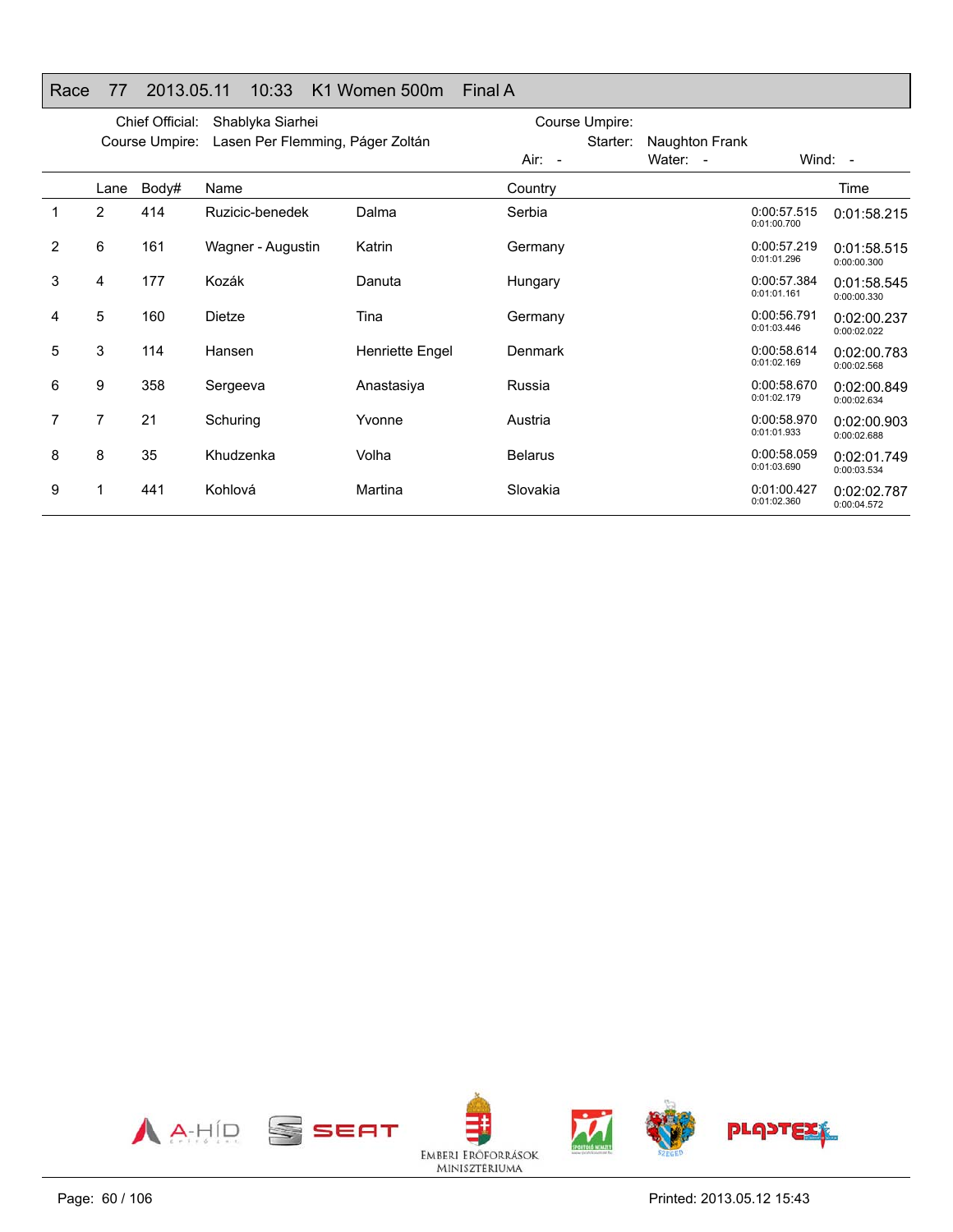### Race 78 2013.05.11 10:38 K2 Women 500m Final A

|   |                | Chief Official: | Shablyka Siarhei               |                              | Course Umpire:                   |             |                            |                            |  |
|---|----------------|-----------------|--------------------------------|------------------------------|----------------------------------|-------------|----------------------------|----------------------------|--|
|   |                | Course Umpire:  | Naughton Connie, Avar Tamás    |                              | Starter:                         | Moule Peter |                            |                            |  |
|   |                |                 |                                |                              | Air: -                           | Water: -    |                            | Wind: -                    |  |
|   | Lane           | Body#           | Name                           |                              | Country                          |             |                            | Time                       |  |
| 1 | $\overline{7}$ | 175<br>187      | Kárász<br>Vad                  | Anna<br>Ninetta              | Hungary<br>Hungary               |             | 0:00:52.526<br>0:00:54.037 | 0:01:46.563                |  |
| 2 | 5              | 359<br>354      | Sobetova<br>Podolskaya         | Vera<br>Natalia              | Russia<br>Russia                 |             | 0:00:51.593<br>0:00:55.234 | 0:01:46.827<br>0:00:00.264 |  |
| 3 | 4              | 295<br>292      | Mikolajczyk<br>Konieczna       | Beata<br>Aneta               | Poland<br>Poland                 |             | 0:00:51.805<br>0:00:56.174 | 0:01:47.979<br>0:00:01.416 |  |
| 4 | 8              | 285<br>284      | Hatton<br>Dodwell              | Teneale<br>Rachael           | New Zealand<br>New Zealand       |             | 0:00:54.730<br>0:00:54.563 | 0:01:49.293<br>0:00:02.730 |  |
| 5 | 3              | 33<br>39        | Grishina<br><b>Tsishkevich</b> | Aleksandra<br>Marharyta      | <b>Belarus</b><br><b>Belarus</b> |             | 0:00:52.896<br>0:00:56.421 | 0:01:49.317<br>0:00:02.754 |  |
| 6 | 2              | 411<br>412      | Moldovan<br>Moldovan           | Nikolina<br>Olivera          | Serbia<br>Serbia                 |             | 0:00:53.581<br>0:00:57.032 | 0:01:50.613<br>0:00:04.050 |  |
| 7 | 9              | 4               | Ameghino<br>Keresztesi         | Sabrina<br>Alexandra Borbala | Argentina<br>Argentina           |             | 0:00:53.116<br>0:00:57.821 | 0:01:50.937<br>0:00:04.374 |  |
| 8 | 1              | 346<br>344      | Gurzhey<br>Chernigovskaya      | Inga<br>Svetlana             | Russia<br>Russia                 |             | 0:00:55.379<br>0:00:56.932 | 0:01:52.311<br>0:00:05.748 |  |
| 9 | 6              | 17<br>16        | Wallace<br>Flood               | <b>Bernadette</b><br>Naomi   | Australia<br>Australia           |             | 0:00:55.119<br>0:00:57.942 | 0:01:53.061<br>0:00:06.498 |  |

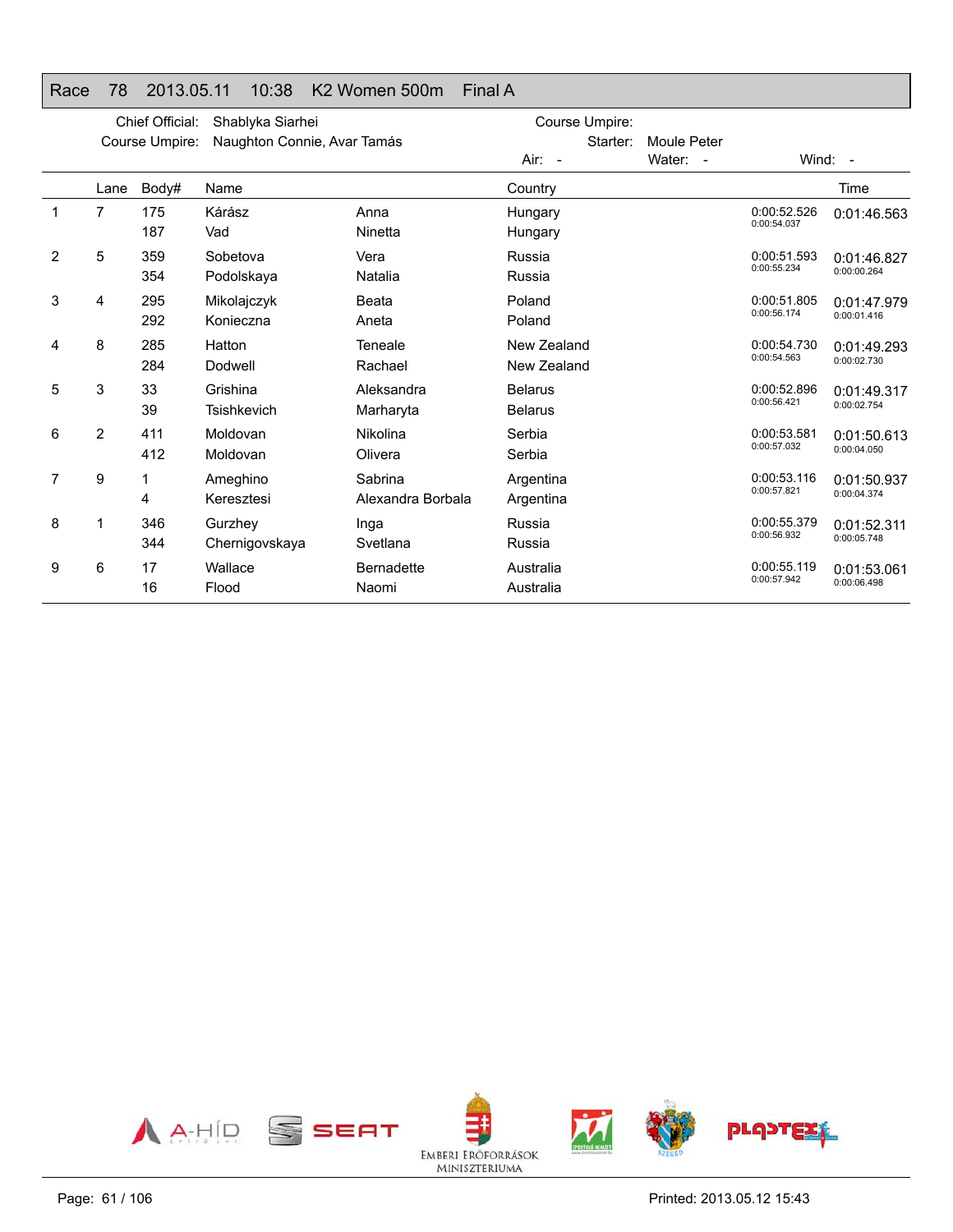|  | Race 79 2013.05.11 10:51 K1 Men 1000m Final A |  |  |
|--|-----------------------------------------------|--|--|

|                |                | Chief Official: | Shablyka Siarhei                |               | Course Umpire:        |             |                            |
|----------------|----------------|-----------------|---------------------------------|---------------|-----------------------|-------------|----------------------------|
|                |                | Course Umpire:  | Toth George, Tarcsafalvi József |               | Starter:              | Moule Peter |                            |
|                |                |                 |                                 |               | Air: -                | Water: -    | Wind: $-$                  |
|                | Lane           | Body#           | Name                            |               | Country               |             | Time                       |
| 1              | 3              | 164             | Hoff                            | Max           | Germany               |             | 0:03:35.210                |
| $\overline{2}$ | 5              | 55              | Yurenia                         | Aleh          | <b>Belarus</b>        |             | 0:03:37.382<br>0:00:02.172 |
| 3              | $\overline{7}$ | 127             | Poulsen                         | René Holten   | <b>Denmark</b>        |             | 0:03:38.264<br>0:00:03.054 |
| 4              | 4              | 434             | <b>Tomicevic</b>                | Marko         | Serbia                |             | 0:03:38.714<br>0:00:03.504 |
| 5              | 1              | 107             | Dostál                          | Josef         | <b>Czech Republic</b> |             | 0:03:41.732<br>0:00:06.522 |
| 6              | 8              | 19              | Wallace                         | <b>Ken</b>    | Australia             |             | 0:03:42.854<br>0:00:07.644 |
| 7              | 9              | 201             | Gere                            | <b>Bálint</b> | Hungary               |             | 0:03:44.504<br>0:00:09.294 |
| 8              | $\overline{2}$ | 439             | Wyss                            | Fabio         | Switzerland           |             | 0:03:46.268<br>0:00:11.058 |
| 9              | 6              | 225             | Szalai                          | Tamás         | Hungary               |             | 0:03:49.124<br>0:00:13.914 |

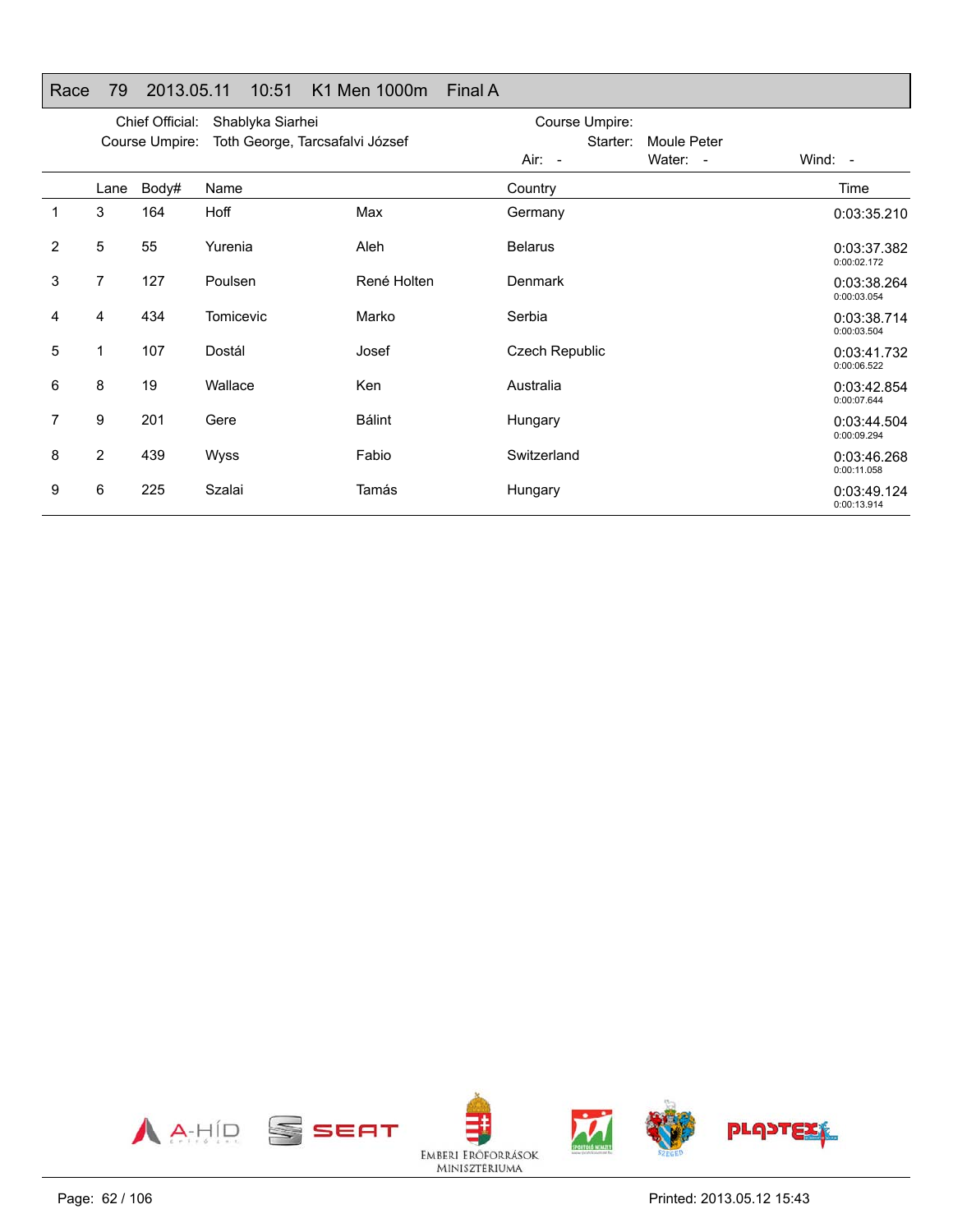|             |                         | Chief Official: | Shablyka Siarhei                                |              |                | Course Umpire: |                |                                                                                        |                            |
|-------------|-------------------------|-----------------|-------------------------------------------------|--------------|----------------|----------------|----------------|----------------------------------------------------------------------------------------|----------------------------|
|             |                         |                 | Course Umpire: Lasen Per Flemming, Páger Zoltán |              |                | Starter:       | Naughton Frank |                                                                                        |                            |
|             |                         |                 |                                                 |              | Air: -         |                | Water: -       | Wind: -                                                                                |                            |
|             | Lane                    | Body#           | Name                                            |              | Country        |                |                |                                                                                        | Time                       |
| $\mathbf 1$ | 5                       | 163             | <b>Brendel</b>                                  | Sebastian    | Germany        |                |                | 0:00:57.122<br>0:01:01.706<br>0:01:58.828<br>0:01:03.684<br>0:03:02.512<br>0:00:58.806 | 0:04:01.318                |
| 2           | 6                       | 229             | Vajda                                           | Attila       | Hungary        |                |                | 0:00:57.693<br>0:01:02.667<br>0:02:00.360<br>0:01:03.082<br>0:03:03.442<br>0:00:58.794 | 0:04:02.236<br>0:00:00.918 |
| 3           | 4                       | 305             | Grzybowski                                      | Marcin       | Poland         |                |                | 0:00:58.252<br>0:01:02.941<br>0:02:01.193<br>0:01:05.460<br>0:03:06.653<br>0:00:59.003 | 0:04:05.656<br>0:00:04.338 |
| 4           | 8                       | 230             | Varga                                           | Dávid        | Hungary        |                |                | 0:00:57.400<br>0:01:02.579<br>0:01:59.979<br>0:01:05.233<br>0:03:05.212<br>0:01:00.912 | 0:04:06.124<br>0:00:04.806 |
| 5           | $\overline{7}$          | 455             | Rusnák                                          | Matej        | Slovakia       |                |                | 0:00:59.359<br>0:01:02.827<br>0:02:02.186<br>0:01:06.090<br>0:03:08.276<br>0:00:58.880 | 0:04:07.156<br>0:00:05.838 |
| 6           | 9                       | 49              | Piatrou                                         | Maksim       | <b>Belarus</b> |                |                | 0:00:59.109<br>0:01:02.528<br>0:02:01.637<br>0:01:05.499<br>0:03:07.136<br>0:01:00.326 | 0:04:07.462<br>0:00:06.144 |
| 7           | 3                       | 396             | Shtokalov                                       | Ilya         | Russia         |                |                | 0:00:58.982<br>0:01:03.345<br>0:02:02.327<br>0:01:06.826<br>0:03:09.153<br>0:01:04.405 | 0:04:13.558<br>0:00:12.240 |
| 8           | 1                       | 251             | Petrov                                          | Vladimir     | Kazakhstan     |                |                | 0:01:00.726<br>0:01:05.472<br>0:02:06.198<br>0:01:08.239<br>0:03:14.437<br>0:01:02.115 | 0:04:16.552<br>0:00:15.234 |
| 9           | $\overline{\mathbf{c}}$ | 101             | Avila                                           | Reydel Ramos | Cuba           |                |                | 0:00:58.695<br>0:01:05.719<br>0:02:04.414<br>0:01:10.832<br>0:03:15.246<br>0:01:03.574 | 0:04:18.820<br>0:00:17.502 |



EMBERI ERŐFORRÁSOK<br>MINISZTÉRIUMA

Race 80 2013.05.11 10:58 C1 Men 1000m Final A

Page: 63 / 106

Printed: 2013.05.12 15:43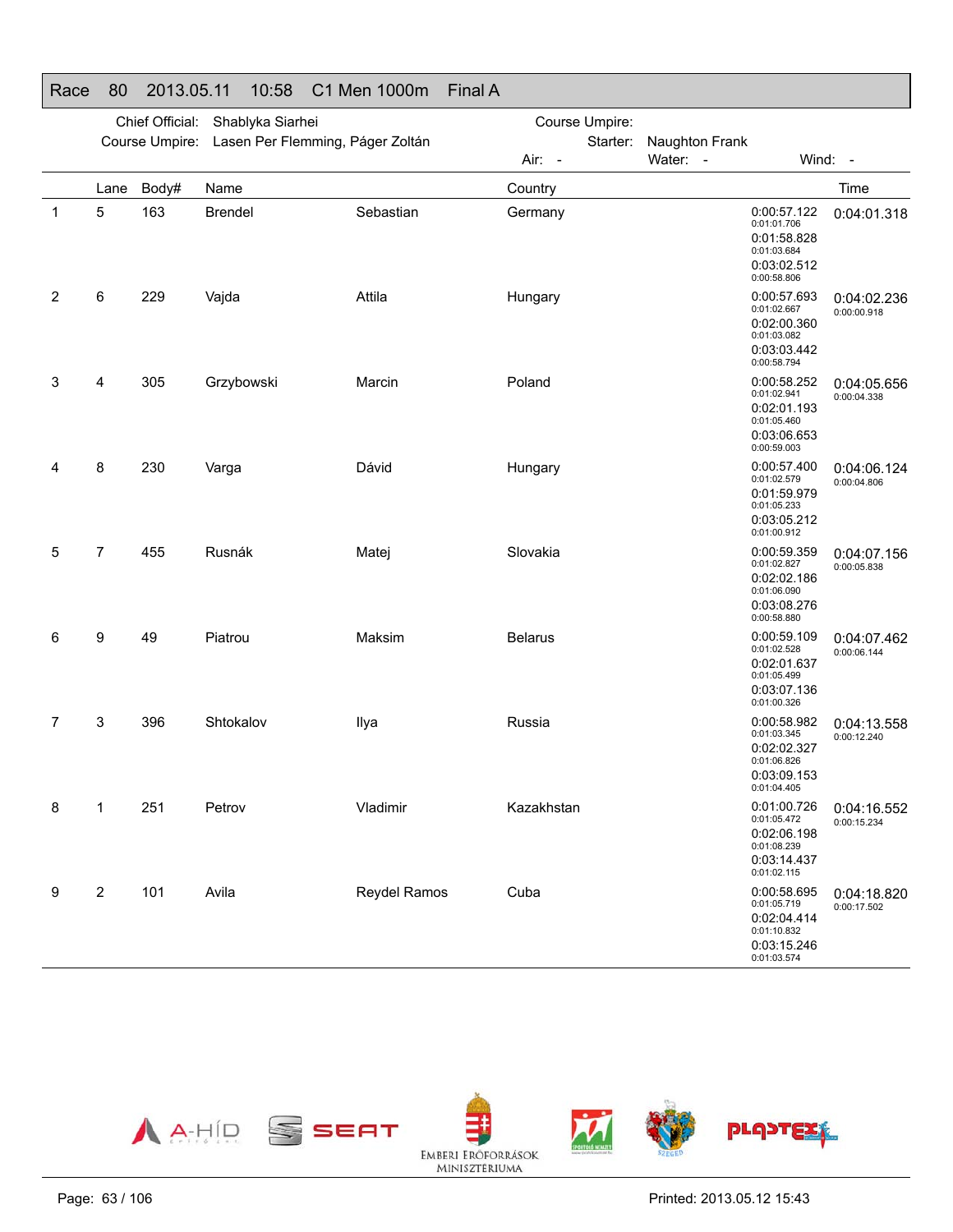|             |                | Chief Official: | Shablyka Siarhei                 |                                | Course Umpire:                               |          |              |                                                                                        |                                          |
|-------------|----------------|-----------------|----------------------------------|--------------------------------|----------------------------------------------|----------|--------------|----------------------------------------------------------------------------------------|------------------------------------------|
|             |                | Course Umpire:  | Naughton Connie, Avar Tamás      |                                |                                              | Starter: | Dénes György |                                                                                        |                                          |
|             |                |                 |                                  |                                | Air: -                                       |          | Water: -     |                                                                                        | Wind: -                                  |
|             | Lane           | Body#           | Name                             |                                | Country                                      |          |              |                                                                                        | Time                                     |
| $\mathbf 1$ | 5              | 197<br>208      | Dombi<br>Kökény                  | Rudolf<br>Roland               | Hungary<br>Hungary                           |          |              | 0:00:46.953<br>0:00:51.378<br>0:01:38.331<br>0:00:52.729<br>0:02:31.060<br>0:00:49.294 | 0:03:20.354                              |
| 2           | 6              | 383<br>392      | Medvedev<br>Ryakhov              | Ilya<br>Anton                  | Russia<br>Russia                             |          |              | 0:00:48.042<br>0:00:53.215<br>0:01:41.257<br>0:00:50.553<br>0:02:31.810<br>0:00:48.994 | 0:03:20.804<br>0:00:00.450               |
| 3           | 3              | 322<br>311      | Szandrach<br>Kujawski            | Pawel<br>Mariusz               | Poland<br>Poland                             |          |              | 0:00:48.241<br>0:00:51.706<br>0:01:39.947<br>0:00:53.144<br>0:02:33.091<br>0:00:48.937 | 0:03:22.028<br>0:00:01.674               |
| 4           | 7              | 109<br>112      | Havel<br>Štěrba                  | Daniel<br>Jan                  | Czech Republic<br>Czech Republic             |          |              | 0:00:48.140<br>0:00:52.368<br>0:01:40.508<br>0:00:52.821<br>0:02:33.329<br>0:00:49.755 | 0:03:23.084<br>0:00:02.730               |
| 5           | 1              | 105<br>103      | Zulueta Arencibia<br>Riveaux     | Maikel<br><b>Reiner Torres</b> | Cuba<br>Cuba                                 |          |              | 0:00:47.876<br>0:00:53.997<br>0:01:41.873<br>0:00:54.038<br>0:02:35.911<br>0:00:50.989 | 0:03:26.900<br>0:00:06.546               |
| 6           | 8              | 429<br>432      | Pajic<br>Stanojevic              | Dejan<br>Dusko                 | Serbia<br>Serbia                             |          |              | 0:00:47.695<br>0:00:52.344<br>0:01:40.039<br>0:00:54.941<br>0:02:34.980<br>0:00:52.430 | 0:03:27.410<br>0:00:07.056               |
| 7           | $\overline{2}$ | 470<br>468      | <b>Hemselius</b><br><b>Barsk</b> | Daniel<br>Johannes             | Sweden<br>Sweden                             |          |              | 0:00:48.487<br>0:00:54.350<br>0:01:42.837<br>0:00:55.309<br>0:02:38.146<br>0:00:50.794 | 0:03:28.940<br>0:00:08.586               |
|             | 9              | 156<br>151      | Rutherford<br>Daniels            | Edward<br>Andrew               | <b>Great Britain</b><br><b>Great Britain</b> |          |              | 0:00:53.570<br>0:01:43.126<br>0:00:53.642<br>0:02:36.768<br>0:00:52.328                | 0:00:49.556   0:03:29.096<br>0:00:08.742 |
| 9           | 4              | 331<br>333      | Pimenta<br>Silva                 | Fernando<br>Emanuel            | Portugal<br>Portugal                         |          |              | 0:00:47.361<br>0:00:54.663<br>0:01:42.024<br>0:01:10.856<br>0:02:52.880<br>0:01:07.506 | 0:04:00.386<br>0:00:40.032               |



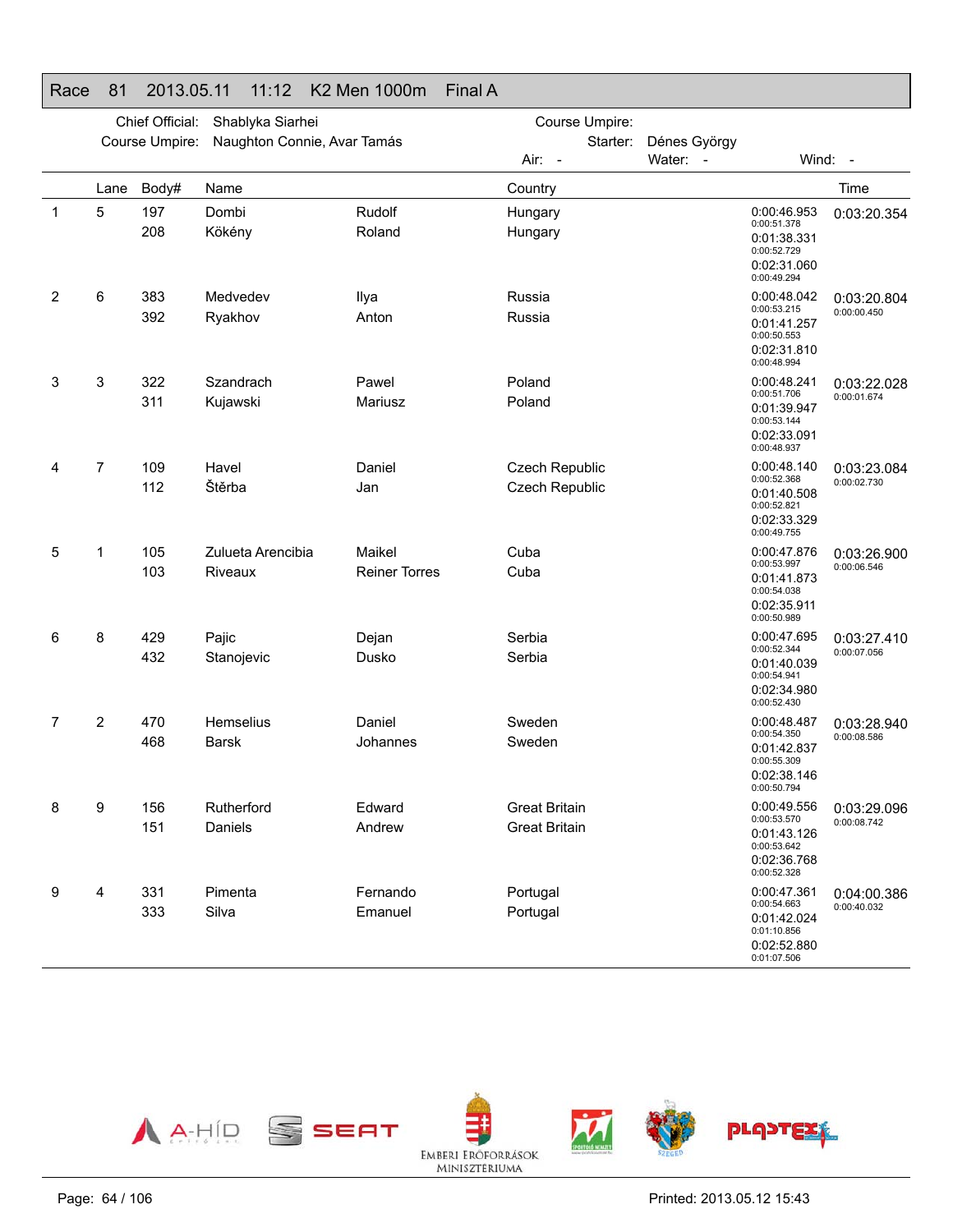|              | Chief Official:<br>Shablyka Siarhei<br>Course Umpire:<br>Toth George, Tarcsafalvi József |            |                             |                              | Course Umpire:<br>Starter:       | Dénes György |                                                                                        |                            |
|--------------|------------------------------------------------------------------------------------------|------------|-----------------------------|------------------------------|----------------------------------|--------------|----------------------------------------------------------------------------------------|----------------------------|
|              |                                                                                          |            |                             |                              | Air:<br>$\sim$                   | Water: -     |                                                                                        | Wind: -                    |
|              | Lane                                                                                     | Body#      | Name                        |                              | Country                          |              |                                                                                        | Time                       |
| $\mathbf{1}$ | 3                                                                                        | 231<br>215 | Vasbányai<br>Mike           | Henrik<br>Róbert             | Hungary<br>Hungary               |              | 0:00:55.772<br>0:00:59.029<br>0:01:54.801<br>0:00:58.239<br>0:02:53.040<br>0:00:53.047 | 0:03:46.087                |
| 2            | 5                                                                                        | 111<br>108 | Radoň<br>Dvořák             | Jaroslav<br>Filip            | Czech Republic<br>Czech Republic |              | 0:00:54.805<br>0:00:58.575<br>0:01:53.380<br>0:00:59.098<br>0:02:52.478<br>0:00:55.049 | 0:03:47.527<br>0:00:01.440 |
| 3            | $\overline{2}$                                                                           | 306<br>321 | Kaczor<br>Slominski         | Tomasz<br>Vincent            | Poland<br>Poland                 |              | 0:00:56.369<br>0:00:59.964<br>0:01:56.333<br>0:00:58.505<br>0:02:54.838<br>0:00:52.905 | 0:03:47.743<br>0:00:01.656 |
| 4            | 4                                                                                        | 76<br>77   | Huang<br>LI                 | Maoxing<br>Qiang             | China<br>China                   |              | 0:00:54.269<br>0:00:58.677<br>0:01:52.946<br>0:01:00.674<br>0:02:53.620<br>0:00:55.095 | 0:03:48.715<br>0:00:02.628 |
| 5            | $\overline{7}$                                                                           | 102<br>104 | Madrigal<br>Rolexis         | Serguey Torres<br>Baez Avila | Cuba<br>Cuba                     |              | 0:00:54.250<br>0:00:59.454<br>0:01:53.704<br>0:01:00.306<br>0:02:54.010<br>0:00:56.043 | 0:03:50.053<br>0:00:03.966 |
| 6            | 6                                                                                        | 369<br>366 | Dubovoy<br><b>Bovdurets</b> | Ivan<br>Alexey               | Russia<br>Russia                 |              | 0:00:55.914<br>0:00:59.452<br>0:01:55.366<br>0:00:59.526<br>0:02:54.892<br>0:00:56.379 | 0:03:51.271<br>0:00:05.184 |
| 7            | 9                                                                                        | 253<br>252 | Sinyavskiy<br>Safronov      | Maxim<br>Yevgeniy            | Kazakhstan<br>Kazakhstan         |              | 0:00:56.904<br>0:00:59.599<br>0:01:56.503<br>0:01:01.896<br>0:02:58.399<br>0:00:54.822 | 0:03:53.221<br>0:00:07.134 |
| 8            | 8                                                                                        | 224<br>200 | Szabó<br>Forgó              | Gábor<br>Christopher         | Hungary<br>Hungary               |              | 0:00:55.883<br>0:00:58.993<br>0:01:54.876<br>0:01:01.537<br>0:02:56.413<br>0:01:01.824 | 0:03:58.237<br>0:00:12.150 |
| 9            | 1                                                                                        | 52<br>54   | Rabchanka<br>Vauchetski     | Dzmitry<br>Aliaksandr        | <b>Belarus</b><br><b>Belarus</b> |              | 0:00:56.123<br>0:01:01.125<br>0:01:57.248<br>0:01:00.798<br>0:02:58.046<br>0:01:08.315 | 0:04:06.361<br>0:00:20.274 |

## Race 82 2013.05.11 11:19 C2 Men 1000m Final A

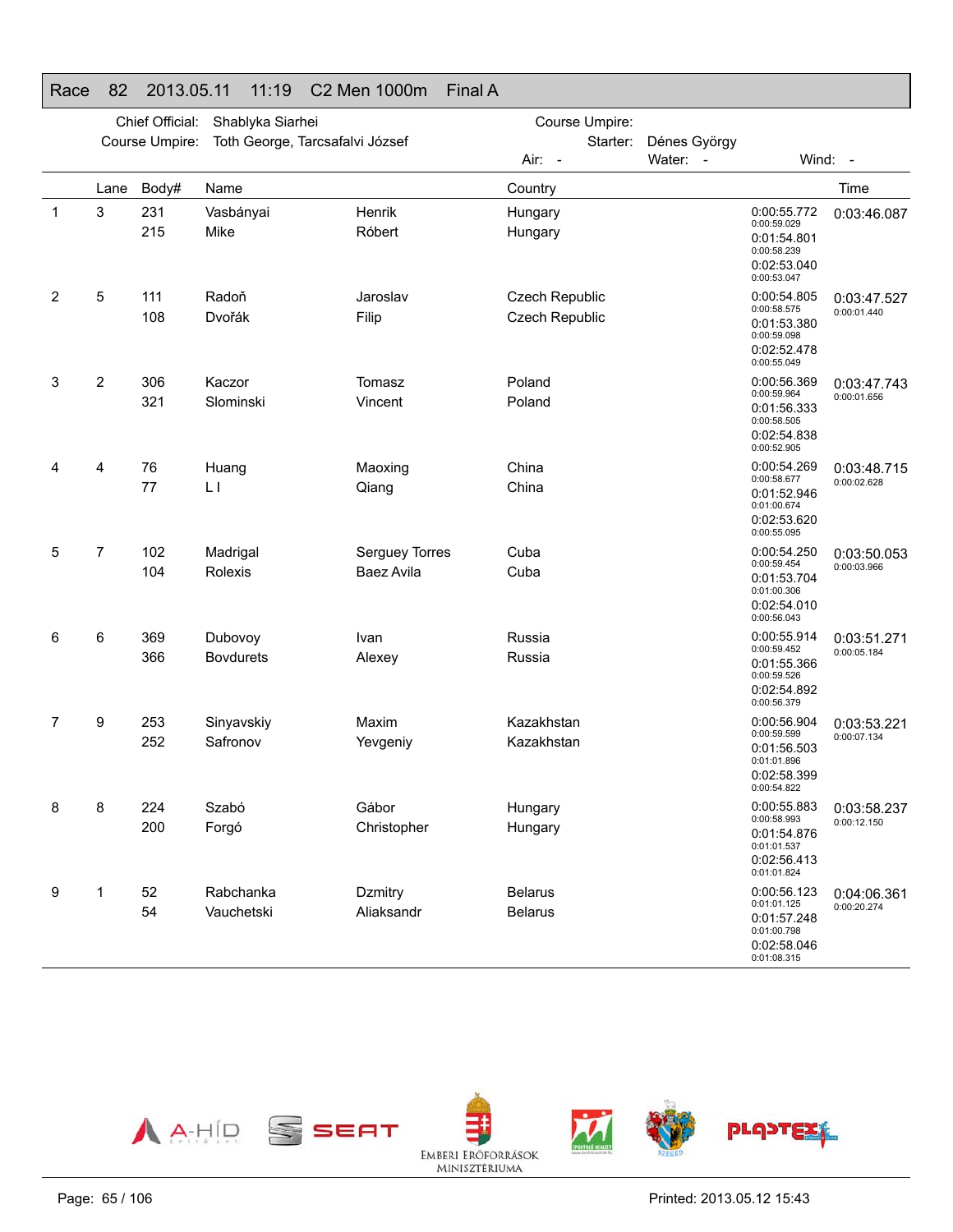|   | Chief Official:<br>Shablyka Siarhei |                |                                  |            | Course Umpire:       |                            |                                                                                        |                            |
|---|-------------------------------------|----------------|----------------------------------|------------|----------------------|----------------------------|----------------------------------------------------------------------------------------|----------------------------|
|   |                                     | Course Umpire: | Lasen Per Flemming, Páger Zoltán |            | Starter:<br>Air: -   | Naughton Frank<br>Water: - |                                                                                        | Wind: -                    |
|   | Lane                                | Body#          | Name                             |            | Country              |                            |                                                                                        | Time                       |
| 1 | 5                                   | 162            | Weber                            | Franziska  | Germany              |                            | 0:00:57.101<br>0:01:02.587<br>0:01:59.688<br>0:01:05.782<br>0:03:05.470<br>0:01:01.546 | 0:04:07.016                |
| 2 | $\overline{7}$                      | 291            | Dzieniszewska                    | Edyta      | Poland               |                            | 0:00:57.906<br>0:01:02.916<br>0:02:00.822<br>0:01:05.811<br>0:03:06.633<br>0:01:01.877 | 0:04:08.510<br>0:00:01.494 |
| 3 | 4                                   | 161            | Wagner - Augustin                | Katrin     | Germany              |                            | 0:00:57.644<br>0:01:03.721<br>0:02:01.365<br>0:01:06.301<br>0:03:07.666<br>0:01:00.946 | 0:04:08.612<br>0:00:01.596 |
| 4 | 2                                   | 144            | Cawthorn                         | Rachel     | <b>Great Britain</b> |                            | 0:00:58.548<br>0:01:04.691<br>0:02:03.239<br>0:01:07.037<br>0:03:10.276<br>0:01:00.130 | 0:04:10.406<br>0:00:03.390 |
| 5 | 3                                   | 16             | Flood                            | Naomi      | Australia            |                            | 0:01:00.354<br>0:01:04.326<br>0:02:04.680<br>0:01:07.119<br>0:03:11.799<br>0:01:01.295 | 0:04:13.094<br>0:00:06.078 |
| 6 | 9                                   | 136            | Rikala                           | Anne       | Finland              |                            | 0:00:59.640<br>0:01:03.224<br>0:02:02.864<br>0:01:08.405<br>0:03:11.269<br>0:01:03.385 | 0:04:14.654<br>0:00:07.638 |
| 7 | 6                                   | 358            | Sergeeva                         | Anastasiya | Russia               |                            | 0:00:58.682<br>0:01:03.834<br>0:02:02.516<br>0:01:08.209<br>0:03:10.725<br>0:01:04.619 | 0:04:15.344<br>0:00:08.328 |
| 8 | 1                                   | 169            | Bara                             | Alexandra  | Hungary              |                            | 0:00:59.872<br>0:01:03.999<br>0:02:03.871<br>0:01:08.503<br>0:03:12.374<br>0:01:04.182 | 0:04:16.556<br>0:00:09.540 |
|   | 8                                   | 180            | Medveczky                        | Erika      | Hungary              |                            |                                                                                        | Did not start              |

Race 83 2013.05.11 11:33 K1 Women 1000m Final A

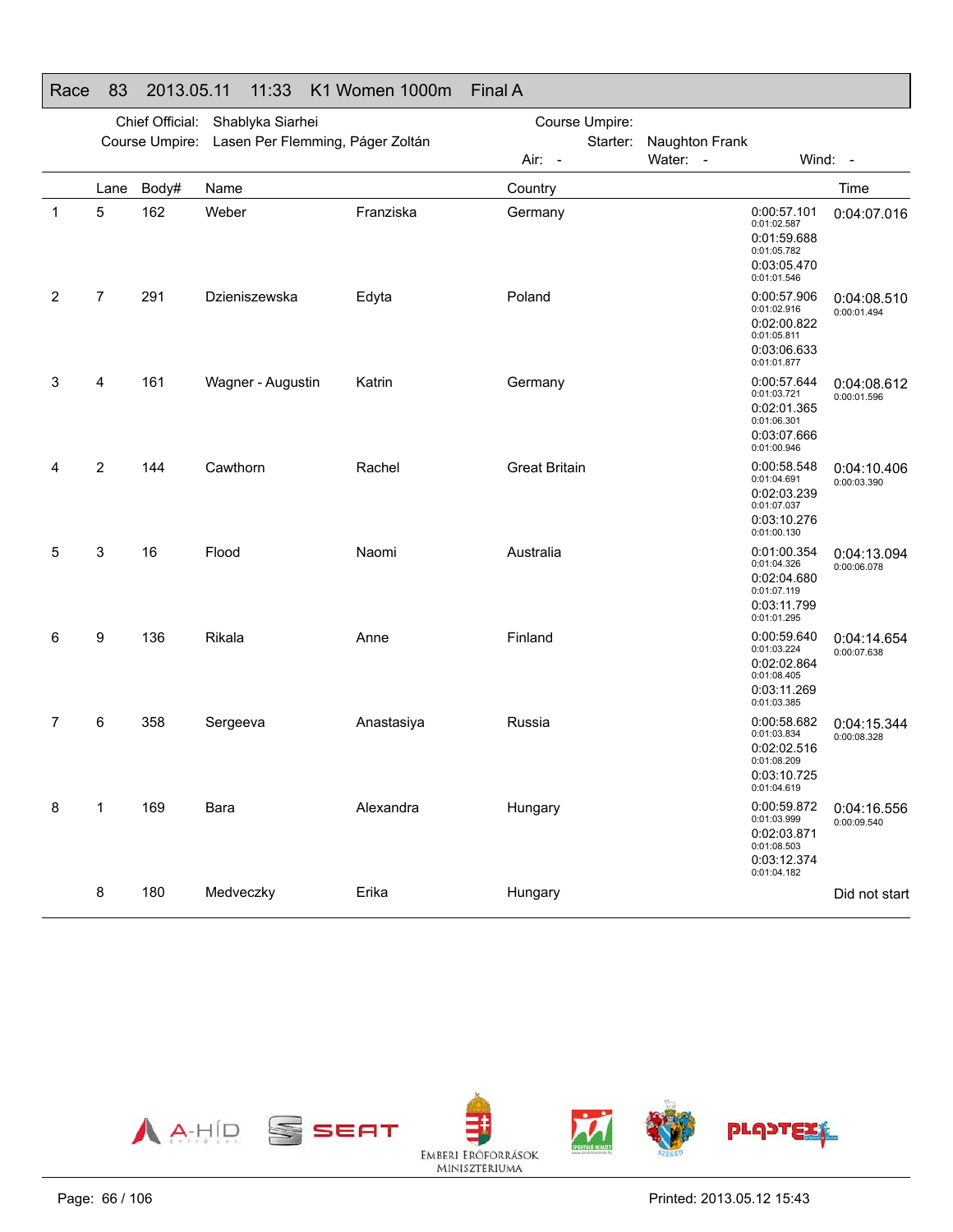|                |                | Chief Official: | Shablyka Siarhei            |                         | Course Umpire:                                       |             |                                                                                        |                            |  |
|----------------|----------------|-----------------|-----------------------------|-------------------------|------------------------------------------------------|-------------|----------------------------------------------------------------------------------------|----------------------------|--|
|                |                | Course Umpire:  | Naughton Connie, Avar Tamás |                         | Starter:                                             | Moule Peter |                                                                                        |                            |  |
|                |                |                 |                             |                         | Air: -                                               | Water: -    |                                                                                        | Wind: -                    |  |
|                | Lane           | Body#           | Name                        |                         | Country                                              |             |                                                                                        | Time                       |  |
| $\mathbf{1}$   | 6              | 173<br>174      | Hagymási<br>Horváth         | Réka<br>Alexandra Enikő | Hungary<br>Hungary                                   |             | 0:00:56.397<br>0:00:59.564<br>0:01:55.961<br>0:01:01.789<br>0:02:57.750<br>0:00:56.208 | 0:03:53.958                |  |
| $\overline{2}$ | $\overline{2}$ | 184<br>183      | Szilvásy<br>Szabó           | Nóra<br>Petra           | Hungary<br>Hungary                                   |             | 0:00:55.730<br>0:00:59.914<br>0:01:55.644<br>0:01:00.392<br>0:02:56.036<br>0:00:58.096 | 0:03:54.132<br>0:00:00.174 |  |
| 3              | $\overline{7}$ | 482<br>483      | Hogan<br>Mcelroy            | Margaret<br>Kaitlin     | United States of America<br>United States of America |             | 0:00:56.551<br>0:01:00.064<br>0:01:56.615<br>0:01:02.024<br>0:02:58.639<br>0:00:56.327 | 0:03:54.966<br>0:00:01.008 |  |
| 4              | 5              | 299<br>294      | Wiewiora<br>Krukowska       | Paulina<br>Magdalena    | Poland<br>Poland                                     |             | 0:00:54.241<br>0:00:59.927<br>0:01:54.168<br>0:01:02.066<br>0:02:56.234<br>0:00:59.062 | 0:03:55.296<br>0:00:01.338 |  |
| 5              | 4              | 346<br>341      | Gurzhey<br>Alexandrova      | Inga<br>Maria           | Russia<br>Russia                                     |             | 0:00:58.327<br>0:01:00.530<br>0:01:58.857<br>0:01:01.947<br>0:03:00.804<br>0:00:59.046 | 0:03:59.850<br>0:00:05.892 |  |
| 6              | 8              | 67<br>72        | Rong<br>Zeng                | Rong<br>Xiaoyun         | China<br>China                                       |             | 0:00:59.603<br>0:01:02.606<br>0:02:02.209<br>0:01:03.880<br>0:03:06.089<br>0:00:56.371 | 0:04:02.460<br>0:00:08.502 |  |
| 7              | 1              | 65<br>66        | Guo<br>He                   | Yaling<br>Zuxuan        | China<br>China                                       |             | 0:01:03.216<br>0:01:06.757<br>0:02:09.973<br>0:01:09.621<br>0:03:19.594<br>0:01:04.022 | 0:04:23.616<br>0:00:29.658 |  |
|                | 3              | 479<br>478      | Ben Ismail<br>Ben Ismail    | Afef<br>Abir            | Tunisia<br>Tunisia                                   |             |                                                                                        | Did not start              |  |

#### Race 84 2013.05.11 11:40 K2 Women 1000m Final A

Lane No.8 Tunisia is disqualified

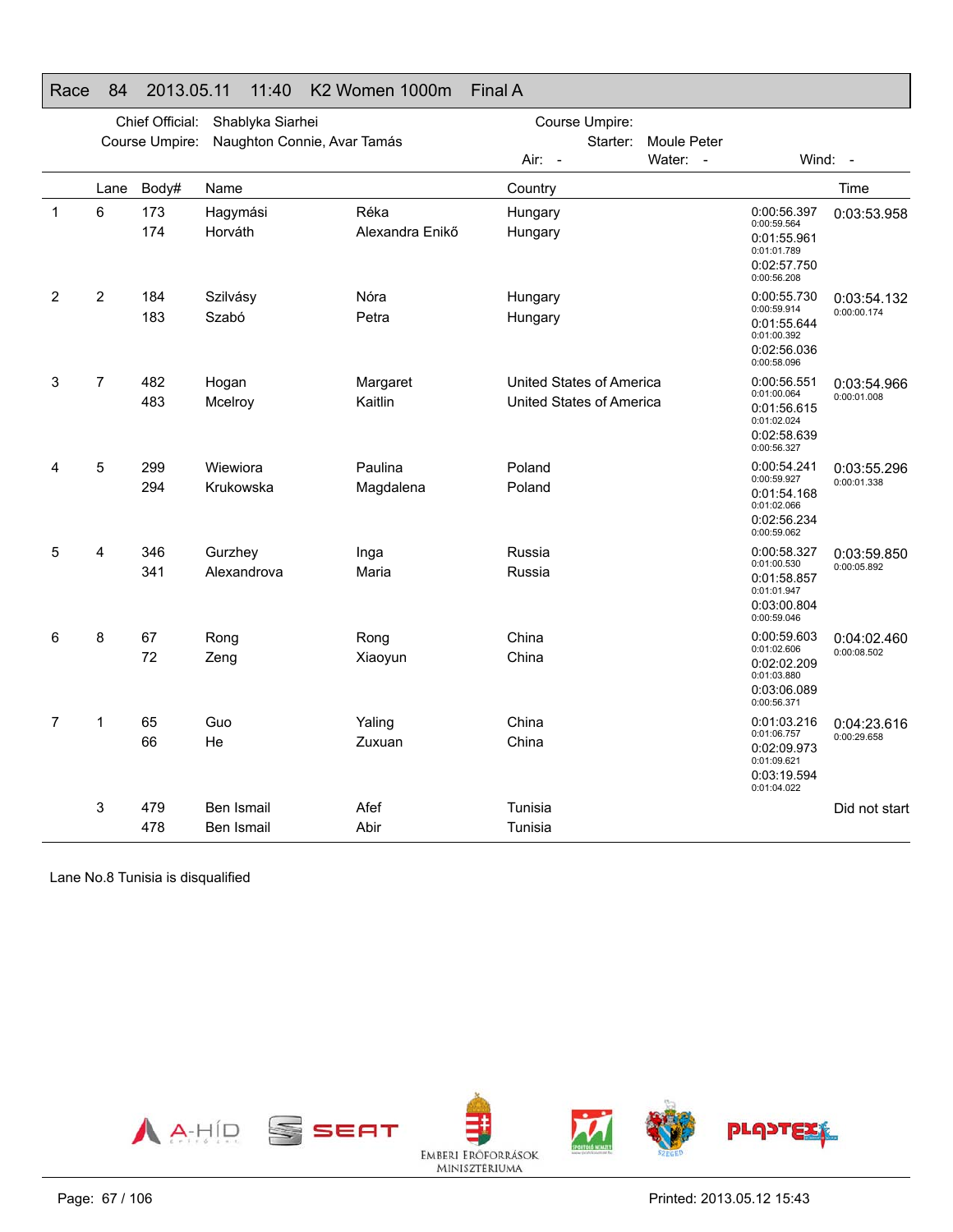### Race 85 2013.05.11 11:54 K4 Men 1000m Final A

|             | Chief Official:<br>Shablyka Siarhei |                |                                 |                       | Course Umpire: |          |                                           |                            |             |
|-------------|-------------------------------------|----------------|---------------------------------|-----------------------|----------------|----------|-------------------------------------------|----------------------------|-------------|
|             |                                     | Course Umpire: | Toth George, Tarcsafalvi József |                       |                | Starter: | Dénes György                              |                            |             |
|             |                                     |                |                                 |                       | Air: -         |          | Water: -                                  |                            | Wind: -     |
|             | Lane                                | Body#          | Name                            |                       | Country        |          |                                           |                            | Time        |
| $\mathbf 1$ | 7                                   | 437            | Zoric                           | Milenko               | Serbia         |          |                                           | 0:00:43.265                | 0:02:58.670 |
|             |                                     | 422            | Holpert                         | Ervin                 | Serbia         |          |                                           | 0:00:45.191<br>0:01:28.456 |             |
|             |                                     | 416            | Aleksic                         | Aleksandar            | Serbia         |          |                                           | 0:00:46.310                |             |
|             |                                     | 433            | Terzic                          | Dejan                 | Serbia         |          |                                           | 0:02:14.766<br>0:00:43.904 |             |
| 2           | 4                                   | 206            | Kammerer                        | Zoltán                | Hungary        |          |                                           | 0:00:42.158                | 0:02:59.114 |
|             |                                     | 226            | Tóth                            | Dávid                 | Hungary        |          |                                           | 0:00:44.669<br>0:01:26.827 | 0:00:00.444 |
|             |                                     | 213            | Kulifai                         | Tamás                 | Hungary        |          |                                           | 0:00:47.331                |             |
|             |                                     | 219            | Pauman                          | Dániel Máté           | Hungary        |          |                                           | 0:02:14.158<br>0:00:44.956 |             |
| 3           | 3                                   | 403            | Yurchenko                       | Vitaly                | Russia         |          |                                           | 0:00:42.330                | 0:03:00.650 |
|             |                                     | 390            | Pogreban                        | Vasily                | Russia         |          |                                           | 0:00:46.836<br>0:01:29.166 | 0:00:01.980 |
|             |                                     | 401            | Vasilyev                        | Anton                 | Russia         |          |                                           | 0:00:47.301                |             |
|             |                                     | 405            | Zhestkov                        | Oleg                  | Russia         |          |                                           | 0:02:16.467<br>0:00:44.183 |             |
| 4           | 8                                   | 447            | Gelle                           | Peter                 | Slovakia       |          |                                           | 0:00:42.717                | 0:03:00.692 |
|             |                                     | 449            | Jankovec                        | Martin                | Slovakia       |          |                                           | 0:00:45.017<br>0:01:27.734 | 0:00:02.022 |
|             |                                     | 459            | Vlček                           | Erik                  | Slovakia       |          |                                           | 0:00:48.090                |             |
|             |                                     | 456            | Tarr                            | Juraj                 | Slovakia       |          |                                           | 0:02:15.824<br>0:00:44.868 |             |
| 5           | 5                                   | 451            | Krajčovič                       | Marek                 | Slovakia       |          |                                           | 0:00:42.780                | 0:03:01.214 |
|             |                                     | 452            | Michálek                        | Matej                 | Slovakia       |          |                                           | 0:00:45.676<br>0:01:28.456 | 0:00:02.544 |
|             |                                     | 448            | Jakubik                         | Gabor                 | Slovakia       |          |                                           | 0:00:47.907                |             |
|             |                                     | 446            | Demin                           | Viktor                | Slovakia       |          |                                           | 0:02:16.363<br>0:00:44.851 |             |
| 6           | 6                                   | 304            | Florczak                        | Pawel                 | Poland         |          |                                           | 0:00:43.764                | 0:03:04.124 |
|             |                                     | 314            | Maron                           | Rafal                 | Poland         |          |                                           | 0:00:46.740<br>0:01:30.504 | 0:00:05.454 |
|             |                                     | 308            | Krajewski                       | Arkadiusz             | Poland         |          |                                           | 0:00:48.106                |             |
|             |                                     | 318            | Rosolski                        | Rafal                 | Poland         |          |                                           | 0:02:18.610<br>0:00:45.514 |             |
| 7           | 2                                   | 394            | Sergeev                         | Aleksandr             | Russia         |          |                                           | 0:00:43.234                | 0:03:05.402 |
|             |                                     | 398            | Spesivtsev                      | Maxim                 | Russia         |          |                                           | 0:00:46.370<br>0:01:29.604 | 0:00:06.732 |
|             |                                     | 402            | Vostrikov                       | Alexey                | Russia         |          |                                           | 0:00:49.687                |             |
|             |                                     | 368            | Chervov                         | Nikolay               | Russia         |          |                                           | 0:02:19.291<br>0:00:46.111 |             |
| 8           | 1                                   | 50             | Piatrushenka                    | Raman                 | <b>Belarus</b> |          |                                           | 0:00:43.437                | 0:03:07.442 |
|             | 42                                  |                | Bialko                          | Vitaliy               | <b>Belarus</b> |          |                                           | 0:00:47.926<br>0:01:31.363 | 0:00:08.772 |
|             |                                     | 46             | Litvinchuk                      | Artur                 | <b>Belarus</b> |          |                                           | 0:00:50.127                |             |
|             |                                     | 47             | Makhneu                         | Vadzim                | <b>Belarus</b> |          |                                           | 0:02:21.490<br>0:00:45.952 |             |
| 9           | 9                                   | 281            | Ullvang                         | Lars Magne            | Norway         |          |                                           | 0:00:44.588                | 0:03:09.308 |
|             |                                     | 282            | Vold                            | <b>Eivind Andreas</b> | Norway         |          | 0:00:47.114<br>0:00:10.638<br>0:01:31.702 |                            |             |
|             |                                     | 278            | Minde                           | Morten                | Norway         |          |                                           | 0:00:50.400                |             |
|             |                                     | 277            | Hjemdal                         | Lars                  | Norway         |          |                                           | 0:02:22.102<br>0:00:47.206 |             |

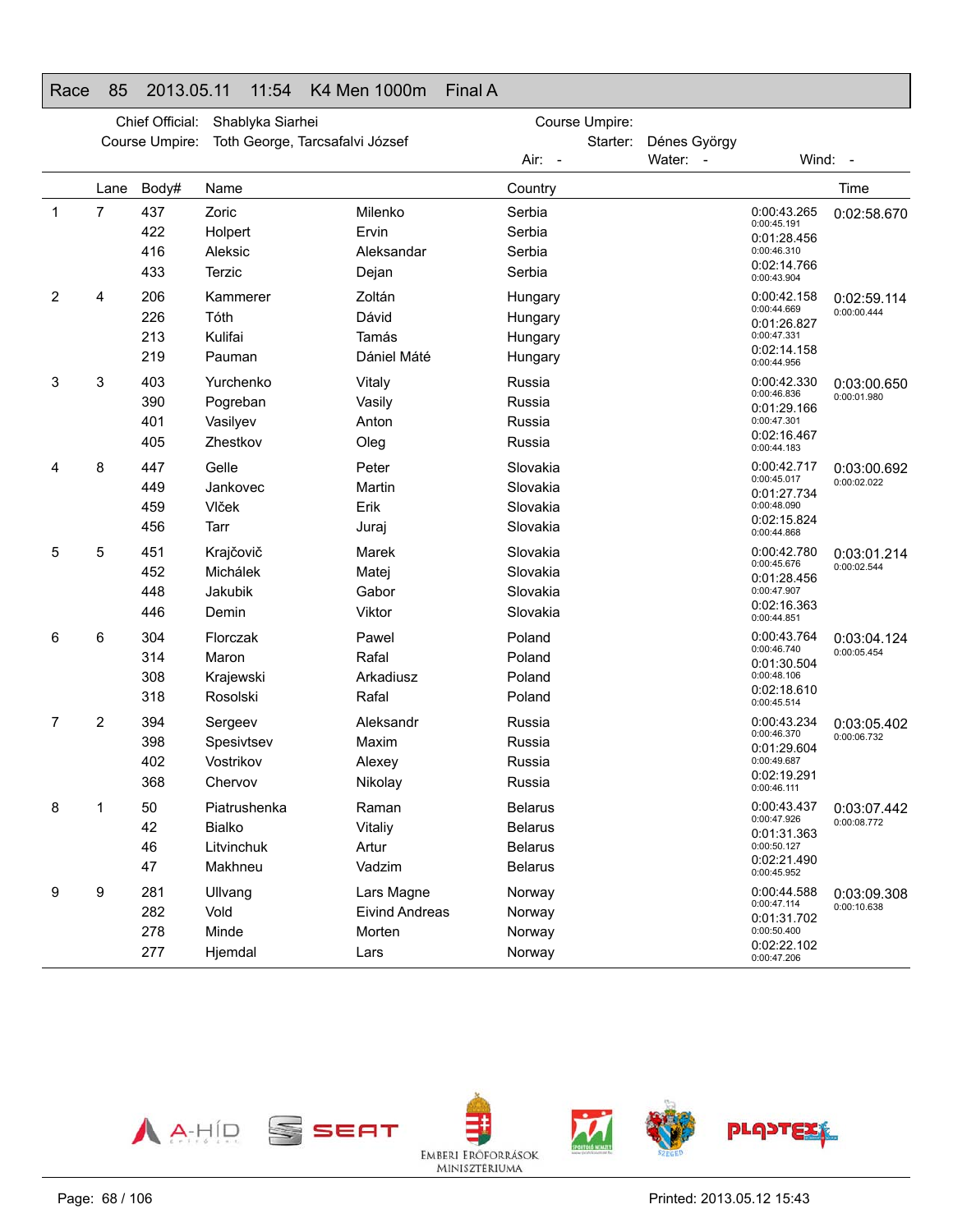### Race 86 2013.05.11 12:02 C4 Men 1000m Final A

|   |      | Chief Official: | Shablyka Siarhei                 |               |          | Course Umpire: |              |                            |             |
|---|------|-----------------|----------------------------------|---------------|----------|----------------|--------------|----------------------------|-------------|
|   |      | Course Umpire:  | Lasen Per Flemming, Páger Zoltán |               |          | Starter:       | Dénes György |                            |             |
|   |      |                 |                                  |               | $Air: -$ |                | Water: -     |                            | Wind: $-$   |
|   | Lane | Body#           | Name                             |               | Country  |                |              |                            | Time        |
|   | 5    | 400             | Tovkan                           | Anatolii      | Russia   |                |              | 0:00:49.168                | 0:03:33.843 |
|   |      | 366             | <b>Bovdurets</b>                 | Alexey        | Russia   |                |              | 0:00:55.613<br>0:01:44.781 |             |
|   |      | 369             | Dubovoy                          | Ivan          | Russia   |                |              | 0:00:58.234                |             |
|   |      | 395             | Shelegov                         | Oleg          | Russia   |                |              | 0:02:43.015<br>0:00:50.828 |             |
| 2 | 4    | 231             | Vasbányai                        | <b>Henrik</b> | Hungary  |                |              | 0:00:52.384                | 0:03:35.577 |
|   |      | 207             | <b>Kiss</b>                      | Tamás         | Hungary  |                |              | 0:00:54.861<br>0:01:47.245 | 0:00:01.734 |
|   |      | 221             | Sarudi                           | Pál           | Hungary  |                |              | 0:00:55.929                |             |
|   |      | 220             | Sáfrán                           | Mihály Zoltán | Hungary  |                |              | 0:02:43.174<br>0:00:52.403 |             |
| 3 | 6    | 216             | Nagy                             | Péter         | Hungary  |                |              | 0:00:50.511                | 0:03:35.643 |
|   |      | 232             | Vass                             | András        | Hungary  |                |              | 0:00:56.030<br>0:01:46.541 | 0:00:01.800 |
|   |      | 196             | Devecseri                        | Ádám Tibor    | Hungary  |                |              | 0:00:56.872                |             |
|   |      | 188             | Androkity                        | Marcell       | Hungary  |                |              | 0:02:43.413<br>0:00:52.230 |             |

#### Race 87 2013.05.11 14:00 K4 Women 500m Heat I

|   | Chief Official:<br>Shablyka Siarhei |                |                             |                   | Course Umpire: |          |              |                            |                            |
|---|-------------------------------------|----------------|-----------------------------|-------------------|----------------|----------|--------------|----------------------------|----------------------------|
|   |                                     | Course Umpire: | Naughton Connie, Avar Tamás |                   |                | Starter: | Dénes György |                            |                            |
|   |                                     |                |                             |                   | Air: -         |          | Water: -     |                            | Wind: -                    |
|   | Lane                                | Body#          | Name                        |                   | Country        |          |              |                            | Time                       |
|   | 4                                   | 296            | Naja                        | Karolina          | Poland         |          |              | 0:00:47.413                | 0:01:36.137                |
|   |                                     | 295            | Mikolajczyk                 | Beata             | Poland         |          |              | 0:00:48.724                |                            |
|   |                                     | 291            | Dzieniszewska               | Edyta             | Poland         |          |              |                            |                            |
|   |                                     | 294            | Krukowska                   | Magdalena         | Poland         |          |              |                            |                            |
| 2 | 6                                   | 182            | Szabó                       | Gabriella         | Hungary        |          |              | 0:00:47.835<br>0:00:48.404 | 0:01:36.239                |
|   |                                     | 177            | Kozák                       | Danuta            | Hungary        |          |              |                            | 0:00:00.102                |
|   |                                     | 176            | Kovács                      | Katalin           | Hungary        |          |              |                            |                            |
|   |                                     | 172            | Fazekas                     | Krisztina         | Hungary        |          |              |                            |                            |
| 3 | 5                                   | 118            | Thomsen                     | Amalie            | Denmark        |          |              | 0:00:50.055                | 0:01:40.013<br>0:00:03.876 |
|   |                                     | 116            | Rosenkilde                  | Emilie            | Denmark        |          |              | 0:00:49.958                |                            |
|   |                                     | 115            | Nielsen                     | Anne              | Denmark        |          |              |                            |                            |
|   |                                     | 119            | Villumsen                   | Ida               | Denmark        |          |              |                            |                            |
| 4 | $\overline{7}$                      | 3              | Garro                       | Magdalena         | Argentina      |          |              | 0:00:49.819                | 0:01:43.223                |
|   |                                     | 1              | Ameghino                    | Sabrina           | Argentina      |          |              | 0:00:53.404                | 0:00:07.086                |
|   |                                     | 4              | Keresztesi                  | Alexandra Borbala | Argentina      |          |              |                            |                            |
|   |                                     | 5              | Lauro                       | María Fernanda    | Argentina      |          |              |                            |                            |
| 5 | 3                                   | 71             | Yu                          | Yaona             | China          |          |              | 0:00:54.503                | 0:01:48.773                |
|   |                                     | 68             | Song                        | Jie               | China          |          |              | 0:00:54.270                | 0:00:12.636                |
|   |                                     | 64             | Chen                        | Jinyin            | China          |          |              |                            |                            |
|   |                                     | 70             | Yu                          | Qingqing          | China          |          |              |                            |                            |

1/3 Direct to Final 4/7 + next BT to SF, Rest Out





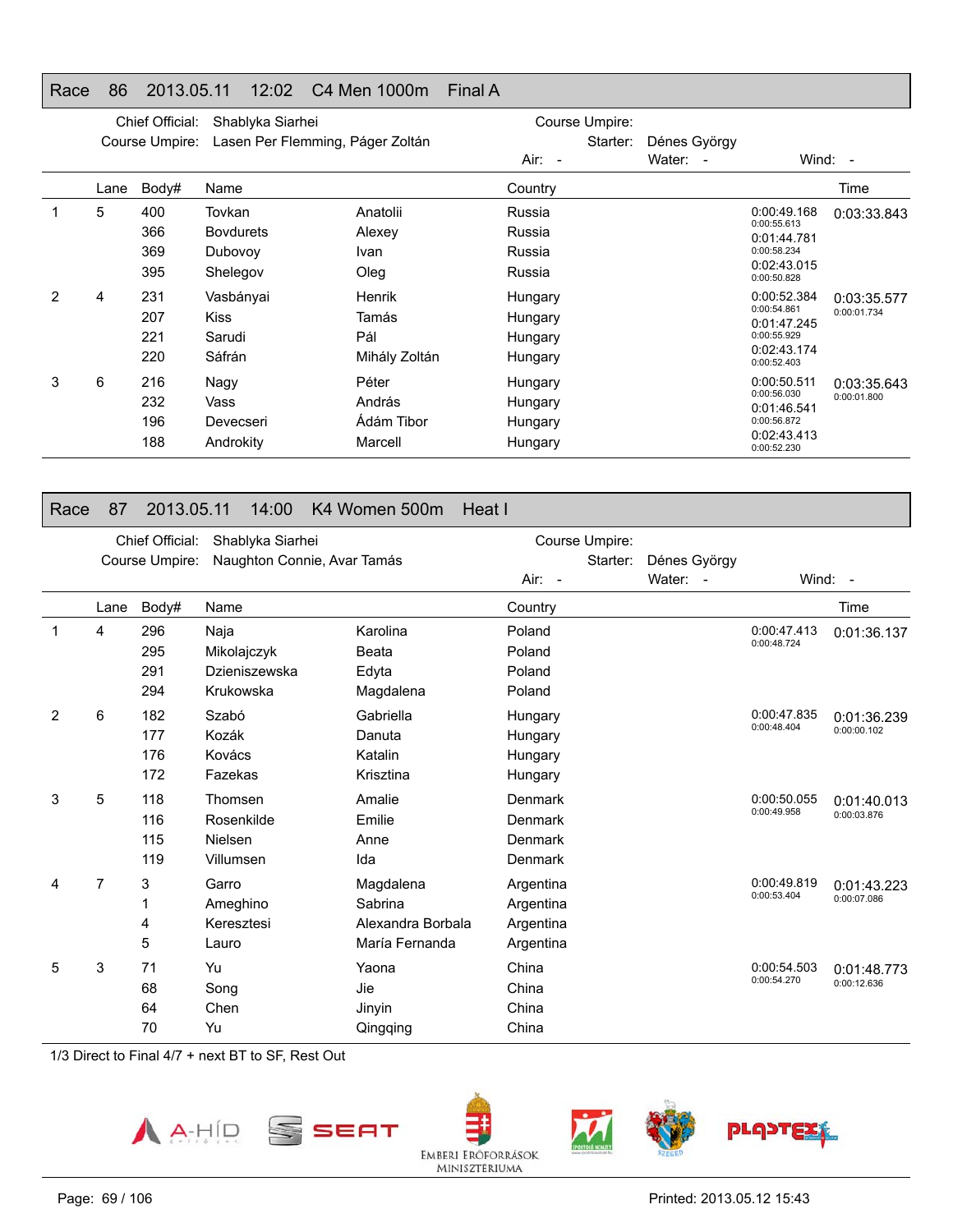#### Race 88 2013.05.11 14:05 K4 Women 500m Heat II

|   |                | Chief Official: | Shablyka Siarhei                |            | Course Umpire:       |              |             |             |
|---|----------------|-----------------|---------------------------------|------------|----------------------|--------------|-------------|-------------|
|   |                | Course Umpire:  | Toth George, Tarcsafalvi József |            | Starter:             | Dénes György |             |             |
|   |                |                 |                                 |            | $Air: -$             | Water: -     |             | Wind: -     |
|   | Lane           | Body#           | Name                            |            | Country              |              |             | Time        |
| 1 | 5              | 33              | Grishina                        | Aleksandra | <b>Belarus</b>       |              | 0:00:47.508 | 0:01:37.340 |
|   |                | 37              | Papok                           | Nadzeya    | <b>Belarus</b>       |              | 0:00:49.832 |             |
|   |                | 35              | Khudzenka                       | Volha      | <b>Belarus</b>       |              |             |             |
|   |                | 39              | <b>Tsishkevich</b>              | Marharyta  | <b>Belarus</b>       |              |             |             |
| 2 | $\overline{7}$ | 141             | Belcher                         | Lani       | <b>Great Britain</b> |              | 0:00:48.010 | 0:01:39.008 |
|   |                | 146             | Mason                           | Hayleigh   | <b>Great Britain</b> |              | 0:00:50.998 | 0:00:01.668 |
|   |                | 145             | Hannah                          | Angela     | <b>Great Britain</b> |              |             |             |
|   |                | 147             | Sawers                          | Louisa     | <b>Great Britain</b> |              |             |             |
| 3 | 6              | 350             | Lobova                          | Natalia    | Russia               |              | 0:00:50.351 | 0:01:39.722 |
|   |                | 349             | Lavrova                         | Anastasia  | Russia               |              | 0:00:49.371 | 0:00:02.382 |
|   |                | 343             | Anyshina                        | Elena      | Russia               |              |             |             |
|   |                | 357             | Proskurina                      | Natalia    | Russia               |              |             |             |
| 4 | 4              | 466             | <b>Stensils</b>                 | Linnea     | Sweden               |              | 0:00:49.514 | 0:01:43.730 |
|   |                | 463             | Andersson                       | Klara      | Sweden               |              | 0:00:54.216 | 0:00:06.390 |
|   |                | 465             | <b>Stensils</b>                 | Julia      | Sweden               |              |             |             |
|   |                | 486             | Wikberg                         | Moa        | Sweden               |              |             |             |
| 5 | 3              | 179             | Lucz                            | Dóra       | Hungary              |              | 0:00:52.307 | 0:01:44.438 |
|   |                | 181             | Nagy                            | Flóra      | Hungary              |              | 0:00:52.131 | 0:00:07.098 |
|   |                | 183             | Szabó                           | Petra      | Hungary              |              |             |             |
|   |                | 171             | Farkasdi                        | Ramóna     | Hungary              |              |             |             |

1/3 Direct to Final 4/7 + next BT to SF, Rest Out

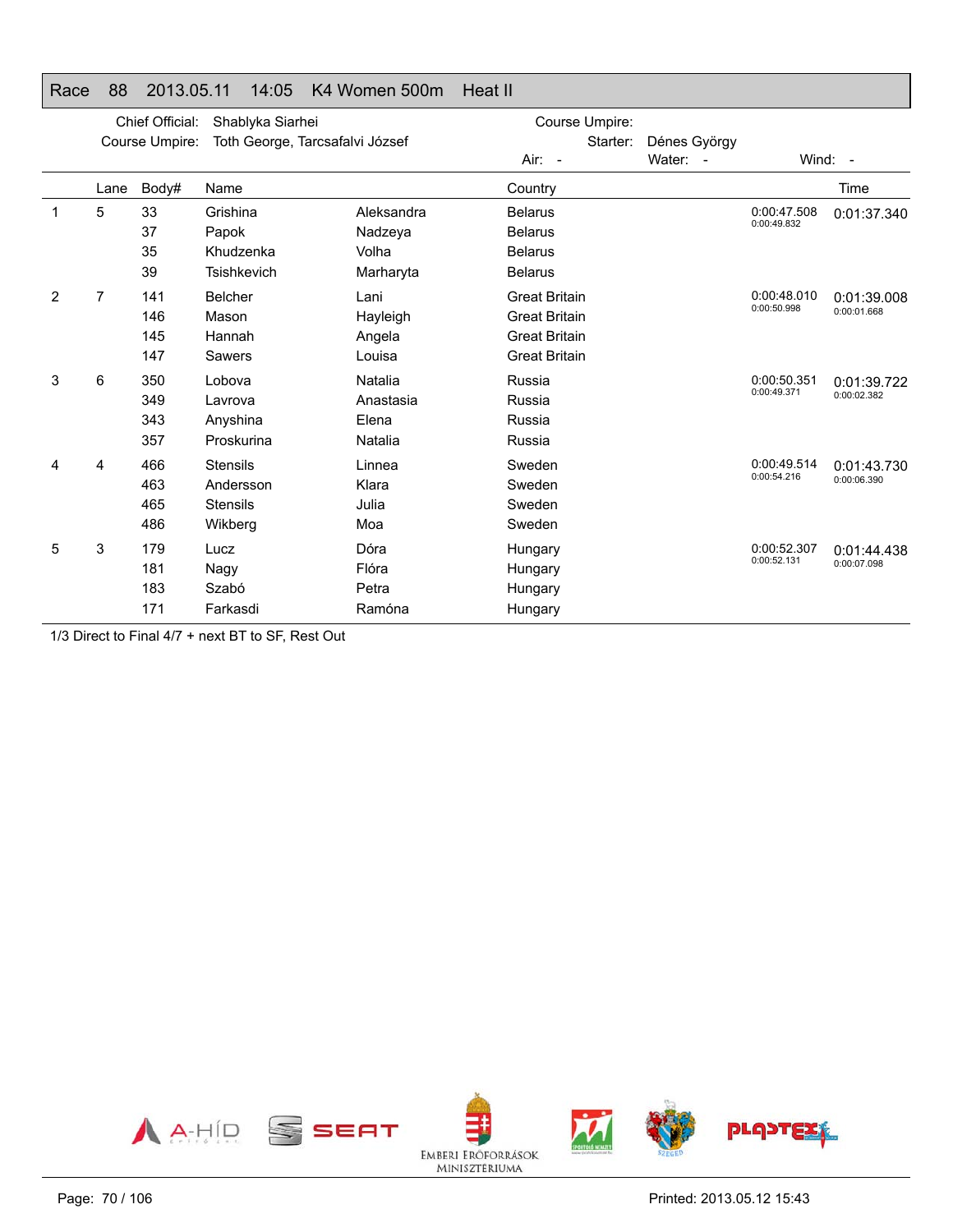#### Race 89 2013.05.11 14:25 K1 Men 200m Heat I

|                | Chief Official:<br>Shablyka Siarhei<br>Toth George, Tarcsafalvi József<br>Course Umpire: |       |           |               | Course Umpire:<br>Starter: | Lasen Per Flemming, Páger Zoltán<br>Moule Peter |                            |
|----------------|------------------------------------------------------------------------------------------|-------|-----------|---------------|----------------------------|-------------------------------------------------|----------------------------|
|                |                                                                                          |       |           |               | Air: -                     | Water: -                                        | Wind: $-$                  |
|                | Lane                                                                                     | Body# | Name      |               | Country                    |                                                 | Time                       |
| 1              | 4                                                                                        | 228   | Tótka     | Sándor        | Hungary                    |                                                 | 0:00:36.244                |
| $\overline{2}$ | 8                                                                                        | 427   | Nasagacin | Milenko       | Serbia                     |                                                 | 0:00:36.952<br>0:00:00.708 |
| 3              | $\overline{7}$                                                                           | 460   | Zaťko     | Miroslav      | Slovakia                   |                                                 | 0:00:37.210<br>0:00:00.966 |
| 4              | 5                                                                                        | 301   | Ambroziak | Denis         | Poland                     |                                                 | 0:00:37.540<br>0:00:01.296 |
| 5              | 3                                                                                        | 18    | Tame      | Lachlan       | Australia                  |                                                 | 0:00:37.882<br>0:00:01.638 |
| 6              | 6                                                                                        | 340   | Gerber    | Dawie         | South Africa               |                                                 | 0:00:38.140<br>0:00:01.896 |
| 7              | 1                                                                                        | 260   | Straume   | <b>Krists</b> | Latvia                     |                                                 | 0:00:38.242<br>0:00:01.998 |
| 8              | $\overline{2}$                                                                           | 167   | Fung      | Wai Him       | Hong Kong                  |                                                 | 0:00:40.732<br>0:00:04.488 |

1/7 To SF + next BT, Rest Out

#### Race 90 2013.05.11 14:30 K1 Men 200m Heat II

|   |                | Chief Official:<br>Course Umpire: | Shablyka Siarhei<br>Toth George, Tarcsafalvi József |        | Course Umpire:<br>Lasen Per Flemming, Páger Zoltán<br>Starter:<br><b>Moule Peter</b> |          |                            |
|---|----------------|-----------------------------------|-----------------------------------------------------|--------|--------------------------------------------------------------------------------------|----------|----------------------------|
|   |                |                                   |                                                     |        | Air: -                                                                               | Water: - | Wind: -                    |
|   | Lane           | Body#                             | Name                                                |        | Country                                                                              |          | Time                       |
| 1 | 4              | 199                               | Dudás                                               | Miklós | Hungary                                                                              |          | 0:00:36.165                |
| 2 | 6              | 154                               | Mckeever                                            | Edward | <b>Great Britain</b>                                                                 |          | 0:00:36.477<br>0:00:00.312 |
| 3 | 3              | 473                               | Öström                                              | Petter | Sweden                                                                               |          | 0:00:36.501<br>0:00:00.336 |
| 4 | $\overline{7}$ | 15                                | Rezola Voisard                                      | Ruben  | Argentina                                                                            |          | 0:00:36.915<br>0:00:00.750 |
| 5 | 2              | 319                               | Siemionowski                                        | Piotr  | Poland                                                                               |          | 0:00:37.503<br>0:00:01.338 |
| 6 | 1              | 485                               | Hornsby                                             | Tim    | United States of America                                                             |          | 0:00:38.115<br>0:00:01.950 |
| 7 | 5              | 256                               | Dorofeev                                            | Igor   | Kyrgyz Republic                                                                      |          | 0:00:39.405<br>0:00:03.240 |
| 8 | 8              | 74                                | Gu                                                  | Junhao | China                                                                                |          | 0:00:41.085<br>0:00:04.920 |

1/7 To SF + next BT, Rest Out

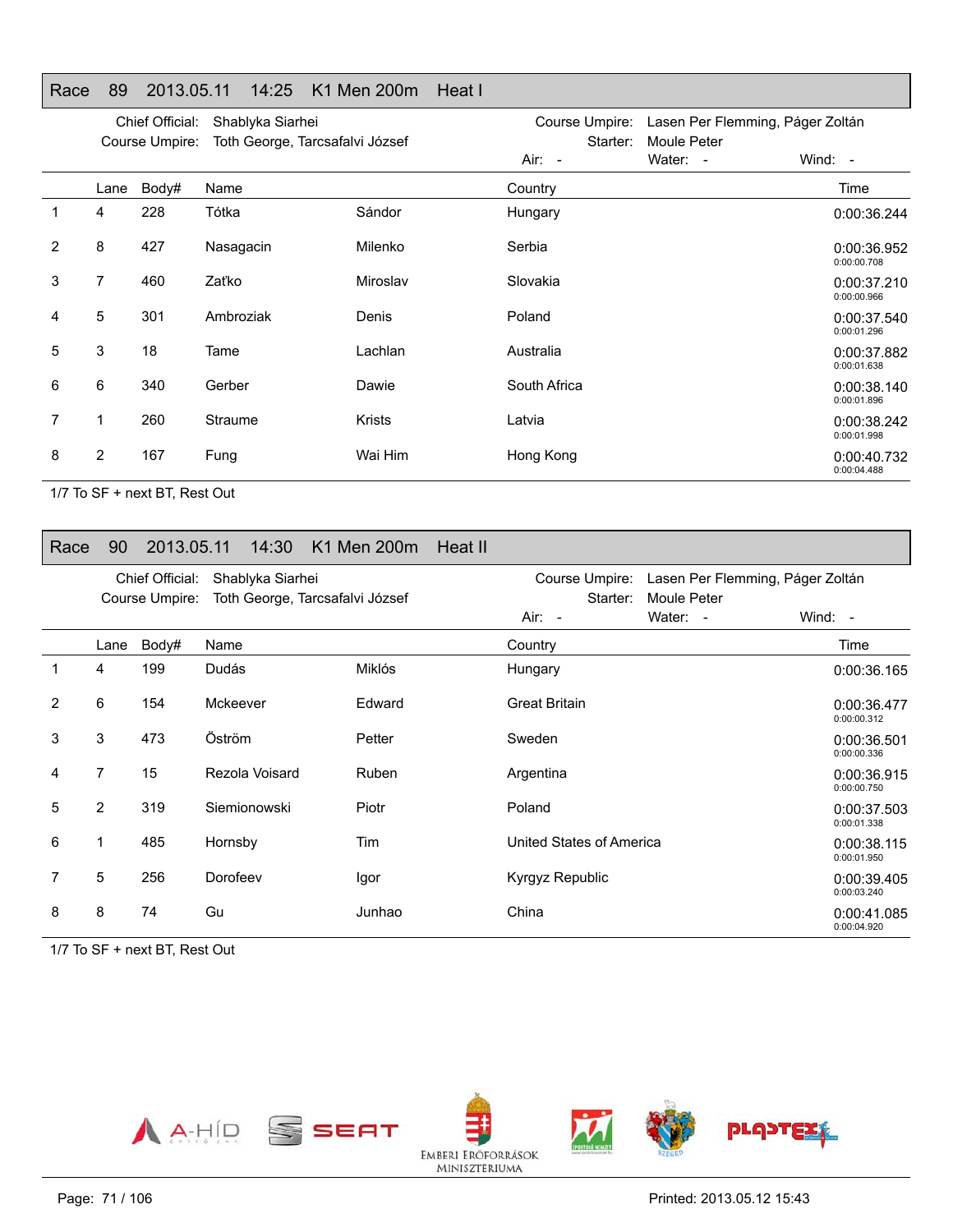#### Race 91 2013.05.11 14:35 K1 Men 200m Heat III

|                |      | Chief Official: | Shablyka Siarhei                |          | Course Umpire:<br>Lasen Per Flemming, Páger Zoltán |                         |                            |
|----------------|------|-----------------|---------------------------------|----------|----------------------------------------------------|-------------------------|----------------------------|
|                |      | Course Umpire:  | Toth George, Tarcsafalvi József |          | Starter:<br>$Air: -$                               | Moule Peter<br>Water: - | Wind: $-$                  |
|                | Lane | Body#           | Name                            |          | Country                                            |                         | Time                       |
|                | 4    | 121             | <b>Bleibach</b>                 | Kasper   | <b>Denmark</b>                                     |                         | 0:00:37.926                |
| $\overline{2}$ | 2    | 474             | Schill                          | Fredrik  | Sweden                                             |                         | 0:00:38.100<br>0:00:00.174 |
| 3              | 7    | 458             | Vajda                           | Martin   | Slovakia                                           |                         | 0:00:38.196<br>0:00:00.270 |
| 4              | 8    | 484             | Dolan                           | Ryan     | United States of America                           |                         | 0:00:38.214<br>0:00:00.288 |
| 5              | 3    | 257             | Moltaev                         | Ruslan   | Kyrgyz Republic                                    |                         | 0:00:38.736<br>0:00:00.810 |
| 6              | 6    | 408             | Leban                           | Lovro    | Slovenia                                           |                         | 0:00:39.624<br>0:00:01.698 |
| 7              | 5    | 29              | Mustafayev                      | Tamerlan | Azerbaijan                                         |                         | 0:00:40.344<br>0:00:02.418 |
| 8              | 1    | 168             | <b>Ng</b>                       | Ka Chun  | Hong Kong                                          |                         | 0:00:43.428<br>0:00:05.502 |

1/7 To SF + next BT, Rest Out

#### Race 92 2013.05.11 14:40 K1 Men 200m Heat IV

|                |                | Chief Official:<br>Course Umpire: | Shablyka Siarhei<br>Toth George, Tarcsafalvi József |          | Course Umpire:<br>Starter:<br>Air: - | Lasen Per Flemming, Páger Zoltán<br>Moule Peter<br>Water: - | Wind: $-$                  |
|----------------|----------------|-----------------------------------|-----------------------------------------------------|----------|--------------------------------------|-------------------------------------------------------------|----------------------------|
|                | Lane           | Body#                             | Name                                                |          | Country                              |                                                             | Time                       |
|                | 4              | 375                               | Kharitonov                                          | Oleg     | Russia                               |                                                             | 0:00:36.257                |
| $\overline{2}$ | 6              | 32                                | Richard                                             | Maxim    | Belgium                              |                                                             | 0:00:36.791<br>0:00:00.534 |
| 3              | 7              | 155                               | Reeves                                              | Kristian | <b>Great Britain</b>                 |                                                             | 0:00:36.809<br>0:00:00.552 |
| 4              | 3              | 243                               | Matsushita                                          | Momotaro | Japan                                |                                                             | 0:00:36.923<br>0:00:00.666 |
| 5              | $\overline{2}$ | 418                               | Dragosavljevic                                      | Marko    | Serbia                               |                                                             | 0:00:38.423<br>0:00:02.166 |
| 6              | 5              | 270                               | Marroquín Uribe                                     | Santos   | Mexico                               |                                                             | 0:00:38.657<br>0:00:02.400 |
|                | 8              | 97                                | Lipovac                                             | Marko    | Croatia                              |                                                             | 0:00:41.435<br>0:00:05.178 |

1/7 To SF + next BT, Rest Out

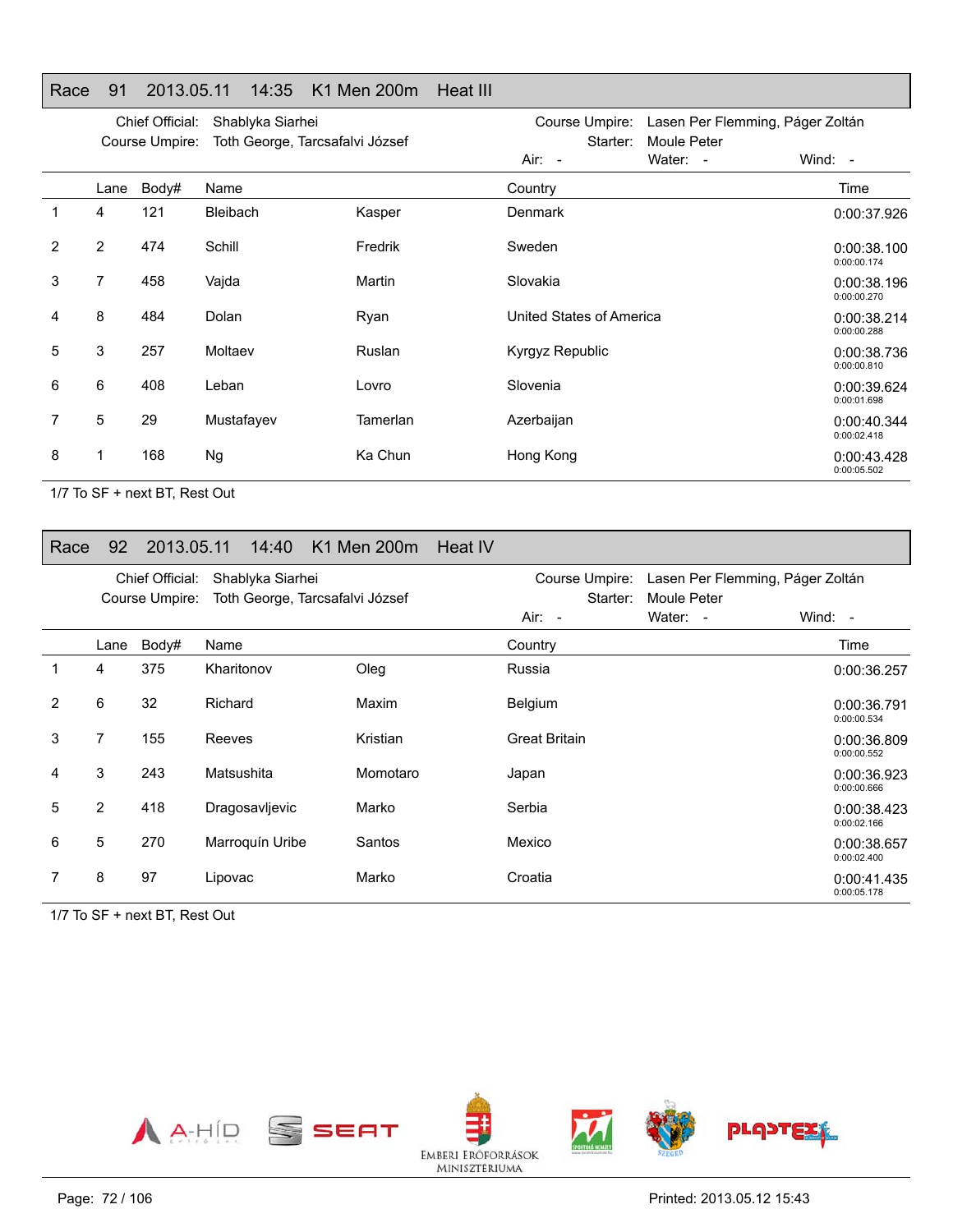# Race 93 2013.05.11 14:45 K1 Men 200m Heat V

|   |                | Chief Official:<br>Course Umpire: | Shablyka Siarhei<br>Toth George, Tarcsafalvi József |                | Course Umpire:<br>Starter: | Lasen Per Flemming, Páger Zoltán<br>Naughton Frank |                            |
|---|----------------|-----------------------------------|-----------------------------------------------------|----------------|----------------------------|----------------------------------------------------|----------------------------|
|   |                |                                   |                                                     |                | Air: -                     | Water: -                                           | Wind: $-$                  |
|   | Lane           | Body#                             | Name                                                |                | Country                    |                                                    | Time                       |
|   | 7              | 133                               | De Cesare                                           | Cesar          | Ecuador                    |                                                    | 0:00:36.090                |
| 2 | 5              | 377                               | Kononyuk                                            | Artem          | Russia                     |                                                    | 0:00:36.650<br>0:00:00.560 |
| 3 | 8              | 125                               | <b>Nielsen</b>                                      | Casper         | Denmark                    |                                                    | 0:00:38.220<br>0:00:02.130 |
| 4 | 3              | 28                                | Javadov                                             | Mirnazim       | Azerbaijan                 |                                                    | 0:00:39.220<br>0:00:03.130 |
| 5 | $\overline{2}$ | 236                               | Majchrzak                                           | Maciej         | Ireland                    |                                                    | 0:00:40.560<br>0:00:04.470 |
| 6 | 6              | 96                                | lvić                                                | Mario          | Croatia                    |                                                    | 0:00:40.800<br>0:00:04.710 |
|   | 4              | 406                               | Lee                                                 | Wei Liang Bill | Singapore                  |                                                    | 0:00:45.120<br>0:00:09.030 |

1/7 To SF + next BT, Rest Out

#### Race 94 2013.05.11 14:50 C1 Men 200m Heat I

|   |      | Chief Official: | Shablyka Siarhei                |             | Course Umpire:       | Lasen Per Flemming, Páger Zoltán |                            |
|---|------|-----------------|---------------------------------|-------------|----------------------|----------------------------------|----------------------------|
|   |      | Course Umpire:  | Toth George, Tarcsafalvi József |             | Starter:             | Naughton Frank                   |                            |
|   |      |                 |                                 |             | Air: -               | Water: -                         | Wind: -                    |
|   | Lane | Body#           | Name                            |             | Country              |                                  | Time                       |
|   | 7    | 334             | Silva                           | Helder      | Portugal             |                                  | 0:00:41.060                |
| 2 | 4    | 246             | Sakamoto                        | Naoya       | Japan                |                                  | 0:00:41.192<br>0:00:00.132 |
| 3 | 8    | 44              | Kozyr                           | Artsem      | <b>Belarus</b>       |                                  | 0:00:42.362<br>0:00:01.302 |
| 4 | 3    | 203             | Horváth                         | Gábor       | Hungary              |                                  | 0:00:42.398<br>0:00:01.338 |
| 5 | 1    | 313             | Lubniewski                      | Michal      | Poland               |                                  | 0:00:42.566<br>0:00:01.506 |
| 6 | 2    | 134             | Lazo                            | Andres      | Ecuador              |                                  | 0:00:43.574<br>0:00:02.514 |
| 7 | 6    | 453             | Orosz                           | Csaba       | Slovakia             |                                  | 0:00:43.712<br>0:00:02.652 |
| 8 | 9    | 150             | Calvert                         | Christopher | <b>Great Britain</b> |                                  | 0:00:43.730<br>0:00:02.670 |
| 9 | 5    | 31              | Sablin                          | Mykyta      | Azerbaijan           |                                  | 0:00:44.180<br>0:00:03.120 |

1st to Final 2/7 to SF, Rest Out

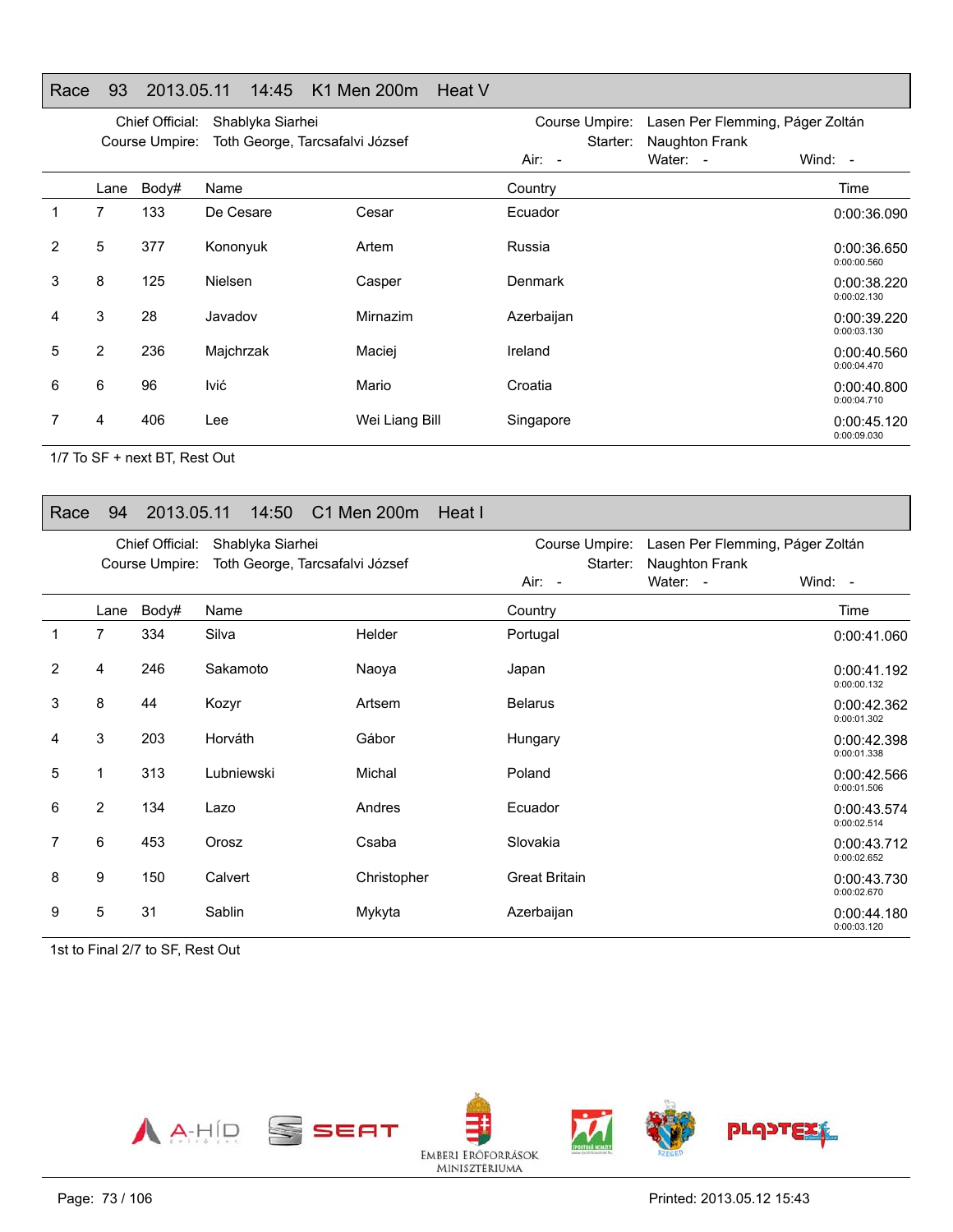# Race 95 2013.05.11 14:55 C1 Men 200m Heat II

|                |                | Chief Official: | Shablyka Siarhei                |           | Course Umpire:       | Lasen Per Flemming, Páger Zoltán |                            |
|----------------|----------------|-----------------|---------------------------------|-----------|----------------------|----------------------------------|----------------------------|
|                |                | Course Umpire:  | Toth George, Tarcsafalvi József |           | Starter:             | Naughton Frank                   |                            |
|                |                |                 |                                 |           | Air: -               | Water: -                         | Wind: -                    |
|                | Lane           | Body#           | Name                            |           | Country              |                                  | Time                       |
| 1              | 4              | 26              | Demyanenko                      | Valentin  | Azerbaijan           |                                  | 0:00:40.814                |
| $\overline{2}$ | 6              | 379             | Lipkin                          | Nikolay   | Russia               |                                  | 0:00:41.318<br>0:00:00.504 |
| 3              | 8              | 165             | Holtz                           | Stefan    | Germany              |                                  | 0:00:42.458<br>0:00:01.644 |
| 4              | 5              | 214             | Lantos                          | Ádám      | Hungary              |                                  | 0:00:42.470<br>0:00:01.656 |
| 5              | 9              | 78              | $\lfloor$                       | Weijie    | China                |                                  | 0:00:42.968<br>0:00:02.154 |
| 6              | 3              | 153             | <b>Jeffries</b>                 | Richard   | <b>Great Britain</b> |                                  | 0:00:43.568<br>0:00:02.754 |
| 7              | 1              | 425             | Mladezic                        | Strahinja | Serbia               |                                  | 0:00:43.676<br>0:00:02.862 |
| 8              | $\overline{2}$ | 457             | Tóth                            | Krištof   | Slovakia             |                                  | 0:00:45.602<br>0:00:04.788 |

1st to Final 2/7 to SF, Rest Out

#### Race 96 2013.05.11 15:00 C1 Men 200m Heat III

|   |                | Chief Official:<br>Course Umpire: | Shablyka Siarhei<br>Toth George, Tarcsafalvi József |                | Course Umpire:<br>Starter: | Lasen Per Flemming, Páger Zoltán<br>Naughton Frank |                            |
|---|----------------|-----------------------------------|-----------------------------------------------------|----------------|----------------------------|----------------------------------------------------|----------------------------|
|   |                |                                   |                                                     |                | Air: -                     | Water: -                                           | Wind: -                    |
|   | Lane           | Body#                             | Name                                                |                | Country                    |                                                    | Time                       |
| 1 | 4              | 397                               | Shtyl                                               | Ivan           | Russia                     |                                                    | 0:00:40.595                |
| 2 | 8              | 263                               | Shuklin                                             | Jevgenij       | Lithuania                  |                                                    | 0:00:40.709<br>0:00:00.114 |
| 3 | 1              | 43                                | Harazha                                             | <b>Dzianis</b> | <b>Belarus</b>             |                                                    | 0:00:42.581<br>0:00:01.986 |
| 4 | 9              | 245                               | Nagai                                               | Kaito          | Japan                      |                                                    | 0:00:43.517<br>0:00:02.922 |
| 5 | 6              | 63                                | Oldershaw                                           | <b>Mark</b>    | Canada                     |                                                    | 0:00:43.583<br>0:00:02.988 |
| 6 | $\overline{7}$ | 82                                | Liu                                                 | Yang           | China                      |                                                    | 0:00:44.633<br>0:00:04.038 |
| 7 | $\overline{2}$ | 488                               | Ruczynski                                           | Mariusz        | Poland                     |                                                    | 0:00:44.867<br>0:00:04.272 |
| 8 | 3              | 480                               | Houcine                                             | Khaled         | Tunisia                    |                                                    | 0:00:46.145<br>0:00:05.550 |

1st to Final 2/7 to SF, Rest Out

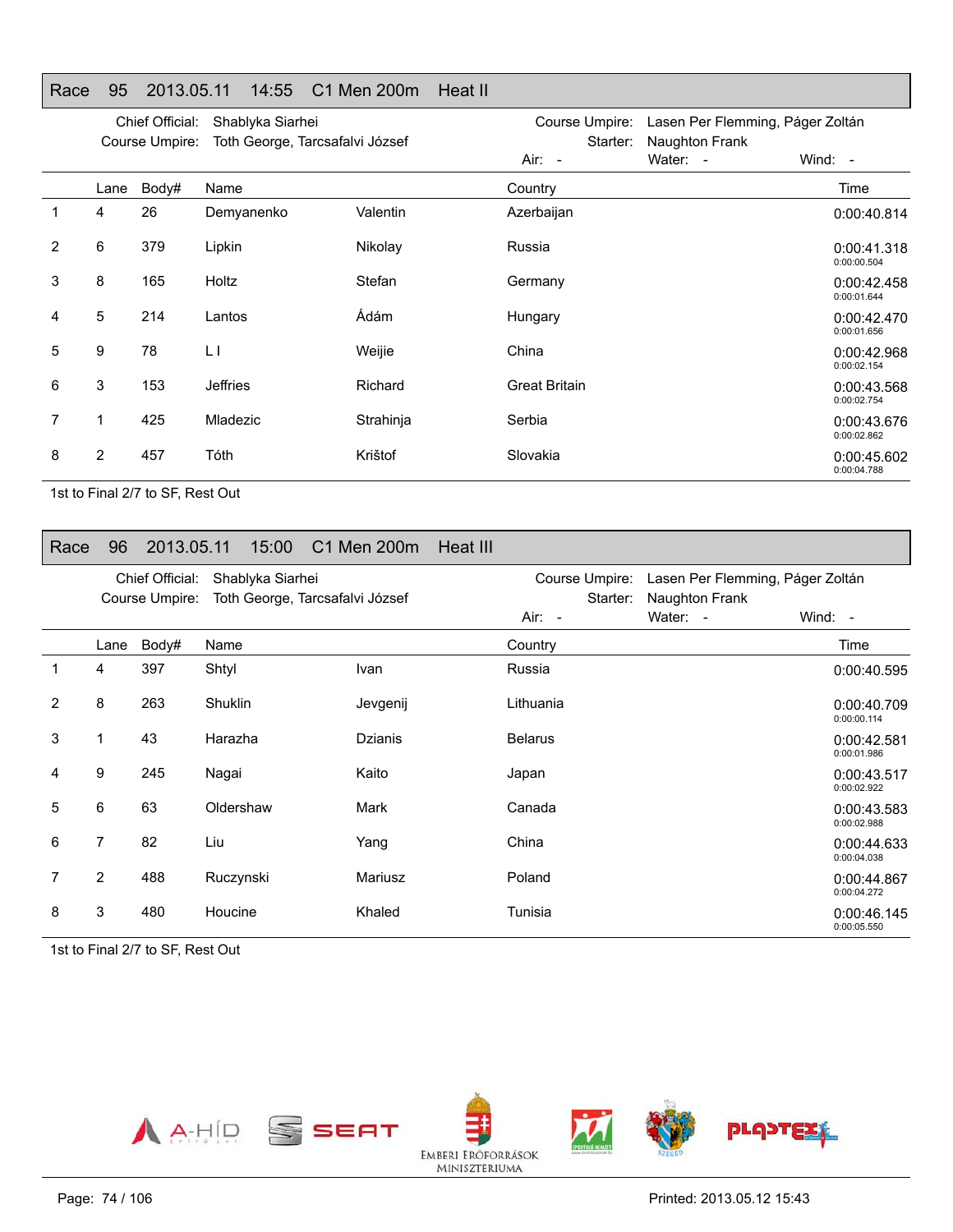|   |                | Chief Official: | Shablyka Siarhei                |            | Course Umpire:       | Avar Tamás, Naughton Connie |                            |
|---|----------------|-----------------|---------------------------------|------------|----------------------|-----------------------------|----------------------------|
|   |                | Course Umpire:  | Toth George, Tarcsafalvi József |            | Starter:             | Naughton Frank              |                            |
|   |                |                 |                                 |            | Air: -               | Water: -                    | Wind: -                    |
|   | Lane           | Body#           | Name                            |            | Country              |                             | Time                       |
| 1 | 1              | 296             | Naja                            | Karolina   | Poland               |                             | 0:00:43.423                |
| 2 | 9              | 177             | Kozák                           | Danuta     | Hungary              |                             | 0:00:44.281<br>0:00:00.858 |
| 3 | 5              | 249             | Klinova                         | Inna       | Kazakhstan           |                             | 0:00:44.503<br>0:00:01.080 |
| 4 | 7              | 142             | Brown                           | Hannah     | <b>Great Britain</b> |                             | 0:00:44.659<br>0:00:01.236 |
| 5 | 6              | 358             | Sergeeva                        | Anastasiya | Russia               |                             | 0:00:44.719<br>0:00:01.296 |
| 6 | 8              | $\mathbf{1}$    | Ameghino                        | Sabrina    | Argentina            |                             | 0:00:44.863<br>0:00:01.440 |
| 7 | 4              | 117             | Rørhauge                        | Lisa       | <b>Denmark</b>       |                             | 0:00:45.715<br>0:00:02.292 |
| 8 | $\overline{2}$ | 442             | Samkova                         | Simona     | Slovakia             |                             | 0:00:46.513<br>0:00:03.090 |
|   | 3              | 478             | Ben Ismail                      | Abir       | Tunisia              |                             | Did not start              |
|   |                |                 |                                 |            |                      |                             |                            |

Race 97 2013.05.11 15:05 K1 Women 200m Heat I

1/6 To SF + 3 next BT, Rest Out

Lane No.3 Tunisia is disqualified

| Race | 98             | 2013.05.11                        | 15:10                                               | K1 Women 200m   | Heat II                              |                                                                |                            |
|------|----------------|-----------------------------------|-----------------------------------------------------|-----------------|--------------------------------------|----------------------------------------------------------------|----------------------------|
|      |                | Chief Official:<br>Course Umpire: | Shablyka Siarhei<br>Toth George, Tarcsafalvi József |                 | Course Umpire:<br>Starter:<br>Air: - | Lasen Per Flemming, Páger Zoltán<br>Naughton Frank<br>Water: - | Wind: $-$                  |
|      | Lane           | Body#                             | Name                                                |                 | Country                              |                                                                | Time                       |
| 1    | 8              | 354                               | Podolskaya                                          | Natalia         | Russia                               |                                                                | 0:00:43.292                |
| 2    | 4              | 187                               | Vad                                                 | Ninetta         | Hungary                              |                                                                | 0:00:44.012<br>0:00:00.720 |
| 3    | 5              | 114                               | Hansen                                              | Henriette Engel | Denmark                              |                                                                | 0:00:44.366<br>0:00:01.074 |
| 4    | 1              | 413                               | Nadj                                                | Antonija        | Serbia                               |                                                                | 0:00:44.582<br>0:00:01.290 |
| 5    | $\overline{7}$ | 250                               | Sergeeva                                            | Natalia         | Kazakhstan                           |                                                                | 0:00:44.786<br>0:00:01.494 |
| 6    | 3              | 407                               | Osterman                                            | Anja            | Slovenia                             |                                                                | 0:00:44.810<br>0:00:01.518 |
| 7    | 6              | 238                               | Kakizaki                                            | Shiho           | Japan                                |                                                                | 0:00:46.994<br>0:00:03.702 |
| 8    | 9              | 70                                | Yu                                                  | Qingqing        | China                                |                                                                | 0:00:52.010<br>0:00:08.718 |
|      | 2              | 479                               | Ben Ismail                                          | Afef            | Tunisia                              |                                                                | Did not start              |

1/6 To SF + 3 next BT, Rest Out

Lane No.2 Tunisia is disqualified





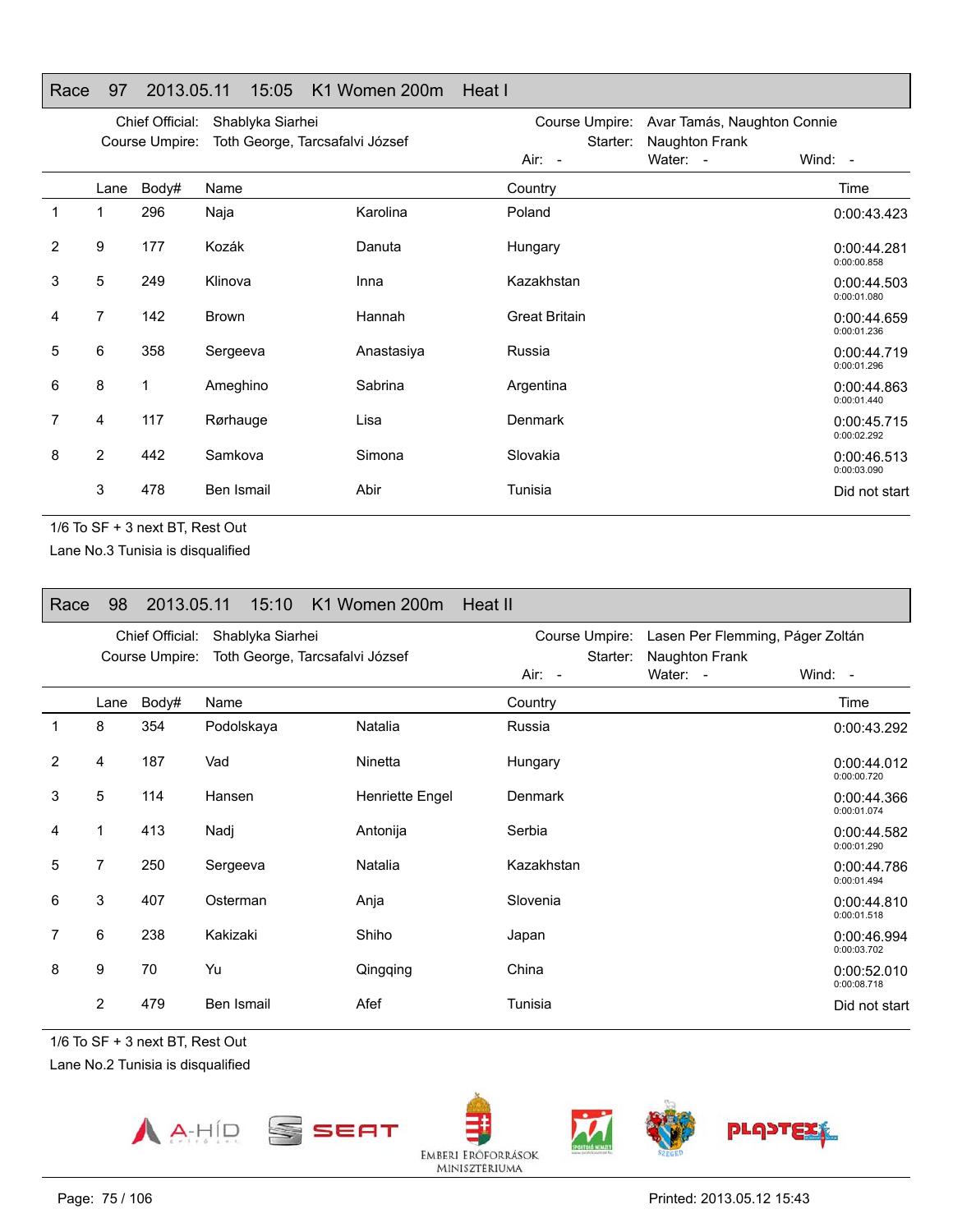|   |      | Chief Official:<br>Course Umpire: | Shablyka Siarhei<br>Toth George, Tarcsafalvi József |           | Course Umpire:<br>Starter: | Lasen Per Flemming, Páger Zoltán |                            |
|---|------|-----------------------------------|-----------------------------------------------------|-----------|----------------------------|----------------------------------|----------------------------|
|   |      |                                   |                                                     |           | Air: -                     | Naughton Frank<br>Water: -       | Wind: $-$                  |
|   | Lane | Body#                             | Name                                                |           | Country                    |                                  | Time                       |
|   | 6    | 293                               | Kowalczyk                                           | Agnieszka | Poland                     |                                  | 0:00:44.005                |
| 2 | 8    | 440                               | Kmeťová                                             | Ivana     | Slovakia                   |                                  | 0:00:44.221<br>0:00:00.216 |
| 3 | 3    | 148                               | Walker                                              | Jess      | <b>Great Britain</b>       |                                  | 0:00:44.311<br>0:00:00.306 |
| 4 | 5    | 162                               | Weber                                               | Franziska | Germany                    |                                  | 0:00:44.353<br>0:00:00.348 |
| 5 |      | 39                                | Tsishkevich                                         | Marharyta | <b>Belarus</b>             |                                  | 0:00:44.485<br>0:00:00.480 |
| 6 | 7    | 339                               | Van Tonder                                          | Esti      | South Africa               |                                  | 0:00:46.141<br>0:00:02.136 |
|   | 2    | 465                               | <b>Stensils</b>                                     | Julia     | Sweden                     |                                  | 0:00:46.279<br>0:00:02.274 |
| 8 | 4    | 239                               | Matsumoto                                           | Misaki    | Japan                      |                                  | 0:00:47.419<br>0:00:03.414 |

Heat III

1/6 To SF + 3 next BT, Rest Out

#### Race 100 2013.05.11 15:20 K1 Women 200m Heat IV

Race 99 2013.05.11 15:15 K1 Women 200m

|   |      | Chief Official: | Shablyka Siarhei                |                 | Course Umpire:       | Lasen Per Flemming, Páger Zoltán |                            |
|---|------|-----------------|---------------------------------|-----------------|----------------------|----------------------------------|----------------------------|
|   |      | Course Umpire:  | Toth George, Tarcsafalvi József |                 | Starter:<br>$Air: -$ | Naughton Frank<br>Water: -       | Wind: -                    |
|   | Lane | Body#           | Name                            |                 | Country              |                                  | Time                       |
| 1 | 6    | 283             | Carrington                      | Lisa            | New Zealand          |                                  | 0:00:42.612                |
| 2 | 5    | 160             | <b>Dietze</b>                   | Tina            | Germany              |                                  | 0:00:43.530<br>0:00:00.918 |
| 3 | 4    | 411             | Moldovan                        | <b>Nikolina</b> | Serbia               |                                  | 0:00:44.298<br>0:00:01.686 |
| 4 | 7    | 21              | Schuring                        | Yvonne          | Austria              |                                  | 0:00:44.514<br>0:00:01.902 |
| 5 | 2    | 466             | <b>Stensils</b>                 | Linnea          | Sweden               |                                  | 0:00:45.036<br>0:00:02.424 |
| 6 | 8    | 338             | Kruger                          | Tiffany         | South Africa         |                                  | 0:00:46.710<br>0:00:04.098 |
| 7 | 1    | 234             | Egan                            | Jenny           | Ireland              |                                  | 0:00:47.310<br>0:00:04.698 |
| 8 | 3    | 69              | Wang                            | Simin           | China                |                                  | 0:00:49.398<br>0:00:06.786 |

1/6 To SF + 3 next BT, Rest Out

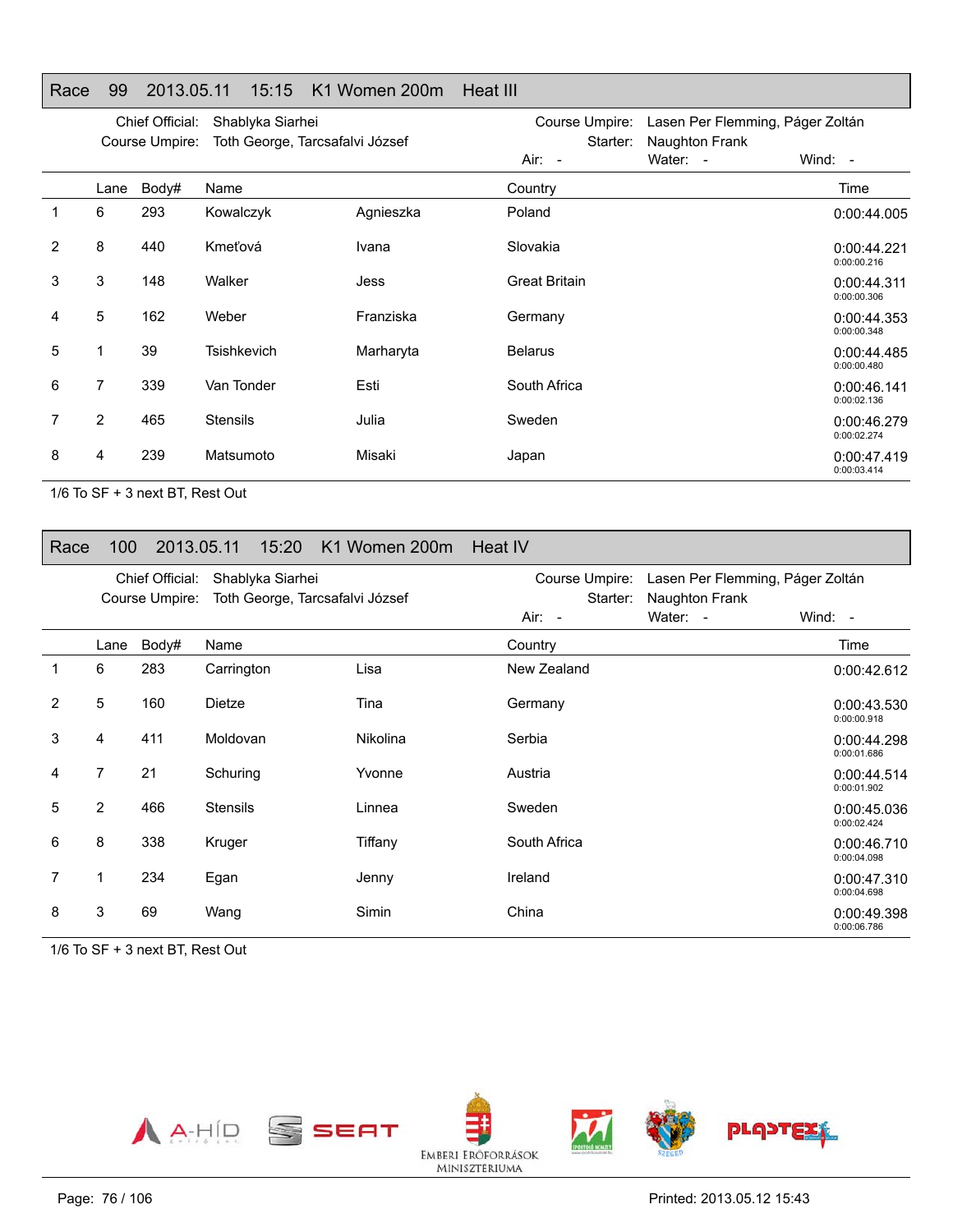# Race 101 2013.05.11 15:25 K2 Men 200m Heat I

|                |                | Chief Official:<br>Course Umpire: | Shablyka Siarhei<br>Naughton Connie, Avar Tamás |                                | Course Umpire:<br>Starter:                   | Lasen Per Flemming, Páger Zoltán<br>Dénes György |                            |
|----------------|----------------|-----------------------------------|-------------------------------------------------|--------------------------------|----------------------------------------------|--------------------------------------------------|----------------------------|
|                |                |                                   |                                                 |                                | Air: -                                       | Water: -                                         | Wind: -                    |
|                | Lane           | Body#                             | Name                                            |                                | Country                                      |                                                  | Time                       |
| 1              | 9              | 10<br>15                          | Correa<br>Rezola Voisard                        | Miguel Antonio<br><b>Ruben</b> | Argentina<br>Argentina                       |                                                  | 0:00:33.240                |
| $\overline{2}$ | 4              | 152<br>157                        | Heath<br>Schofield                              | Liam<br>Jonathan               | <b>Great Britain</b><br><b>Great Britain</b> |                                                  | 0:00:33.330<br>0:00:00.090 |
| 3              | 7              | 393<br>385                        | Salakhov<br>Nikolaev                            | Evgeny<br>Aleksandr            | Russia<br>Russia                             |                                                  | 0:00:33.642<br>0:00:00.402 |
| 4              | 3              | 323<br>317                        | Szypula<br>Putto                                | Sebastian<br>Dawid             | Poland<br>Poland                             |                                                  | 0:00:33.876<br>0:00:00.636 |
| 5              | 8              | 460<br>443                        | Zaťko<br>Beňo                                   | Miroslav<br>Ľubomír            | Slovakia<br>Slovakia                         |                                                  | 0:00:34.098<br>0:00:00.858 |
| 6              | 5              | 205<br>202                        | Kadler<br>Hérics                                | Viktor<br>Dávid                | Hungary<br>Hungary                           |                                                  | 0:00:34.242<br>0:00:01.002 |
| 7              | $\overline{2}$ | 50<br>47                          | Piatrushenka<br>Makhneu                         | Raman<br>Vadzim                | <b>Belarus</b><br><b>Belarus</b>             |                                                  | 0:00:34.608<br>0:00:01.368 |
| 8              |                | 261<br>259                        | <b>Upitis</b><br>Rumjancevs                     | <b>Martins</b><br>Aleksejs     | Latvia<br>Latvia                             |                                                  | 0:00:35.004<br>0:00:01.764 |
| 9              | 6              | 255<br>254                        | Bondar<br>Algin                                 | Maksim<br>Ilia                 | Kyrgyz Republic<br>Kyrgyz Republic           |                                                  | 0:00:36.768<br>0:00:03.528 |

1st to Final 2/7 to SF, Rest Out

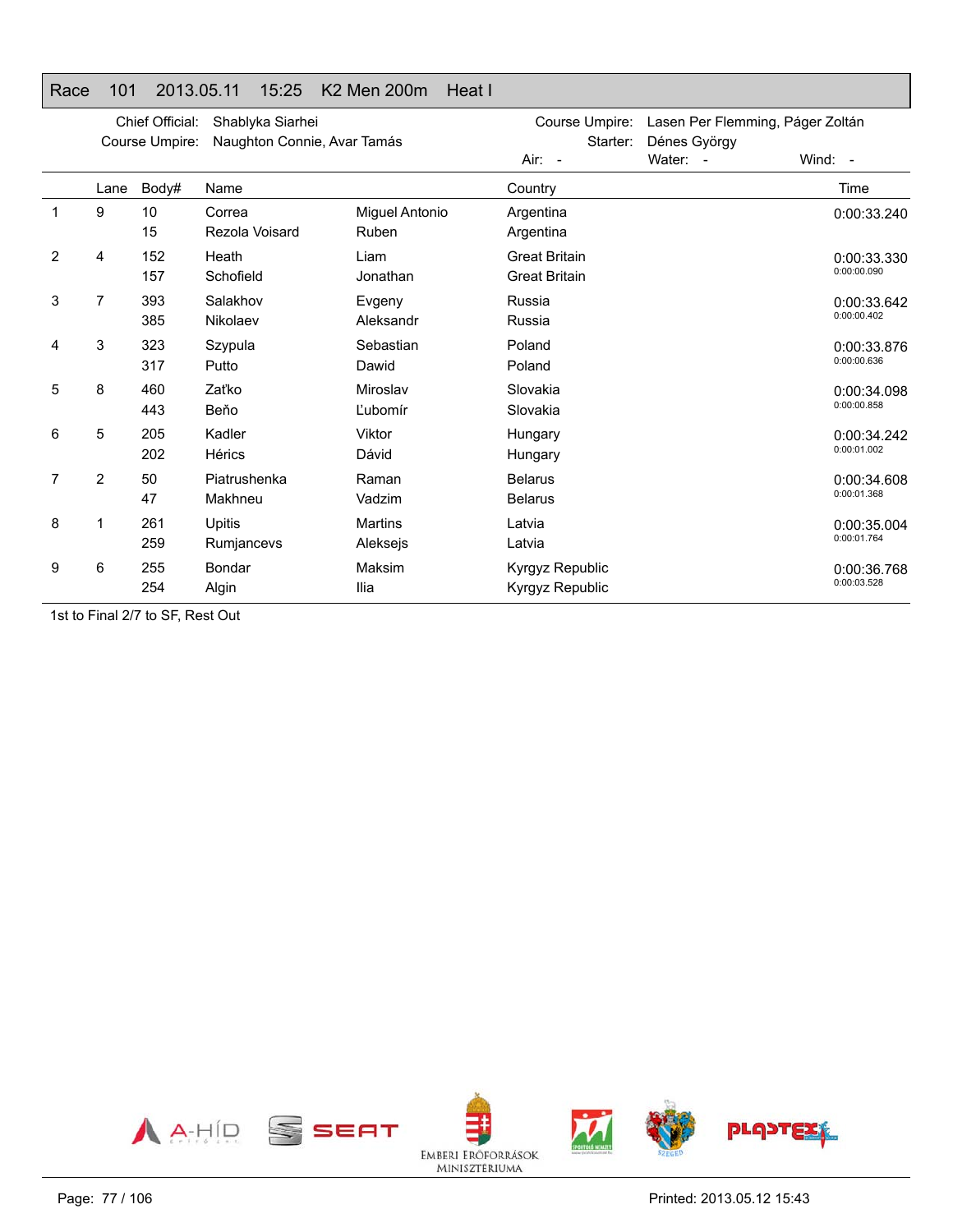# Race 102 2013.05.11 15:30 K2 Men 200m Heat II

|   |                | Chief Official:<br>Course Umpire: | Shablyka Siarhei<br>Naughton Connie, Avar Tamás |                       | Course Umpire:<br>Starter:<br>Air: - | Lasen Per Flemming, Páger Zoltán<br>Dénes György<br>Water: - | Wind: -                    |
|---|----------------|-----------------------------------|-------------------------------------------------|-----------------------|--------------------------------------|--------------------------------------------------------------|----------------------------|
|   | Lane           | Body#                             | Name                                            |                       | Country                              |                                                              | Time                       |
| 1 |                | 420<br>428                        | Filipovic<br>Novakovic                          | Ognjen<br>Marko       | Serbia<br>Serbia                     |                                                              | 0:00:33.508                |
| 2 | 7              | 126<br>125                        | <b>Nielsen</b><br>Nielsen                       | Lasse<br>Casper       | Denmark<br>Denmark                   |                                                              | 0:00:33.748<br>0:00:00.240 |
| 3 | 4              | 223<br>189                        | Sík<br>Beé                                      | Márton<br>István      | Hungary<br>Hungary                   |                                                              | 0:00:34.882<br>0:00:01.374 |
| 4 | 9              | 12<br>9                           | De Gesus<br>Carreras                            | Juan Pablo<br>Gonzalo | Argentina<br>Argentina               |                                                              | 0:00:35.968<br>0:00:02.460 |
| 5 | 8              | 258<br>256                        | Parol<br>Dorofeev                               | Aleksandr<br>Igor     | Kyrgyz Republic<br>Kyrgyz Republic   |                                                              | 0:00:36.154<br>0:00:02.646 |
| 6 | $\overline{2}$ | 235<br>236                        | Egan<br>Majchrzak                               | Peter<br>Maciej       | Ireland<br>Ireland                   |                                                              | 0:00:36.184<br>0:00:02.676 |
| 7 | 6              | 471<br>472                        | Jaruta<br>Lindberg                              | Rasmus<br>Joakim      | Sweden<br>Sweden                     |                                                              | 0:00:36.934<br>0:00:03.426 |
| 8 | 5              | 88<br>90                          | Xue<br>Zhao                                     | Yuan<br>Yuefeng       | China<br>China                       |                                                              | 0:00:38.146<br>0:00:04.638 |

1st to Final 2/7 to SF, Rest Out

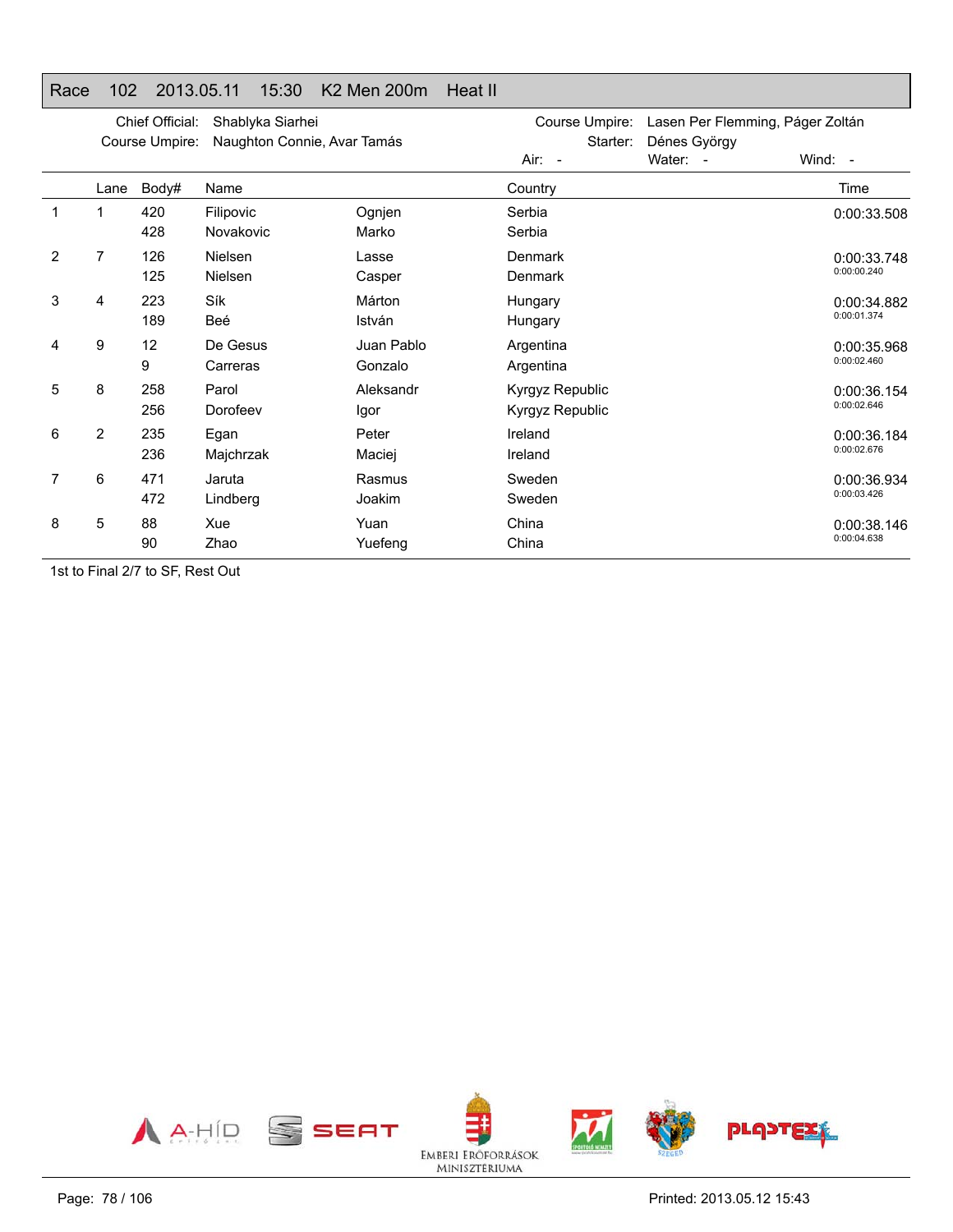# Race 103 2013.05.11 15:35 K2 Men 200m Heat III

|   |                | Chief Official:<br>Course Umpire: | Shablyka Siarhei<br>Naughton Connie, Avar Tamás |                      | Course Umpire:<br>Starter: | Lasen Per Flemming, Páger Zoltán<br>Dénes György |                            |
|---|----------------|-----------------------------------|-------------------------------------------------|----------------------|----------------------------|--------------------------------------------------|----------------------------|
|   |                |                                   |                                                 |                      | Air: -                     | Water: -                                         | Wind: -                    |
|   | Lane           | Body#                             | Name                                            |                      | Country                    |                                                  | Time                       |
| 1 | 1              | 391<br>371                        | Postrygay<br>Dyachenko                          | Yury<br>Alexander    | Russia<br>Russia           |                                                  | 0:00:32.378                |
| 2 | 6              | 421<br>424                        | Grujic<br>Mitjev                                | Nebojsa<br>Uros      | Serbia<br>Serbia           |                                                  | 0:00:32.972<br>0:00:00.594 |
| 3 | 8              | 477<br>476                        | Svensson<br>Svangvist                           | Erik<br>Christian    | Sweden<br>Sweden           |                                                  | 0:00:33.272<br>0:00:00.894 |
| 4 | $\overline{2}$ | 315<br>302                        | Mazur<br>Bierzalo                               | Piotr<br>Grzegorz    | Poland<br>Poland           |                                                  | 0:00:34.868<br>0:00:02.490 |
| 5 | 7              | 242<br>248                        | Komatsu<br>Watanabe                             | Seiji<br>Hiroki      | Japan<br>Japan             |                                                  | 0:00:35.006<br>0:00:02.628 |
| 6 | 4              | 29<br>28                          | Mustafayev<br>Javadov                           | Tamerlan<br>Mirnazim | Azerbaijan<br>Azerbaijan   |                                                  | 0:00:35.336<br>0:00:02.958 |
| 7 | 5              | 278<br>277                        | Minde<br>Hjemdal                                | Morten<br>Lars       | Norway<br>Norway           |                                                  | 0:00:36.914<br>0:00:04.536 |
|   | 3              | 451<br>448                        | Krajčovič<br>Jakubik                            | Marek<br>Gabor       | Slovakia<br>Slovakia       |                                                  | Did not start              |

1st to Final 2/7 to SF, Rest Out

| Race | 104            |                                   | 2013.05.11             | 15:40            | C <sub>2</sub> Men 200m      | Heat I |                                      |                                                              |                            |
|------|----------------|-----------------------------------|------------------------|------------------|------------------------------|--------|--------------------------------------|--------------------------------------------------------------|----------------------------|
|      |                | Chief Official:<br>Course Umpire: |                        | Shablyka Siarhei | Naughton Connie, Avar Tamás  |        | Course Umpire:<br>Starter:<br>Air: - | Lasen Per Flemming, Páger Zoltán<br>Dénes György<br>Water: - | Wind: $-$                  |
|      | Lane           | Body#                             | Name                   |                  |                              |        | Country                              |                                                              | Time                       |
|      | 3              | 378<br>379                        | Kovalenko<br>Lipkin    |                  | Alexander<br>Nikolay         |        | Russia<br>Russia                     |                                                              | 0:00:37.694                |
| 2    | 6              | 102<br>104                        | Madrigal<br>Rolexis    |                  | Serguey Torres<br>Baez Avila |        | Cuba<br>Cuba                         |                                                              | 0:00:38.582<br>0:00:00.888 |
| 3    | 4              | 214<br>216                        | Lantos<br>Nagy         |                  | Ádám<br>Péter                |        | Hungary<br>Hungary                   |                                                              | 0:00:38.768<br>0:00:01.074 |
| 4    | $\overline{2}$ | 51<br>48                          | Pivavar<br>Misachenka  |                  | Dmitry<br>Andrei             |        | <b>Belarus</b><br><b>Belarus</b>     |                                                              | 0:00:40.286<br>0:00:02.592 |
| 5    | 7              | 253<br>252                        | Sinyavskiy<br>Safronov |                  | Maxim<br>Yevgeniy            |        | Kazakhstan<br>Kazakhstan             |                                                              | 0:00:41.312<br>0:00:03.618 |
| 6    | 5              | 91<br>94                          | Zheng<br>Zhu           |                  | Jingda<br>Tongchao           |        | China<br>China                       |                                                              | 0:00:43.280<br>0:00:05.586 |

1/3 Direct to Final 4/7 + next BT to SF, Rest Out

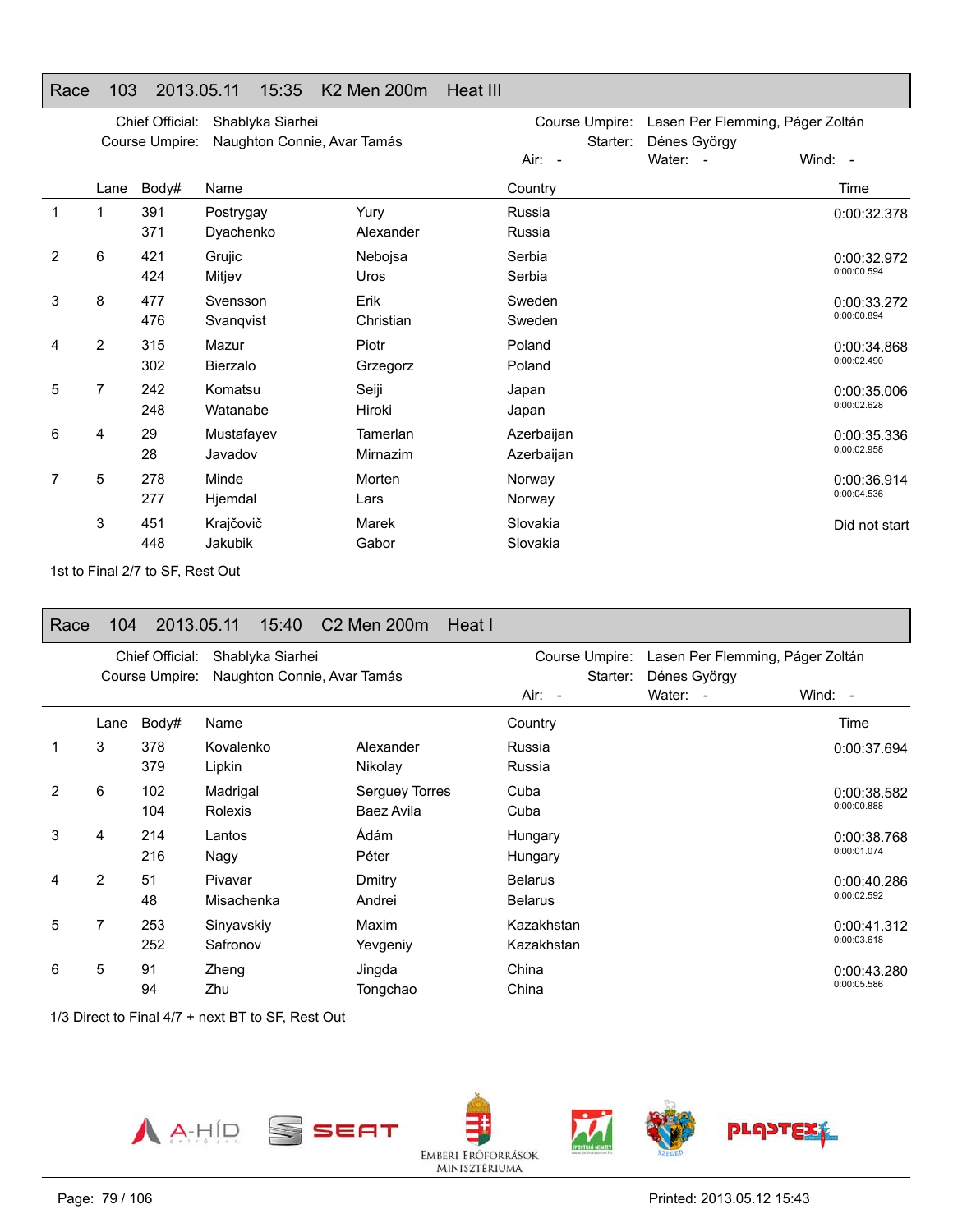### Race 105 2013.05.11 15:45 C2 Men 200m Heat II

|   |                | Chief Official:<br>Course Umpire: | Shablyka Siarhei<br>Naughton Connie, Avar Tamás |                             | Course Umpire:<br>Starter:       | Lasen Per Flemming, Páger Zoltán<br>Dénes György |                            |
|---|----------------|-----------------------------------|-------------------------------------------------|-----------------------------|----------------------------------|--------------------------------------------------|----------------------------|
|   |                |                                   |                                                 |                             | $Air: -$                         | Water:<br>$\overline{\phantom{a}}$               | Wind: $-$                  |
|   | Lane           | Body#                             | Name                                            |                             | Country                          |                                                  | Time                       |
|   | 4              | 52<br>54                          | Rabchanka<br>Vauchetski                         | Dzmitry<br>Aliaksandr       | <b>Belarus</b><br><b>Belarus</b> |                                                  | 0:00:38.324                |
|   | 6              | 203<br>191                        | Horváth<br><b>Bozsik</b>                        | Gábor<br>Attila             | Hungary<br>Hungary               |                                                  | 0:00:39.404<br>0:00:01.080 |
| 3 | 3              | 26<br>31                          | Demyanenko<br>Sablin                            | Valentin<br>Mykyta          | Azerbaijan<br>Azerbaijan         |                                                  | 0:00:39.908<br>0:00:01.584 |
| 4 | $\overline{2}$ | 328<br>335                        | Cruz<br>Silva                                   | <b>Bruno</b><br><b>Nuno</b> | Portugal<br>Portugal             |                                                  | 0:00:39.956<br>0:00:01.632 |
| 5 | 7              | 264<br>266                        | Chirila<br>Turcan                               | Vasile<br>Andrei            | Moldova<br>Moldova               |                                                  | 0:00:41.378<br>0:00:03.054 |

1/3 Direct to Final 4/7 + next BT to SF, Rest Out

| Race | 106                                                                                  |            | 2013.05.11               | 15:50 | K <sub>2</sub> Women 200m  | Heat I                               |                                                             |                            |
|------|--------------------------------------------------------------------------------------|------------|--------------------------|-------|----------------------------|--------------------------------------|-------------------------------------------------------------|----------------------------|
|      | Chief Official:<br>Shablyka Siarhei<br>Naughton Connie, Avar Tamás<br>Course Umpire: |            |                          |       |                            | Course Umpire:<br>Starter:<br>Air: - | Lasen Per Flemming, Páger Zoltán<br>Moule Peter<br>Water: - | Wind: -                    |
|      | Lane                                                                                 | Body#      | Name                     |       |                            | Country                              |                                                             | Time                       |
| 1    | 8                                                                                    | 327<br>326 | Vasconcelos<br>Portela   |       | Joana<br>Teresa            | Portugal<br>Portugal                 |                                                             | 0:00:40.090                |
| 2    | 4                                                                                    | 361<br>352 | Tomnikova<br>Panchenko   |       | Alexandra<br>Anastasia     | Russia<br>Russia                     |                                                             | 0:00:40.120<br>0:00:00.030 |
| 3    | 3                                                                                    | 173<br>186 | Hagymási<br>Tóth         |       | Réka<br><b>Dzsenifer</b>   | Hungary<br>Hungary                   |                                                             | 0:00:40.588<br>0:00:00.498 |
| 4    | 6                                                                                    | 300<br>292 | Wojnarowska<br>Konieczna |       | Ewelina<br>Aneta           | Poland<br>Poland                     |                                                             | 0:00:40.684<br>0:00:00.594 |
| 5    |                                                                                      | 413<br>410 | Nadj<br>Dusheva          |       | Antonija<br>Olimpiya       | Serbia<br>Serbia                     |                                                             | 0:00:41.056<br>0:00:00.966 |
| 6    | 9                                                                                    | 17<br>16   | Wallace<br>Flood         |       | <b>Bernadette</b><br>Naomi | Australia<br>Australia               |                                                             | 0:00:41.206<br>0:00:01.116 |
|      | 7                                                                                    | 65<br>66   | Guo<br>He                |       | Yaling<br>Zuxuan           | China<br>China                       |                                                             | 0:00:45.040<br>0:00:04.950 |

1/3 Direct to Final 4/7 + next BT to SF, Rest Out

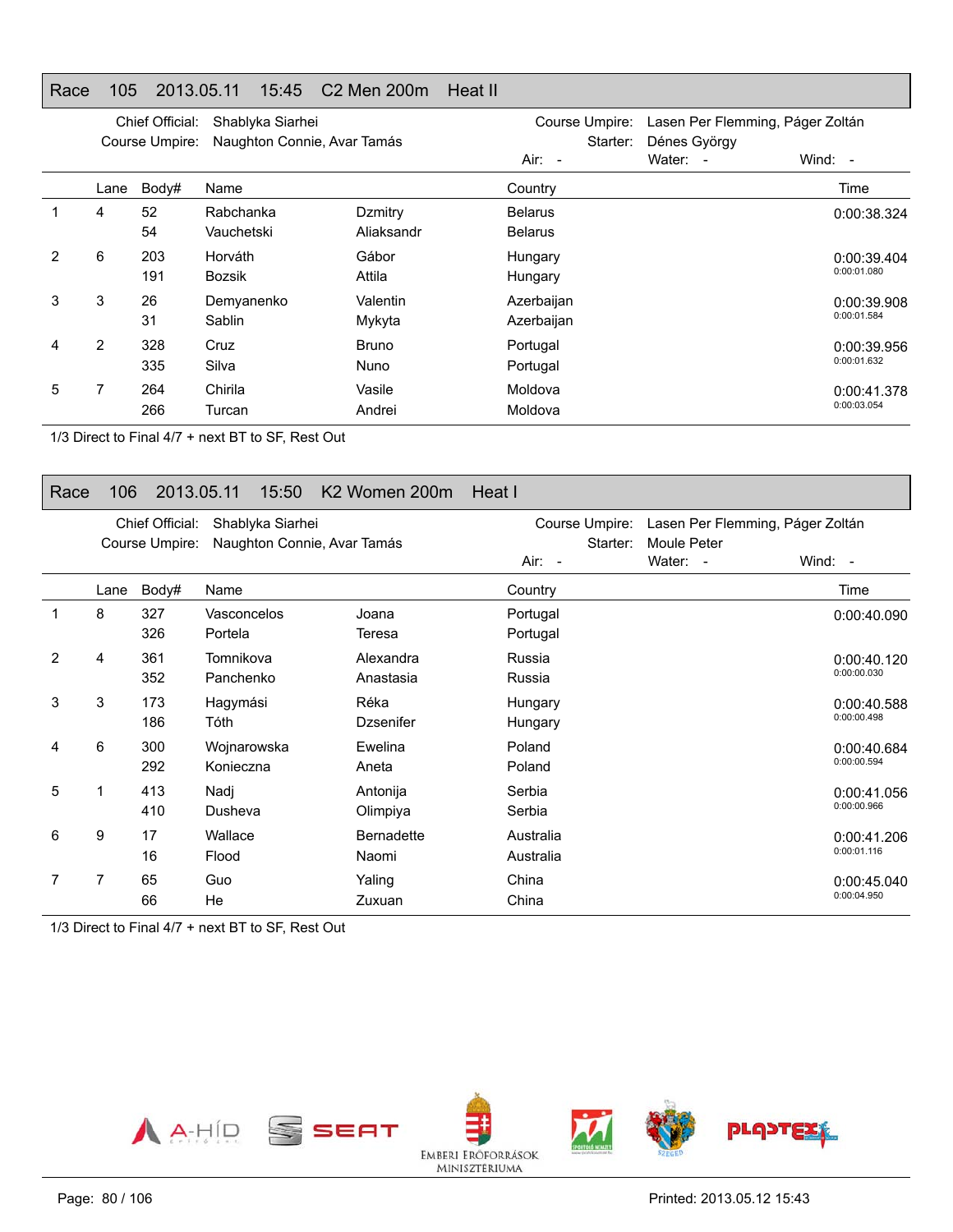#### Race 107 2013.05.11 15:55 K2 Women 200m Heat II

|   |      | Chief Official:<br>Course Umpire: | Shablyka Siarhei<br>Naughton Connie, Avar Tamás |                            | Course Umpire:<br>Starter:       | Lasen Per Flemming, Páger Zoltán<br>Moule Peter |                            |
|---|------|-----------------------------------|-------------------------------------------------|----------------------------|----------------------------------|-------------------------------------------------|----------------------------|
|   |      |                                   |                                                 |                            | Air: -                           | Water: -                                        | Wind: -                    |
|   | Lane | Body#                             | Name                                            |                            | Country                          |                                                 | Time                       |
| 1 | 3    | 411<br>412                        | Moldovan<br>Moldovan                            | <b>Nikolina</b><br>Olivera | Serbia<br>Serbia                 |                                                 | 0:00:39.645                |
| 2 |      | 357<br>349                        | Proskurina<br>Lavrova                           | Natalia<br>Anastasia       | Russia<br>Russia                 |                                                 | 0:00:39.879<br>0:00:00.234 |
| 3 | 5    | 37<br>35                          | Papok<br>Khudzenka                              | Nadzeya<br>Volha           | <b>Belarus</b><br><b>Belarus</b> |                                                 | 0:00:39.951<br>0:00:00.306 |
| 4 | 8    | 20<br>22                          | Lehaci<br>Schwarz                               | Ana Roxana<br>Viktoria     | Austria<br>Austria               |                                                 | 0:00:40.395<br>0:00:00.750 |
| 5 | 6    | 285<br>284                        | Hatton<br>Dodwell                               | Teneale<br>Rachael         | New Zealand<br>New Zealand       |                                                 | 0:00:40.659<br>0:00:01.014 |
| 6 | 4    | 184<br>183                        | Szilvásy<br>Szabó                               | Nóra<br>Petra              | Hungary<br>Hungary               |                                                 | 0:00:40.731<br>0:00:01.086 |
|   | 2    | 275<br>274                        | Moen<br>Brun-lie                                | Louise Leren<br>Agnes      | Norway<br>Norway                 |                                                 | 0:00:43.011<br>0:00:03.366 |

1/3 Direct to Final 4/7 + next BT to SF, Rest Out

#### Race 108 2013.05.11 16:30 K4 Women 500m Semi-final I

|                |                | Chief Official:          | Shablyka Siarhei                                           |                                                             |                                                  | Course Umpire: |                          |                            |                            |
|----------------|----------------|--------------------------|------------------------------------------------------------|-------------------------------------------------------------|--------------------------------------------------|----------------|--------------------------|----------------------------|----------------------------|
|                | Course Umpire: |                          | Naughton Connie, Avar Tamás                                | Air: -                                                      |                                                  | Starter:       | Dénes György<br>Water: - |                            | Wind: -                    |
|                | Lane           | Body#                    | Name                                                       |                                                             | Country                                          |                |                          |                            | Time                       |
| 1              | 5              | 3<br>4<br>5              | Garro<br>Ameghino<br>Keresztesi<br>Lauro                   | Magdalena<br>Sabrina<br>Alexandra Borbala<br>María Fernanda | Argentina<br>Argentina<br>Argentina<br>Argentina |                |                          | 0:00:48.526<br>0:00:51.903 | 0:01:40.429                |
| $\overline{2}$ | 4              | 466<br>463<br>465<br>486 | <b>Stensils</b><br>Andersson<br><b>Stensils</b><br>Wikberg | Linnea<br>Klara<br>Julia<br>Moa                             | Sweden<br>Sweden<br>Sweden<br>Sweden             |                |                          | 0:00:49.368<br>0:00:52.459 | 0:01:41.827<br>0:00:01.398 |
| 3              | 3              | 179<br>181<br>183<br>171 | Lucz<br>Nagy<br>Szabó<br>Farkasdi                          | Dóra<br>Flóra<br>Petra<br>Ramóna                            | Hungary<br>Hungary<br>Hungary<br>Hungary         |                |                          | 0:00:51.826<br>0:00:51.537 | 0:01:43.363<br>0:00:02.934 |
| 4              | 6              | 71<br>68<br>64<br>70     | Yu<br>Song<br>Chen<br>Yu                                   | Yaona<br>Jie<br>Jinyin<br>Qingqing                          | China<br>China<br>China<br>China                 |                |                          | 0:00:53.033<br>0:00:52.478 | 0:01:45.511<br>0:00:05.082 |

1/3 To Final, Rest out

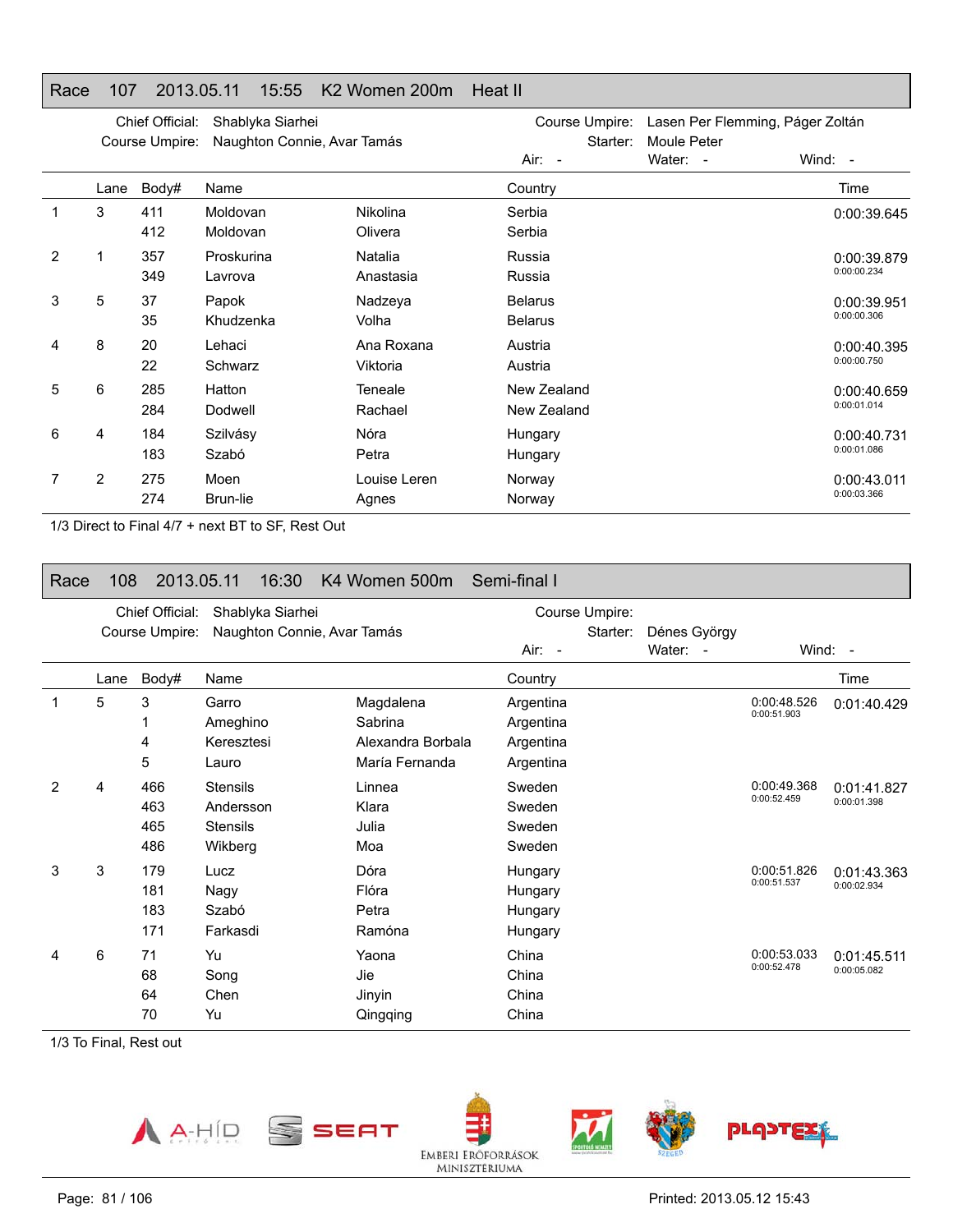### Race 109 2013.05.11 16:50 K1 Men 200m Semi-final I

|   |                | Chief Official:<br>Course Umpire: | Shablyka Siarhei<br>Naughton Connie, Avar Tamás |                | Course Umpire:<br>Starter: | Naughton Frank | Tarcsafalvi József, Toth George |  |
|---|----------------|-----------------------------------|-------------------------------------------------|----------------|----------------------------|----------------|---------------------------------|--|
|   |                |                                   |                                                 |                | Air: -                     | Water: -       | Wind: $-$                       |  |
|   | Lane           | Body#                             | Name                                            |                | Country                    |                | Time                            |  |
| 1 | 4              | 133                               | De Cesare                                       | Cesar          | Ecuador                    |                | 0:00:36.978                     |  |
| 2 | 5              | 228                               | Tótka                                           | Sándor         | Hungary                    |                | 0:00:37.176<br>0:00:00.198      |  |
| 3 | 6              | 32                                | Richard                                         | Maxim          | Belgium                    |                | 0:00:37.596<br>0:00:00.618      |  |
| 4 | $\overline{7}$ | 15                                | Rezola Voisard                                  | Ruben          | Argentina                  |                | 0:00:37.710<br>0:00:00.732      |  |
| 5 | 3              | 243                               | Matsushita                                      | Momotaro       | Japan                      |                | 0:00:37.782<br>0:00:00.804      |  |
| 6 | $\overline{2}$ | 18                                | Tame                                            | Lachlan        | Australia                  |                | 0:00:38.202<br>0:00:01.224      |  |
| 7 | 1              | 256                               | Dorofeev                                        | Igor           | Kyrgyz Republic            |                | 0:00:39.810<br>0:00:02.832      |  |
| 8 | 9              | 406                               | Lee                                             | Wei Liang Bill | Singapore                  |                | 0:00:44.106<br>0:00:07.128      |  |
|   | 8              | 408                               | Leban                                           | Lovro          | Slovenia                   |                | Did not start                   |  |

1/2 + next BT to Final A, 3x3rd + 4x4th + 2x5th BT to Final B, 2x5th +4x6th +3 next BT to Final C, Rest out

| Race           | 110            | 2013.05.11                        | 16:55                                           | K1 Men 200m Semi-final II |                                                                                                    |                            |
|----------------|----------------|-----------------------------------|-------------------------------------------------|---------------------------|----------------------------------------------------------------------------------------------------|----------------------------|
|                |                | Chief Official:<br>Course Umpire: | Shablyka Siarhei<br>Naughton Connie, Avar Tamás |                           | Course Umpire:<br>Tarcsafalvi József, Toth George<br>Starter:<br>Moule Peter<br>Air: -<br>Water: - | Wind: -                    |
|                | Lane           | Body#                             | Name                                            |                           | Country                                                                                            | Time                       |
| 1              | $\overline{2}$ | 319                               | Siemionowski                                    | Piotr                     | Poland                                                                                             | 0:00:35.384                |
| $\overline{2}$ | 5              | 199                               | Dudás                                           | Miklós                    | Hungary                                                                                            | 0:00:35.474<br>0:00:00.090 |
| 3              | 4              | 377                               | Kononyuk                                        | Artem                     | Russia                                                                                             | 0:00:35.768<br>0:00:00.384 |
| 4              | 6              | 427                               | Nasagacin                                       | Milenko                   | Serbia                                                                                             | 0:00:36.164<br>0:00:00.780 |
| 5              | 3              | 155                               | Reeves                                          | Kristian                  | <b>Great Britain</b>                                                                               | 0:00:36.614<br>0:00:01.230 |
| 6              | $\overline{7}$ | 484                               | Dolan                                           | Ryan                      | United States of America                                                                           | 0:00:37.094<br>0:00:01.710 |
| 7              | 9              | 97                                | Lipovac                                         | Marko                     | Croatia                                                                                            | 0:00:39.218<br>0:00:03.834 |
| 8              | 8              | 96                                | lvić                                            | Mario                     | Croatia                                                                                            | 0:00:39.764<br>0:00:04.380 |
| 9              |                | 29                                | Mustafayev                                      | Tamerlan                  | Azerbaijan                                                                                         | 0:00:40.094<br>0:00:04.710 |

MINISZTERIUMA

1/2 + next BT to Final A, 3x3rd + 4x4th + 2x5th BT to Final B, 2x5th +4x6th +3 next BT to Final C, Rest out





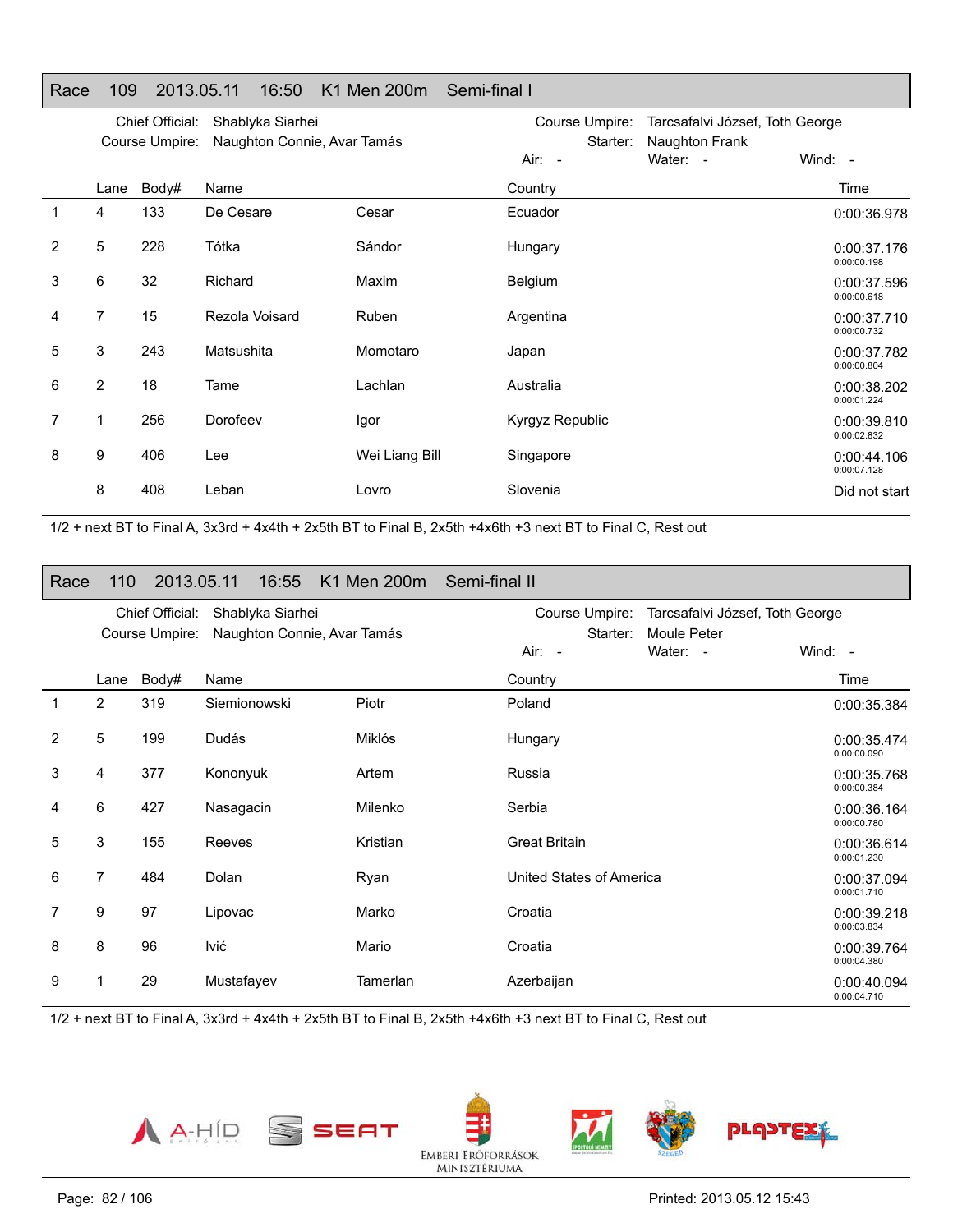|                |      | Chief Official: | Shablyka Siarhei            |               | Course Umpire:           | Tarcsafalvi József, Toth George |                            |
|----------------|------|-----------------|-----------------------------|---------------|--------------------------|---------------------------------|----------------------------|
|                |      | Course Umpire:  | Naughton Connie, Avar Tamás |               | Starter:<br>$Air: -$     | Moule Peter<br>Water: -         | Wind: -                    |
|                | Lane | Body#           | Name                        |               | Country                  |                                 | Time                       |
| 1              | 4    | 154             | Mckeever                    | Edward        | <b>Great Britain</b>     |                                 | 0:00:35.484                |
| 2              | 5    | 121             | <b>Bleibach</b>             | Kasper        | Denmark                  |                                 | 0:00:35.934<br>0:00:00.450 |
| 3              | 6    | 460             | Zaťko                       | Miroslav      | Slovakia                 |                                 | 0:00:36.198<br>0:00:00.714 |
| 4              | 8    | 485             | Hornsby                     | Tim           | United States of America |                                 | 0:00:36.822<br>0:00:01.338 |
| 5              | 1    | 270             | Marroquín Uribe             | Santos        | Mexico                   |                                 | 0:00:37.056<br>0:00:01.572 |
| 6              | 9    | 260             | Straume                     | <b>Krists</b> | Latvia                   |                                 | 0:00:37.170<br>0:00:01.686 |
| $\overline{7}$ | 3    | 458             | Vajda                       | Martin        | Slovakia                 |                                 | 0:00:37.206<br>0:00:01.722 |
| 8              | 7    | 28              | Javadov                     | Mirnazim      | Azerbaijan               |                                 | 0:00:37.908<br>0:00:02.424 |
| 9              | 2    | 236             | Majchrzak                   | Maciej        | Ireland                  |                                 | 0:00:38.490<br>0:00:03.006 |

#### Race 111 2013.05.11 17:00 K1 Men 200m Semi-final III

1/2 + next BT to Final A, 3x3rd + 4x4th + 2x5th BT to Final B, 2x5th +4x6th +3 next BT to Final C, Rest out

#### Race 112 2013.05.11 17:05 K1 Men 200m Semi-final IV

|   |                | Chief Official:<br>Course Umpire: | Shablyka Siarhei<br>Naughton Connie, Avar Tamás |         | Course Umpire:<br>Starter: | Lasen Per Flemming, Páger Zoltán<br>Naughton Frank |                            |
|---|----------------|-----------------------------------|-------------------------------------------------|---------|----------------------------|----------------------------------------------------|----------------------------|
|   |                |                                   |                                                 |         | Air: -                     | Water: -                                           | Wind: $-$                  |
|   | Lane           | Body#                             | Name                                            |         | Country                    |                                                    | Time                       |
| 1 | 5              | 375                               | Kharitonov                                      | Oleg    | Russia                     |                                                    | 0:00:35.441                |
| 2 | $\overline{2}$ | 418                               | Dragosavljevic                                  | Marko   | Serbia                     |                                                    | 0:00:35.627<br>0:00:00.186 |
| 3 | 6              | 473                               | Öström                                          | Petter  | Sweden                     |                                                    | 0:00:35.819<br>0:00:00.378 |
| 4 | 3              | 125                               | <b>Nielsen</b>                                  | Casper  | Denmark                    |                                                    | 0:00:35.873<br>0:00:00.432 |
| 5 | 7              | 301                               | Ambroziak                                       | Denis   | Poland                     |                                                    | 0:00:35.969<br>0:00:00.528 |
| 6 | 4              | 474                               | Schill                                          | Fredrik | Sweden                     |                                                    | 0:00:36.395<br>0:00:00.954 |
| 7 | 1              | 340                               | Gerber                                          | Dawie   | South Africa               |                                                    | 0:00:37.505<br>0:00:02.064 |
| 8 | 8              | 257                               | Moltaev                                         | Ruslan  | Kyrgyz Republic            |                                                    | 0:00:37.613<br>0:00:02.172 |
| 9 | 9              | 167                               | Fung                                            | Wai Him | Hong Kong                  |                                                    | 0:00:39.623<br>0:00:04.182 |

1/2 + next BT to Final A, 3x3rd + 4x4th + 2x5th BT to Final B, 2x5th +4x6th +3 next BT to Final C, Rest out





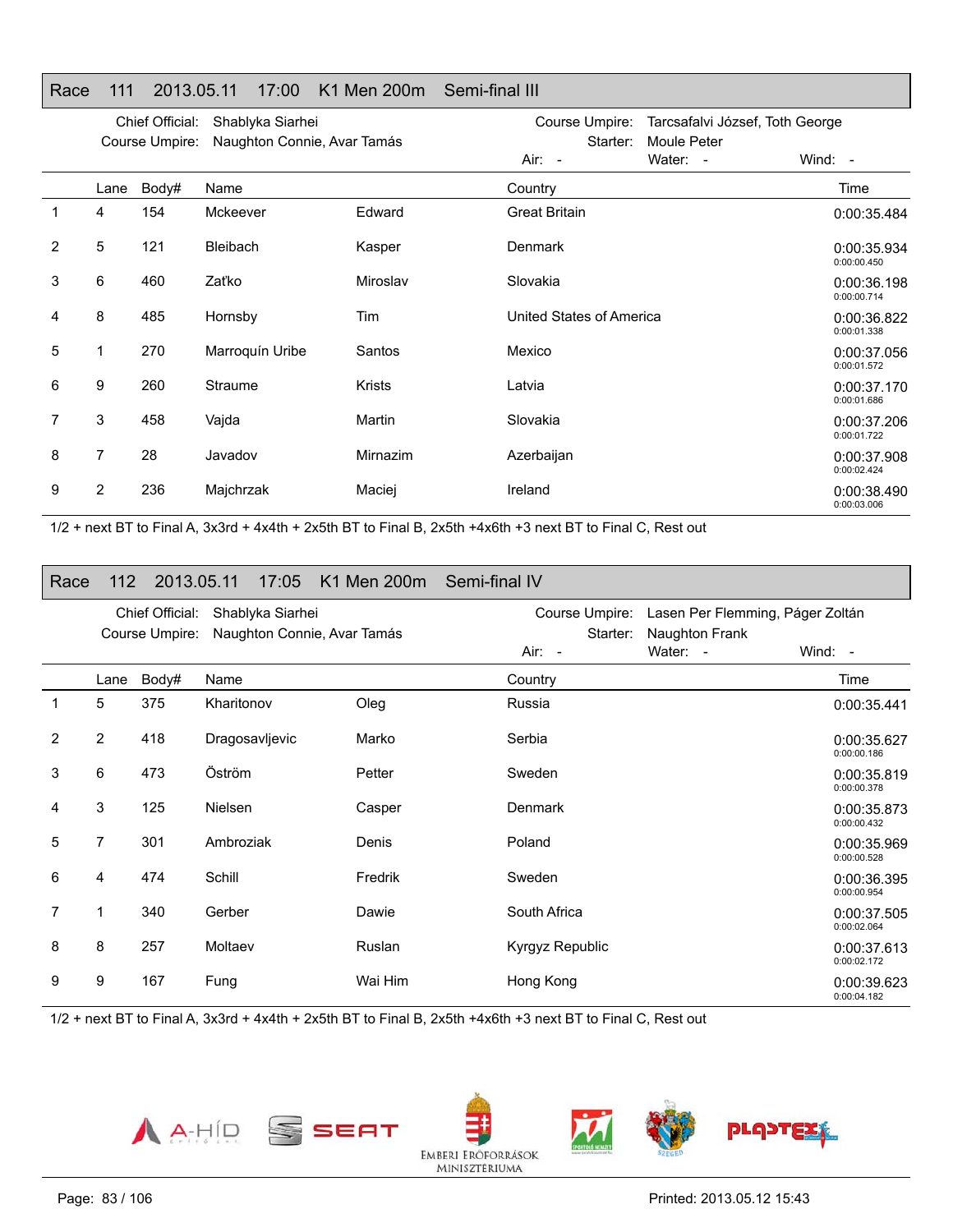|   | Chief Official:<br>Shablyka Siarhei<br>Course Umpire:<br>Toth George, Tarcsafalvi József |       |           |                | Course Umpire:<br>Starter: | Lasen Per Flemming, Páger Zoltán<br>Naughton Frank |                            |
|---|------------------------------------------------------------------------------------------|-------|-----------|----------------|----------------------------|----------------------------------------------------|----------------------------|
|   |                                                                                          |       |           |                | Air: -                     | Water: -                                           | Wind: $-$                  |
|   | Lane                                                                                     | Body# | Name      |                | Country                    |                                                    | Time                       |
| 1 | 5                                                                                        | 246   | Sakamoto  | Naoya          | Japan                      |                                                    | 0:00:40.440                |
| 2 | 4                                                                                        | 165   | Holtz     | Stefan         | Germany                    |                                                    | 0:00:40.878<br>0:00:00.438 |
| 3 | $\overline{2}$                                                                           | 78    | $\lfloor$ | Weijie         | China                      |                                                    | 0:00:40.926<br>0:00:00.486 |
| 4 | 6                                                                                        | 43    | Harazha   | <b>Dzianis</b> | <b>Belarus</b>             |                                                    | 0:00:41.430<br>0:00:00.990 |
| 5 | 3                                                                                        | 245   | Nagai     | Kaito          | Japan                      |                                                    | 0:00:41.910<br>0:00:01.470 |
| 6 | 7                                                                                        | 203   | Horváth   | Gábor          | Hungary                    |                                                    | 0:00:42.084<br>0:00:01.644 |
| 7 | 1                                                                                        | 134   | Lazo      | Andres         | Ecuador                    |                                                    | 0:00:42.636<br>0:00:02.196 |
| 8 | 8                                                                                        | 82    | Liu       | Yang           | China                      |                                                    | 0:00:43.038<br>0:00:02.598 |
|   | 9                                                                                        | 425   | Mladezic  | Strahinja      | Serbia                     |                                                    | Did not start              |

#### Race 113 2013.05.11 17:10 C1 Men 200m Semi-final I

1/3 to Final A,4/7 + next BT to Final B Rest Out

Lane No.9 Serbia disqualified

| Race |                | 114 2013.05.11                    |                  | 17:15 C1 Men 200m Semi-final II |                                      |                                                                             |  |
|------|----------------|-----------------------------------|------------------|---------------------------------|--------------------------------------|-----------------------------------------------------------------------------|--|
|      |                | Chief Official:<br>Course Umpire: | Shablyka Siarhei | Toth George, Tarcsafalvi József | Course Umpire:<br>Starter:<br>Air: - | Lasen Per Flemming, Páger Zoltán<br>Naughton Frank<br>Water: -<br>Wind: $-$ |  |
|      | Lane           | Body#                             | Name             |                                 | Country                              | Time                                                                        |  |
| 1    | 4              | 263                               | Shuklin          | Jevgenij                        | Lithuania                            | 0:00:39.668                                                                 |  |
| 2    | 5              | 379                               | Lipkin           | Nikolay                         | Russia                               | 0:00:39.776<br>0:00:00.108                                                  |  |
| 3    | 3              | 214                               | Lantos           | Ádám                            | Hungary                              | 0:00:40.694<br>0:00:01.026                                                  |  |
| 4    | 8              | 153                               | Jeffries         | Richard                         | <b>Great Britain</b>                 | 0:00:41.408<br>0:00:01.740                                                  |  |
| 5    | 6              | 44                                | Kozyr            | Artsem                          | <b>Belarus</b>                       | 0:00:41.480<br>0:00:01.812                                                  |  |
| 6    | 2              | 63                                | Oldershaw        | Mark                            | Canada                               | 0:00:41.876<br>0:00:02.208                                                  |  |
| 7    | $\overline{7}$ | 313                               | Lubniewski       | Michal                          | Poland                               | 0:00:42.338<br>0:00:02.670                                                  |  |
| 8    | 1              | 453                               | Orosz            | Csaba                           | Slovakia                             | 0:00:42.758<br>0:00:03.090                                                  |  |
| 9    | 9              | 488                               | Ruczynski        | Mariusz                         | Poland                               | 0:00:42.860<br>0:00:03.192                                                  |  |

1/3 to Final A,4/7 + next BT to Final B Rest Out

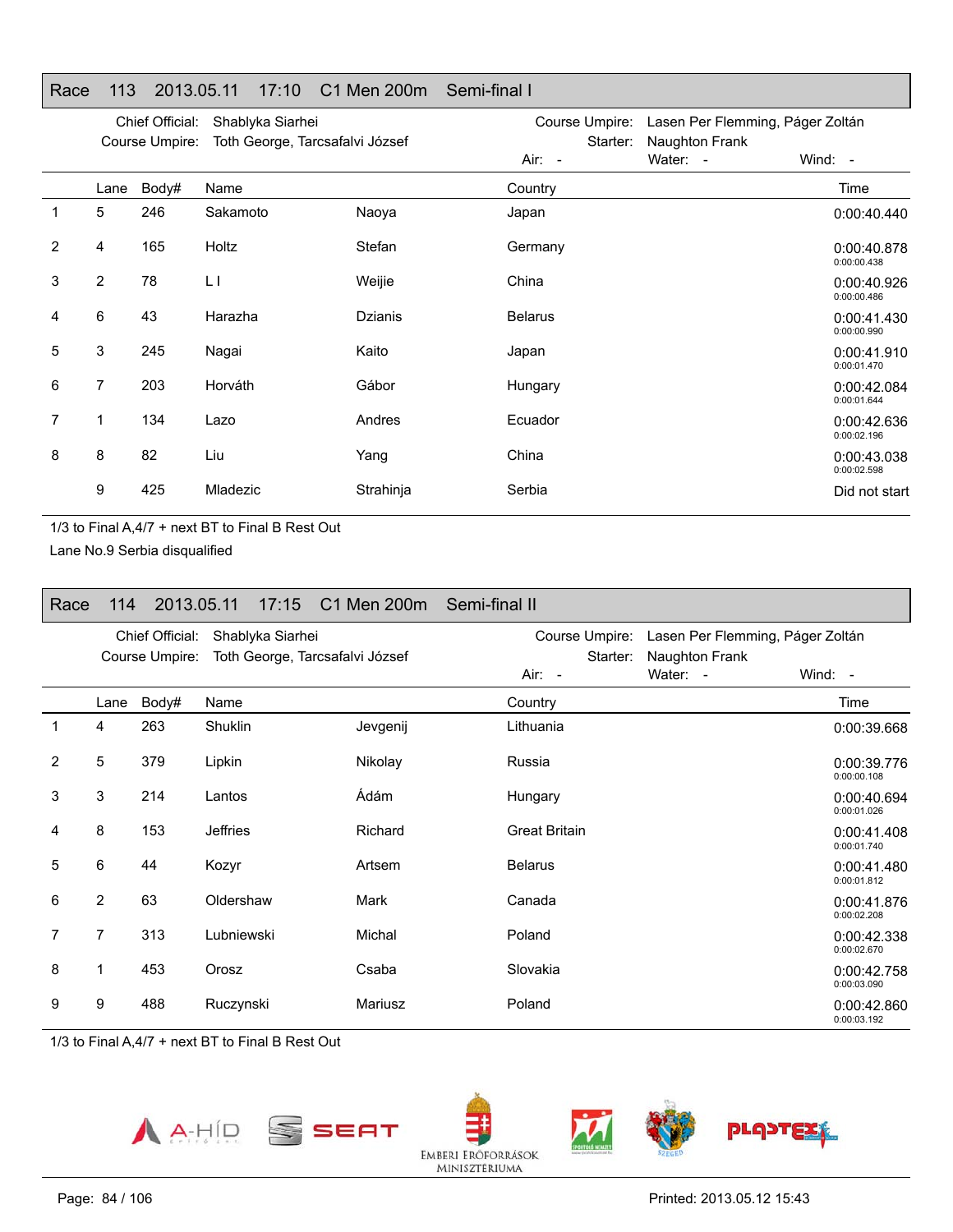### Race 115 2013.05.11 17:20 K1 Women 200m Semi-final I

|   |      | Chief Official:<br>Course Umpire: | Shablyka Siarhei<br>Toth George, Tarcsafalvi József |           | Course Umpire: Lasen Per Flemming, Páger Zoltán<br>Starter: |          |                            |
|---|------|-----------------------------------|-----------------------------------------------------|-----------|-------------------------------------------------------------|----------|----------------------------|
|   |      |                                   |                                                     |           | Air: -                                                      | Water: - | Wind: $-$                  |
|   | Lane | Body#                             | Name                                                |           | Country                                                     |          | Time                       |
| 1 | 5    | 283                               | Carrington                                          | Lisa      | New Zealand                                                 |          | 0:00:40.495                |
| 2 | 6    | 354                               | Podolskaya                                          | Natalia   | Russia                                                      |          | 0:00:41.095<br>0:00:00.600 |
| 3 | 4    | 177                               | Kozák                                               | Danuta    | Hungary                                                     |          | 0:00:41.347<br>0:00:00.852 |
| 4 | 3    | 148                               | Walker                                              | Jess      | <b>Great Britain</b>                                        |          | 0:00:41.599<br>0:00:01.104 |
| 5 | 7    | 162                               | Weber                                               | Franziska | Germany                                                     |          | 0:00:42.511<br>0:00:02.016 |
| 6 | 1    | 407                               | Osterman                                            | Anja      | Slovenia                                                    |          | 0:00:42.667<br>0:00:02.172 |
| 7 | 8    | 1                                 | Ameghino                                            | Sabrina   | Argentina                                                   |          | 0:00:43.003<br>0:00:02.508 |
| 8 | 9    | 117                               | Rørhauge                                            | Lisa      | <b>Denmark</b>                                              |          | 0:00:43.105<br>0:00:02.610 |
| 9 | 2    | 466                               | <b>Stensils</b>                                     | Linnea    | Sweden                                                      |          | 0:00:43.423<br>0:00:02.928 |

1/3 To Final A, 4/6 to Final B, Rest Out

| Race |                |                                   |                  | 116 2013.05.11 17:25 K1 Women 200m Semi-final II |                            |                                                    |                            |
|------|----------------|-----------------------------------|------------------|--------------------------------------------------|----------------------------|----------------------------------------------------|----------------------------|
|      |                | Chief Official:<br>Course Umpire: | Shablyka Siarhei | Toth George, Tarcsafalvi József                  | Course Umpire:<br>Starter: | Lasen Per Flemming, Páger Zoltán<br>Naughton Frank |                            |
|      |                |                                   |                  |                                                  | Air: -                     | Water: -                                           | Wind: $-$                  |
|      | Lane           | Body#                             | Name             |                                                  | Country                    |                                                    | Time                       |
| 1    | 4              | 160                               | Dietze           | Tina                                             | Germany                    |                                                    | 0:00:41.247                |
| 2    | 6              | 249                               | Klinova          | Inna                                             | Kazakhstan                 |                                                    | 0:00:41.511<br>0:00:00.264 |
| 3    | $\overline{2}$ | 21                                | Schuring         | Yvonne                                           | Austria                    |                                                    | 0:00:41.967<br>0:00:00.720 |
| 4    | 8              | 358                               | Sergeeva         | Anastasiya                                       | Russia                     |                                                    | 0:00:41.991<br>0:00:00.744 |
| 5    | 5              | 293                               | Kowalczyk        | Agnieszka                                        | Poland                     |                                                    | 0:00:42.339<br>0:00:01.092 |
| 6    | 7              | 413                               | Nadj             | Antonija                                         | Serbia                     |                                                    | 0:00:42.471<br>0:00:01.224 |
| 7    | 3              | 114                               | Hansen           | Henriette Engel                                  | <b>Denmark</b>             |                                                    | 0:00:42.555<br>0:00:01.308 |
| 8    | 9              | 339                               | Van Tonder       | Esti                                             | South Africa               |                                                    | 0:00:44.025<br>0:00:02.778 |
| 9    |                | 465                               | <b>Stensils</b>  | Julia                                            | Sweden                     |                                                    | 0:00:46.743<br>0:00:05.496 |

1/3 To Final A, 4/6 to Final B, Rest Out

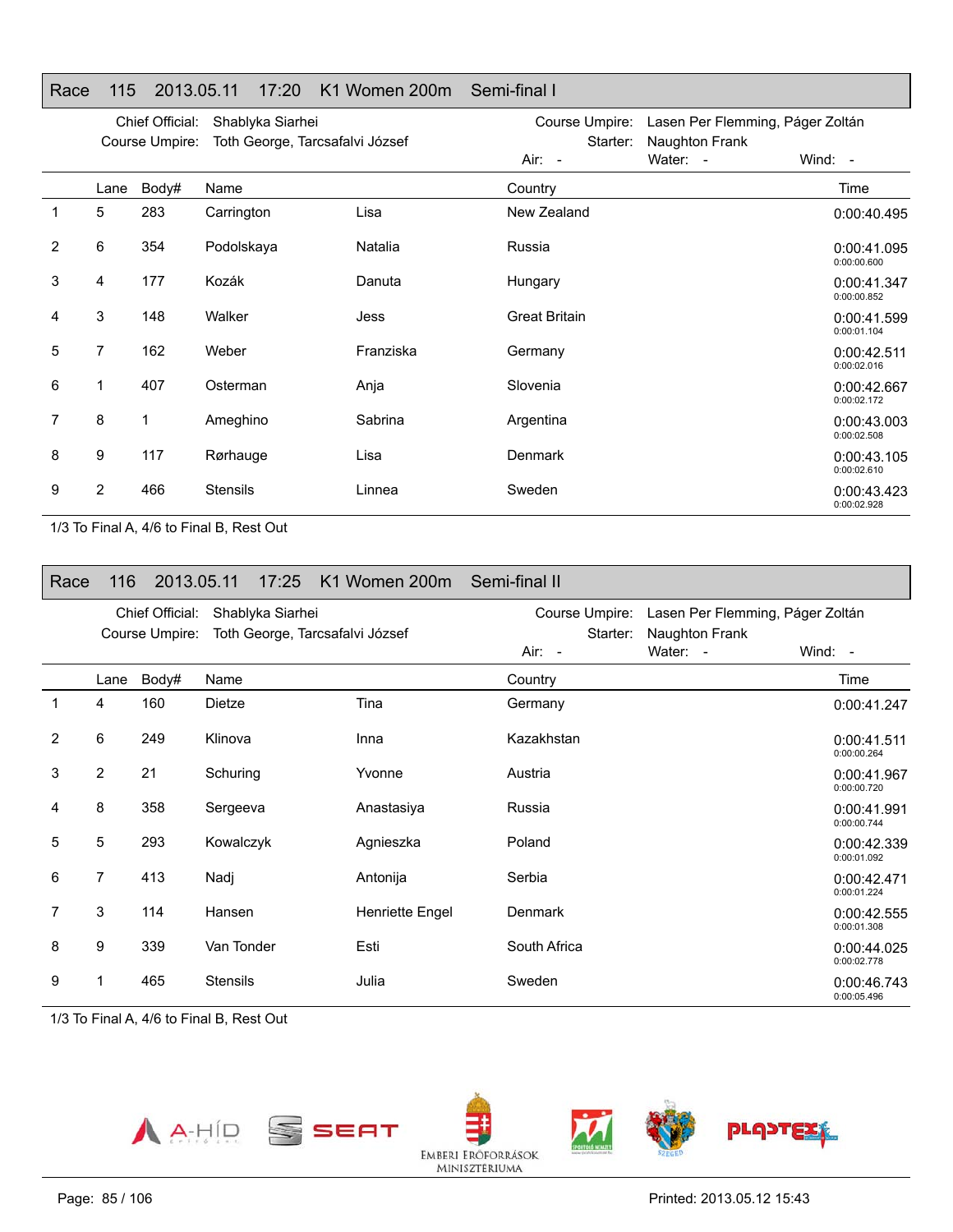|  |  | Race 117 2013.05.11 17:30 K1 Women 200m Semi-final III |  |
|--|--|--------------------------------------------------------|--|

|   |      | Chief Official:<br>Course Umpire: | Shablyka Siarhei<br>Toth George, Tarcsafalvi József |           | Course Umpire:<br>Starter: | Lasen Per Flemming, Páger Zoltán<br>Naughton Frank |                            |
|---|------|-----------------------------------|-----------------------------------------------------|-----------|----------------------------|----------------------------------------------------|----------------------------|
|   |      |                                   |                                                     |           | Air: -                     | Water: -                                           | Wind: -                    |
|   | Lane | Body#                             | Name                                                |           | Country                    |                                                    | Time                       |
| 1 | 5    | 296                               | Naja                                                | Karolina  | Poland                     |                                                    | 0:00:39.959                |
| 2 | 6    | 187                               | Vad                                                 | Ninetta   | Hungary                    |                                                    | 0:00:41.501<br>0:00:01.542 |
| 3 | 8    | 39                                | <b>Tsishkevich</b>                                  | Marharyta | <b>Belarus</b>             |                                                    | 0:00:41.513<br>0:00:01.554 |
| 4 | 3    | 411                               | Moldovan                                            | Nikolina  | Serbia                     |                                                    | 0:00:41.687<br>0:00:01.728 |
| 5 | 7    | 142                               | Brown                                               | Hannah    | <b>Great Britain</b>       |                                                    | 0:00:41.783<br>0:00:01.824 |
| 6 | 4    | 440                               | Kmeťová                                             | Ivana     | Slovakia                   |                                                    | 0:00:41.909<br>0:00:01.950 |
| 7 | 2    | 250                               | Sergeeva                                            | Natalia   | Kazakhstan                 |                                                    | 0:00:42.875<br>0:00:02.916 |
| 8 | 9    | 338                               | Kruger                                              | Tiffany   | South Africa               |                                                    | 0:00:44.213<br>0:00:04.254 |
| 9 |      | 442                               | Samkova                                             | Simona    | Slovakia                   |                                                    | 0:00:44.603<br>0:00:04.644 |

1/3 To Final A, 4/6 to Final B, Rest Out

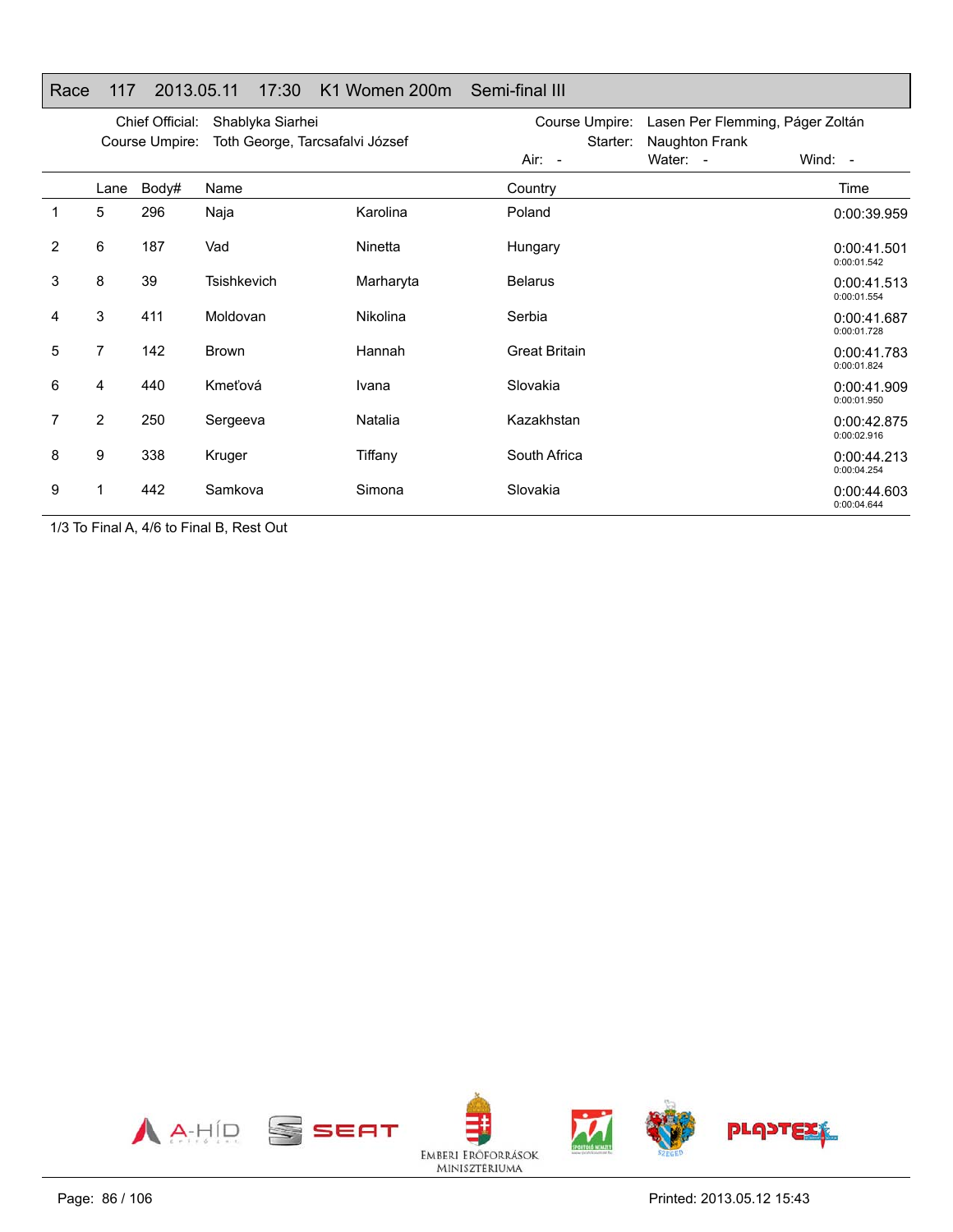|   |      | Chief Official: | Shablyka Siarhei            |            | Course Umpire: | Lasen Per Flemming, Páger Zoltán |             |
|---|------|-----------------|-----------------------------|------------|----------------|----------------------------------|-------------|
|   |      | Course Umpire:  | Naughton Connie, Avar Tamás |            | Starter:       | Dénes György                     |             |
|   |      |                 |                             |            | $Air: -$       | Water: -                         | Wind: $-$   |
|   | Lane | Body#           | Name                        |            | Country        |                                  | Time        |
|   | 6    | 393             | Salakhov                    | Evgeny     | Russia         |                                  | 0:00:32.313 |
|   |      | 385             | Nikolaev                    | Aleksandr  | Russia         |                                  |             |
| 2 | 5    | 421             | Grujic                      | Nebojsa    | Serbia         |                                  | 0:00:32.589 |
|   |      | 424             | Mitjev                      | Uros       | Serbia         |                                  | 0:00:00.276 |
| 3 | 2    | 460             | Zaťko                       | Miroslav   | Slovakia       |                                  | 0:00:32.643 |
|   |      | 443             | Beňo                        | Ľubomír    | Slovakia       |                                  | 0:00:00.330 |
| 4 | 9    | 205             | Kadler                      | Viktor     | Hungary        |                                  | 0:00:33.189 |
|   |      | 202             | Hérics                      | Dávid      | Hungary        |                                  | 0:00:00.876 |
| 5 | 3    | 315             | Mazur                       | Piotr      | Poland         |                                  | 0:00:33.399 |
|   |      | 302             | <b>Bierzalo</b>             | Grzegorz   | Poland         |                                  | 0:00:01.086 |
| 6 | 4    | 223             | Sík                         | Márton     | Hungary        |                                  | 0:00:33.513 |
|   |      | 189             | Beé                         | István     | Hungary        |                                  | 0:00:01.200 |
| 7 | 7    | 12              | De Gesus                    | Juan Pablo | Argentina      |                                  | 0:00:34.407 |
|   |      | 9               | Carreras                    | Gonzalo    | Argentina      |                                  | 0:00:02.094 |
| 8 | 8    | 235             | Egan                        | Peter      | Ireland        |                                  | 0:00:34.725 |
|   |      | 236             | Majchrzak                   | Maciej     | Ireland        |                                  | 0:00:02.412 |
| 9 |      | 278             | Minde                       | Morten     | Norway         |                                  | 0:00:35.769 |
|   |      | 277             | Hjemdal                     | Lars       | Norway         |                                  | 0:00:03.456 |

#### Race 118 2013.05.11 17:40 K2 Men 200m Semi-final I

1/3 to Final A,4/7 + next BT to Final B Rest Out

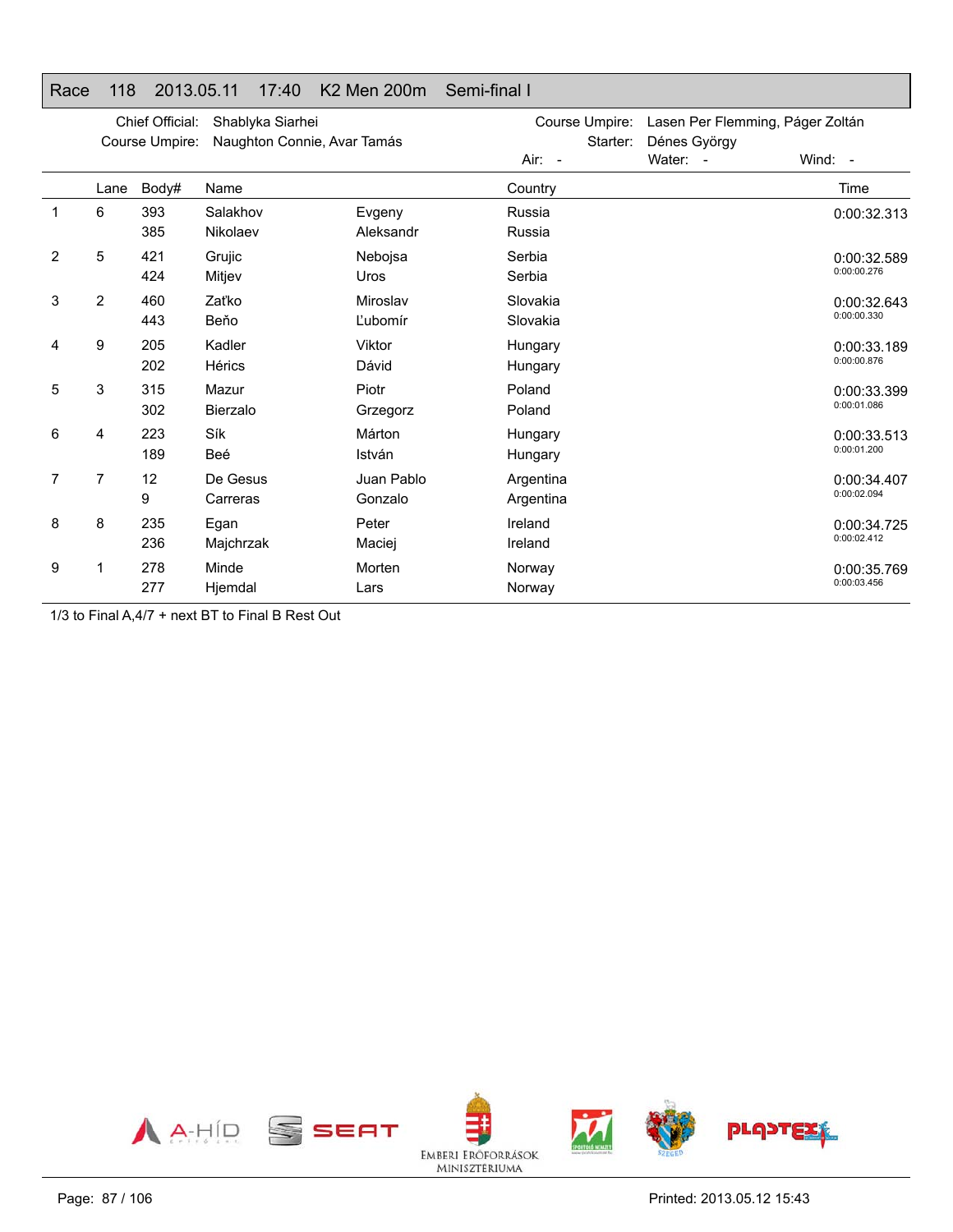#### Chief Official: Shablyka Siarhei Course Umpire: Naughton Connie, Avar Tamás Course Umpire: Lasen Per Flemming, Páger Zoltán Starter: Dénes György Air: -Water: - Wind: -Lane Body# Name**Country Country Country Country Country** Time 1 5 152 HeathLiam Great Britain 157 Schofield Jonathan Great Britain 2 6 477 Svensson Erik Sweden 476 Svanqvist Christian Sweden 3 4 126 Nielsen Lasse Denmark 125 NielsenCasper Denmark 4 3 323 SzypulaSebastian Poland 317 PuttoDawid **Poland** 5 9 50 Piatrushenka Raman Belarus 47 MakhneuVadzim **Belarus** 6 2 242 KomatsuSeiji Japan 248 Watanabe Hiroki Japan 7 8 29 Mustafayev Tamerlan Azerbaijan 28 Javadov Mirnazim Azerbaijan 8 7 258 ParolAleksandr Kyrgyz Republic 256 DorofeevIgor Kyrgyz Republic 9 1 471 JarutaRasmus Sweden

Joakim Sweden

Race 119 2013.05.11 17:45 K2 Men 200m Semi-final II

472 Lindberg1/3 to Final A,4/7 + next BT to Final B Rest Out

#### Race 120 2013.05.11 17:55 C2 Men 200m Semi-final I

|   |      | Chief Official: | Shablyka Siarhei            |              | Course Umpire:       | Lasen Per Flemming, Páger Zoltán |             |
|---|------|-----------------|-----------------------------|--------------|----------------------|----------------------------------|-------------|
|   |      | Course Umpire:  | Naughton Connie, Avar Tamás |              | Starter:<br>$Air: -$ | Dénes György<br>Water: -         | Wind: $-$   |
|   | Lane | Body#           | Name                        |              | Country              |                                  | Time        |
|   | 4    | 328             | Cruz                        | <b>Bruno</b> | Portugal             |                                  | 0:00:38.950 |
|   |      | 335             | Silva                       | <b>Nuno</b>  | Portugal             |                                  |             |
| 2 | 5    | 51              | Pivavar                     | Dmitry       | <b>Belarus</b>       |                                  | 0:00:39.064 |
|   |      | 48              | Misachenka                  | Andrei       | <b>Belarus</b>       |                                  | 0:00:00.114 |
| 3 | 3    | 264             | Chirila                     | Vasile       | Moldova              |                                  | 0:00:40.180 |
|   |      | 266             | Turcan                      | Andrei       | Moldova              |                                  | 0:00:01.230 |
| 4 | 6    | 253             | Sinyavskiy                  | Maxim        | Kazakhstan           |                                  | 0:00:40.534 |
|   |      | 252             | Safronov                    | Yevgeniy     | Kazakhstan           |                                  | 0:00:01.584 |
| 5 | 2    | 91              | Zheng                       | Jingda       | China                |                                  | 0:00:42.760 |
|   |      | 94              | Zhu                         | Tongchao     | China                |                                  | 0:00:03.810 |

1/3 To Final, Rest out



0:00:32.213

0:00:32.5610:00:00.348

0:00:32.7110:00:00.498

0:00:32.909 0:00:00.696

0:00:33.1670:00:00.954

0:00:33.8870:00:01.674

0:00:35.255 0:00:03.042

0:00:35.393 0:00:03.180

0:00:35.735 0:00:03.522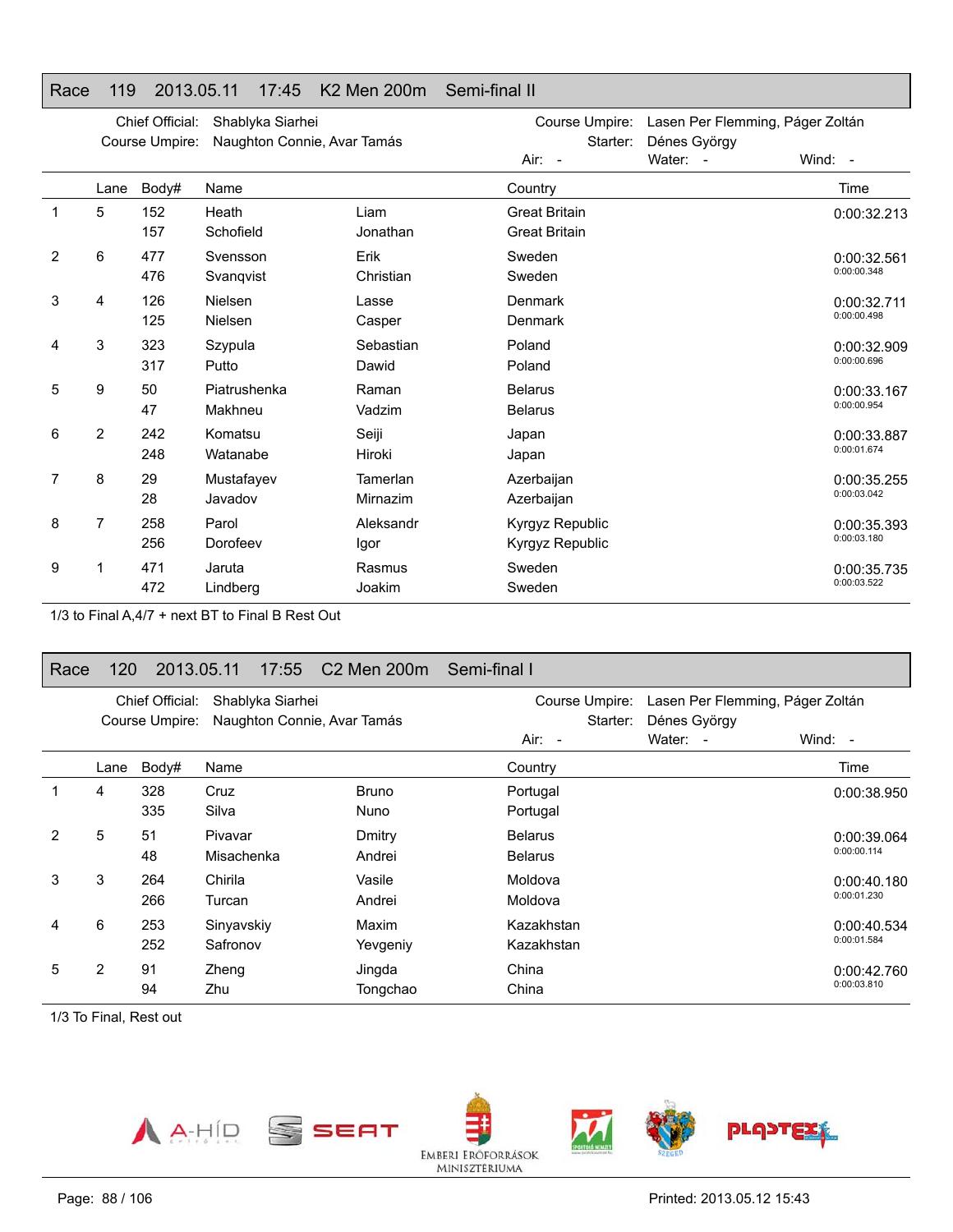#### Race 121 2013.05.11 18:00 K2 Women 200m Semi-final I

|   |                | Chief Official:<br>Course Umpire: | Shablyka Siarhei<br>Naughton Connie, Avar Tamás |                   | Course Umpire:<br>Starter: | Lasen Per Flemming, Páger Zoltán<br>Moule Peter |             |
|---|----------------|-----------------------------------|-------------------------------------------------|-------------------|----------------------------|-------------------------------------------------|-------------|
|   |                |                                   |                                                 |                   | Air: -                     | Water: -                                        | Wind: -     |
|   | Lane           | Body#                             | Name                                            |                   | Country                    |                                                 | Time        |
|   | 4              | 20                                | Lehaci                                          | Ana Roxana        | Austria                    |                                                 | 0:00:38.853 |
|   |                | 22                                | Schwarz                                         | Viktoria          | Austria                    |                                                 |             |
| 2 | 7              | 184                               | Szilvásy                                        | Nóra              | Hungary                    |                                                 | 0:00:39.231 |
|   |                | 183                               | Szabó                                           | Petra             | Hungary                    |                                                 | 0:00:00.378 |
| 3 | 6              | 413                               | Nadj                                            | Antonija          | Serbia                     |                                                 | 0:00:39.327 |
|   |                | 410                               | Dusheva                                         | Olimpiya          | Serbia                     |                                                 | 0:00:00.474 |
| 4 | 5              | 300                               | Wojnarowska                                     | Ewelina           | Poland                     |                                                 | 0:00:39.345 |
|   |                | 292                               | Konieczna                                       | Aneta             | Poland                     |                                                 | 0:00:00.492 |
| 5 | 3              | 285                               | Hatton                                          | Teneale           | New Zealand                |                                                 | 0:00:39.369 |
|   |                | 284                               | Dodwell                                         | Rachael           | New Zealand                |                                                 | 0:00:00.516 |
| 6 | $\overline{2}$ | 17                                | Wallace                                         | <b>Bernadette</b> | Australia                  |                                                 | 0:00:39.813 |
|   |                | 16                                | Flood                                           | Naomi             | Australia                  |                                                 | 0:00:00.960 |
| 7 |                | 275                               | Moen                                            | Louise Leren      | Norway                     |                                                 | 0:00:40.827 |
|   |                | 274                               | Brun-lie                                        | Agnes             | Norway                     |                                                 | 0:00:01.974 |
| 8 | 8              | 65                                | Guo                                             | Yaling            | China                      |                                                 | 0:00:43.401 |
|   |                | 66                                | He                                              | Zuxuan            | China                      |                                                 | 0:00:04.548 |

1/3 To Final, Rest out

| Race           | 122            |                                   | 2013.05.12 | 09:05                                               | K1 Men 500m    | Final C |                      |                            |             |             |             |                            |
|----------------|----------------|-----------------------------------|------------|-----------------------------------------------------|----------------|---------|----------------------|----------------------------|-------------|-------------|-------------|----------------------------|
|                |                | Chief Official:<br>Course Umpire: |            | Shablyka Siarhei<br>Toth George, Tarcsafalvi József |                |         |                      | Course Umpire:<br>Starter: | Moule Peter |             |             |                            |
|                |                |                                   |            |                                                     |                |         | $Air: -$             |                            | Water: -    |             |             | Wind: -                    |
|                | Lane           | Body#                             | Name       |                                                     |                |         | Country              |                            |             |             |             | Time                       |
| 1              | 6              | 481                               | Mrabet     |                                                     | Mohamed Ali    |         | Tunisia              |                            |             | 0:00:51.452 | 0:00:50.732 | 0:01:42.184                |
| $\overline{2}$ | 3              | 225                               | Szalai     |                                                     | Tamás          |         | Hungary              |                            |             | 0:00:52.876 | 0:00:49.422 | 0:01:42.298<br>0:00:00.114 |
| 3              | $\overline{2}$ | 430                               | Rajinovic  |                                                     | Nemanja        |         | Serbia               |                            |             | 0:00:53.457 | 0:00:49.843 | 0:01:43.300<br>0:00:01.116 |
| 4              | 9              | 149                               | Boyton     |                                                     | Jonathon       |         | <b>Great Britain</b> |                            |             | 0:00:53.814 | 0:00:50.302 | 0:01:44.116<br>0:00:01.932 |
| 5              | 8              | 247                               | Suzuki     |                                                     | Yasuhiro       |         | Japan                |                            |             | 0:00:53.495 | 0:00:51.809 | 0:01:45.304<br>0:00:03.120 |
| 6              | 5              | 260                               | Straume    |                                                     | <b>Krists</b>  |         | Latvia               |                            |             | 0:00:55.131 | 0:00:50.311 | 0:01:45.442<br>0:00:03.258 |
| $\overline{7}$ | 4              | 14                                |            | Geringer Sallete                                    | Nelson Roberto |         | Argentina            |                            |             | 0:00:53.601 | 0:00:52.021 | 0:01:45.622<br>0:00:03.438 |
| 8              | 7              | 97                                | Lipovac    |                                                     | Marko          |         | Croatia              |                            |             | 0:00:59.831 | 0:00:51.155 | 0:01:50.986<br>0:00:08.802 |
|                | 1              | 475                               | Strand     |                                                     | Henrik         |         | Sweden               |                            |             |             |             | Did not start              |









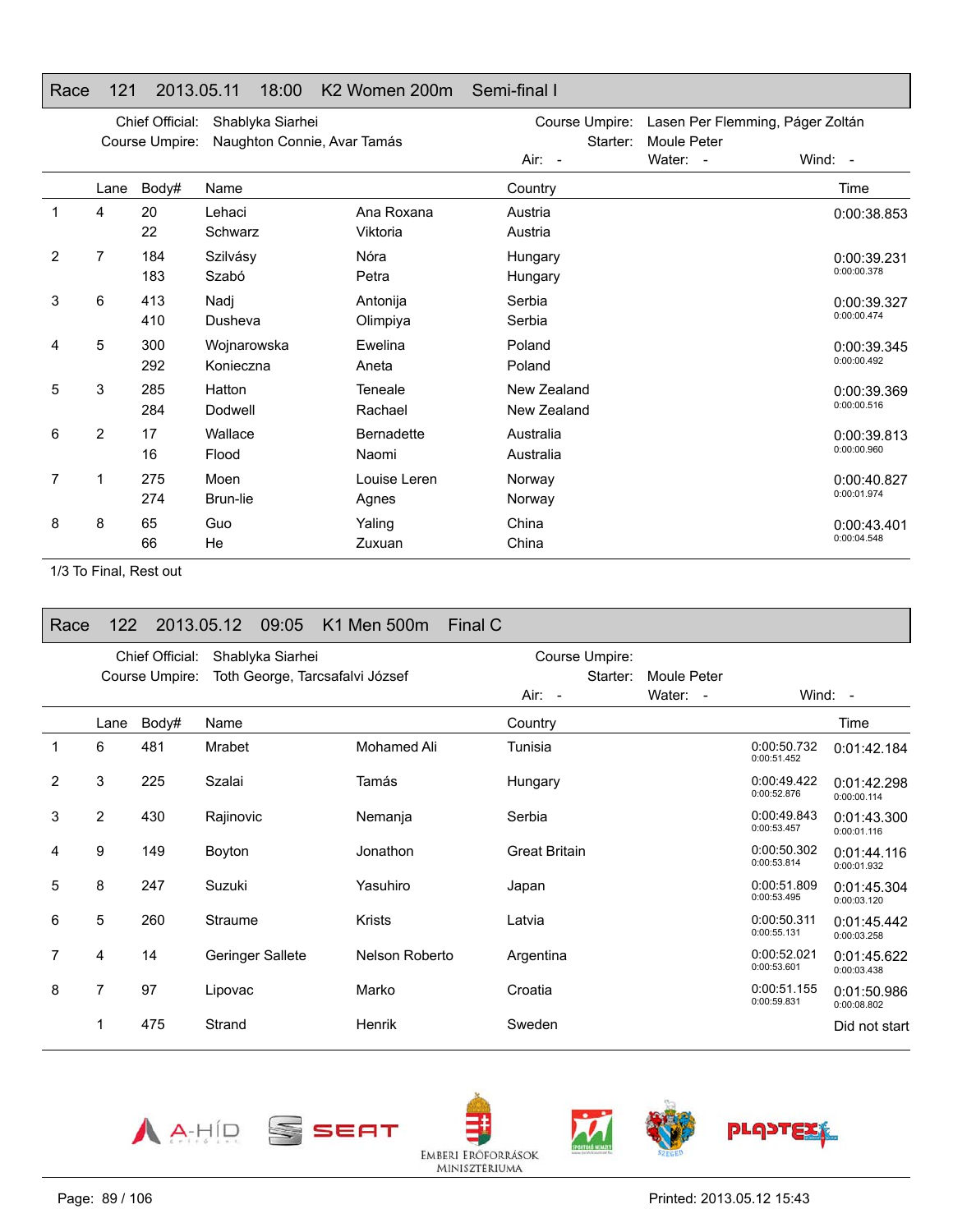# Race 123 2013.05.12 09:10 K1 Men 500m Final B

|   |                | Chief Official: | Shablyka Siarhei                 |          | Course Umpire:           |                            |                            |
|---|----------------|-----------------|----------------------------------|----------|--------------------------|----------------------------|----------------------------|
|   |                | Course Umpire:  | Lasen Per Flemming, Páger Zoltán |          | Starter:<br>Moule Peter  |                            |                            |
|   |                |                 |                                  |          | Water: -<br>Air: -       |                            | Wind: $-$                  |
|   | Lane           | Body#           | Name                             |          | Country                  |                            | Time                       |
| 1 | $\overline{7}$ | 61              | Kirchev                          | Miroslav | <b>Bulgaria</b>          | 0:00:49.952<br>0:00:51.022 | 0:01:40.974                |
| 2 | 5              | 18              | Tame                             | Lachlan  | Australia                | 0:00:48.880<br>0:00:52.280 | 0:01:41.160<br>0:00:00.186 |
| 3 | 6              | 112             | Štěrba                           | Jan      | <b>Czech Republic</b>    | 0:00:50.204<br>0:00:51.898 | 0:01:42.102<br>0:00:01.128 |
| 4 | $\overline{2}$ | 137             | <b>Dietrich</b>                  | Miika    | Finland                  | 0:00:49.017<br>0:00:53.301 | 0:01:42.318<br>0:00:01.344 |
| 5 | 4              | 435             | Torubarov                        | Vladimir | Serbia                   | 0:00:49.283<br>0:00:53.503 | 0:01:42.786<br>0:00:01.812 |
| 6 | 8              | 484             | Dolan                            | Ryan     | United States of America | 0:00:49.084<br>0:00:54.458 | 0:01:43.542<br>0:00:02.568 |
|   | 1              | 443             | Beňo                             | Ľubomír  | Slovakia                 | 0:00:49.919<br>0:00:54.217 | 0:01:44.136<br>0:00:03.162 |
| 8 | 9              | 57              | Zhyhadla                         | Dzianis  | <b>Belarus</b>           | 0:00:50.978<br>0:00:53.578 | 0:01:44.556<br>0:00:03.582 |
| 9 | 3              | 471             | Jaruta                           | Rasmus   | Sweden                   | 0:00:49.464<br>0:00:55.200 | 0:01:44.664<br>0:00:03.690 |

#### Race 124 2013.05.12 09:15 C1 Men 500m Final B

|   |                | Chief Official: | Shablyka Siarhei            |          |                | Course Umpire: |                            |                            |                            |
|---|----------------|-----------------|-----------------------------|----------|----------------|----------------|----------------------------|----------------------------|----------------------------|
|   |                | Course Umpire:  | Naughton Connie, Avar Tamás |          | Air: -         | Starter:       | Naughton Frank<br>Water: - | Wind: $-$                  |                            |
|   |                |                 |                             |          |                |                |                            |                            |                            |
|   | Lane           | Body#           | Name                        |          | Country        |                |                            |                            | Time                       |
| 1 | 7              | 265             | Rusu                        | Pavel    | Moldova        |                |                            | 0:00:54.501<br>0:00:59.670 | 0:01:54.171                |
| 2 | 3              | 51              | Pivavar                     | Dmitry   | <b>Belarus</b> |                |                            | 0:00:53.997<br>0:01:01.116 | 0:01:55.113<br>0:00:00.942 |
| 3 | 5              | 336             | Sousa                       | José     | Portugal       |                |                            | 0:00:54.208<br>0:01:02.099 | 0:01:56.307<br>0:00:02.136 |
| 4 | 4              | 251             | Petrov                      | Vladimir | Kazakhstan     |                |                            | 0:00:56.003<br>0:01:02.206 | 0:01:58.209<br>0:00:04.038 |
| 5 | 6              | 453             | Orosz                       | Csaba    | Slovakia       |                |                            | 0:00:55.195<br>0:01:08.156 | 0:02:03.351<br>0:00:09.180 |
| 6 | 8              | 134             | Lazo                        | Andres   | Ecuador        |                |                            | 0:00:59.895<br>0:01:05.628 | 0:02:05.523<br>0:00:11.352 |
| 7 | 9              | 480             | Houcine                     | Khaled   | Tunisia        |                |                            | 0:01:00.559<br>0:01:05.738 | 0:02:06.297<br>0:00:12.126 |
| 8 | $\overline{2}$ | 73              | Gao                         | Feng     | China          |                |                            | 0:00:59.071<br>0:01:09.344 | 0:02:08.415<br>0:00:14.244 |
| 9 |                | 245             | Nagai                       | Kaito    | Japan          |                |                            | 0:01:00.762<br>0:01:11.925 | 0:02:12.687<br>0:00:18.516 |
|   |                |                 |                             |          |                |                |                            |                            |                            |

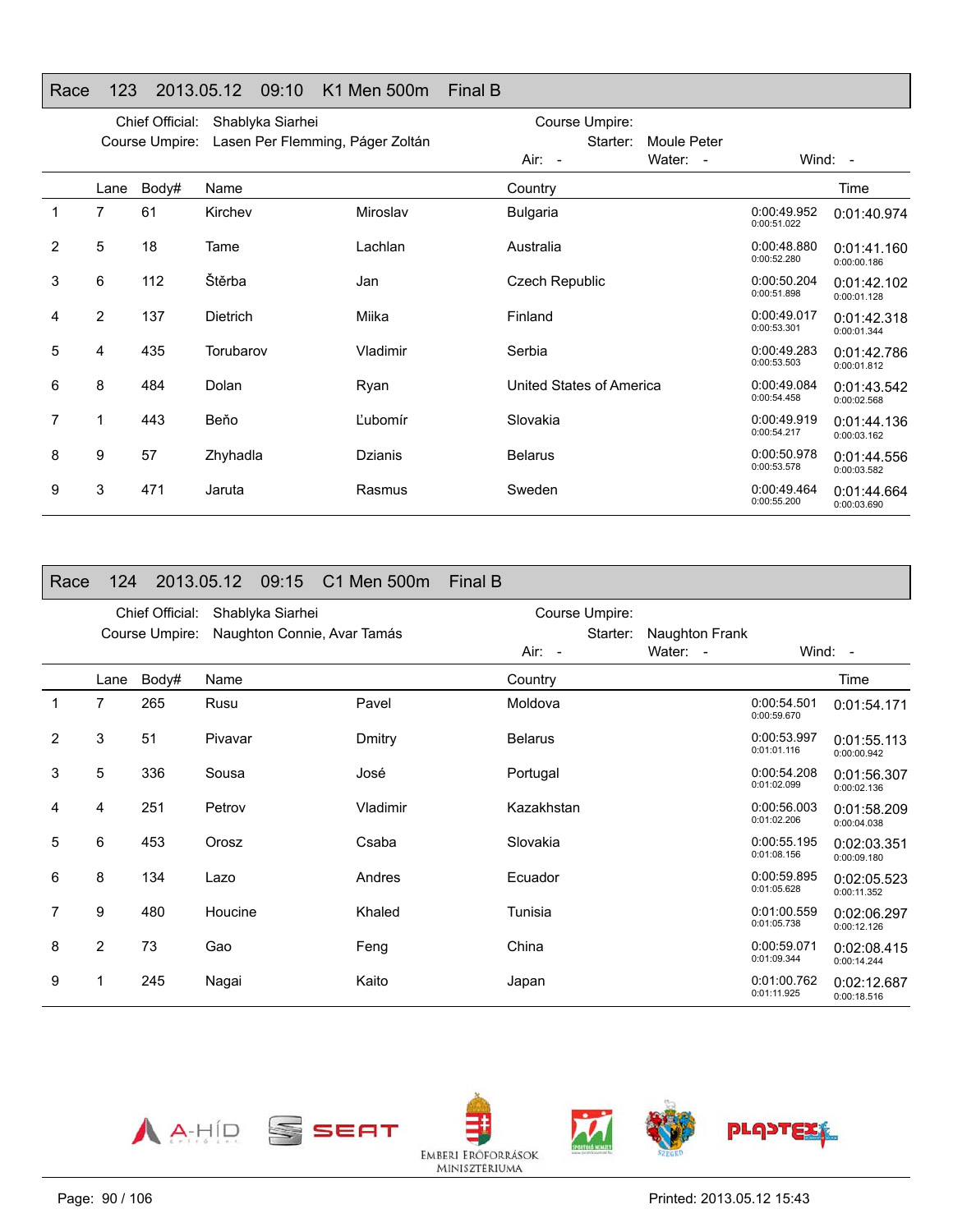### Race 125 2013.05.12 09:28 K1 Men 200m Final C

|                |                | Chief Official:<br>Course Umpire: | Shablyka Siarhei<br>Toth George, Tarcsafalvi József |               | Course Umpire: Lasen Per Flemming, Páger Zoltán<br>Moule Peter<br>Starter: |          |                            |
|----------------|----------------|-----------------------------------|-----------------------------------------------------|---------------|----------------------------------------------------------------------------|----------|----------------------------|
|                |                |                                   |                                                     |               | Air: -                                                                     | Water: - | Wind: $-$                  |
|                | Lane           | Body#                             | Name                                                |               | Country                                                                    |          | Time                       |
|                | 7              | 474                               | Schill                                              | Fredrik       | Sweden                                                                     |          | 0:00:36.369                |
| $\overline{2}$ | 6              | 243                               | Matsushita                                          | Momotaro      | Japan                                                                      |          | 0:00:36.495<br>0:00:00.126 |
| 3              | 8              | 458                               | Vajda                                               | Martin        | Slovakia                                                                   |          | 0:00:37.359<br>0:00:00.990 |
| 4              | 4              | 18                                | Tame                                                | Lachlan       | Australia                                                                  |          | 0:00:37.641<br>0:00:01.272 |
| 5              | 5              | 270                               | Marroquín Uribe                                     | Santos        | Mexico                                                                     |          | 0:00:37.677<br>0:00:01.308 |
| 6              | 3              | 484                               | Dolan                                               | Ryan          | United States of America                                                   |          | 0:00:37.719<br>0:00:01.350 |
|                | 1              | 340                               | Gerber                                              | Dawie         | South Africa                                                               |          | 0:00:37.791<br>0:00:01.422 |
| 8              | 9              | 257                               | Moltaev                                             | Ruslan        | Kyrgyz Republic                                                            |          | 0:00:38.013<br>0:00:01.644 |
| 9              | $\overline{2}$ | 260                               | Straume                                             | <b>Krists</b> | Latvia                                                                     |          | 0:00:38.313<br>0:00:01.944 |

| Race           | 126            |                                   |           | 2013.05.12 09:32 | K1 Men 200m                     | Final B                                |                                                                          |
|----------------|----------------|-----------------------------------|-----------|------------------|---------------------------------|----------------------------------------|--------------------------------------------------------------------------|
|                |                | Chief Official:<br>Course Umpire: |           | Shablyka Siarhei | Toth George, Tarcsafalvi József | Course Umpire:<br>Starter:<br>$Air: -$ | Lasen Per Flemming, Páger Zoltán<br>Moule Peter<br>Water: -<br>Wind: $-$ |
|                | Lane           | Body#                             | Name      |                  |                                 | Country                                | Time                                                                     |
| 1              | 5              | 473                               | Öström    |                  | Petter                          | Sweden                                 | 0:00:35.619                                                              |
| $\overline{2}$ | 4              | 32                                | Richard   |                  | Maxim                           | Belgium                                | 0:00:35.955<br>0:00:00.336                                               |
| 3              | $\overline{2}$ | 427                               | Nasagacin |                  | Milenko                         | Serbia                                 | 0:00:36.027<br>0:00:00.408                                               |
| 4              | 9              | 155                               | Reeves    |                  | Kristian                        | <b>Great Britain</b>                   | 0:00:36.801<br>0:00:01.182                                               |
| 5              | 6              | 460                               | Zaťko     |                  | Miroslav                        | Slovakia                               | 0:00:36.849<br>0:00:01.230                                               |
| 6              | 7              | 485                               | Hornsby   |                  | Tim                             | United States of America               | 0:00:37.089<br>0:00:01.470                                               |
| 7              | 1              | 301                               | Ambroziak |                  | Denis                           | Poland                                 | 0:00:41.973<br>0:00:06.354                                               |
| 8              | 3              | 15                                |           | Rezola Voisard   | Ruben                           | Argentina                              | 0:00:44.415<br>0:00:08.796                                               |
| 9              | 8              | 125                               | Nielsen   |                  | Casper                          | Denmark                                | 0:00:50.883<br>0:00:15.264                                               |

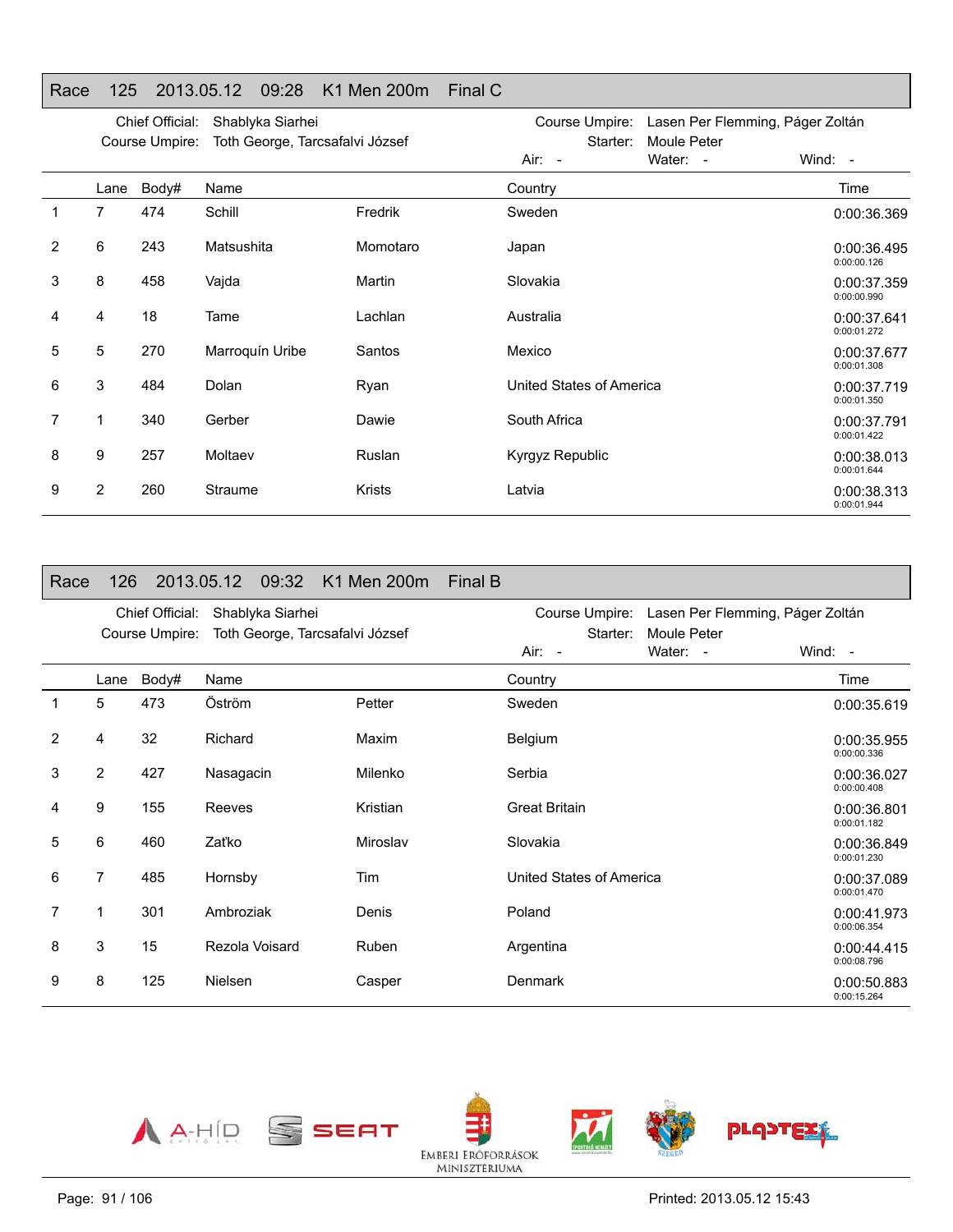# Race 127 2013.05.12 09:36 C1 Men 200m Final B

|   |                | Chief Official:<br>Course Umpire: | Shablyka Siarhei<br>Toth George, Tarcsafalvi József |         | Course Umpire: Lasen Per Flemming, Páger Zoltán<br>Naughton Frank<br>Starter: |          |                            |
|---|----------------|-----------------------------------|-----------------------------------------------------|---------|-------------------------------------------------------------------------------|----------|----------------------------|
|   |                |                                   |                                                     |         | Air: -                                                                        | Water: - | Wind: -                    |
|   | Lane           | Body#                             | Name                                                |         | Country                                                                       |          | Time                       |
|   | 5              | 43                                | Harazha                                             | Dzianis | <b>Belarus</b>                                                                |          | 0:00:41.467                |
| 2 | 6              | 44                                | Kozyr                                               | Artsem  | <b>Belarus</b>                                                                |          | 0:00:42.031<br>0:00:00.564 |
| 3 | $\overline{2}$ | 63                                | Oldershaw                                           | Mark    | Canada                                                                        |          | 0:00:42.079<br>0:00:00.612 |
| 4 | 3              | 245                               | Nagai                                               | Kaito   | Japan                                                                         |          | 0:00:42.097<br>0:00:00.630 |
| 5 | 7              | 203                               | Horváth                                             | Gábor   | Hungary                                                                       |          | 0:00:42.223<br>0:00:00.756 |
| 6 | 8              | 313                               | Lubniewski                                          | Michal  | Poland                                                                        |          | 0:00:42.349<br>0:00:00.882 |
| 7 | 4              | 153                               | <b>Jeffries</b>                                     | Richard | <b>Great Britain</b>                                                          |          | 0:00:42.949<br>0:00:01.482 |
| 8 | 1              | 134                               | Lazo                                                | Andres  | Ecuador                                                                       |          | 0:00:43.747<br>0:00:02.280 |
| 9 | 9              | 453                               | Orosz                                               | Csaba   | Slovakia                                                                      |          | 0:00:44.185<br>0:00:02.718 |

| Race           | 128            |                 | 2013.05.12   | 09:40            | K1 Women 200m                   | Final B              |                                  |                            |
|----------------|----------------|-----------------|--------------|------------------|---------------------------------|----------------------|----------------------------------|----------------------------|
|                |                | Chief Official: |              | Shablyka Siarhei |                                 | Course Umpire:       | Lasen Per Flemming, Páger Zoltán |                            |
|                |                | Course Umpire:  |              |                  | Toth George, Tarcsafalvi József | Starter:<br>Air: -   | Naughton Frank<br>Water: -       | Wind: $-$                  |
|                | Lane           | Body#           | Name         |                  |                                 | Country              |                                  | Time                       |
| 1              | 5              | 148             | Walker       |                  | Jess                            | <b>Great Britain</b> |                                  | 0:00:42.565                |
| $\overline{2}$ | 8              | 142             | <b>Brown</b> |                  | Hannah                          | <b>Great Britain</b> |                                  | 0:00:42.613<br>0:00:00.048 |
| 3              | 4              | 411             | Moldovan     |                  | Nikolina                        | Serbia               |                                  | 0:00:42.709<br>0:00:00.144 |
| 4              | $\overline{7}$ | 162             | Weber        |                  | Franziska                       | Germany              |                                  | 0:00:42.907<br>0:00:00.342 |
| 5              |                | 413             | Nadj         |                  | Antonija                        | Serbia               |                                  | 0:00:43.039<br>0:00:00.474 |
| 6              | 6              | 358             | Sergeeva     |                  | Anastasiya                      | Russia               |                                  | 0:00:43.069<br>0:00:00.504 |
| 7              | 3              | 293             | Kowalczyk    |                  | Agnieszka                       | Poland               |                                  | 0:00:43.105<br>0:00:00.540 |
| 8              | 9              | 440             | Kmeťová      |                  | Ivana                           | Slovakia             |                                  | 0:00:43.447<br>0:00:00.882 |
| 9              | 2              | 407             | Osterman     |                  | Anja                            | Slovenia             |                                  | 0:00:43.543<br>0:00:00.978 |

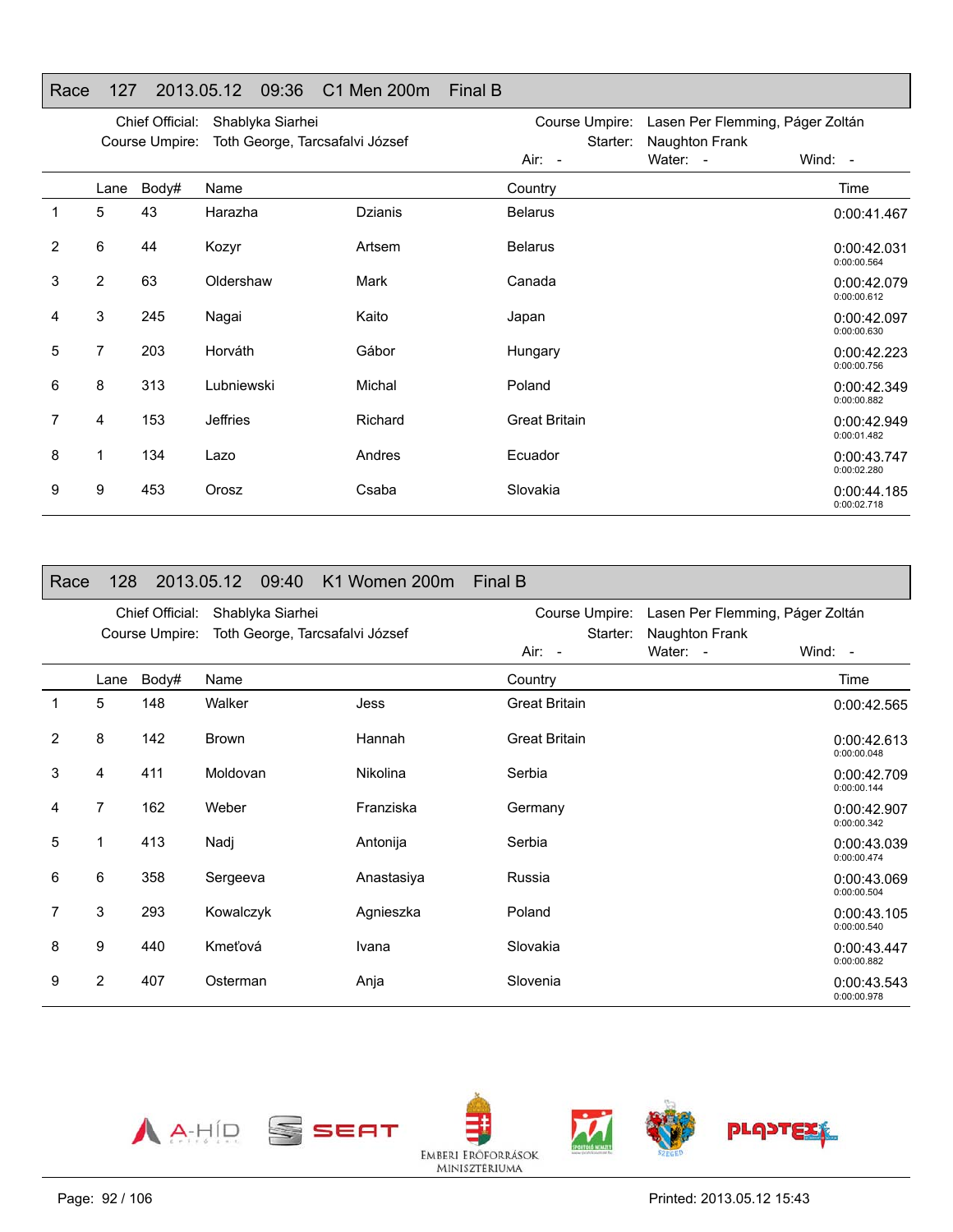# Race 129 2013.05.12 09:44 K2 Men 200m Final B

|   |                | Chief Official:<br>Course Umpire: | Shablyka Siarhei<br>Toth George, Tarcsafalvi József |                       | Course Umpire:<br>Starter:       | Lasen Per Flemming, Páger Zoltán<br>Dénes György |                            |
|---|----------------|-----------------------------------|-----------------------------------------------------|-----------------------|----------------------------------|--------------------------------------------------|----------------------------|
|   |                |                                   |                                                     |                       | Air: -                           | Water: -                                         | Wind: -                    |
|   | Lane           | Body#                             | Name                                                |                       | Country                          |                                                  | Time                       |
| 1 | 6              | 50<br>47                          | Piatrushenka<br>Makhneu                             | Raman<br>Vadzim       | <b>Belarus</b><br><b>Belarus</b> |                                                  | 0:00:33.540                |
| 2 | 5              | 205<br>202                        | Kadler<br>Hérics                                    | Viktor<br>Dávid       | Hungary<br>Hungary               |                                                  | 0:00:33.864<br>0:00:00.324 |
| 3 | 4              | 323<br>317                        | Szypula<br>Putto                                    | Sebastian<br>Dawid    | Poland<br>Poland                 |                                                  | 0:00:33.882<br>0:00:00.342 |
| 4 | 7              | 223<br>189                        | Sík<br>Beé                                          | Márton<br>István      | Hungary<br>Hungary               |                                                  | 0:00:34.218<br>0:00:00.678 |
| 5 | 9              | 235<br>236                        | Egan<br>Majchrzak                                   | Peter<br>Maciej       | Ireland<br>Ireland               |                                                  | 0:00:35.058<br>0:00:01.518 |
| 6 | 1              | 12<br>9                           | De Gesus<br>Carreras                                | Juan Pablo<br>Gonzalo | Argentina<br>Argentina           |                                                  | 0:00:35.064<br>0:00:01.524 |
| 7 | $\overline{2}$ | 242<br>248                        | Komatsu<br>Watanabe                                 | Seiji<br>Hiroki       | Japan<br>Japan                   |                                                  | 0:00:35.358<br>0:00:01.818 |
| 8 | 8              | 29<br>28                          | Mustafayev<br>Javadov                               | Tamerlan<br>Mirnazim  | Azerbaijan<br>Azerbaijan         |                                                  | 0:00:36.234<br>0:00:02.694 |
| 9 | 3              | 315<br>302                        | Mazur<br>Bierzalo                                   | Piotr<br>Grzegorz     | Poland<br>Poland                 |                                                  | 0:00:36.726<br>0:00:03.186 |

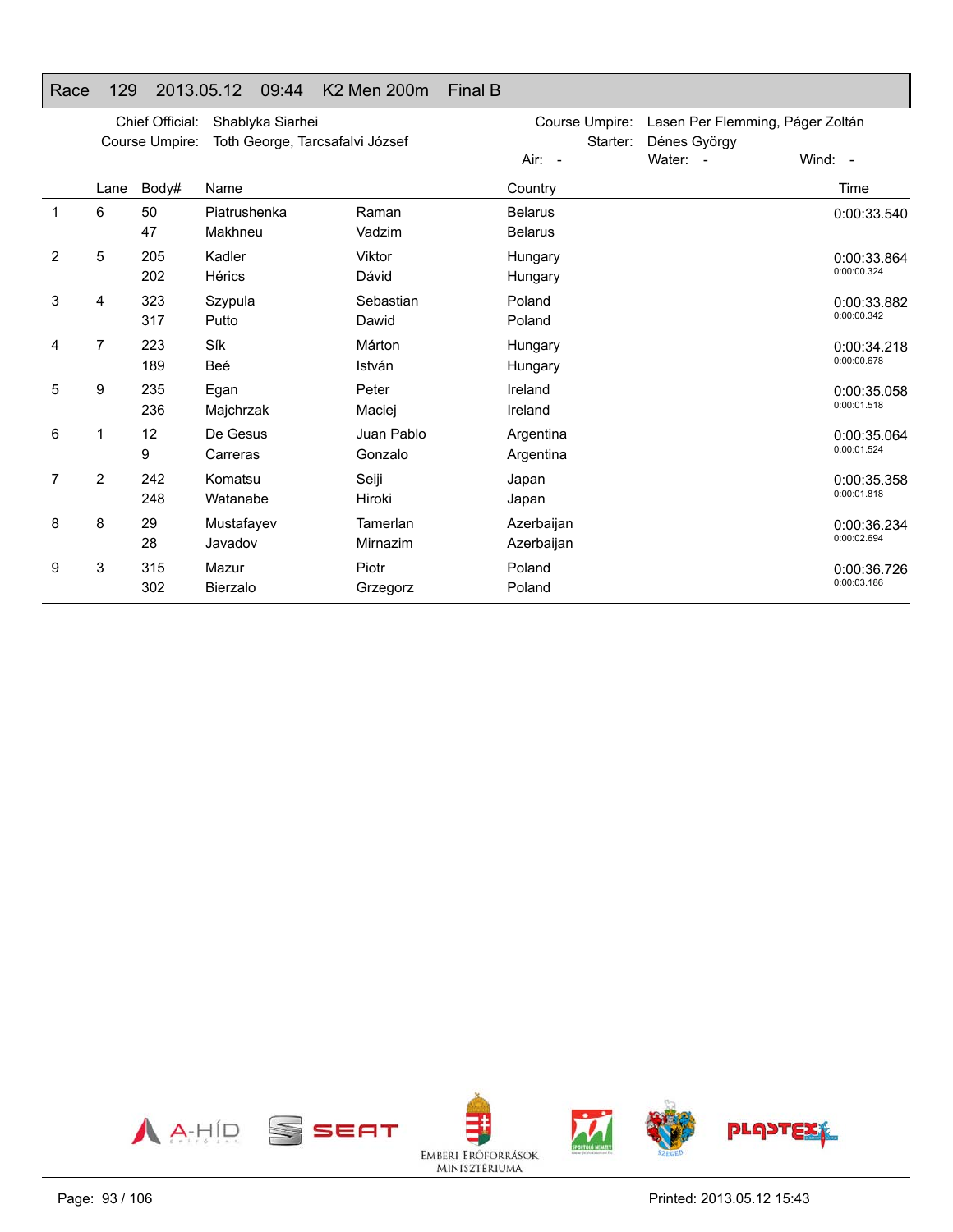### Race 130 2013.05.12 10:02 K4 Women 500m Final A

|   |      | Chief Official: | Shablyka Siarhei            |                   | Course Umpire:       |          |              |                            |                           |
|---|------|-----------------|-----------------------------|-------------------|----------------------|----------|--------------|----------------------------|---------------------------|
|   |      | Course Umpire:  | Naughton Connie, Avar Tamás |                   |                      | Starter: | Dénes György |                            |                           |
|   |      |                 |                             |                   | Air: -               |          | Water: -     |                            | Wind: -                   |
|   | Lane | Body#           | Name                        |                   | Country              |          |              |                            | Time                      |
| 1 | 5    | 296             | Naja                        | Karolina          | Poland               |          |              | 0:00:45.934                | 0:01:32.602               |
|   |      | 295             | Mikolajczyk                 | Beata             | Poland               |          |              | 0:00:46.668                |                           |
|   |      | 291             | Dzieniszewska               | Edyta             | Poland               |          |              |                            |                           |
|   |      | 294             | Krukowska                   | Magdalena         | Poland               |          |              |                            |                           |
| 2 | 3    | 182             | Szabó                       | Gabriella         | Hungary              |          |              | 0:00:46.358<br>0:00:46.628 | 0:01:32.986               |
|   |      | 177             | Kozák                       | Danuta            | Hungary              |          |              |                            | 0:00:00.384               |
|   |      | 176             | Kovács                      | Katalin           | Hungary              |          |              |                            |                           |
|   |      | 172             | Fazekas                     | Krisztina         | Hungary              |          |              |                            |                           |
| 3 | 4    | 33              | Grishina                    | Aleksandra        | <b>Belarus</b>       |          |              | 0:00:46.494                | 0:01:34.810               |
|   |      | 37              | Papok                       | Nadzeya           | <b>Belarus</b>       |          |              | 0:00:48.316                | 0:00:02.208               |
|   |      | 35              | Khudzenka                   | Volha             | <b>Belarus</b>       |          |              |                            |                           |
|   |      | 39              | Tsishkevich                 | Marharyta         | <b>Belarus</b>       |          |              |                            |                           |
| 4 | 6    | 141             | Belcher                     | Lani              | <b>Great Britain</b> |          |              | 0:00:46.941                | 0:01:35.710               |
|   |      | 146             | Mason                       | Hayleigh          | <b>Great Britain</b> |          |              | 0:00:48.769                | 0:00:03.108               |
|   |      | 145             | Hannah                      | Angela            | <b>Great Britain</b> |          |              |                            |                           |
|   |      | 147             | Sawers                      | Louisa            | <b>Great Britain</b> |          |              |                            |                           |
| 5 | 1    | 466             | <b>Stensils</b>             | Linnea            | Sweden               |          |              | 0:00:47.735                | 0:01:38.278               |
|   |      | 463             | Andersson                   | Klara             | Sweden               |          |              | 0:00:50.543                | 0:00:05.676               |
|   |      | 465             | <b>Stensils</b>             | Julia             | Sweden               |          |              |                            |                           |
|   |      | 486             | Wikberg                     | Moa               | Sweden               |          |              |                            |                           |
| 6 | 2    | 350             | Lobova                      | Natalia           | Russia               |          |              | 0:00:49.534                | 0:01:38.320               |
|   |      | 349             | Lavrova                     | Anastasia         | Russia               |          |              | 0:00:48.786                | 0:00:05.718               |
|   |      | 343             | Anyshina                    | Elena             | Russia               |          |              |                            |                           |
|   |      | 357             | Proskurina                  | Natalia           | Russia               |          |              |                            |                           |
| 7 | 7    | 118             | Thomsen                     | Amalie            | Denmark              |          |              | 0:00:48.143                | 0:01:38.776               |
|   |      | 116             | Rosenkilde                  | Emilie            | Denmark              |          |              | 0:00:50.633                | 0:00:06.174               |
|   |      | 115             | Nielsen                     | Anne              | Denmark              |          |              |                            |                           |
|   |      | 119             | Villumsen                   | Ida               | Denmark              |          |              |                            |                           |
| 8 | 8    | 3               | Garro                       | Magdalena         | Argentina            |          |              |                            | 0:00:48.910   0:01:40.498 |
|   |      | 1               | Ameghino                    | Sabrina           | Argentina            |          |              | 0:00:51.588                | 0:00:07.896               |
|   |      | 4               | Keresztesi                  | Alexandra Borbala | Argentina            |          |              |                            |                           |
|   |      | 5               | Lauro                       | María Fernanda    | Argentina            |          |              |                            |                           |
| 9 | 9    | 179             | Lucz                        | Dóra              | Hungary              |          |              | 0:00:51.118                | 0:01:42.028               |
|   |      | 181             | Nagy                        | Flóra             | Hungary              |          |              | 0:00:50.910                | 0:00:09.426               |
|   |      | 183             | Szabó                       | Petra             | Hungary              |          |              |                            |                           |
|   |      | 171             | Farkasdi                    | Ramóna            | Hungary              |          |              |                            |                           |

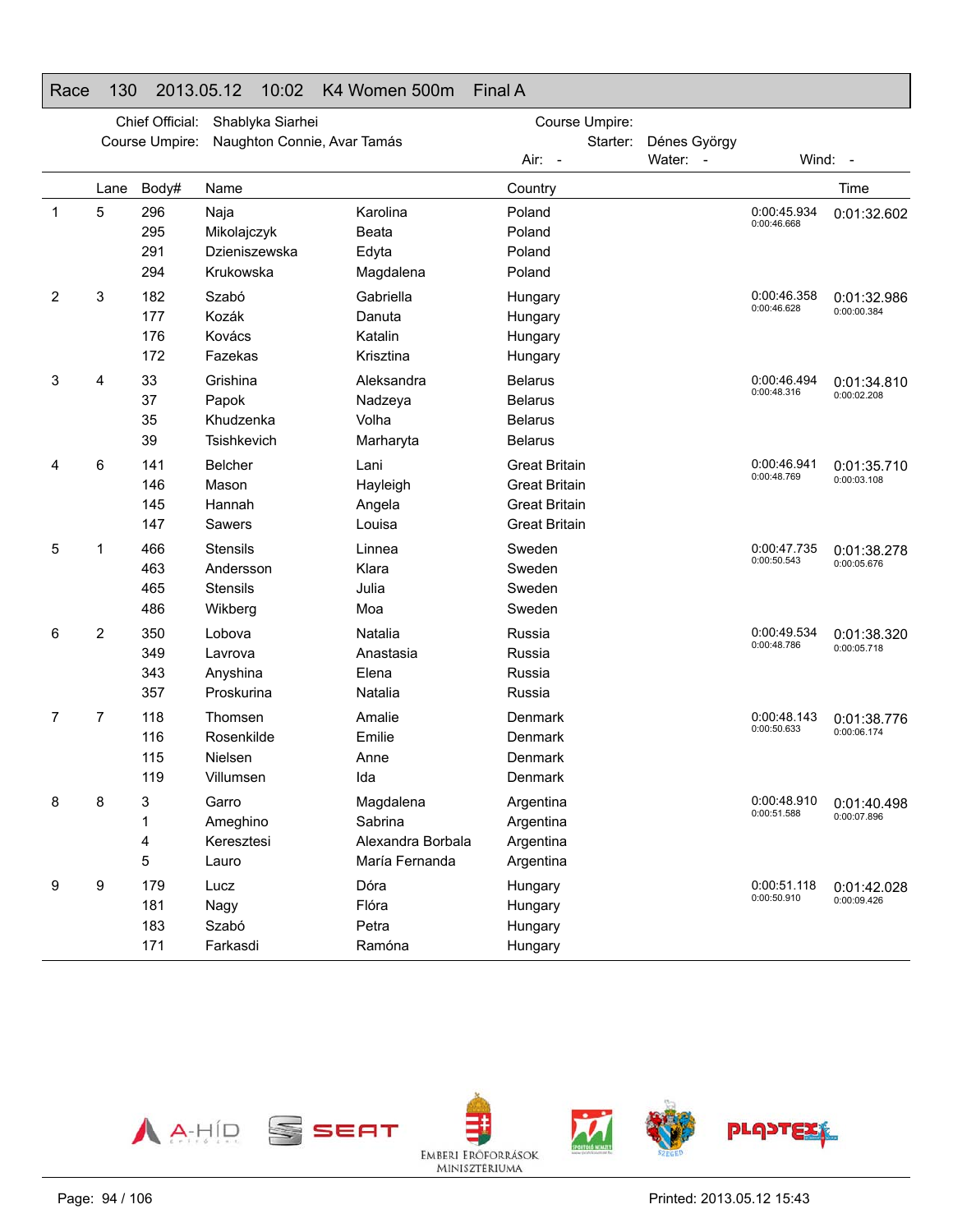### Race 131 2013.05.12 10:07 K1 Men 500m Final A

|   |                | Chief Official: | Shablyka Siarhei                |             | Course Umpire:        |             |                            |                            |
|---|----------------|-----------------|---------------------------------|-------------|-----------------------|-------------|----------------------------|----------------------------|
|   |                | Course Umpire:  | Toth George, Tarcsafalvi József |             | Starter:              | Moule Peter |                            |                            |
|   |                |                 |                                 |             | Air: -                | Water: -    |                            | Wind: $-$                  |
|   | Lane           | Body#           | Name                            |             | Country               |             |                            | Time                       |
|   | 7              | 19              | Wallace                         | Ken         | Australia             |             | 0:00:49.256<br>0:00:49.892 | 0:01:39.148                |
| 2 | 4              | 198             | Dombvári                        | Bence       | Hungary               |             | 0:00:49.087<br>0:00:50.073 | 0:01:39.160<br>0:00:00.012 |
| 3 | 8              | 109             | Havel                           | Daniel      | <b>Czech Republic</b> |             | 0:00:48.520<br>0:00:50.784 | 0:01:39.304<br>0:00:00.156 |
| 4 | 5              | 127             | Poulsen                         | René Holten | Denmark               |             | 0:00:48.609<br>0:00:50.791 | 0:01:39.400<br>0:00:00.252 |
| 5 | $\overline{2}$ | 32              | Richard                         | Maxim       | <b>Belgium</b>        |             | 0:00:55.076<br>0:00:45.980 | 0:01:41.056<br>0:00:01.908 |
| 6 | 9              | 322             | Szandrach                       | Pawel       | Poland                |             | 0:00:51.073<br>0:00:50.205 | 0:01:41.278<br>0:00:02.130 |
|   | 1              | 381             | Lyapunov                        | Kirill      | Russia                |             | 0:00:48.451<br>0:00:52.839 | 0:01:41.290<br>0:00:02.142 |
| 8 | 6              | 237             | Watkins                         | Barry       | Ireland               |             | 0:00:50.027<br>0:00:52.277 | 0:01:42.304<br>0:00:03.156 |
| 9 | 3              | 55              | Yurenia                         | Aleh        | <b>Belarus</b>        |             | 0:00:51.757<br>0:01:02.337 | 0:01:54.094<br>0:00:14.946 |

#### Race 132 2013.05.12 10:12 C1 Men 500m Final A

|                |                | Chief Official: | Shablyka Siarhei                 |                | Course Umpire: |                |                            |                            |
|----------------|----------------|-----------------|----------------------------------|----------------|----------------|----------------|----------------------------|----------------------------|
|                |                | Course Umpire:  | Lasen Per Flemming, Páger Zoltán |                | Starter:       | Naughton Frank |                            |                            |
|                |                |                 |                                  |                | Air: -         | Water: -       |                            | Wind: $-$                  |
|                | Lane           | Body#           | Name                             |                | Country        |                |                            | Time                       |
|                | $\overline{2}$ | 305             | Grzybowski                       | Marcin         | Poland         |                | 0:00:53.078<br>0:00:59.245 | 0:01:52.323                |
| $\overline{2}$ | 5              | 396             | Shtokalov                        | Ilya           | Russia         |                | 0:00:54.875<br>0:00:57.682 | 0:01:52.557<br>0:00:00.234 |
| 3              | $\overline{7}$ | 231             | Vasbányai                        | Henrik         | Hungary        |                | 0:00:55.704<br>0:00:57.237 | 0:01:52.941<br>0:00:00.618 |
| 4              | 4              | 43              | Harazha                          | <b>Dzianis</b> | <b>Belarus</b> |                | 0:00:54.208<br>0:00:58.805 | 0:01:53.013<br>0:00:00.690 |
| 5              | 3              | 395             | Shelegov                         | Oleg           | Russia         |                | 0:00:53.838<br>0:01:00.423 | 0:01:54.261<br>0:00:01.938 |
| 6              | 9              | 310             | Kudla                            | Michal         | Poland         |                | 0:00:54.952<br>0:00:59.747 | 0:01:54.699<br>0:00:02.376 |
| 7              | 6              | 215             | Mike                             | Róbert         | Hungary        |                | 0:00:56.285<br>0:00:58.588 | 0:01:54.873<br>0:00:02.550 |
| 8              | 8              | 455             | Rusnák                           | Matej          | Slovakia       |                | 0:00:56.342<br>0:00:59.731 | 0:01:56.073<br>0:00:03.750 |
| 9              |                | 246             | Sakamoto                         | Naoya          | Japan          |                | 0:01:02.022<br>0:00:57.249 | 0:01:59.271<br>0:00:06.948 |

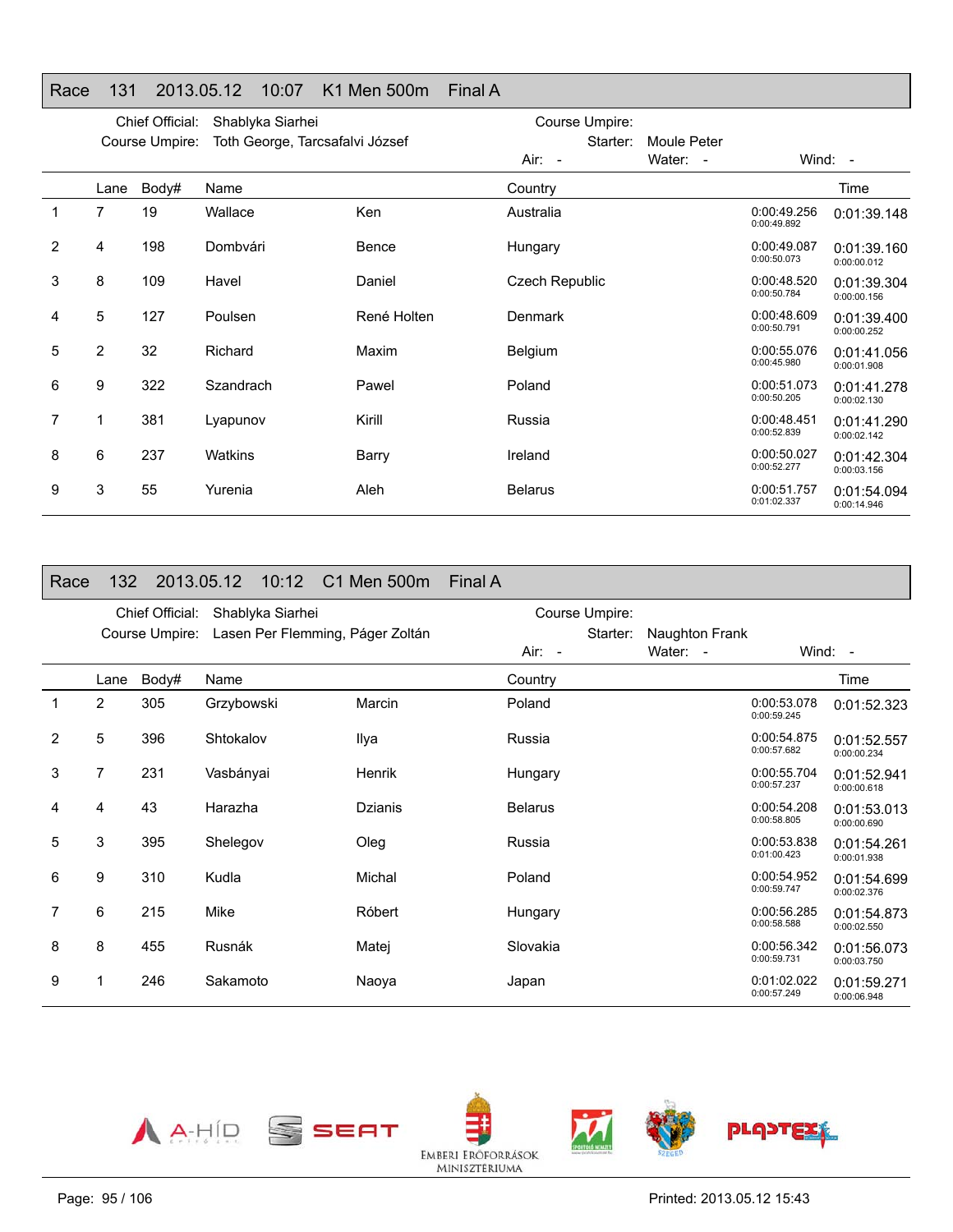|  |  | Race 133 2013.05.12 10:24 K1 Men 200m Final A |  |
|--|--|-----------------------------------------------|--|

|   |      | Chief Official: | Shablyka Siarhei            |               | Course Umpire:       | Tarcsafalvi József, Toth George |                            |
|---|------|-----------------|-----------------------------|---------------|----------------------|---------------------------------|----------------------------|
|   |      | Course Umpire:  | Naughton Connie, Avar Tamás |               | Starter:<br>Air: -   | Moule Peter<br>Water: -         | Wind: $-$                  |
|   | Lane | Body#           | Name                        |               | Country              |                                 | Time                       |
| 1 | 5    | 133             | De Cesare                   | Cesar         | Ecuador              |                                 | 0:00:35.039                |
| 2 | 6    | 154             | Mckeever                    | Edward        | <b>Great Britain</b> |                                 | 0:00:35.321<br>0:00:00.282 |
| 3 | 4    | 319             | Siemionowski                | Piotr         | Poland               |                                 | 0:00:35.357<br>0:00:00.318 |
| 4 | 8    | 228             | Tótka                       | Sándor        | Hungary              |                                 | 0:00:35.465<br>0:00:00.426 |
| 5 | 7    | 199             | <b>Dudás</b>                | <b>Miklós</b> | Hungary              |                                 | 0:00:35.525<br>0:00:00.486 |
| 6 | 3    | 375             | Kharitonov                  | Oleg          | Russia               |                                 | 0:00:35.543<br>0:00:00.504 |
|   | 9    | 418             | Dragosavljevic              | Marko         | Serbia               |                                 | 0:00:35.579<br>0:00:00.540 |
| 8 | 1    | 377             | Kononyuk                    | Artem         | Russia               |                                 | 0:00:35.777<br>0:00:00.738 |
| 9 | 2    | 121             | <b>Bleibach</b>             | Kasper        | Denmark              |                                 | 0:00:36.341<br>0:00:01.302 |

| Race           | 134            |                                   | 2013.05.12 | 10:29            | C1 Men 200m                 | Final A |            |                            |                                                   |                            |
|----------------|----------------|-----------------------------------|------------|------------------|-----------------------------|---------|------------|----------------------------|---------------------------------------------------|----------------------------|
|                |                | Chief Official:<br>Course Umpire: |            | Shablyka Siarhei | Naughton Connie, Avar Tamás |         |            | Course Umpire:<br>Starter: | Tarcsafalvi József, Toth George<br>Naughton Frank |                            |
|                |                |                                   |            |                  |                             |         | Air: -     |                            | Water: -                                          | Wind: -                    |
|                | Lane           | Body#                             | Name       |                  |                             |         | Country    |                            |                                                   | Time                       |
| 1              | 6              | 397                               | Shtyl      |                  | Ivan                        |         | Russia     |                            |                                                   | 0:00:39.872                |
| $\overline{2}$ | 7              | 263                               | Shuklin    |                  | Jevgenij                    |         | Lithuania  |                            |                                                   | 0:00:40.154<br>0:00:00.282 |
| 3              | $\overline{2}$ | 379                               | Lipkin     |                  | Nikolay                     |         | Russia     |                            |                                                   | 0:00:40.898<br>0:00:01.026 |
| 4              | 8              | 165                               | Holtz      |                  | Stefan                      |         | Germany    |                            |                                                   | 0:00:41.336<br>0:00:01.464 |
| 5              | 9              | 214                               | Lantos     |                  | Ádám                        |         | Hungary    |                            |                                                   | 0:00:41.504<br>0:00:01.632 |
| 6              | 5              | 334                               | Silva      |                  | <b>Helder</b>               |         | Portugal   |                            |                                                   | 0:00:43.052<br>0:00:03.180 |
| 7              |                | 78                                | $\lfloor$  |                  | Weijie                      |         | China      |                            |                                                   | 0:00:43.754<br>0:00:03.882 |
| 8              | 4              | 26                                | Demyanenko |                  | Valentin                    |         | Azerbaijan |                            |                                                   | 0:00:49.778<br>0:00:09.906 |
| 9              | 3              | 246                               | Sakamoto   |                  | Naoya                       |         | Japan      |                            |                                                   | 0:00:59.970<br>0:00:20.098 |

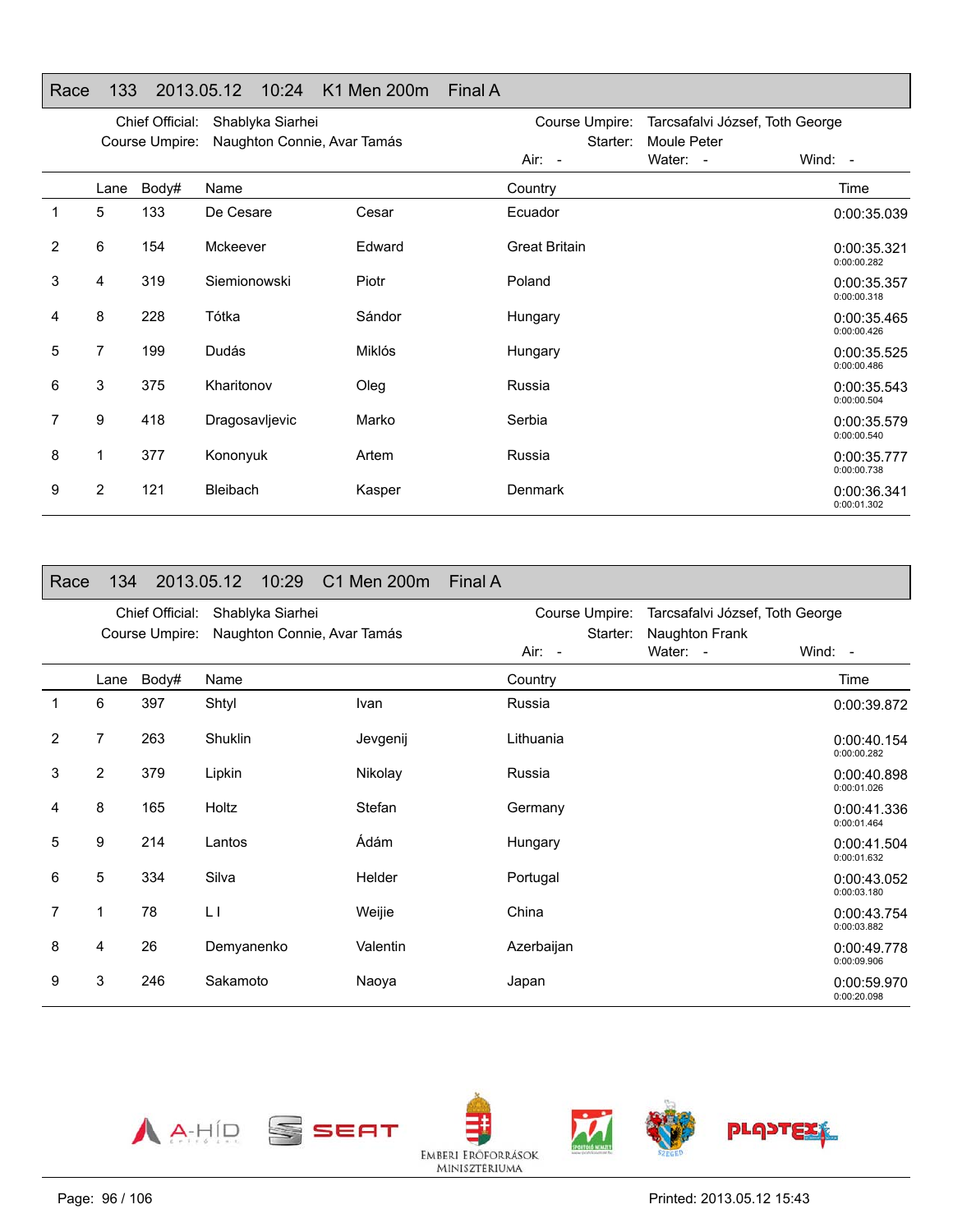|   |                | Chief Official:<br>Course Umpire: | Shablyka Siarhei<br>Naughton Connie, Avar Tamás |           | Course Umpire:<br>Starter: | Tarcsafalvi József, Toth George<br>Naughton Frank |                            |
|---|----------------|-----------------------------------|-------------------------------------------------|-----------|----------------------------|---------------------------------------------------|----------------------------|
|   |                |                                   |                                                 |           | Air: -                     | Water: -                                          | Wind: -                    |
|   | Lane           | Body#                             | Name                                            |           | Country                    |                                                   | Time                       |
| 1 | 5              | 283                               | Carrington                                      | Lisa      | New Zealand                |                                                   | 0:00:40.475                |
| 2 | 6              | 296                               | Naja                                            | Karolina  | Poland                     |                                                   | 0:00:40.499<br>0:00:00.024 |
| 3 | 3              | 354                               | Podolskaya                                      | Natalia   | Russia                     |                                                   | 0:00:41.531<br>0:00:01.056 |
| 4 | 4              | 160                               | Dietze                                          | Tina      | Germany                    |                                                   | 0:00:41.603<br>0:00:01.128 |
| 5 | $\overline{2}$ | 187                               | Vad                                             | Ninetta   | Hungary                    |                                                   | 0:00:42.161<br>0:00:01.686 |
| 6 | $\overline{7}$ | 249                               | Klinova                                         | Inna      | Kazakhstan                 |                                                   | 0:00:42.197<br>0:00:01.722 |
| 7 | 9              | 39                                | <b>Tsishkevich</b>                              | Marharyta | <b>Belarus</b>             |                                                   | 0:00:42.203<br>0:00:01.728 |
| 8 | 1              | 21                                | Schuring                                        | Yvonne    | Austria                    |                                                   | 0:00:42.287<br>0:00:01.812 |
| 9 | 8              | 177                               | Kozák                                           | Danuta    | Hungary                    |                                                   | 0:00:42.323<br>0:00:01.848 |

# Race 135 2013.05.12 10:34 K1 Women 200m Final A

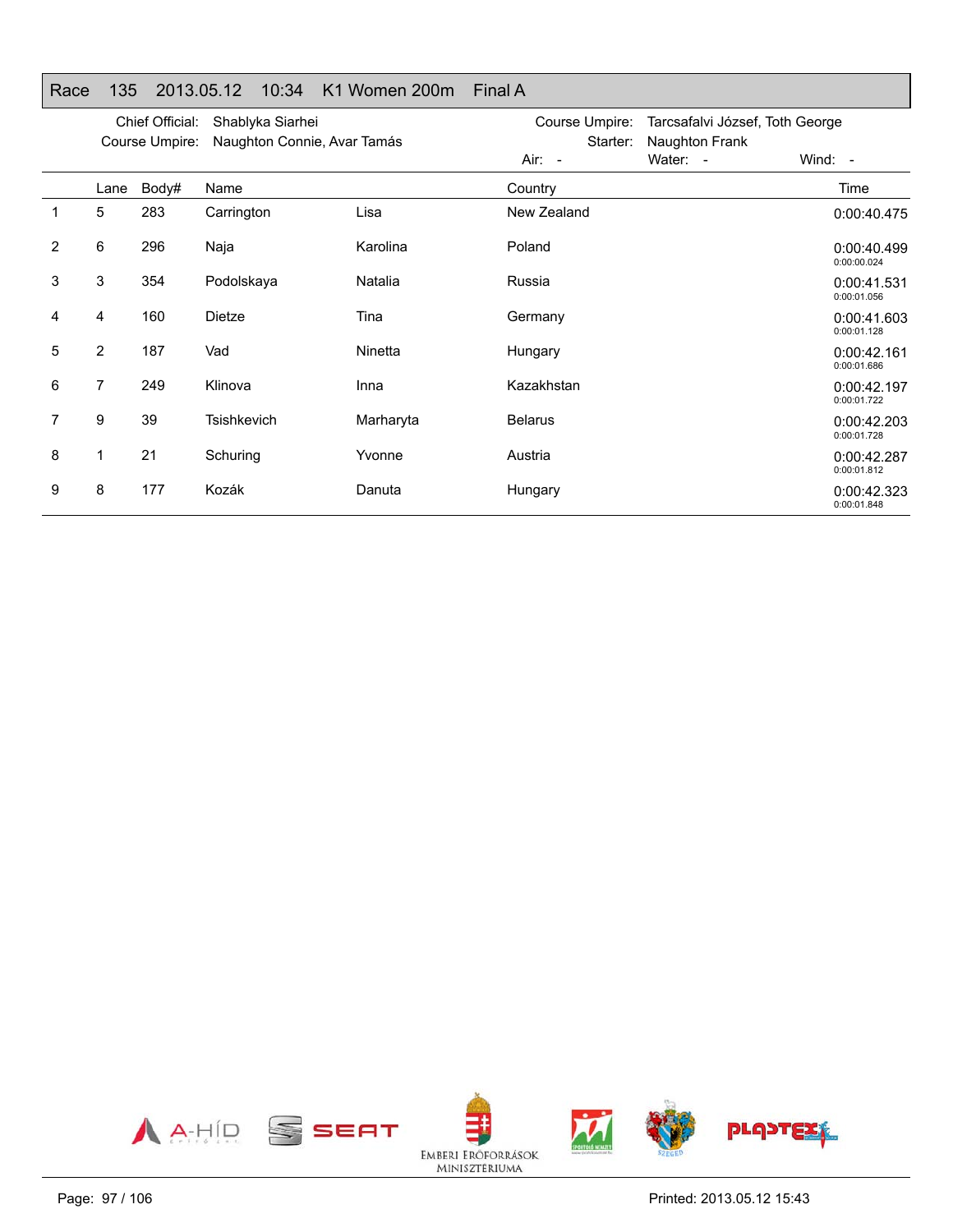# Race 136 2013.05.12 10:45 K2 Men 200m Final A

|                |      | Chief Official:<br>Course Umpire: | Shablyka Siarhei<br>Naughton Connie, Avar Tamás |                         | Lasen Per Flemming, Páger Zoltán<br>Course Umpire:<br>Starter:<br>Dénes György |          |                            |
|----------------|------|-----------------------------------|-------------------------------------------------|-------------------------|--------------------------------------------------------------------------------|----------|----------------------------|
|                |      |                                   |                                                 |                         | Air: -                                                                         | Water: - | Wind: $-$                  |
|                | Lane | Body#                             | Name                                            |                         | Country                                                                        |          | Time                       |
| 1              | 6    | 391<br>371                        | Postrygay<br>Dyachenko                          | Yury<br>Alexander       | Russia<br>Russia                                                               |          | 0:00:31.907                |
| 2              | 7    | 152<br>157                        | Heath<br>Schofield                              | Liam<br>Jonathan        | <b>Great Britain</b><br><b>Great Britain</b>                                   |          | 0:00:32.579<br>0:00:00.672 |
| 3              | 8    | 421<br>424                        | Grujic<br>Mitjev                                | Nebojsa<br><b>Uros</b>  | Serbia<br>Serbia                                                               |          | 0:00:32.663<br>0:00:00.756 |
| 4              | 3    | 393<br>385                        | Salakhov<br>Nikolaev                            | Evgeny<br>Aleksandr     | Russia<br>Russia                                                               |          | 0:00:32.699<br>0:00:00.792 |
| 5              | 2    | 477<br>476                        | Svensson<br>Svanqvist                           | Erik<br>Christian       | Sweden<br>Sweden                                                               |          | 0:00:32.843<br>0:00:00.936 |
| 6              | 9    | 126<br>125                        | Nielsen<br>Nielsen                              | Lasse<br>Casper         | Denmark<br>Denmark                                                             |          | 0:00:32.873<br>0:00:00.966 |
| $\overline{7}$ | 1    | 460<br>443                        | Zaťko<br>Beňo                                   | Miroslav<br>Ľubomír     | Slovakia<br>Slovakia                                                           |          | 0:00:32.915<br>0:00:01.008 |
| 8              | 5    | 10<br>15                          | Correa<br>Rezola Voisard                        | Miguel Antonio<br>Ruben | Argentina<br>Argentina                                                         |          | 0:00:33.065<br>0:00:01.158 |
| 9              | 4    | 420<br>428                        | Filipovic<br>Novakovic                          | Ognjen<br>Marko         | Serbia<br>Serbia                                                               |          | 0:00:33.659<br>0:00:01.752 |

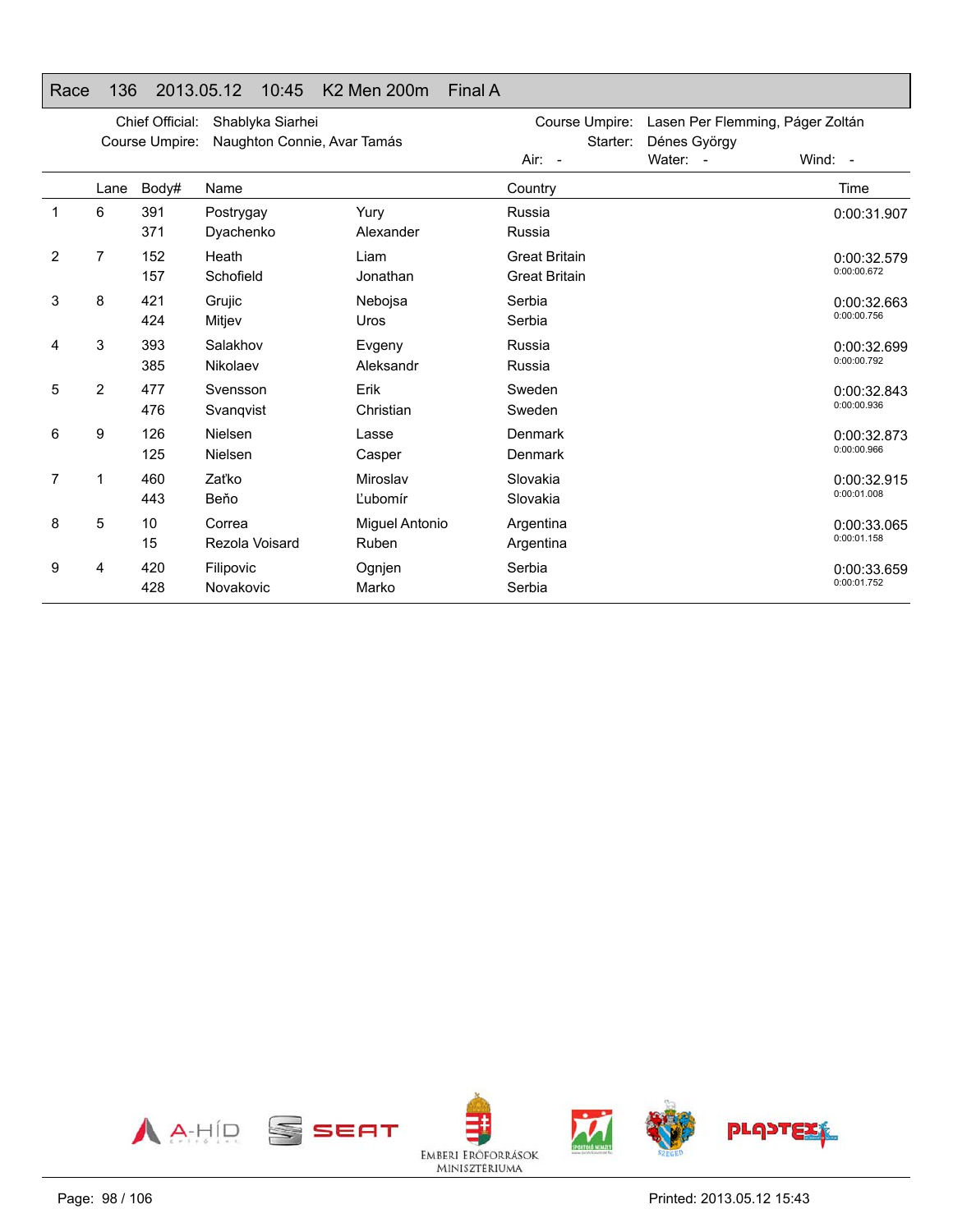# Race 137 2013.05.12 10:50 C2 Men 200m Final A

|   |                | Chief Official:<br>Course Umpire: | Shablyka Siarhei<br>Naughton Connie, Avar Tamás |                                     | Starter:                         | Course Umpire: Lasen Per Flemming, Páger Zoltán<br>Dénes György |                            |
|---|----------------|-----------------------------------|-------------------------------------------------|-------------------------------------|----------------------------------|-----------------------------------------------------------------|----------------------------|
|   |                |                                   |                                                 |                                     | Air: -                           | Water: -                                                        | Wind: -                    |
|   | Lane           | Body#                             | Name                                            |                                     | Country                          |                                                                 | Time                       |
| 1 | 5              | 378<br>379                        | Kovalenko<br>Lipkin                             | Alexander<br>Nikolay                | Russia<br>Russia                 |                                                                 | 0:00:37.351                |
| 2 | 4              | 52<br>54                          | Rabchanka<br>Vauchetski                         | Dzmitry<br>Aliaksandr               | <b>Belarus</b><br><b>Belarus</b> |                                                                 | 0:00:37.741<br>0:00:00.390 |
| 3 | 3              | 102<br>104                        | Madrigal<br>Rolexis                             | Serguey Torres<br><b>Baez Avila</b> | Cuba<br>Cuba                     |                                                                 | 0:00:38.155<br>0:00:00.804 |
| 4 | 7              | 214<br>216                        | Lantos<br>Nagy                                  | Ádám<br>Péter                       | Hungary<br>Hungary               |                                                                 | 0:00:38.323<br>0:00:00.972 |
| 5 | 6              | 203<br>191                        | Horváth<br><b>Bozsik</b>                        | Gábor<br>Attila                     | Hungary<br>Hungary               |                                                                 | 0:00:39.289<br>0:00:01.938 |
| 6 | 1              | 51<br>48                          | Pivavar<br>Misachenka                           | Dmitry<br>Andrei                    | <b>Belarus</b><br><b>Belarus</b> |                                                                 | 0:00:39.643<br>0:00:02.292 |
| 7 | $\overline{2}$ | 26<br>31                          | Demyanenko<br>Sablin                            | Valentin<br>Mykyta                  | Azerbaijan<br>Azerbaijan         |                                                                 | 0:00:39.703<br>0:00:02.352 |
| 8 | 8              | 328<br>335                        | Cruz<br>Silva                                   | <b>Bruno</b><br>Nuno                | Portugal<br>Portugal             |                                                                 | 0:00:39.745<br>0:00:02.394 |
| 9 | 9              | 264<br>266                        | Chirila<br>Turcan                               | Vasile<br>Andrei                    | Moldova<br>Moldova               |                                                                 | 0:00:40.183<br>0:00:02.832 |

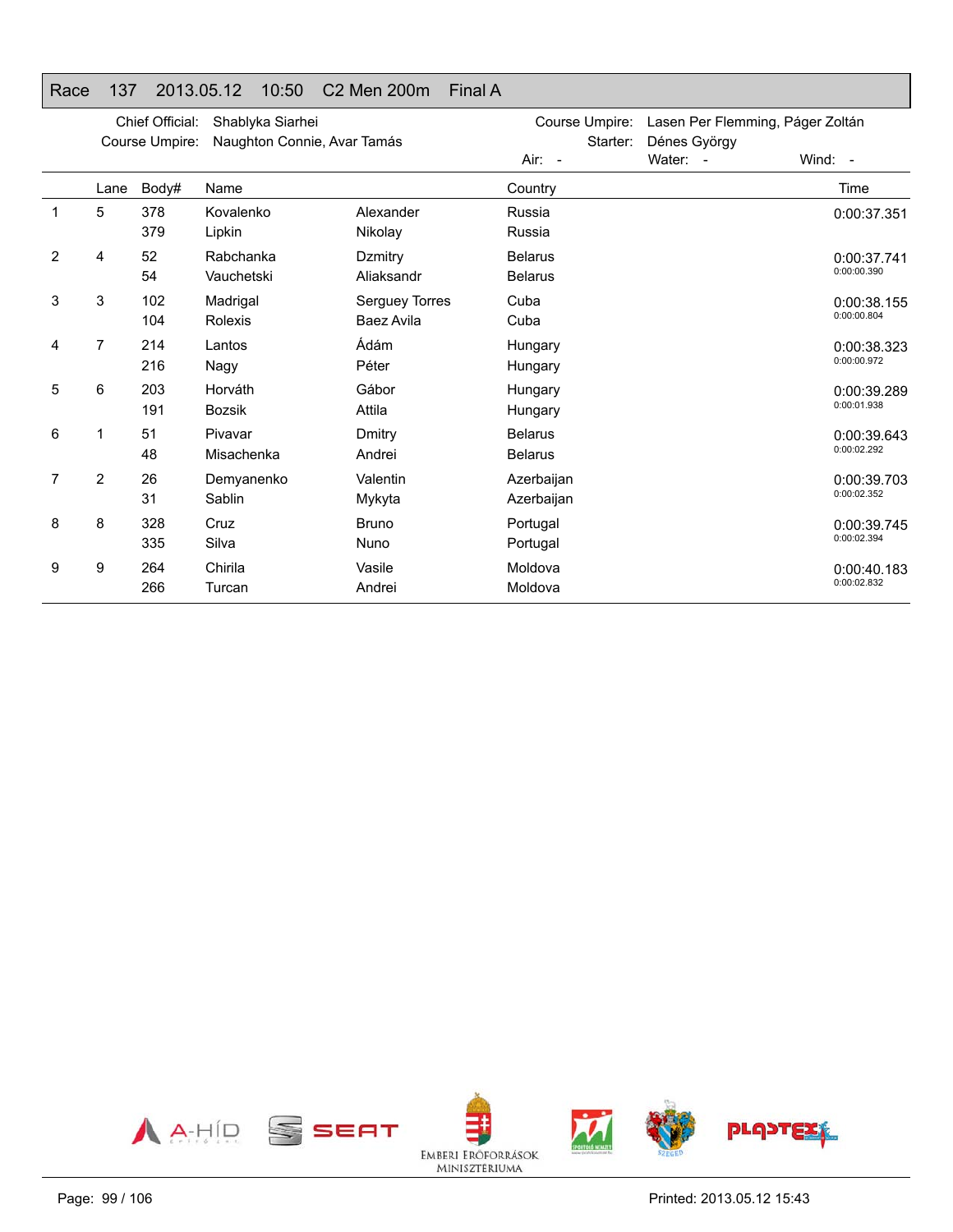### Race 138 2013.05.12 10:55 K2 Women 200m Final A

|   |      | Chief Official:<br>Course Umpire: | Shablyka Siarhei<br>Naughton Connie, Avar Tamás |                          | Course Umpire:<br>Starter:       | Lasen Per Flemming, Páger Zoltán<br>Moule Peter |                            |
|---|------|-----------------------------------|-------------------------------------------------|--------------------------|----------------------------------|-------------------------------------------------|----------------------------|
|   |      |                                   |                                                 |                          | Air: -                           | Water: -                                        | Wind: -                    |
|   | Lane | Body#                             | Name                                            |                          | Country                          |                                                 | Time                       |
| 1 | 4    | 411<br>412                        | Moldovan<br>Moldovan                            | Nikolina<br>Olivera      | Serbia<br>Serbia                 |                                                 | 0:00:38.706                |
| 2 | 6    | 357<br>349                        | Proskurina<br>Lavrova                           | Natalia<br>Anastasia     | Russia<br>Russia                 |                                                 | 0:00:39.078<br>0:00:00.372 |
| 3 | 5    | 327<br>326                        | Vasconcelos<br>Portela                          | Joana<br>Teresa          | Portugal<br>Portugal             |                                                 | 0:00:39.324<br>0:00:00.618 |
| 4 | 8    | 20<br>22                          | Lehaci<br>Schwarz                               | Ana Roxana<br>Viktoria   | Austria<br>Austria               |                                                 | 0:00:39.396<br>0:00:00.690 |
| 5 | 2    | 37<br>35                          | Papok<br>Khudzenka                              | Nadzeva<br>Volha         | <b>Belarus</b><br><b>Belarus</b> |                                                 | 0:00:39.474<br>0:00:00.768 |
| 6 | 3    | 361<br>352                        | Tomnikova<br>Panchenko                          | Alexandra<br>Anastasia   | Russia<br>Russia                 |                                                 | 0:00:39.516<br>0:00:00.810 |
| 7 | 7    | 173<br>186                        | Hagymási<br>Tóth                                | Réka<br><b>Dzsenifer</b> | Hungary<br>Hungary               |                                                 | 0:00:39.582<br>0:00:00.876 |
| 8 | 1    | 184<br>183                        | Szilvásy<br>Szabó                               | Nóra<br>Petra            | Hungary<br>Hungary               |                                                 | 0:00:40.368<br>0:00:01.662 |
| 9 | 9    | 413<br>410                        | Nadj<br>Dusheva                                 | Antonija<br>Olimpiya     | Serbia<br>Serbia                 |                                                 | 0:00:40.728<br>0:00:02.022 |

#### Race 139 2013.05.12 11:01 C1 Women 200m Final A

|   |      | Chief Official: | Shablyka Siarhei            |           | Course Umpire:  | Lasen Per Flemming, Páger Zoltán |                            |
|---|------|-----------------|-----------------------------|-----------|-----------------|----------------------------------|----------------------------|
|   |      | Course Umpire:  | Naughton Connie, Avar Tamás |           | Starter:        | Dénes György                     |                            |
|   |      |                 |                             |           | Air: -          | Water: -                         | Wind: $-$                  |
|   | Lane | Body#           | Name                        |           | Country         |                                  | Time                       |
|   | 3    | 59              | Stamenova                   | Staniliya | <b>Bulgaria</b> |                                  | 0:00:49.941                |
| 2 | 5    | 185             | Takács                      | Kincső    | Hungary         |                                  | 0:00:50.823<br>0:00:00.882 |
| 3 | 6    | 348             | Kazakova                    | Maria     | Russia          |                                  | 0:00:50.979<br>0:00:01.038 |
| 4 | 8    | 178             | Lakatos                     | Zsanett   | Hungary         |                                  | 0:00:51.111<br>0:00:01.170 |
| 5 |      | 342             | Andreeva                    | Irina     | Russia          |                                  | 0:00:51.387<br>0:00:01.446 |
| 6 | 4    | 129             | Avegno                      | Anggie    | Ecuador         |                                  | 0:00:52.185<br>0:00:02.244 |
|   | 7    | 130             | Espinoza                    | Lissette  | Ecuador         |                                  | 0:00:53.745<br>0:00:03.804 |

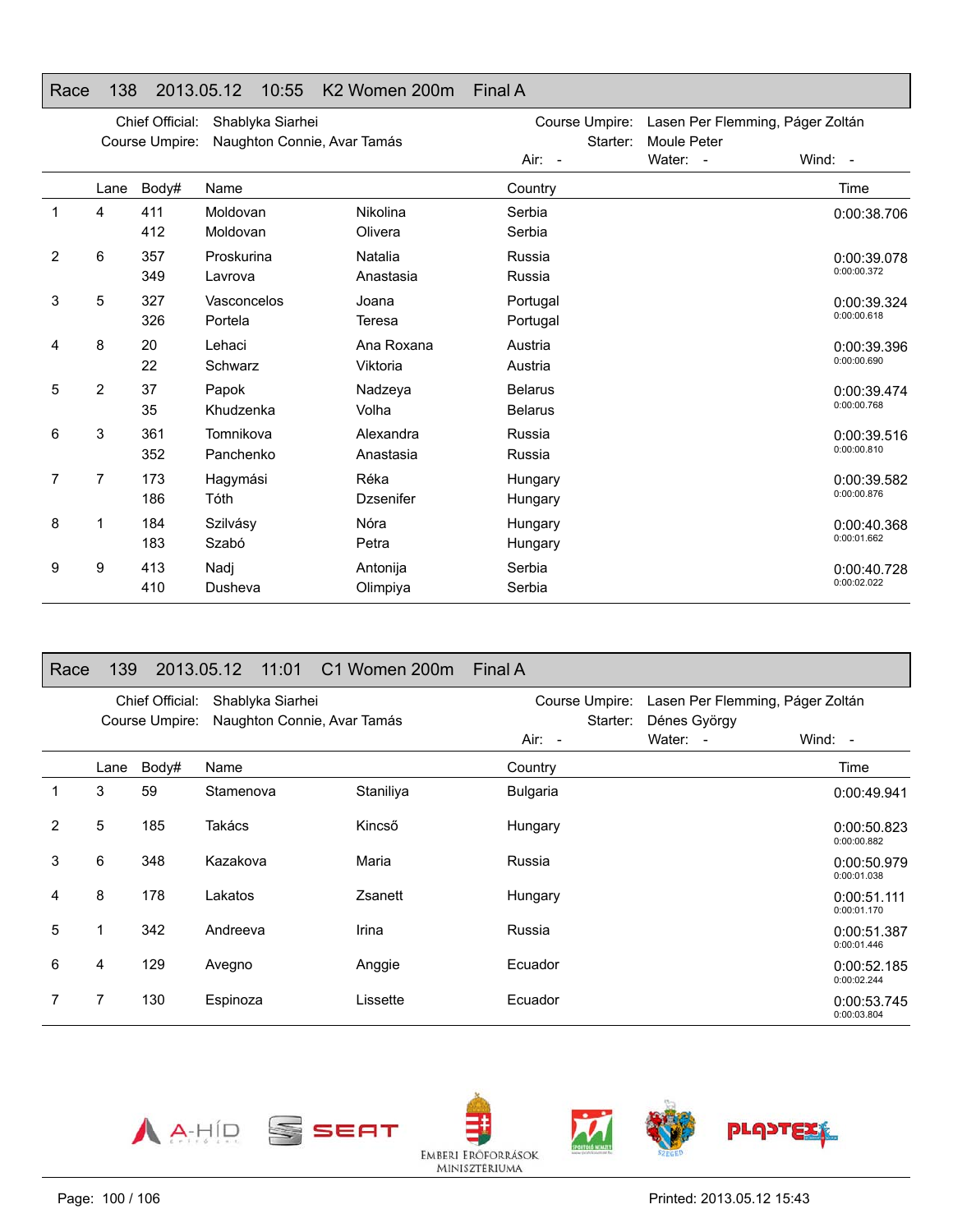# Race 140 2013.05.12 13:10 K2 Men 500m Final B

|   | Chief Official:<br>Shablyka Siarhei<br>Toth George, Tarcsafalvi József<br>Course Umpire: |            |                         | Course Umpire:               |                                                |                          |                            |                            |
|---|------------------------------------------------------------------------------------------|------------|-------------------------|------------------------------|------------------------------------------------|--------------------------|----------------------------|----------------------------|
|   |                                                                                          |            |                         |                              | Starter:<br>Air: -                             | Dénes György<br>Water: - |                            | Wind: -                    |
|   | Lane                                                                                     | Body#      | Name                    |                              | Country                                        |                          |                            | Time                       |
|   | 1                                                                                        | 8<br>13    | Cáceres<br>De Torres    | Juan Ignacio<br>Pablo Martin | Argentina<br>Argentina                         |                          | 0:00:44.107<br>0:00:47.101 | 0:01:31.208                |
| 2 | 6                                                                                        | 204<br>193 | Hufnágel<br>Ceiner      | Tibor<br>Benjámin            | Hungary<br>Hungary                             |                          | 0:00:45.507<br>0:00:46.337 | 0:01:31.844<br>0:00:00.636 |
| 3 | 4                                                                                        | 447<br>459 | Gelle<br>Vlček          | Peter<br>Erik                | Slovakia<br>Slovakia                           |                          | 0:00:45.099<br>0:00:47.519 | 0:01:32.618<br>0:00:01.410 |
| 4 | 9                                                                                        | 156<br>151 | Rutherford<br>Daniels   | Fdward<br>Andrew             | <b>Great Britain</b><br><b>Great Britain</b>   |                          | 0:00:45.218<br>0:00:47.436 | 0:01:32.654<br>0:00:01.446 |
| 5 | 8                                                                                        | 122<br>124 | Jensby<br>Lund          | Jeppe<br>Troels              | Denmark<br>Denmark                             |                          | 0:00:44.484<br>0:00:48.848 | 0:01:33.332<br>0:00:02.124 |
| 6 | 3                                                                                        | 439<br>438 | <b>Wyss</b><br>Domeisen | Fabio<br>Stefan              | Switzerland<br>Switzerland                     |                          | 0:00:46.431<br>0:00:48.047 | 0:01:34.478<br>0:00:03.270 |
| 7 | 5                                                                                        | 315<br>302 | Mazur<br>Bierzalo       | Piotr<br>Grzegorz            | Poland<br>Poland                               |                          | 0:00:46.130<br>0:00:49.014 | 0:01:35.144<br>0:00:03.936 |
| 8 | 7                                                                                        | 106<br>110 | Davídek<br>Kučera       | Pavel<br>Patrik              | <b>Czech Republic</b><br><b>Czech Republic</b> |                          | 0:00:46.653<br>0:00:49.109 | 0:01:35.762<br>0:00:04.554 |
| 9 | 2                                                                                        | 242<br>248 | Komatsu<br>Watanabe     | Seiji<br>Hiroki              | Japan<br>Japan                                 |                          | 0:00:45.878<br>0:00:52.302 | 0:01:38.180<br>0:00:06.972 |

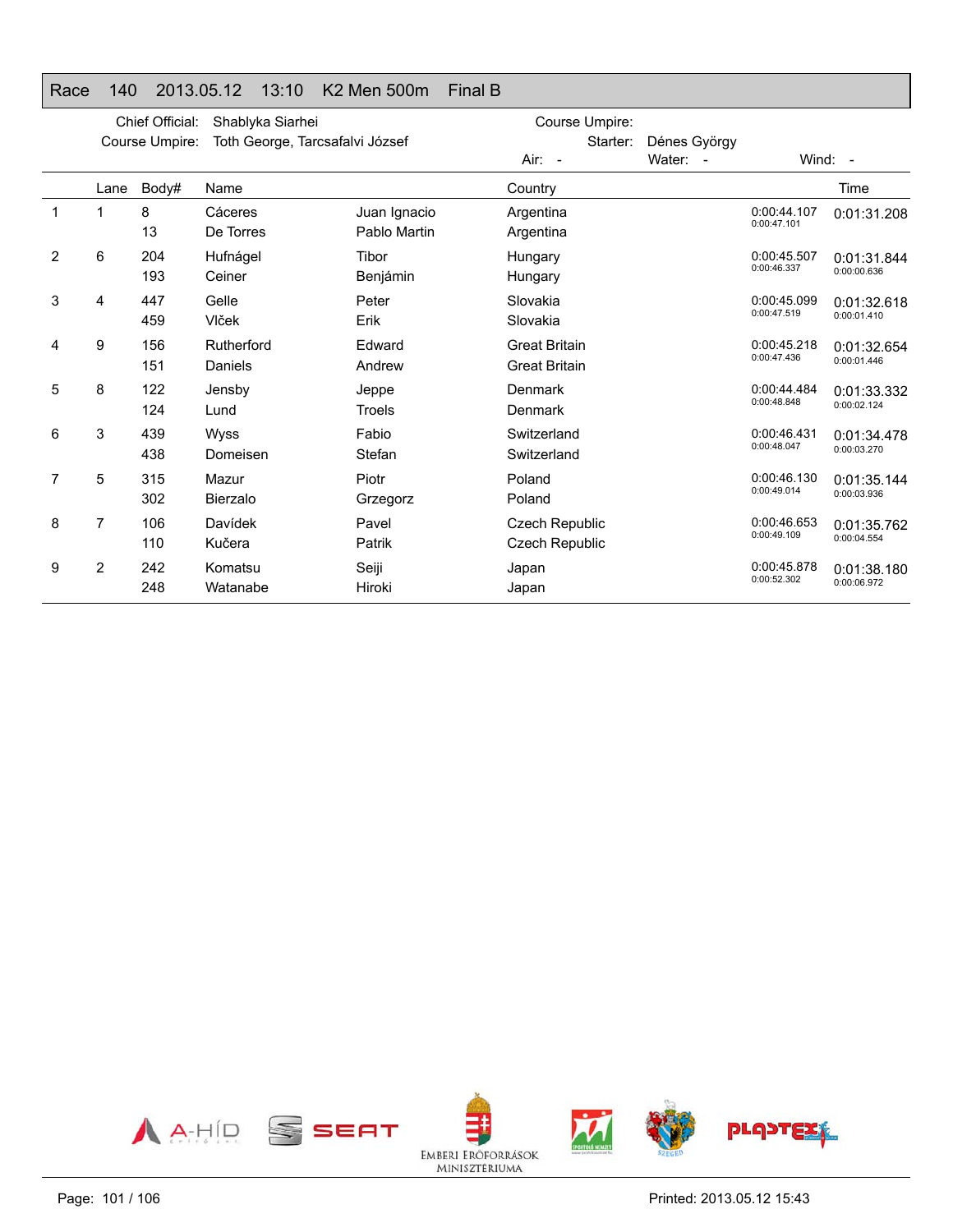# Race 141 2013.05.12 13:20 K2 Men 500m Final A

|   |                | Chief Official: | Shablyka Siarhei                |                                | Course Umpire:                          |                          |                            |                            |
|---|----------------|-----------------|---------------------------------|--------------------------------|-----------------------------------------|--------------------------|----------------------------|----------------------------|
|   |                | Course Umpire:  | Naughton Connie, Avar Tamás     |                                | Starter:<br>$Air: -$                    | Dénes György<br>Water: - |                            | Wind: $-$                  |
|   | Lane           | Body#           | Name                            |                                | Country                                 |                          |                            | Time                       |
|   | $\overline{2}$ | 417<br>418      | <b>Boltic</b><br>Dragosavljevic | Simo<br>Marko                  | Serbia<br>Serbia                        |                          | 0:00:43.069<br>0:00:47.045 | 0:01:30.114                |
| 2 | 4              | 449<br>456      | Jankovec<br>Tarr                | Martin<br>Juraj                | Slovakia<br>Slovakia                    |                          | 0:00:43.328<br>0:00:46.810 | 0:01:30.138<br>0:00:00.024 |
| 3 | 7              | 331<br>333      | Pimenta<br>Silva                | Fernando<br>Emanuel            | Portugal<br>Portugal                    |                          | 0:00:43.281<br>0:00:47.163 | 0:01:30.444<br>0:00:00.330 |
| 4 | 6              | 391<br>371      | Postrygay<br>Dyachenko          | Yury<br>Alexander              | Russia<br>Russia                        |                          | 0:00:42.711<br>0:00:48.615 | 0:01:31.326<br>0:00:01.212 |
| 5 | 5              | 113<br>107      | Trefil<br>Dostál                | Lukáš<br>Josef                 | <b>Czech Republic</b><br>Czech Republic |                          | 0:00:43.982<br>0:00:47.716 | 0:01:31.698<br>0:00:01.584 |
| 6 | 9              | 429<br>432      | Pajic<br>Stanojevic             | Dejan<br>Dusko                 | Serbia<br>Serbia                        |                          | 0:00:44.182<br>0:00:47.540 | 0:01:31.722<br>0:00:01.608 |
| 7 |                | 222<br>212      | Schenk<br>Kugler                | Áron<br>Attila                 | Hungary<br>Hungary                      |                          | 0:00:45.154<br>0:00:47.576 | 0:01:32.730<br>0:00:02.616 |
| 8 | 3              | 105<br>103      | Zulueta Arencibia<br>Riveaux    | Maikel<br><b>Reiner Torres</b> | Cuba<br>Cuba                            |                          | 0:00:44.270<br>0:00:51.280 | 0:01:35.550<br>0:00:05.436 |
| 9 | 8              | 12<br>9         | De Gesus<br>Carreras            | Juan Pablo<br>Gonzalo          | Argentina<br>Argentina                  |                          | 0:00:45.312<br>0:00:51.894 | 0:01:37.206<br>0:00:07.092 |

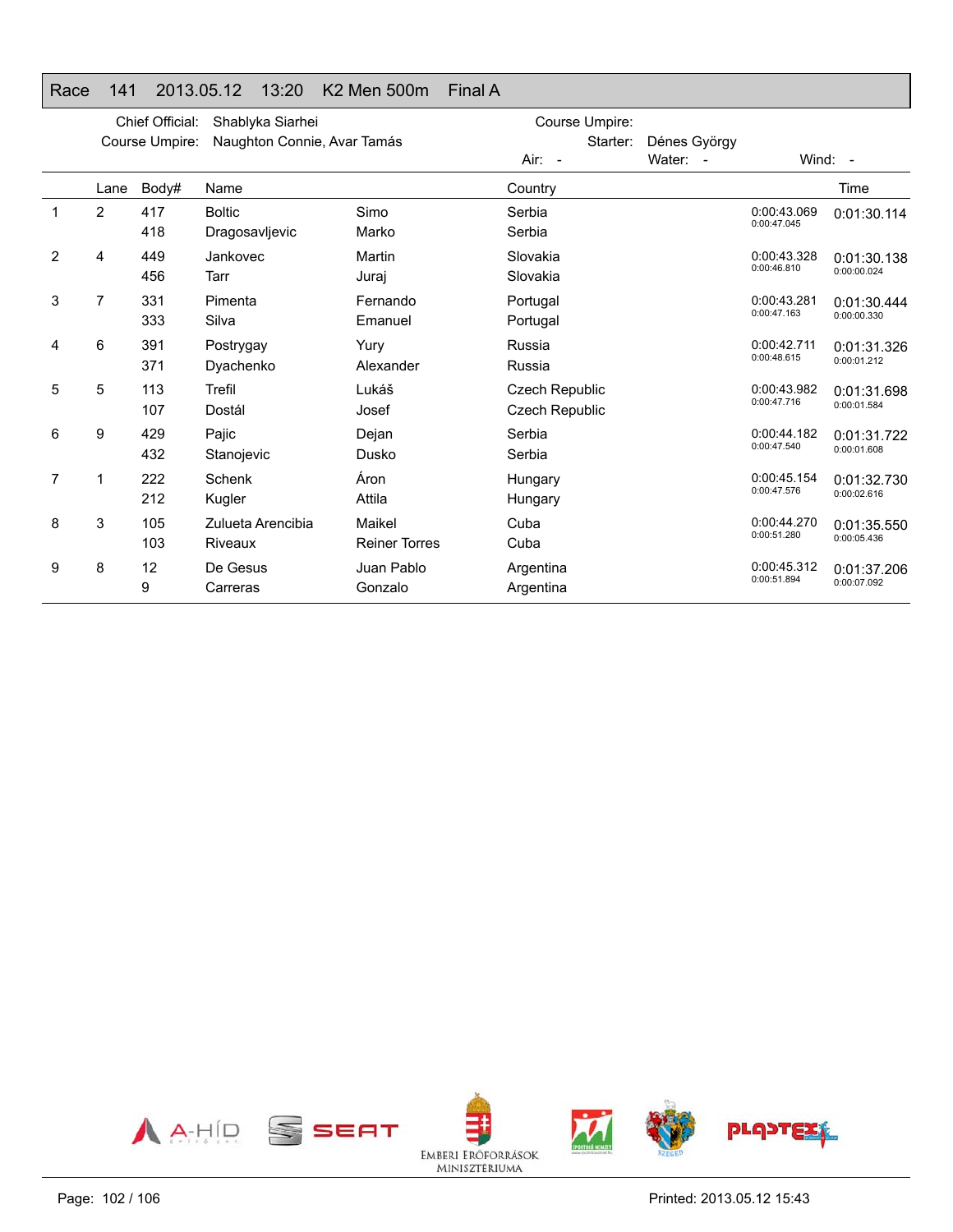#### Race 142 2013.05.12 13:25 C2 Men 500m **Final A**

|   | Chief Official:<br>Shablyka Siarhei |                |                             |                                     | Course Umpire:                          |              |                            |                            |
|---|-------------------------------------|----------------|-----------------------------|-------------------------------------|-----------------------------------------|--------------|----------------------------|----------------------------|
|   |                                     | Course Umpire: | Naughton Connie, Avar Tamás |                                     | Starter:                                | Dénes György |                            |                            |
|   |                                     |                |                             |                                     | Air: -                                  | Water: -     |                            | Wind: -                    |
|   | Lane                                | Body#          | Name                        |                                     | Country                                 |              |                            | Time                       |
| 1 | 6                                   | 400<br>397     | Tovkan<br>Shtyl             | Anatolii<br>Ivan                    | Russia<br>Russia                        |              | 0:00:50.301<br>0:00:52.101 | 0:01:42.402                |
| 2 | 4                                   | 102<br>104     | Madrigal<br>Rolexis         | <b>Serguey Torres</b><br>Baez Avila | Cuba<br>Cuba                            |              | 0:00:49.900<br>0:00:53.270 | 0:01:43.170<br>0:00:00.768 |
| 3 | 5                                   | 111<br>108     | Radoň<br>Dvořák             | Jaroslav<br>Filip                   | Czech Republic<br><b>Czech Republic</b> |              | 0:00:50.694<br>0:00:53.256 | 0:01:43.950<br>0:00:01.548 |
| 4 | 3                                   | 52<br>54       | Rabchanka<br>Vauchetski     | Dzmitry<br>Aliaksandr               | <b>Belarus</b><br><b>Belarus</b>        |              | 0:00:50.989<br>0:00:53.471 | 0:01:44.460<br>0:00:02.058 |
| 5 | 2                                   | 306<br>321     | Kaczor<br>Slominski         | Tomasz<br>Vincent                   | Poland<br>Poland                        |              | 0:00:52.545<br>0:00:52.689 | 0:01:45.234<br>0:00:02.832 |
| 6 | 8                                   | 307<br>316     | Kaminski<br>Pospiech        | Mateusz<br>Daniel                   | Poland<br>Poland                        |              | 0:00:52.433<br>0:00:53.647 | 0:01:46.080<br>0:00:03.678 |
| 7 | 9                                   | 253<br>252     | Sinyavskiy<br>Safronov      | Maxim<br>Yevgeniy                   | Kazakhstan<br>Kazakhstan                |              | 0:00:53.140<br>0:00:53.768 | 0:01:46.908<br>0:00:04.506 |
| 8 | 1                                   | 233<br>190     | Viola<br>Bodonyi            | Viktor<br>András                    | Hungary<br>Hungary                      |              | 0:00:53.817<br>0:00:53.601 | 0:01:47.418<br>0:00:05.016 |
| 9 | 7                                   | 209<br>210     | Korisánszky<br>Korisánszky  | Dávid György<br>Péter Dániel        | Hungary<br>Hungary                      |              | 0:00:51.838<br>0:00:55.676 | 0:01:47.514<br>0:00:05.112 |

#### Race 143 2013.05.12 13:30 C2 Women 500m Final A

|   |      | Chief Official:<br>Course Umpire: | Shablyka Siarhei<br>Toth George, Tarcsafalvi József |                         |                    | Course Umpire:<br>Starter: | Dénes György             |                            |                            |
|---|------|-----------------------------------|-----------------------------------------------------|-------------------------|--------------------|----------------------------|--------------------------|----------------------------|----------------------------|
|   |      |                                   |                                                     |                         | $Air: -$           |                            | Water:<br>$\blacksquare$ |                            | Wind: $-$                  |
|   | Lane | Body#                             | Name                                                |                         | Country            |                            |                          |                            | Time                       |
|   | 3    | 185<br>178                        | Takács<br>Lakatos                                   | Kincső<br>Zsanett       | Hungary<br>Hungary |                            |                          | 0:01:03.728<br>0:01:03.051 | 0:02:06.779                |
| 2 | 6    | 351<br>345                        | Marasanova<br>Ganina                                | Natalia<br>Anastasia    | Russia<br>Russia   |                            |                          | 0:01:03.956<br>0:01:05.349 | 0:02:09.305<br>0:00:02.526 |
| 3 | 5    | 131<br>129                        | Friend<br>Avegno                                    | Mia<br>Anggie           | Ecuador<br>Ecuador |                            |                          | 0:01:05.522<br>0:01:07.791 | 0:02:13.313<br>0:00:06.534 |
| 4 | 7    | 130<br>132                        | Espinoza<br>Ibarra                                  | Lissette<br>Maria Belen | Ecuador<br>Ecuador |                            |                          | 0:01:07.309<br>0:01:11.992 | 0:02:19.301<br>0:00:12.522 |
|   | 4    | 342<br>353                        | Andreeva<br>Petrova                                 | Irina<br>Ekaterina      | Russia<br>Russia   |                            |                          | 0:01:05.220<br>0:01:09.347 | Disqualified               |

On lane No.4 Russia did cross a line of bouys and was out of the lane.

Boat 4.disqualified!

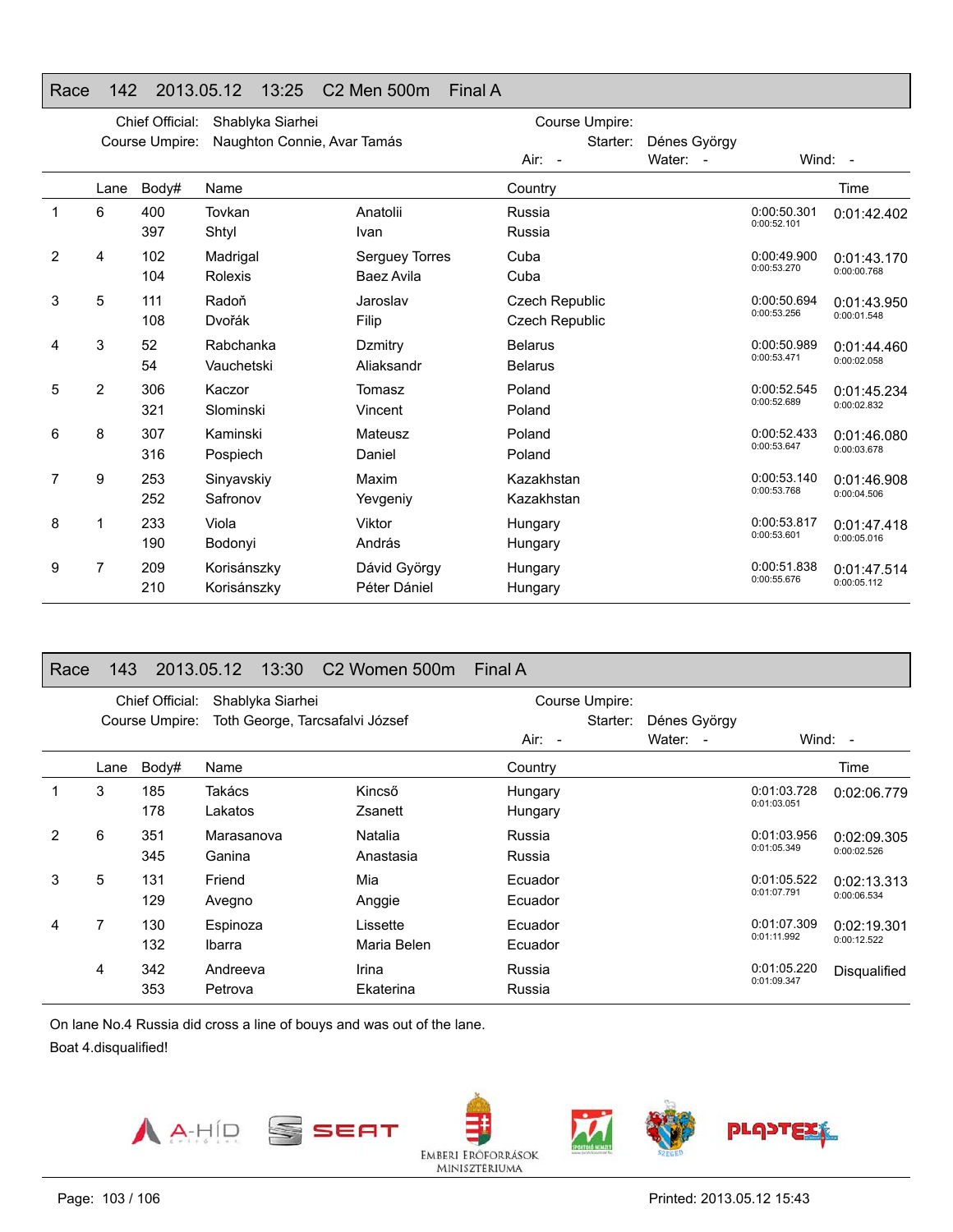|                | Chief Official:<br>Course Umpire: |       | Shablyka Siarhei<br>Tarcsafalvi József, Toth George, Lasen |          | Course Umpire: | Avar Tamás, Naughton Connie, Páger<br>Zoltán |                            |
|----------------|-----------------------------------|-------|------------------------------------------------------------|----------|----------------|----------------------------------------------|----------------------------|
|                |                                   |       | Per Flemming                                               |          | Starter:       | Moule Peter                                  |                            |
|                |                                   |       |                                                            |          | Air: -         | Water: -                                     | Wind: $-$                  |
|                | Lane                              | Body# | Name                                                       |          | Country        |                                              | Time                       |
| $\mathbf{1}$   | 10                                | 229   | Vajda                                                      | Attila   | Hungary        |                                              | 0:22:37.946                |
| $\overline{c}$ | 12                                | 207   | <b>Kiss</b>                                                | Tamás    | Hungary        |                                              | 0:23:22.646<br>0:00:44.700 |
| 3              | 6                                 | 455   | Rusnák                                                     | Matej    | Slovakia       |                                              | 0:23:37.082<br>0:00:59.136 |
| 4              | 15                                | 84    | Wang                                                       | Riwei    | China          |                                              | 0:23:46.304<br>0:01:08.358 |
| 5              | 1                                 | 251   | Petrov                                                     | Vladimir | Kazakhstan     |                                              | 0:23:51.548<br>0:01:13.602 |
| 6              | 4                                 | 92    | Zheng                                                      | Pengfei  | China          |                                              | 0:23:51.578<br>0:01:13.632 |
| 7              | 2                                 | 307   | Kaminski                                                   | Mateusz  | Poland         |                                              | 0:24:19.448<br>0:01:41.502 |
| 8              | 9                                 | 98    | Ljubek                                                     | Nikica   | Croatia        |                                              | 0:24:21.578<br>0:01:43.632 |
| 9              | 14                                | 399   | Tilsh                                                      | Leonid   | Russia         |                                              | 0:24:56.132<br>0:02:18.186 |
| 10             | 11                                | 454   | Ostrčil                                                    | Marián   | Slovakia       |                                              | 0:25:01.742<br>0:02:23.796 |
| 11             | 13                                | 241   | Kokaji                                                     | Takayuki | Japan          |                                              | 0:25:15.986<br>0:02:38.040 |
|                | 8                                 | 63    | Oldershaw                                                  | Mark     | Canada         |                                              | Did not start              |

#### Race 144 2013.05.12 14:15 C1 Men 5000m Final A

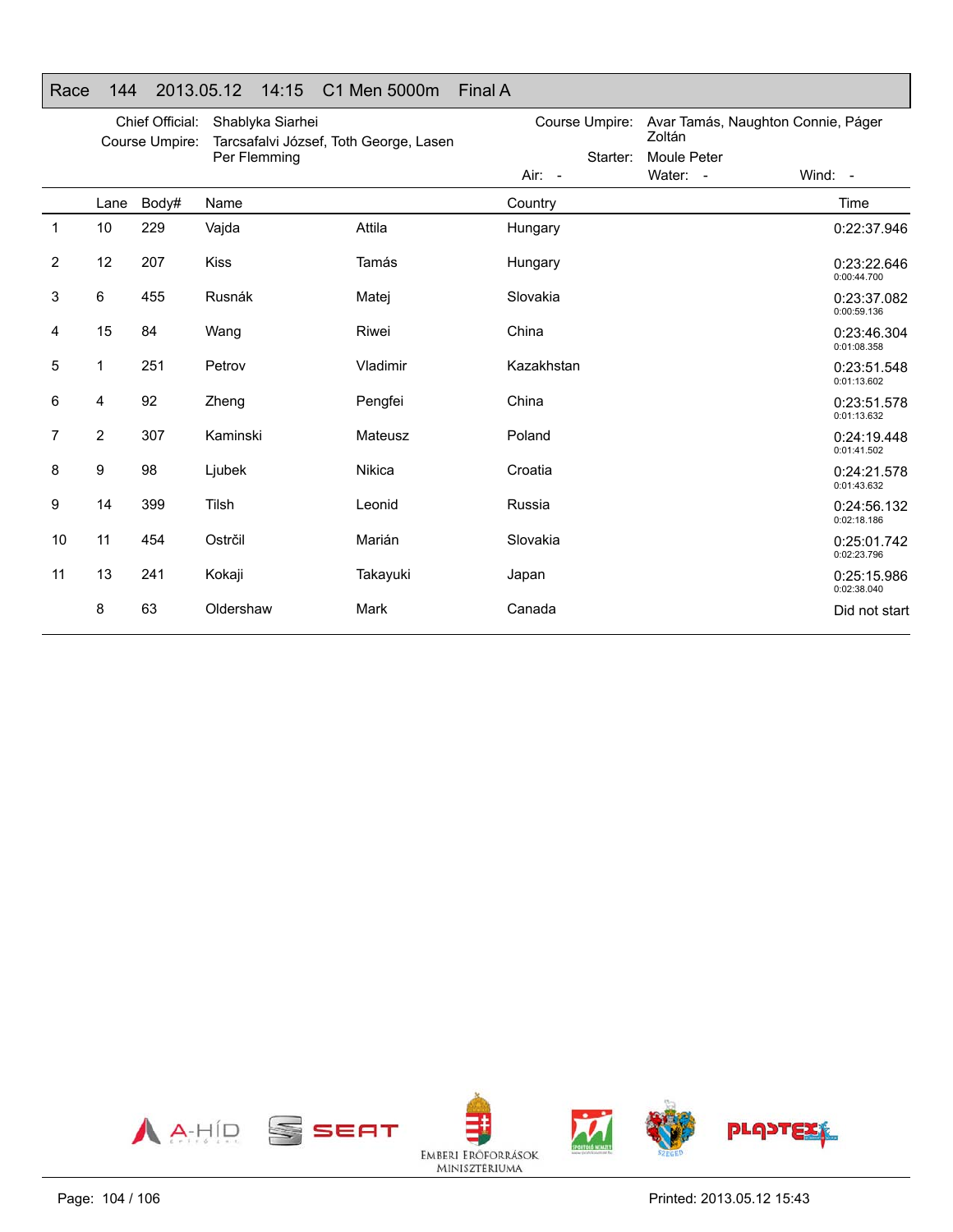|  |  | Race 145 2013.05.12 14:45 K1 Women 5000m Final A |  |
|--|--|--------------------------------------------------|--|
|  |  |                                                  |  |

|                | Chief Official:<br>Course Umpire: |       | Shablyka Siarhei<br>Tarcsafalvi József, Toth George, Lasen<br>Per Flemming |              | Course Umpire:<br>Starter: | Avar Tamás, Naughton Connie, Páger<br>Zoltán<br>Moule Peter |                            |
|----------------|-----------------------------------|-------|----------------------------------------------------------------------------|--------------|----------------------------|-------------------------------------------------------------|----------------------------|
|                |                                   |       |                                                                            |              | $Air: -$                   | Water: -                                                    | Wind: -                    |
|                | Lane                              | Body# | Name                                                                       |              | Country                    |                                                             | Time                       |
| $\mathbf{1}$   | 5                                 | 147   | Sawers                                                                     | Louisa       | <b>Great Britain</b>       |                                                             | 0:22:32.264                |
| $\overline{2}$ | 7                                 | 285   | Hatton                                                                     | Teneale      | New Zealand                |                                                             | 0:22:32.924<br>0:00:00.660 |
| 3              | 1                                 | 170   | Csay                                                                       | Renáta       | Hungary                    |                                                             | 0:22:33.116<br>0:00:00.852 |
| 4              | 2                                 | 141   | Belcher                                                                    | Lani         | <b>Great Britain</b>       |                                                             | 0:22:43.184<br>0:00:10.920 |
| 5              | 9                                 | 169   | Bara                                                                       | Alexandra    | Hungary                    |                                                             | 0:23:24.956<br>0:00:52.692 |
| 6              | 6                                 | 347   | Kachalova                                                                  | Yulia        | Russia                     |                                                             | 0:23:46.544<br>0:01:14.280 |
| 7              | 3                                 | 442   | Samkova                                                                    | Simona       | Slovakia                   |                                                             | 0:23:59.762<br>0:01:27.498 |
| 8              | 11                                | 58    | Faldum                                                                     | Berenike     | <b>Bulgaria</b>            |                                                             | 0:24:01.634<br>0:01:29.370 |
| 9              | 10                                | 463   | Andersson                                                                  | Klara        | Sweden                     |                                                             | 0:24:15.086<br>0:01:42.822 |
| 10             | 12                                | 234   | Egan                                                                       | Jenny        | Ireland                    |                                                             | 0:25:00.122<br>0:02:27.858 |
| 11             | 4                                 | 299   | Wiewiora                                                                   | Paulina      | Poland                     |                                                             | 0:25:13.976<br>0:02:41.712 |
|                | 8                                 | 275   | Moen                                                                       | Louise Leren | Norway                     |                                                             | Did not start              |
|                | 13                                | 274   | Brun-lie                                                                   | Agnes        | Norway                     |                                                             | Did not finish             |